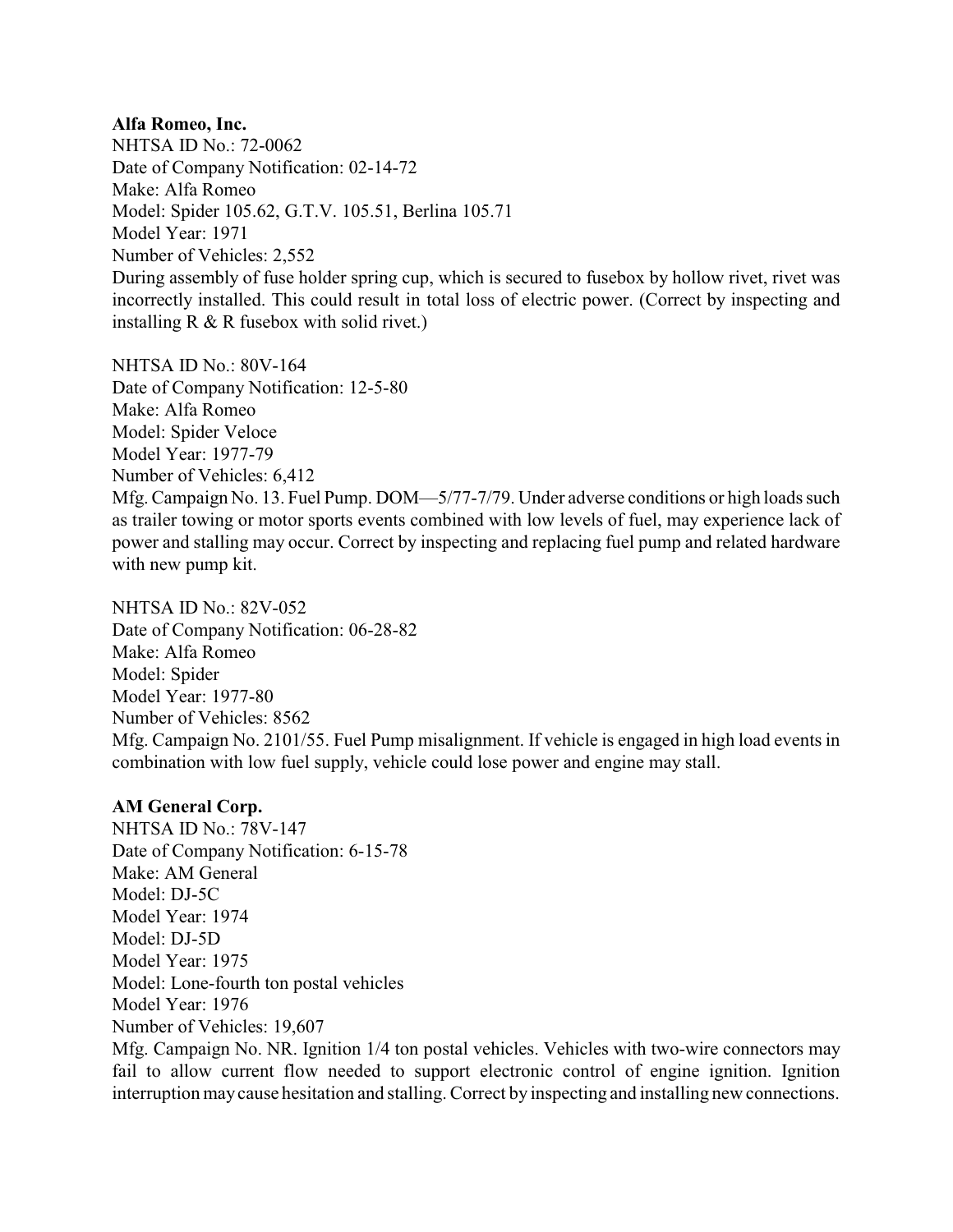NHTSA ID No.: 94V-162 Date of Company Notification: 09-01-94 Make: Hummer Model Year: 1992-93 Number of Vehicles: 1,300

Fuel system/FMVSS 301. DOM—7/92-8/93. Passenger compartment is separated from engine compartment by insulated engine cover. On vehicles with 6.2 liter diesel engines, insulation inside this cover can rub against fuel return hose resulting in fuel leak. Additionally, wiring harness also can wear through and interrupt electrical operations, including fuel pump. Fuel leaking inside engine compartment can result in fire. Failure of electric fuel pump can cause poor performance and possible stalling. This could create road hazard and result in accident. Correct by replacing rubber fuel line hose with steel lines and route line to provide one inch of clearance to cover. Also, wiring harness cover will be replaced and wiring re-routed to gain sufficient clearance.

NHTSA ID No $\cdot$  94V-164 Date of Company Notification: 09-01-94 Make: Hummer Model Year: 1992-94 Number of Vehicles: 2,300

Engine. DOM—7/92-6/30/94. On vehicles with 6.2-liter or 6.5-liter diesel engines, oil pressure switch which controls power to electric fuel pump can fail. Failure is due to missing rubber seal between switch and wiring harness. missing seal allows contaminants to enter switch causing it to fail in open or closed position. If switch fails in closed position, pump will continue to run when engine is off, draining battery. If failure occurs in open position, stalling can occur. Correct by inspecting for seal. If seal is missing, replace switch and install new seal.

#### **American Honda Motor Co., Inc.**

NHTSA ID No.: 79V-273 Date of Company Notification: 12-21-79 Make: Honda Model: CB750A Model Year: 1977-78 Number of Vehicles: 15,529 Mfg. Campaign No. NR. Electrical. DOM – NR. Motorcycles. Main fuse holder contact spring force may be too low, which can result in increased electrical resistance which could cause fuse failure. If main fuse fails, loss of all electrical functions will occur. This loss could affect rider's ability to control vehicle and vehicle crash could result. Correct by inspecting and installing new design fuse box which has higher contact spring force.

NHTSA ID No.: 83V-130 Date of Company Notification: 12-6-83 Make: Honda Model: Accord Model Year: 1984 Number of Vehicles: 47,253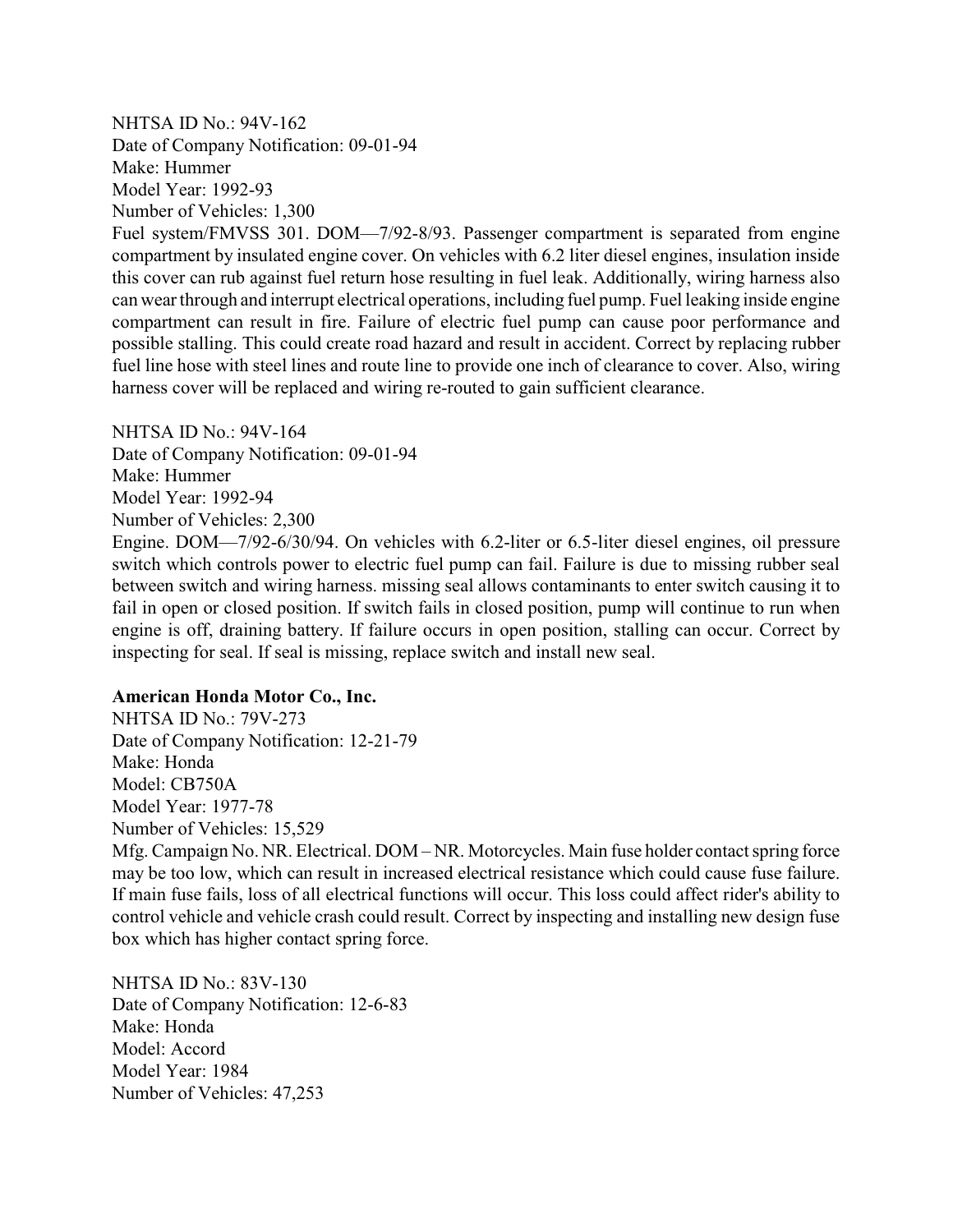Mfg. Campaign No. (N/A)—Electrical/Voltage Regulator. DOM—8/83-11/83. Cars may contain errors which may have caused failures of integrated circuit which could lead to overcharging condition. Continued operation will damage battery and cause sudden loss of all electrical power. Correct by inspecting and, if necessary, replacing voltage regulator.

NHTSA ID No.: 84V-067 Date of Company Notification: 5-25-84 Make: Honda Model: GL1200 Model Year: 1984 Number of Vehicles: 28,750

Mfg. Campaign No. (N/A) – Ignition Switch. DOM – 5/83-5/84. Motorcycles. Motorcycles may experience interference between ignition switch wire harness and switch cover. This may cause cover to loosen, resulting in poor connection and loss of all electrical functions without warning and may result in accident. Correct by inspecting and replacing ignition switch wire harness and switch cover; also, adding stay cover to prevent loosening.

NHTSA ID No.: 95V-128 Date of Company Notification: 6-26-95 Make: Honda Model: Aspencade, Interstate, ST110 Model Year: 1991-93 Model: GL1500 Model Year: 1988-90 Model: GL1500SE Model Year: 1990-93 Model: ST1100A Model Year: 1992-93 Number of vehicles: 54,388 Fuel system. DOM - 07/87-04/93. On motorcycles with bank angle sensor designed to shut off fuel pump and engine electrical power when motorcycle turns over or falls down, sensor's plastic case material can leak allowing sensor to shut off engine unexpectedly during abrupt turns or when riding over bumpysurfaces. Sudden loss of engine power, especiallywhile turning, can cause vehicle crash. Correct by replacing bank angle sensor.

NHTSA ID No.: 97V-034.002 Date of Company Notification: 03-04-97 Make: Honda Model: Passport Model Year: 1994-95 Number of Vehicles: 107,908 Mfg. Campaign No. 97-026 – Electrical. DOM - 07/94-10/94. integrated circuit in voltage regulator can contain manufacturing defects which cause excessive electrical charging of vehicle's alternator, resulting in engine control malfunction, and/or eventual engine stall. Correct by replacing voltage regulator.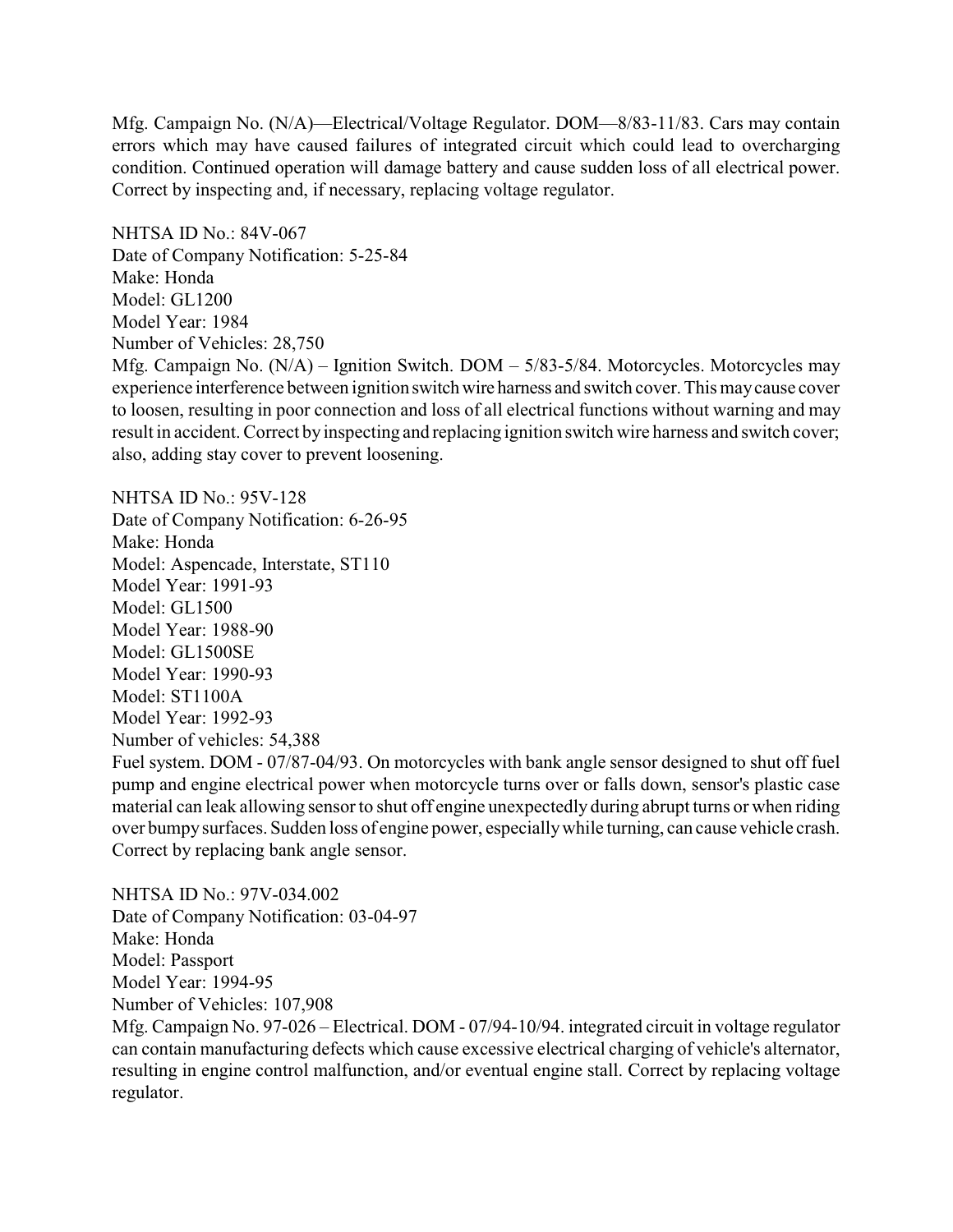NHTSA ID No.: 98V-170.002 Date of Company Notification: 07-23-98 Make: Honda Model: Passport Model Year: 1998 Number of Vehicles: 16,838 Mfg. Campaign No. (N/A) -- Electronic controls. DOM: 9/97 - 2/98. Ground connection terminal was not properly crimped in supplier's engine wiring harness manufacturing line which can leave impression on terminal that will eventually cause stress fracture. If terminal is fractured, powertrain control module (PCM) can receive erroneous signal indicating high vehicle speed, causing PCM to cut off fuel, causing 'no-start' condition, or engine stall. Correct by replacing wiring harness.

NHTSA ID No.: 01V-133 Date of Company Notification: 04-19-01 Make: Honda Model: GL1800 Model Year: 2001 Number of Vehicles: 8,107 Mfg. Campaign No. (N/A)—Crankshaft. DOM: 10/00-3/01. Crankshaft pulse rotor used for ignition timing, fails and causes engine to stall. Sudden loss of engine power can lead to crashes. Correct by installing redesigned pulse rotor.

NHTSA ID No.: 01V-162 Date of Company Notification: 05-07-01 Make: Honda Model: GL1800 Model Year: 2001 Number of Vehicles: 6,662 Mfg. Campaign No. (N/A) – Engine. DOM: 10/00-2/01. Engine stop switch is sensitive to accidental contact, or strong jolting such as hitting pothole or riding over railroad tracks, causing engine to cut out momentarily or even shut off. Correct by installing contact plate, e-clip, and 2 contact plate springs.

NHTSA ID No.: 01V-183 Date of Company Notification: 06-6-01 Make: Honda Model: Civic Model Year: 2001 Number of Vehicles: 56,269

Mfg. Campaign No. (N/A)—Fuel pump. DOM: 8/00-2/01. Water was left in some fuel pump electrical connectors after testing which causes fuel pump failure due to corrosion. If pump stops working, engine will stall without warning. Correct by inspecting fuel pump and replacing corroded ones**.**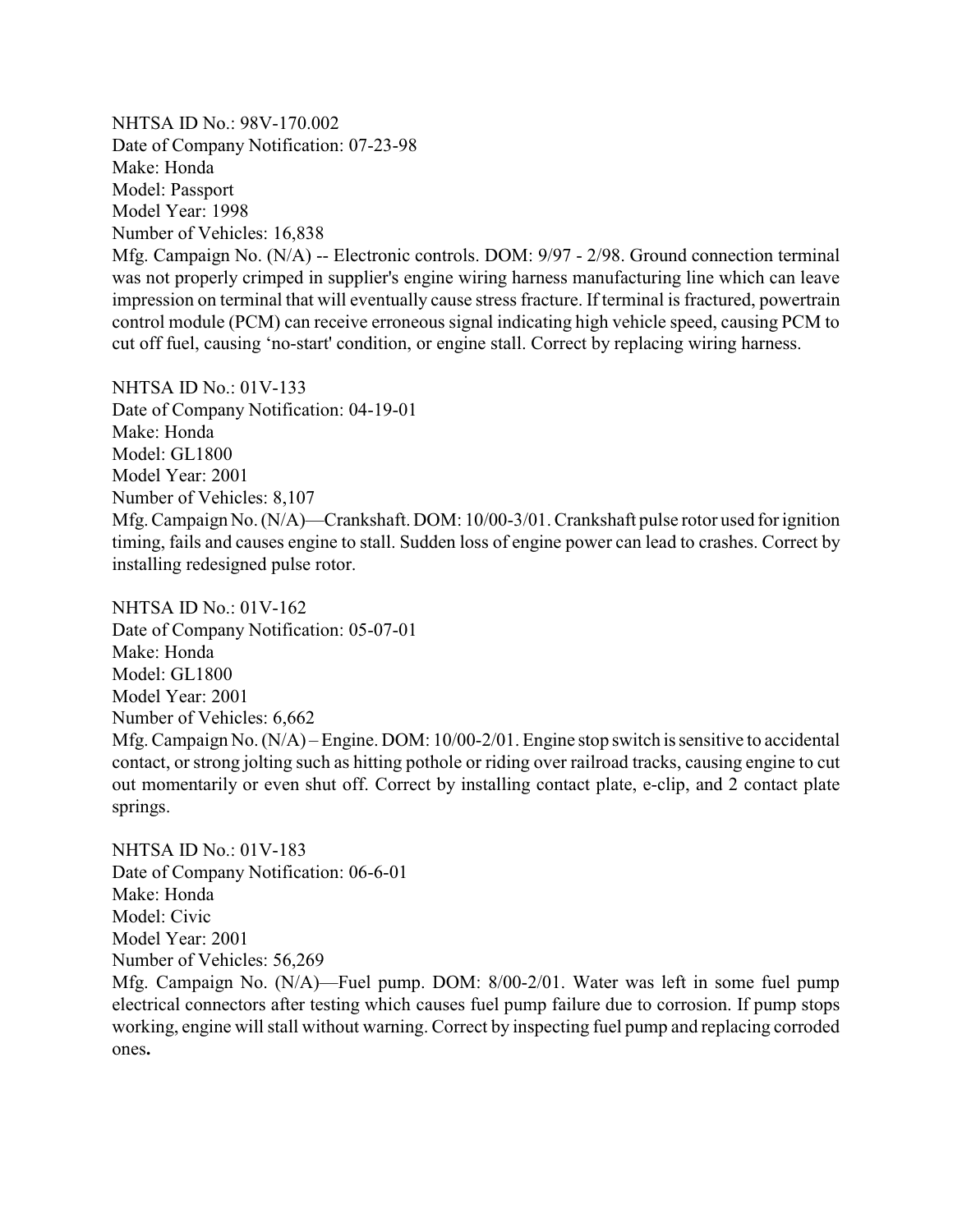NHTSA ID No.: 02V-120 Date of Company Notification: 05-13-02 Make: Acura Model: CL, TL Make: Honda Model: Accord, Civic, CR-V, Odyssey, Prelude Model Year: 1997-00 Number of Vehicles: 1,000,000 Mfg. Campaign No. (N/A) – Ignition switch. DOM: N/A. Electrical contacts in ignition switch can degrade due to high electrical current that passes through switch when vehicle is started. Worn contacts could cause engine to stall. Correct by replacing ignition switch.

NHTSA ID No.: 02V-340 Date of Company Notification: 12-23-02 Make: Honda Model: Goldwing Model Year: 2002-03 Number of Vehicles: 660 Mfg. Campaign No. (N/A)-Engine. DOM-4/16/02-5/3/02. Bank angle sensors designed to shut off fuel pump and engine electrical power in event motorcycle falls over were installed using wrong size screws, allowing screws to detach from mounting points. Sensor detachment causes engine to stop unexpectedly. Correct by inspecting mounting screw size and installing screws of correct size.

NHTSA ID No $\cdot$  04V-549 Date of Company Notification: 11-19-04 Make: Honda Model: ST1300, ST1300A Model Year: 2003 Number of Vehicles: 2,185 Mfg. Campaign No. P53–Wiring harness. DOM: 1/02-8/03. Wiring harnesses connector can contact and chafe against fuel tank, causing short circuit and blowing ignition system fuse. Engine stalls without warning. Correct by inspecting wire harness connector position for damage. If damage is found, replace necessary parts. If no damage is found, reposition connector with adequate clearance.

NHTSA ID No.: 04V-568 Date of Company Notification: 12-06-04 Make: Honda Model: ST1300, ST1300A Model Year: 2003-04 Number of Vehicles: 4,345

Mfg. Campaign No. (N/A)–Wiring harness. DOM: 1/02-4/04. Main wire harness has incorrectly assembled ground distribution connector. Electrical circuits can overheat and short, including fuel pump. If fuel pump stops working, engine will stall without warning. Correct by inspecting ground distribution connector for overheating damage. If damage is found, wire harness will be replaced. If no damage is found, connectors will be assembled properly.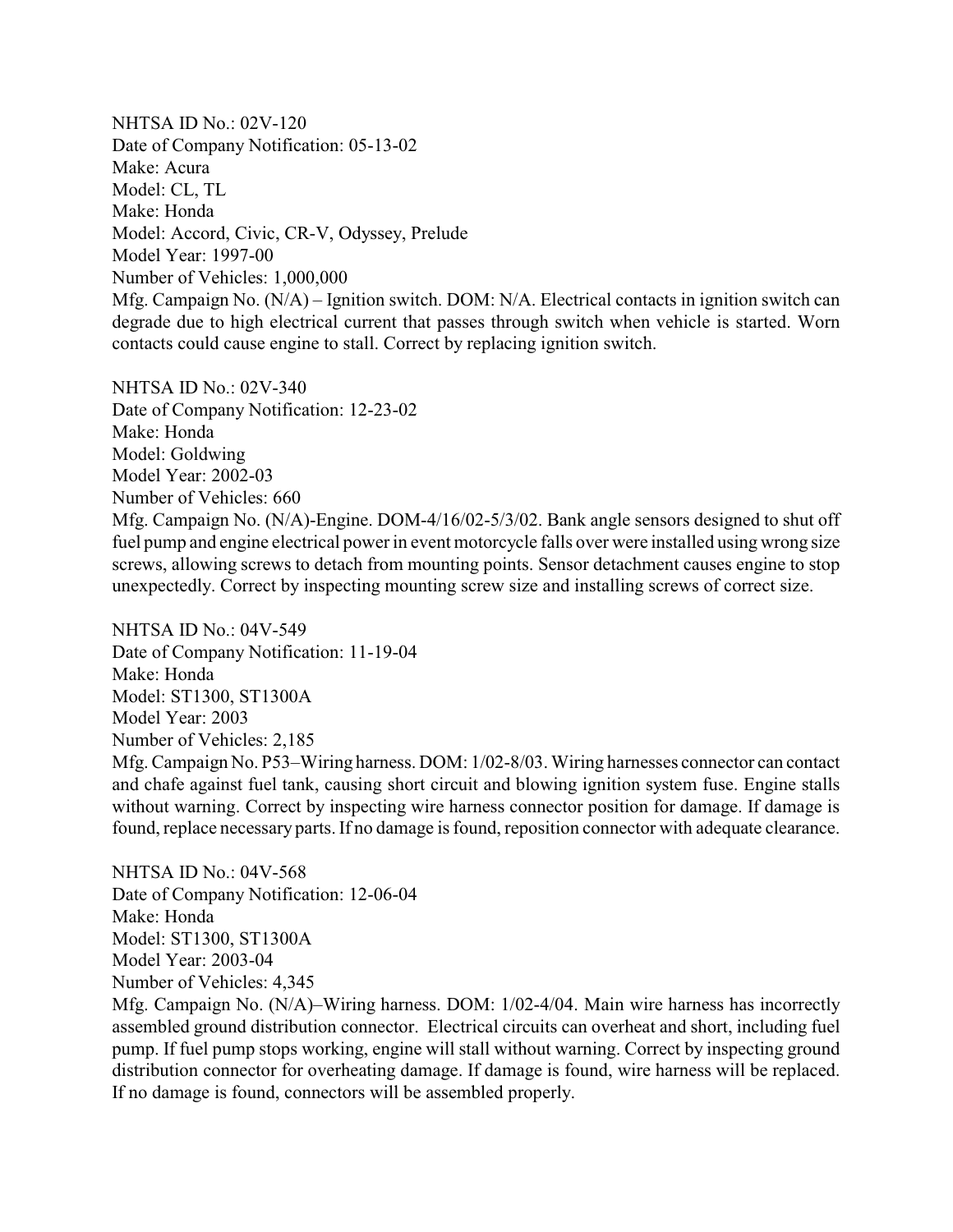NHTSA ID No.: 05V-132 Date of Company Notification: 03-29-05 Make: Acura Model: TL Make: Honda Model: Accord, Odyssey Model Year: 2005 Number of Vehicles: 1,923 Mfg. Campaign No. P73 – Fuse Box. DOM: 11/04. Loose terminal in main fuse box may cause fuel pump to lose power. If fuel pump becomes inoperative, engine may not start. If fuel pump loses power while driving, engine could stall without warning resulting in crash. Correct by replacing entire fuse box.

NHTSA ID No.: 07V-034 Date of Company Notification: 02-08-07 Make: Honda Model: Civic Hybrid Model Year: 2006 Number of Vehicles: 31,123 Mfg. Campaign No. Q35 – Seat. DOM: 9/05-9/06. Parts of integrated motor assist system are located under metal cover behind rear seat-back. Over time weight of rear seat passengers may cause metal coverto come into contact with rubber cap covering electrical terminal. Rubber cap mayget pinched, exposing electrical terminal which may come into contact with metal cover and result in electrical short that may blow fuse causing engine to stall, and result in crash. Correct by installing plastic cover attached to metal bracket over rubber cap.

NHTSA ID No.: 11V-004 Date of Company Notification: 01-06-11 Make: Honda Model: Accord, CR-V Model Year: 2010 Number of Vehicles: 2,277

Mfg. Campaign No. N/A - Wiring Harness. DOM: 10/09. Engine wiring harness connector may cause intermittent spark firing or engine to stall which could result in crash. Correct by inspecting and replacing ignition wiring harness connector.

NHTSA ID No.: 11V-101 Date of Company Notification: 02-16-11 Make: Honda Model: Fit Model Year: 2009-10 Number of Vehicles: 97,201 Mfg. Campaign No. R66 – Engine Valve Spring. DOM: 5/09-11/09. One or more of 4 engine spring assemblies on variable valve timing and lift electronic control (VTEC) system may fail and cause vehicle to stall resulting in crash. Correct by inspecting and replacing spring assemblies as necessary.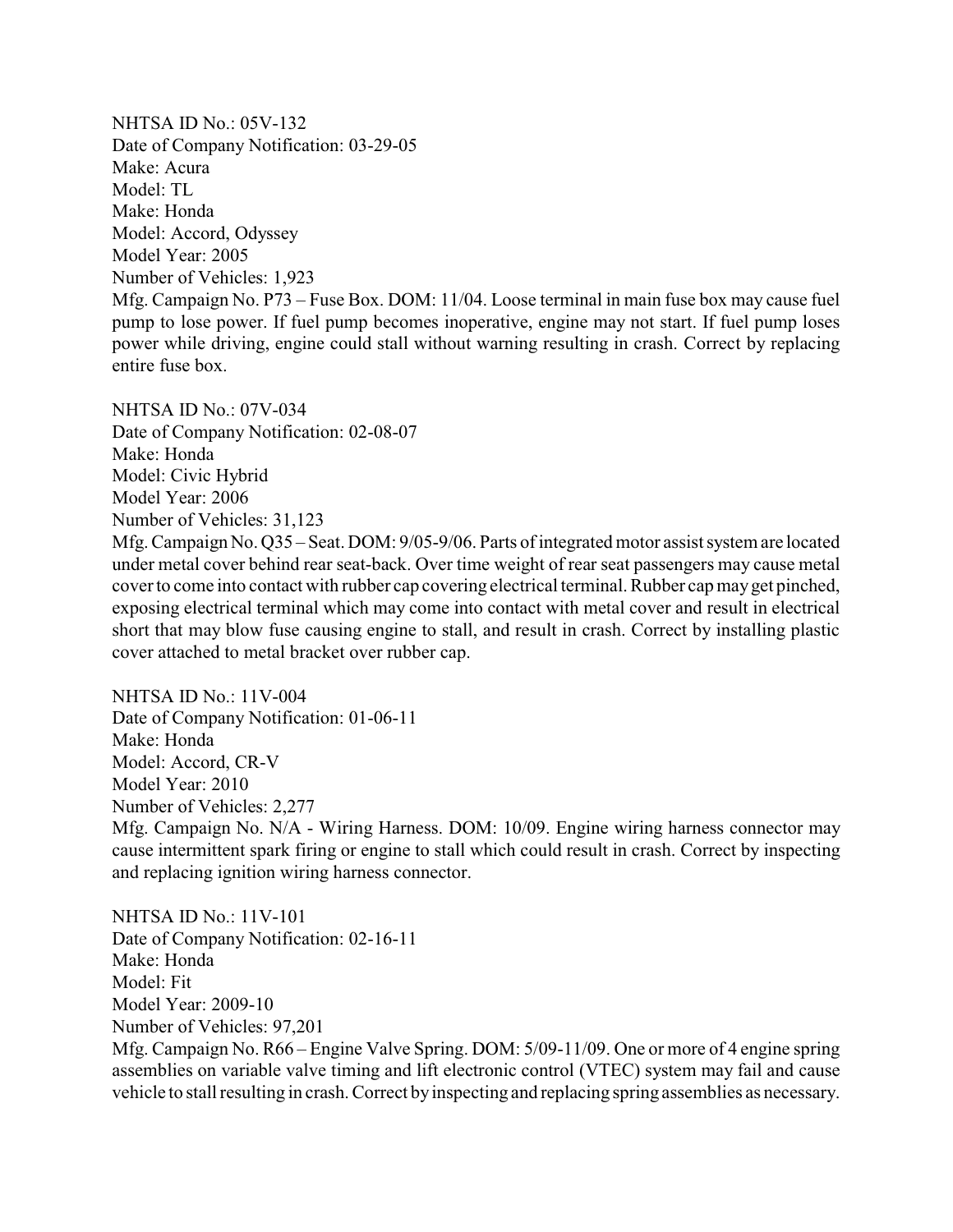NHTSA ID No.: 11V-106 Date of Company Notification: 03-02-11 Make: Honda Model: Civic Model Year: 2006-07 Number of Vehicles: 36,656 Mfg. Campaign No. R69 – Voltage Converter. DOM: 9/05–11/06. Voltage converter that relays power from integrated motor assist (IMA) system to vehicle's electrical components may fail, causing headlights to turn off, engine to stall, and prevent vehicle from being restarted, resulting in crash. Correct by replacing voltage converter.

NHTSA ID No.: 11V-310 Date of Company Notification: 06-03-11 Make: Honda Model: VT750 Model Year: 2010-11 Number of Vehicles: 3,020 Mfg. Campaign No. R80 – Bank Angle Sensor. DOM: 6/09–3/11. Bank angle sensor may be defective creating erroneous reading which could cause engine to stall and result in crash. Correct by replacing bank angle sensors.

NHTSA ID No.: 11V-395 Date of Company Notification: 08-04-11 Make: Honda Model: Accord Model Year: 2005-10 Model: CR-V Model Year: 2007-10 Model: Element Model Year: 2005-08 Number of Vehicles: 1,512,107

Mfg. Campaign No. R89 – Transmission. DOM: 7/04-1/10. Outer race of secondary shaft bearing may be broken during driving styles. broken outer race may cause abnormal noise, malfunction indicator light to turn on, and allow contact between transmission idle gear and electronic sensor housing within transmission. This could result in short circuit causing engine to stall. Broken pieces of outer race or ball bearing from secondary shaft may become lodged in parking pawl resulting in vehicle rolling after driver has placed gear selector in park position. Engine stall and unexpected vehicle movement increases risk of crash or personal injury to persons within path of rolling vehicle. Correct by updating automatic transmission control module software.

NHTSA ID No.: 13V-093 Date of Company Notification: 03-15-13 Make: Acura Model: TSX Model Year: 2004-08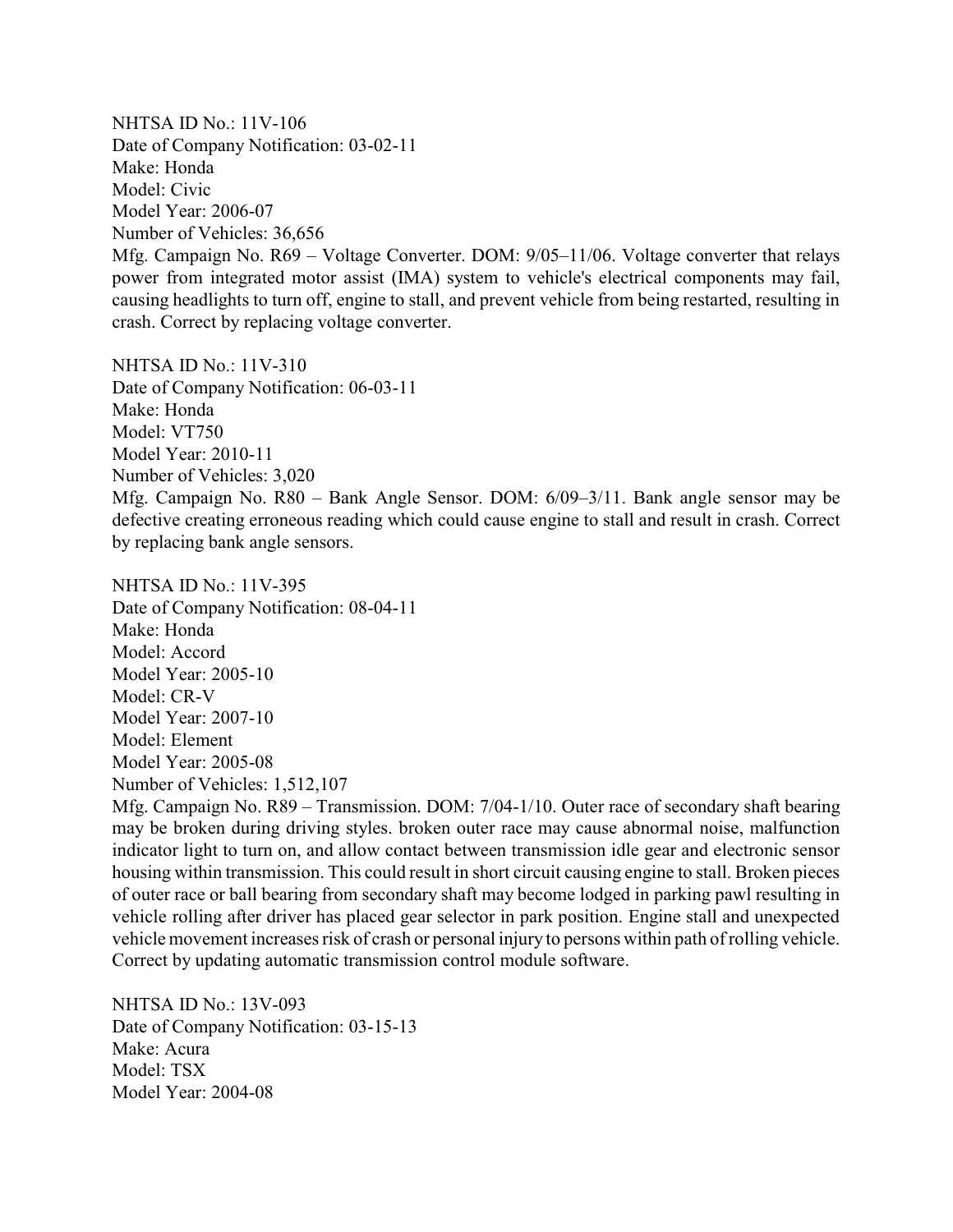#### Number of Vehicles: 76,253

Mfg. Campaign No. S86 – Electronic Control Unit. DOM: 2/03-1/08. In states that use corrosive materials for deicing, driver's footwear maybring in materials that saturate vehicle's carpeting, which is in contact with vehicle's engine electronic control unit (ecu). Ecu case may experience rust or corrosion which may cause engine to stall, resulting in crash. Recall is limited to vehicles currently registered or originally sold in CT, DE, DC, IL, IN, IA, KY, ME, MD, MA, MI, MN, MO, NH, NJ, NY, OH, PA, RI, VT, VA, WV, WI. Correct by inspecting and replacing any damaged ecu and by installing waterproof cover onto ecu.

### **American Motors Corp.**

NHTSA ID No.: 78V-048 Date of Company Notification: 8-1-78 Make: American Motors Model: Gremlin Model Year: 1974 Model: Hornet Model Year: 1975 Model: Pacer, Matador Model Year: 1976 Number of Vehicles: 411,333 Mfg. Campaign No. NR. Ignition. Vehicles built with two-wire connectors may fail to allow current flow needed to support electronic control of engine ignition. Ignition interruption will cause hesitation and engine stalling. Correct by inspecting and installing new type connectors.

### NHTSA ID No.: 78V-065

Date of Company Notification: 3-27-78 Make: American Motors Model: CJ-5, CJ-6, CJ-7 Model Year: 1975 Model: Cherokee Wagoneer Model Year: 1976 Number of Vehicles: 102,398

Mfg. Campaign No. NR. Ignition. Vehicles built with two-wire connectors may fail to allow current flow needed to support electronic control of engine ignition. Ignition interruption could cause hesitation and engine stalling. Correct by inspecting and installing new type connectors.

### **Aprilia USA, Inc.**

NHTSA ID No.: 08V-306 Date of Company Notification: 07-09-08 Make: Aprilia Model: Tuono 1000 R, Tuono RSV 1000 Model Year: 2005-07 Number of Vehicles: 977 Mfg. Campaign No. N/A – Fuel Hose. DOM: 3/05-7/06. On motorcycle with Bitron spa fuel pump/fuel filters, fuel hose connecting fuel filter to fuel pump/fuel filter mounting flange may come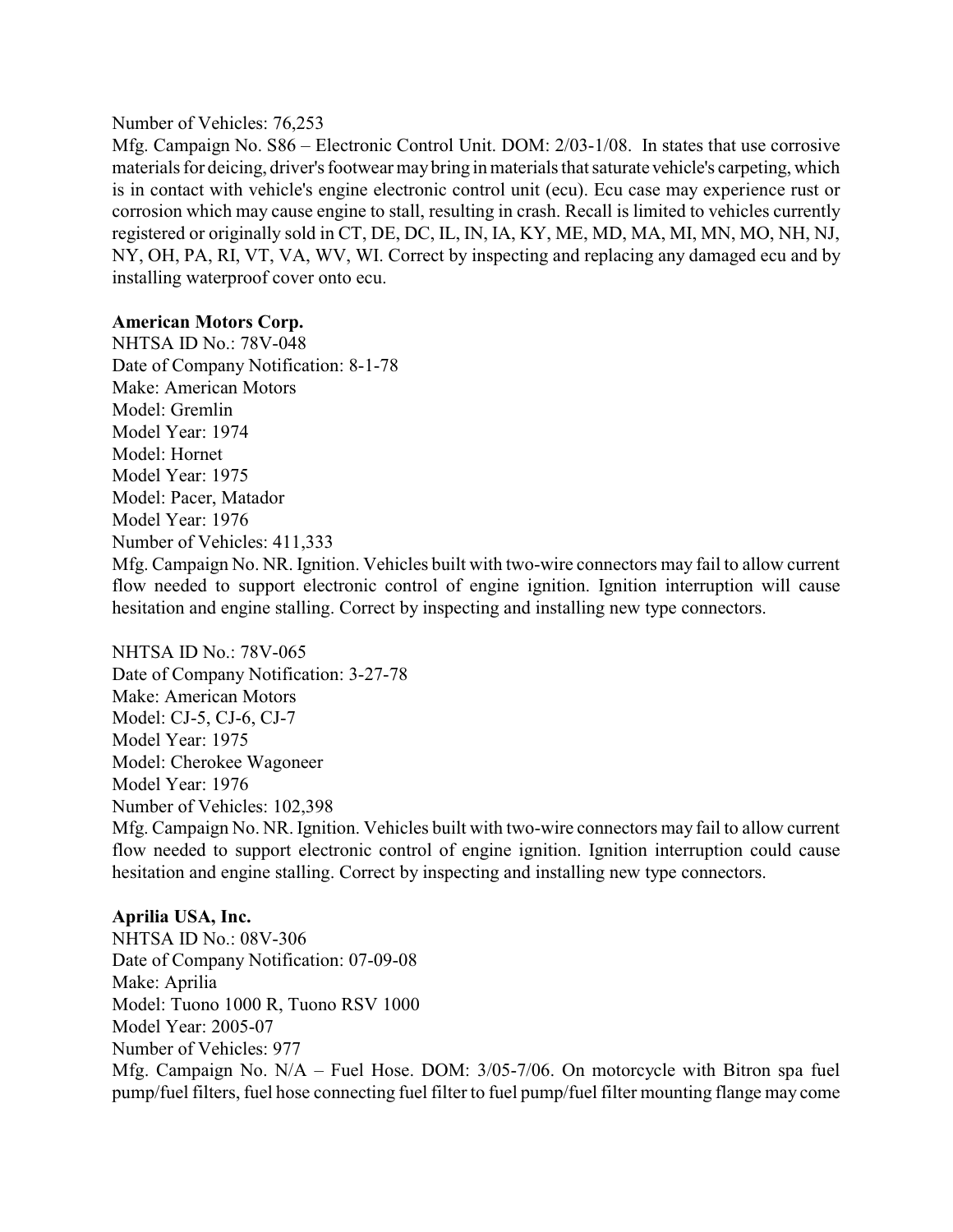loose or completely disconnected with drop in, or loss of, fuel pressure to engine. Engine could stall resulting in crash. Correct by suppling dealers repair kits (length of fuel hose and two clamps) and replacing original parts on fuel pump/fuel filter component.

NHTSA ID No.: 08V-522 Date of Company Notification: Make: Aprilia Model: Scarabeo 500 Model Year: 2006-08 Number of Vehicles: 850 Mfg. Campaign No. N/A – Fuel Hose. DOM: N/A. On motorcycle with Bitron spa fuel pump/fuel filters, fuel hose connecting fuel filter to fuel pump/fuel filter mounting flange may come loose or completely disconnected with drop in, or loss of, fuel pressure to engine. Engine could stall resulting in crash. Correct by installing hose clamps to secure existing fuel hose at both ends to fuel pump and fuel filter.

NHTSA ID No.: 09V-033

Date of Company Notification: 01-29-09 Make: Aprilia

Model: Scarabeo 100

Model Year: 2008-09

Number of Vehicles: 740

Mfg. Campaign No. N/A – Emission Cannister. DOM: 7/07-7/08. Evaporative emission system has hoses connecting fuel tank to charcoal canister through which evaporative emission passes. Emission hoses to canister were pinched and/or crimped. In other cases hoses in and out of charcoal canister were installed backwards, roll over valve for fuel tank was installed incorrectly, and in other cases there was dirt in carburetor and still others had faulty float valves in carburetor. Engine may flood with fuel causing difficulty in starting and stalling. Fuel can leak from carburetor onto ground and result in fire. Correct by double checking installation of evaporative emission systems hoses and components to ensure there are no restrictions. Emission system hose will be re-routed and installation of one way valves as per approved re-routing instructions to ensure system is assembled and operating correctly.

NHTSA ID No.: 09V-034

Date of Company Notification: 01-30-09 Make: Aprilia Model: Scarabeo 200 Model Year: 2008-09 Number of Vehicles: 1,260

Mfg. Campaign No. N/A – Carburetor. DOM: 2/08-9/08. Float level in float bowl of carburetor was not set correctly in production, dirt and varnish residue of dried gasoline not allowing float needle to seat correctly, and blockage of evaporative emission hoses that did not allow float bowl to vent correctly. Carburetor was not able to maintain correct or constant pressure in float bowl. Inconsistent pressure in float bowl would either push too much or not enough fuel to and through jets for any one throttle position which does not allow carburetor to correctly meter fuel to engine. Fuel flooding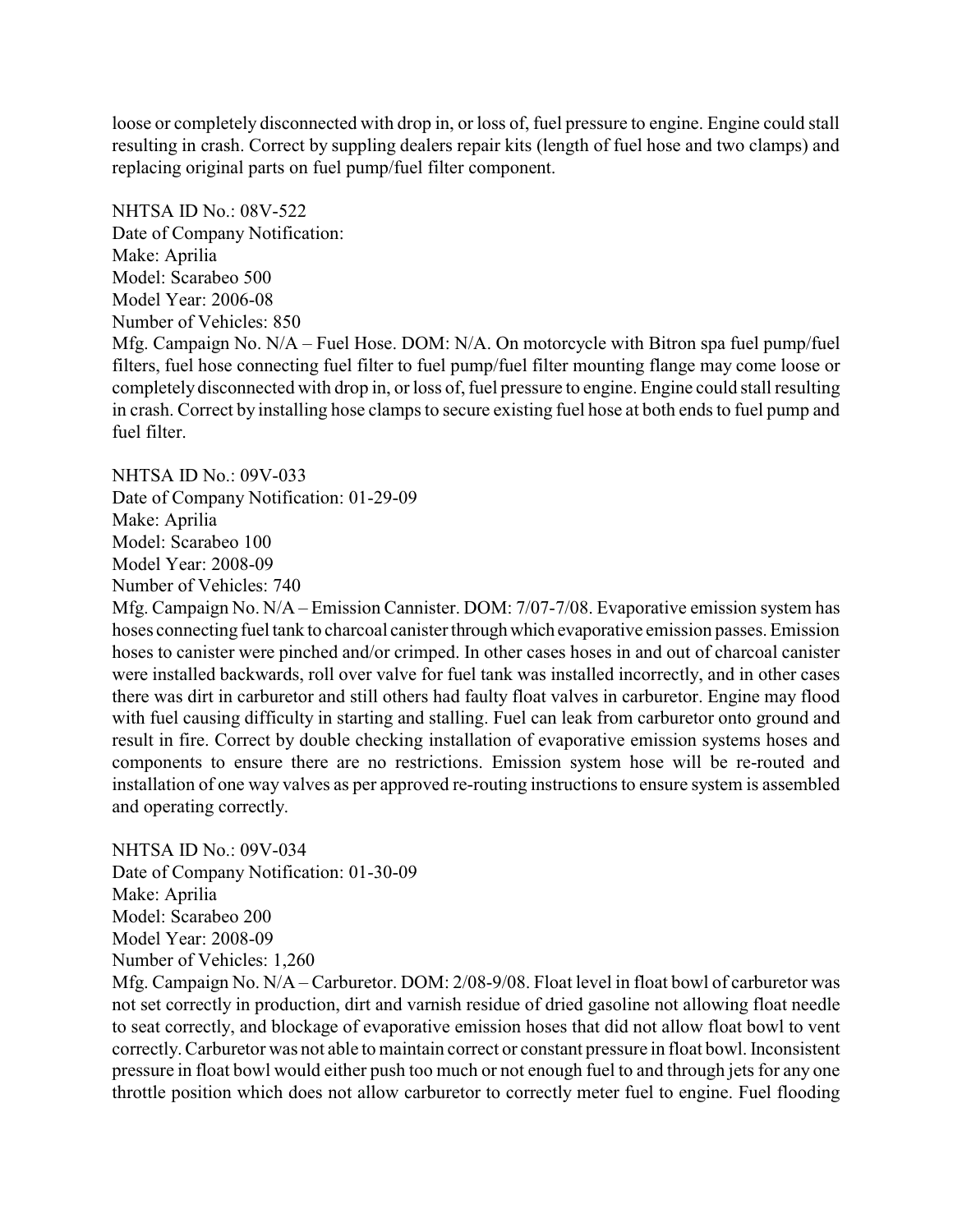engine, causing difficult in starting and poor performance including random stalling. Fuel could leak from carburetor onto ground and result in fire. Correct by re-connecting hoses to eliminate connection of emissions system to carburetor.

## **Autocar, LLC**

NHTSA ID No.: 10V-363 Date of Company Notification: 08-04-10 Make: Autocar Model: ACX Model Year: 2008-09 Number of Vehicles: 2,184 Mfg. Campaign No. A-1003 – Ignition Relay. DOM: 11/07–8/10. Water intrusion in ignition relay may lead to corrosion, which may short-circuit relay causing part to fail. This could cause engine to shut down without warning or fail to start resulting in crash. Correct by repairing vehicle.

# **Azure Dynamics Corp.**

NHTSA ID No.: 12V-095 Date of Company Notification: 03-06-12 Make: Azure Dynamics Model: Balance Hybrid Model Year: 2010-12 Number of Vehicles: 261 Mfg. Campaign No. 501331-FSA – Radiator Fan. DOM: N/A. On hybrid vehicles on Ford E-450 chassis, low temperature radiator fans can seize, fuse may blow, which will cause vehicle control unit to lose power which is on same circuit. Vehicle may stall and cannot be restarted, resulting in crash. Correct by upgrading wiring harnesses.

# **Bennett Truck Equip.**

NHTSA ID No.: 83V-072 Date of Company Notification: 5-4-83 Make: Bennett Model: Ambulance Model Year: 1983 Number of Vehicles: 20 Mfg. Campaign No. Unknown. Electric Fuel Pump was improperly wired resulting in inadequate fuel output. Lack of sufficient fuel may cause engine to stall.

### **Big Dog**

NHTSA ID No.: 05V-052 Date of Company Notification: 2-10-05 Make: Big Dog Model: Chopper, Chopper DT, Mastiff, PitBull, RidgeBack Model Year: 2005 Number of Vehicles: 1,586 Mfg.Campaign No. (N/A)-Electrical system. DOM: 8/04-2/05. Electronic component failure occurs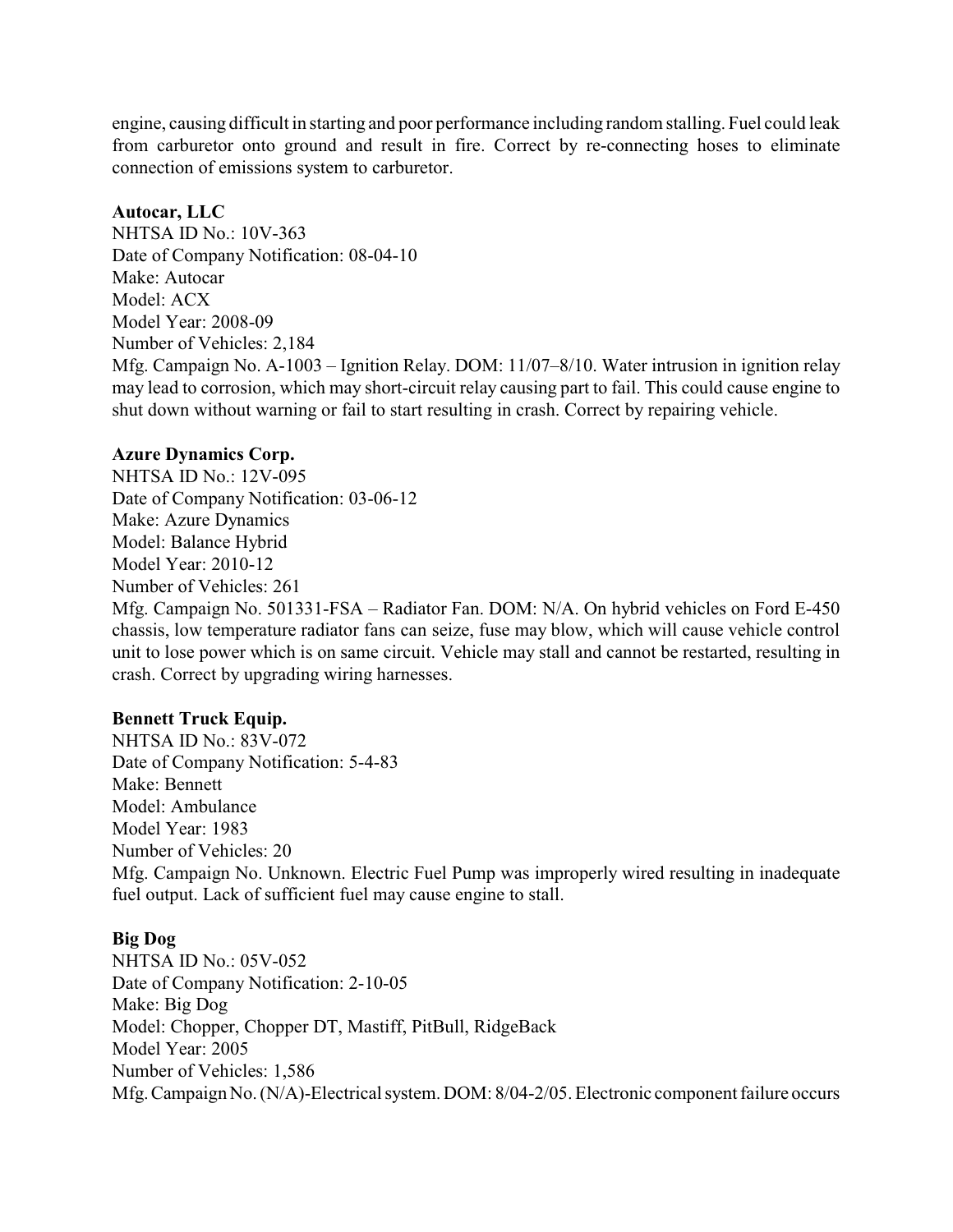in electric harness control (EHC) module, resulting in total shut down of motorcycle's electrical power increasing risk of crash. Correct by adding resistor harness to eliminate susceptibility of component in electric harness control module to fail.

NHTSA ID No.: 06V-301 Date of Company Notification: 07-28-06 Make: Big Dog Model: Bulldog Model Year: 2005 Model: Chopper, Mastiff Model Year: 2005-06 Number of Vehicles: 2,711 Mfg. Campaign No. N/A – Ignition Module. DOM: N/A. Ignition modules are oriented within battery tray in way that makes ignition module susceptible to vibration which contributes to stalling condition that could occur without any prior warning and result in crash. Correct by installing new ignition module mounting system.

NHTSA ID No.: 06V-305 Date of Company Notification: 07-28-06 Make: Big Dog Model: Chopper DT, Bulldog, PitBull, RidgeBack Model Year: 2005 Model: Chopper, Mastiff Model Year: 2005-06 Model: K9 Model Year: 2006 Number of Vehicles: 2,101 Mfg. Campaign No. N/A -Electronic Control Module. DOM: N/A. Electronic harness control (EHC) module can fail resulting in total shut down of vehicle's electronic power. This could occur without any prior warning and result in crash. Correct by replacing EHC modules.

NHTSA ID No.: 07V-355 Date of Company Notification: 08-08-07 Make: Big Dog Model: Bulldog Model Year: 2007 Number of Vehicles: 281 Mfg. Campaign No. N/A – Tachometer Board. DOM: 4/06-6/07. Tachometer board may have been improperlyinstalled and develop short circuit that could causemotorcycle to shut down without prior warning and result in crash. Correct by isolating tachometer board from housing.

### **Blue Bird Body Company**

NHTSA ID No.: 96V-198 Date of Company Notification: 10-10-96 Make: Blue Bird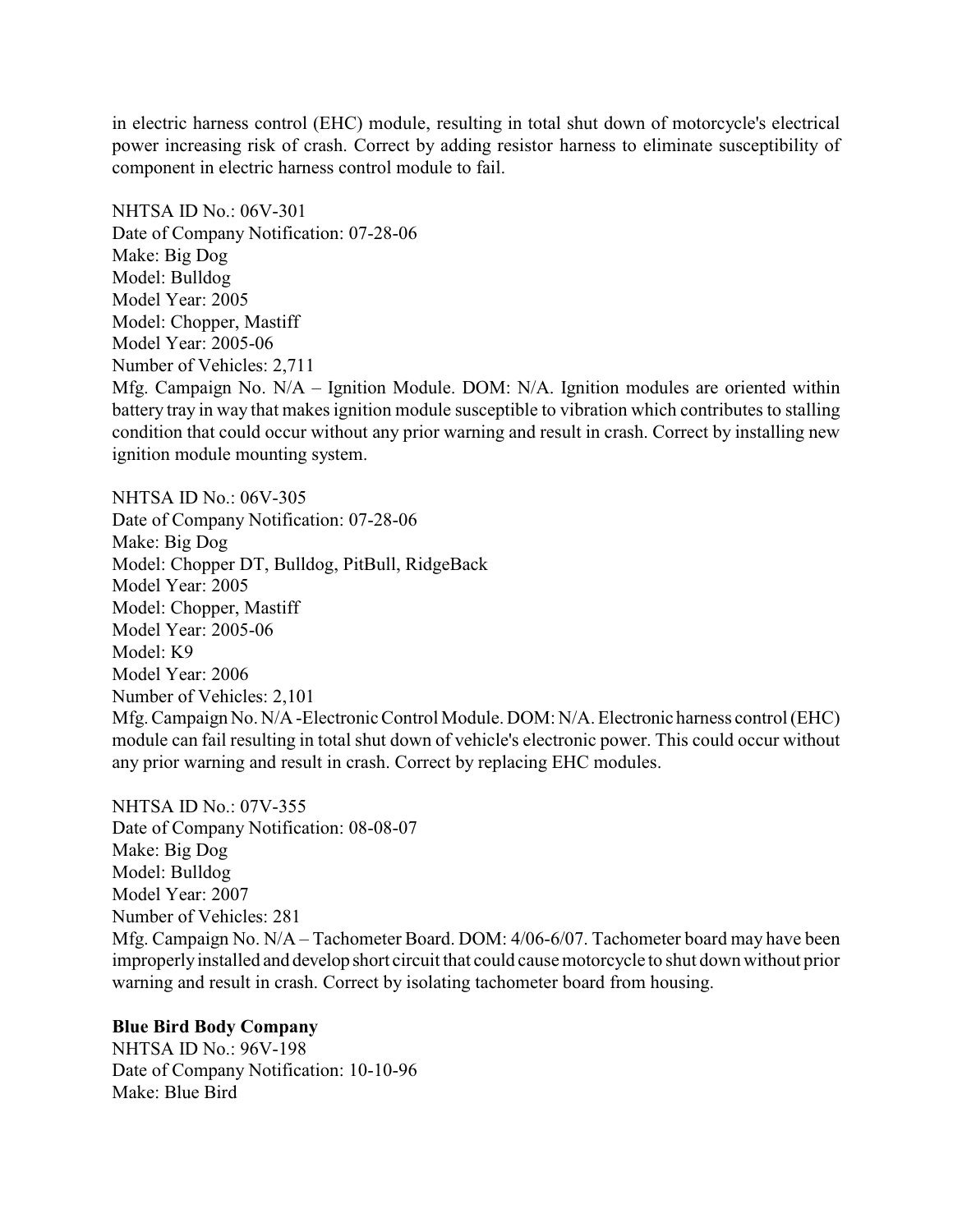Models: TC2000, Q-Bus Model Year: 1996 Number of vehicles: 5 Power Train. DOM - 05/96-7/9/96. Oversized rotors were installed in powertrain drive motors in these buses. If oversized rotor becomes heated it may expand causing motor to become sluggish, stall, seize or fail completely.

NHTSA ID No.: 01V-191 Date of Company Notification: 06-11-01 Make: Blue Bird Model: All American Model Year: 1998-01 Model: Commercial, Series Q-Bus, TC2000 Model Year: 1996–01 Number of Vehicles: 5,631 Mfg. Campaign No. R01FF – Electrical system. DOM: (N/A). Some 12-volt power supply cable(s) are chaffed by hoses, harnesses, frame components, or clamps which can result in power failure and/or fire in engine compartment. Correct by inspecting and replacing cables as necessary.

NHTSA ID No.: 05V-062 Date of Company Notification: 02-22-05 Make: Blue Bird Model: All American, Commercial Series, TC2000 Model Year: 1998-02 Number of Vehicles: 1998- 02 Number of Vehicles: 18,891 Mfg. Campaign No. R05JL–Fuel pump. DOM: (N/A). Fuel lift pump fails to transfer fuel appropriately creating engine stall condition. Correct by replacing fuel lift pump.

NHTSA ID No.: 05V-075 Date of Company Notification: 07-12-05 Make: Blue Bird Model: Vision Model Year: 2004-05 Number of Vehicles: 4,657 Mfg. Campaign No. R05JN-Electrical system. DOM: 6/03-2/05. Short occurs in crossing arm circuit or 8-way warning light circuit, causing heavy duty transistor w/built in circuit protect to trip, resulting in inadvertent engine shutdown. Correct by relocating circuits to separate circuit protected by circuit breaker.

NHTSA ID No.: 05V-382 Date of Company Notification: 07-12-05 Make: Blue Bird Model: All American Model Year: 2001-06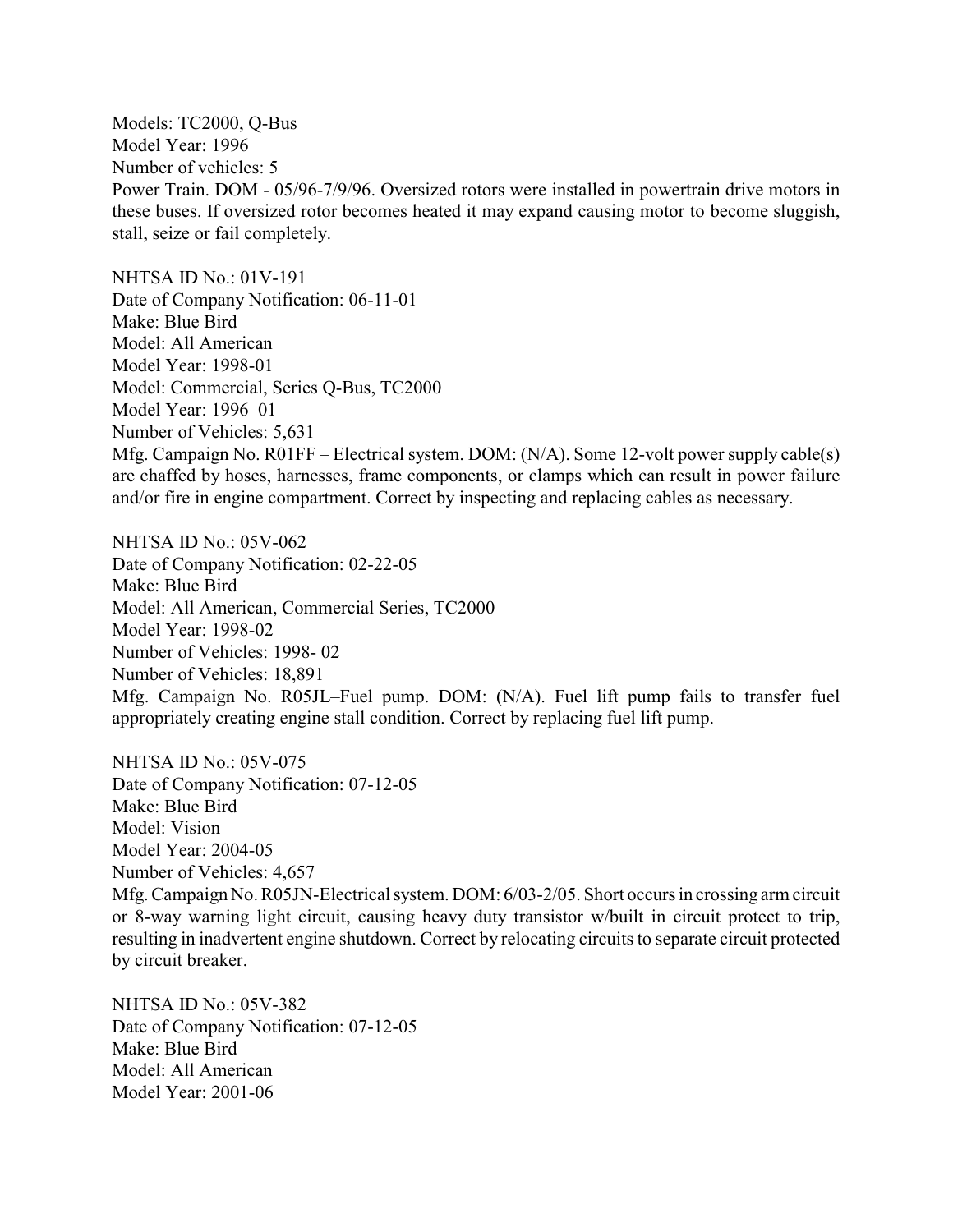Model: TC2000 Model Year: 2001-05 Model: Vision Model Year: 2004-06 Number of Vehicles: 5,863 Mfg. Campaign No. R05KA – Battery. DOM: 1/01-7/05. Buses have battery disconnect switch with connections that maybe loose on battery switch studs such that bus can shut down while in operation and result in crash. Correct by instructing owners on how to repair switch.

#### **BMW**

NHTSA ID No.: 78V-061 Date of Company Notification: 3-20-78 Make: BMW Model: 320i, 320iA Model Year: 1977-78 Number of Vehicles: 32,500

Mfg. Campaign No. NR. Fuel injector. High fuel flow rate in fuel system may, under conditions of extreme altitude and/or temperature, or fuel contamination, lead to formation of fuel vapor bubbles. This may result in engine running rough or even stalling. Correct by installing additional fuel pump in right side of fuel tank.

NHTSA ID No.: 79V-001 Date of Company Notification: 1-11-79 Make: BMW Model: 320i, 320iA Model Year: 1979 Number of Vehicles: 4,229 Mfg. Campaign No. NR. Fuel/injectors. DOM—10/1/78-12/12/78. Electrically operated fuel pump installed in fuel tank may have loose wiring connectors on fuel pump assembly which can result in interruption of current flow. This could result in improper fuel flow and lead to rough engine running and engine stalling. Correct by inspecting and replacing wiring connectors as required.

NHTSA ID No.: 92V-174 Date of Company Notification: 11-23-92 Make: BMW Model: 525 Model Year: 1989 Number of Vehicles: 15,900

Electrical system. DOM: 8/88-6/89. 80-amp fusible link located in engine compartment can develop mechanical weakness due to aging and thermal stresses and can break. If fusible link breaks, total vehicle electrical system would be interrupted by open circuit. All electrical systems would be involved and engine would not start or would stop running. This could result in loss of power to vehicle without prior warning, loss of hazard warning lights, loss of lights at night and vehicle accident.Correct byrerouting electrical cables in engine compartment to reduce current flow through fusible link, and replace old fusible link.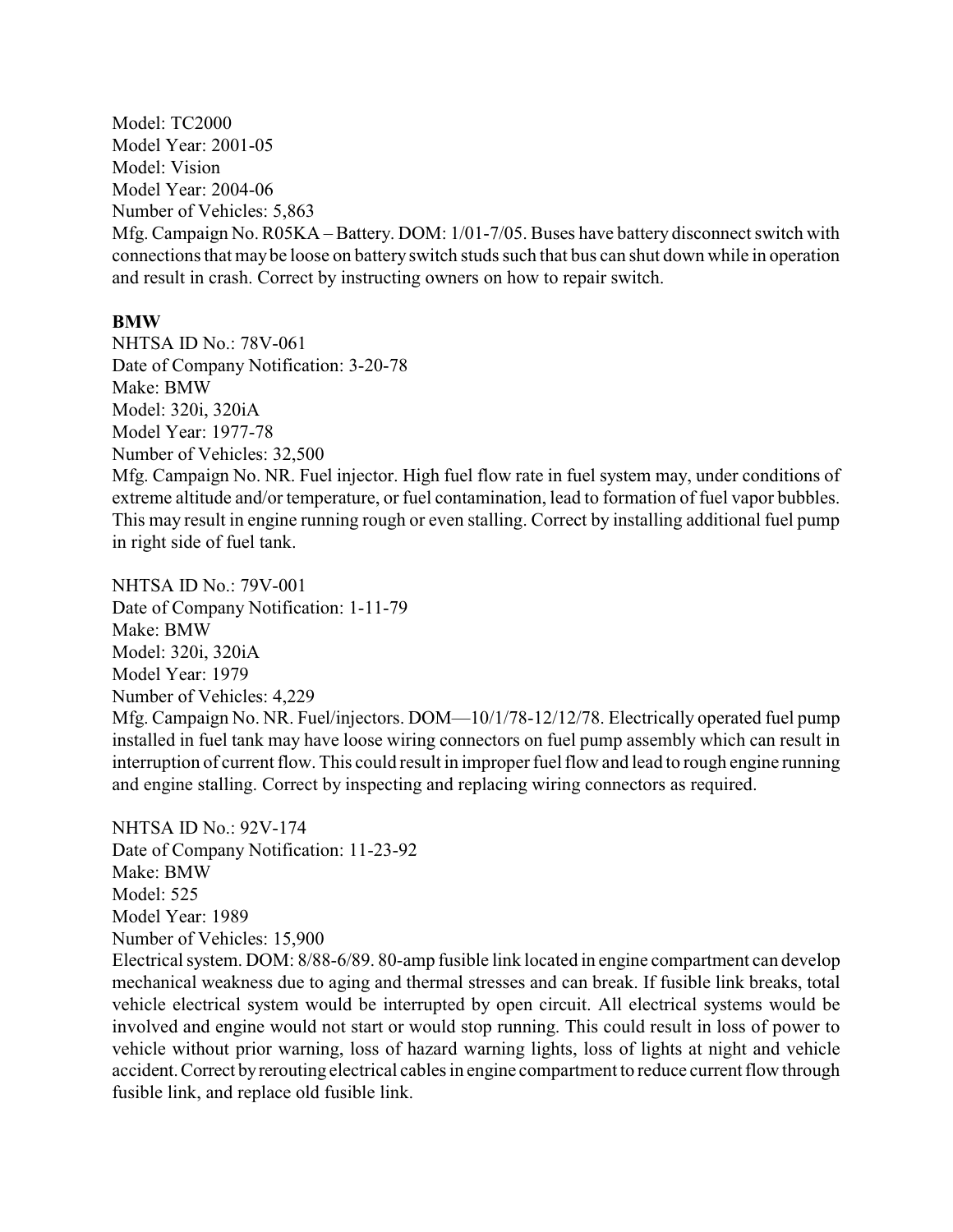NHTSA ID No.: 02V-150 Date of Company Notification: 05-30-02 Make: BMW Model: 745i, 745Li Model Year: 2002 Number of Vehicles: 8,412 Mfg. Campaign No. (N/A) – Fuel pump. DOM: N/A. Electric fuel pump runs at rotational speed that could result in reduced lubrication of its internal components. Over extended period, wear induced internal damage to fuel pump could result in insufficient fuel supply to engine when fuel tank contains one-third of less of maximum capacity, causing engine to stall. Correct by reprogramming fuel pump control system.

NHTSA ID No.: 03V-240 Date of Company Notification: 06-18-03 Make: BMW Model: 745i, 745Li Model Year: 2002-03 Number of Vehicles: 5,470 Mfg.CampaignNo.(N/A)-Engine. DOM: 10/24/01-4/9/03. Software error causes desynchronization of valvetronic motors for engine banks I and II, resulting in rough running engine, engine light illumination, and stalling. Correct by reprogramming digital engine management control unit.

NHTSA ID No.: 04V-344 Date of Company Notification: 07-14-04 Make: BMW Model: 5-Series, 6-Series, 7-Series, X5 Model Year: 2004 Number of Vehicles: 4,102 Mfg. Campaign No. (N/A)-Engine. DOM: 5/04-7/04. Digital engine management control (EMC) units were not produced according to specifications. Engine stalling will occur after short period of operation, and vehicle will not be able to restart. Also, loss of power steering and, after repeated actuation of brake pedal, loss of brake power assist will occur. Correct byinstalling new digital EMC unit.

NHTSA ID No.: 04V-402 Date of Company Notification: 7-30-04 Make: BMW Model: X5 Model Year: 2004 Number of Vehicles: 297

Mfg. Campaign No. (N/A)–Fuel line. DOM: 4/04. In-tank fuel lines have been attached incorrectly, causing engine stalling, even though vehicle's fuel gauge indicates that fuel is present in tank. Correct by reattaching in-tank fuel lines according to specifications.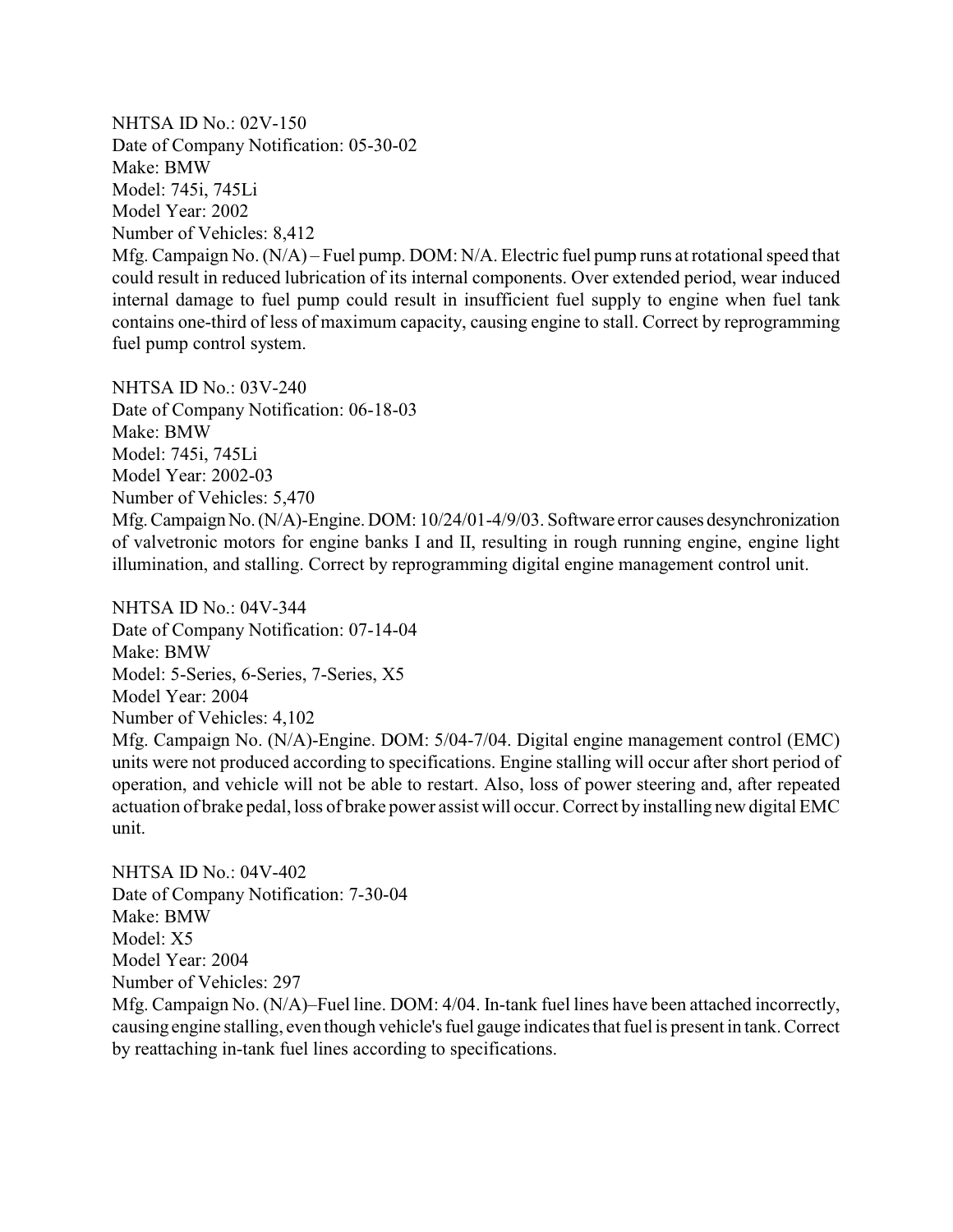NHTSA ID No.: 04V-438 Date of Company Notification: 9-3-04 Make: BMW Model: K1200LT Model Year: 2005 Number of Vehicles: 380 Mfg. Campaign No. (N/A )- Anti-theft control. DOM: 1/04-3/04. At lower temperatures, wiring within anti-theft control unit presses against fuel pump relay. Fuel pump relay contacts open, interrupting fuel supply to engine, resulting in stalling. Correct by replacing anti-theft control unit.

NHTSA ID No.: 05V-082 Date of Company Notification: 2-21-05 Make: BMW Model: R 1200 GS Model Year: 2004 Number of Vehicles: 1160 Mfg. Campaign No. (N/A)–Fuel pump. DOM: 11/03-6/04. O-ring seal attached to fuel pump's electronic housing does not meet specifications and water can bypass this seal and contact pump electronics. Engine stalling, or failure to start, could occur without prior warning. Correct by replacing sealing ring and by replacing fuel pump electronic unit if it is corroded.

NHTSA ID No.: 07V-376 Date of Company Notification: 08-22-07 Make: BMW Model: G650X Challenge, G650X Country**,** G650X Moto Model Year: 2007 Number of Vehicles: 764 Mfg. Campaign No. N/A – Fuel Pump. DOM: 1/07-2/07. Fuel pump wiring set has not been manufactured according to specification. Contacts in plug for fuel pump can break. Fuel pump will fail and fuel delivery to engine would cease causing engine to stall resulting in crash. Correct by replacing fuel pump unit wiring set.

NHTSA ID No.: 07V-479 Date of Company Notification: 10-01-07 Make: BMW Model: 550i, 650i Model Year: 2006-07 Model: X5 Model Year: 2007 Number of Vehicles: 29,250

Mfg. Campaign No. N/A – Engine. DOM: 8/05–6/07. On vehicles with V8 engines, below freezing temperatures combined with low humiditymay result in electrostatic discharge to occur at fuel rails. Engine electronic control unit (ECU) could be affected so that engine stalling could result with loss of vehicle speed and power steering resulting in crash. Correct by attaching two ground cables in engine compartment.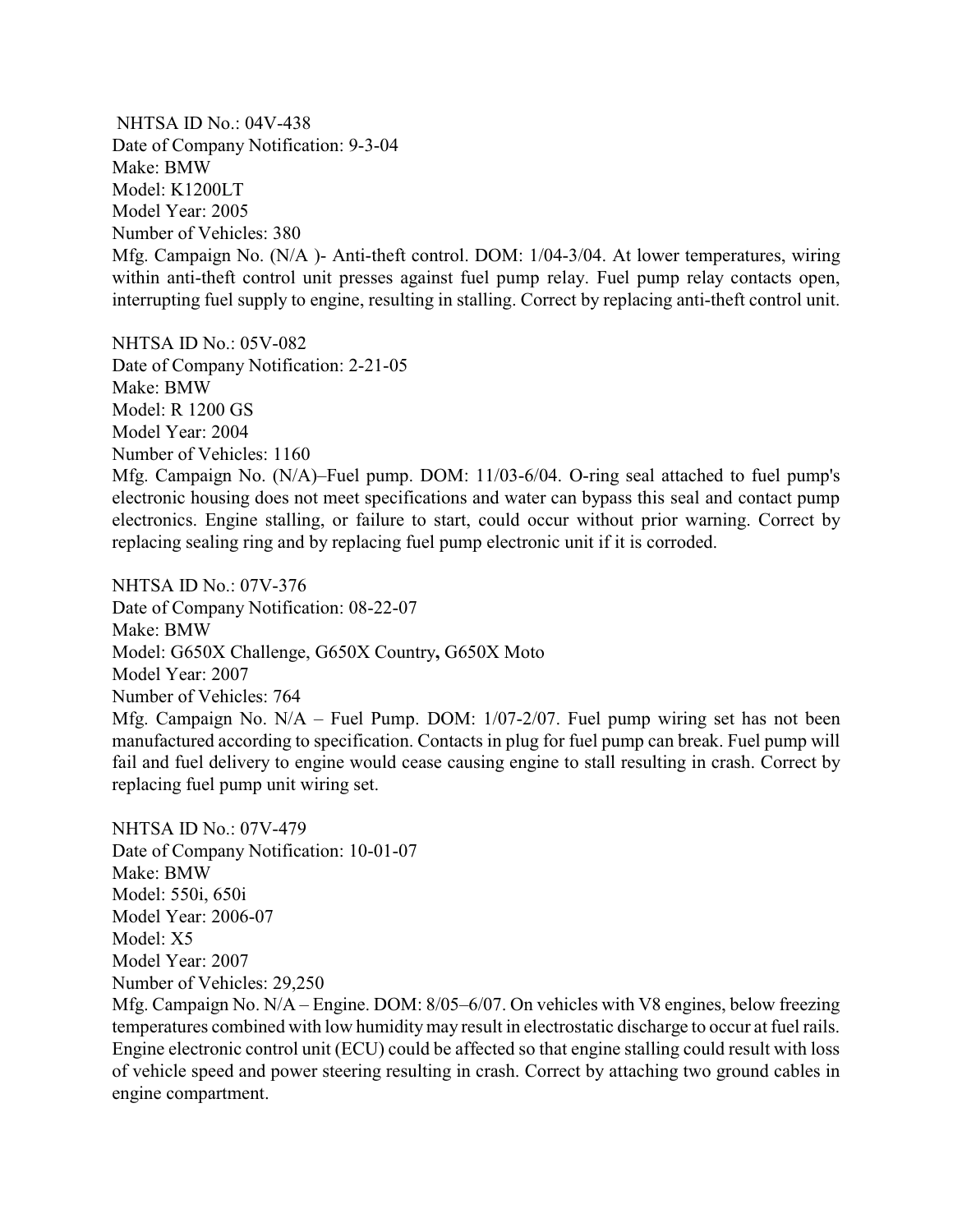NHTSA ID No.: 08V-595 Date of Company Notification: 11-14-08 Make: BMW Model: M3 Model Year: 2008-09 Number of Vehicles: 2,500

Mfg. Campaign No. N/A – ECM. DOM: 11/07-9/08. On vehicles with optional double clutch transmission, in situation of rapid vehicle deceleration, transmission software may perform multistage downshift. At low vehicle speeds, engine can stall resulting in crash. Correct by reprogramming engine and transmission electronic control unit with updated software.

NHTSA ID No.: 09V-319 Date of Company Notification: 08-07-09 Make: BMW Model: R1200 GS Model Year: 2006-08 Number of Vehicles: 4,839 Mfg. Campaign No. N/A – Fuel Pump. DOM: 8/06-1/08. Fuel pump control unit housing might be insufficiently sealed and water could intrude into control unit housing creating humid atmosphere. Fuel pump could corrode and fail causing inadequate fuel to reach engine and engine to stop running which could result in crash. Correct by replacing fuel pump control unit.

NHTSA ID No.: 09V-384 Date of Company Notification: 09-29-09 Make: BMW Model: K1300 GT, K1300 S Model Year: 2009 Number of Vehicles: 1,351 Mfg. Campaign No. N/A – Handlebar Switch. DOM: 10/08-5/09. Switches on handlebars for both direction indicator and emergency engine off/engine-start functions may fail. Directional indicator and/or emergency engine-off/start functions would be inoperative. Engine stalling could result in crash. Correct by replacing switches.

NHTSA ID No.: 09V-471 Date of Company Notification: 12-10-09 Make: BMW Model: K1300 GT, K1300 S Model Year: 2009-10 Number of Vehicles: 2,019

Mfg. Campaign No. N/A – Throttle Body. DOM: 9/08-11/09. Poor fuel quality may lead to small deposits within throttle bodies. During engine operation in low rpm range, typically near idle speed (when coming to stop) air flow could be sufficiently restricted and engine stalling could occur and result in crash. Correct by updating engine management software.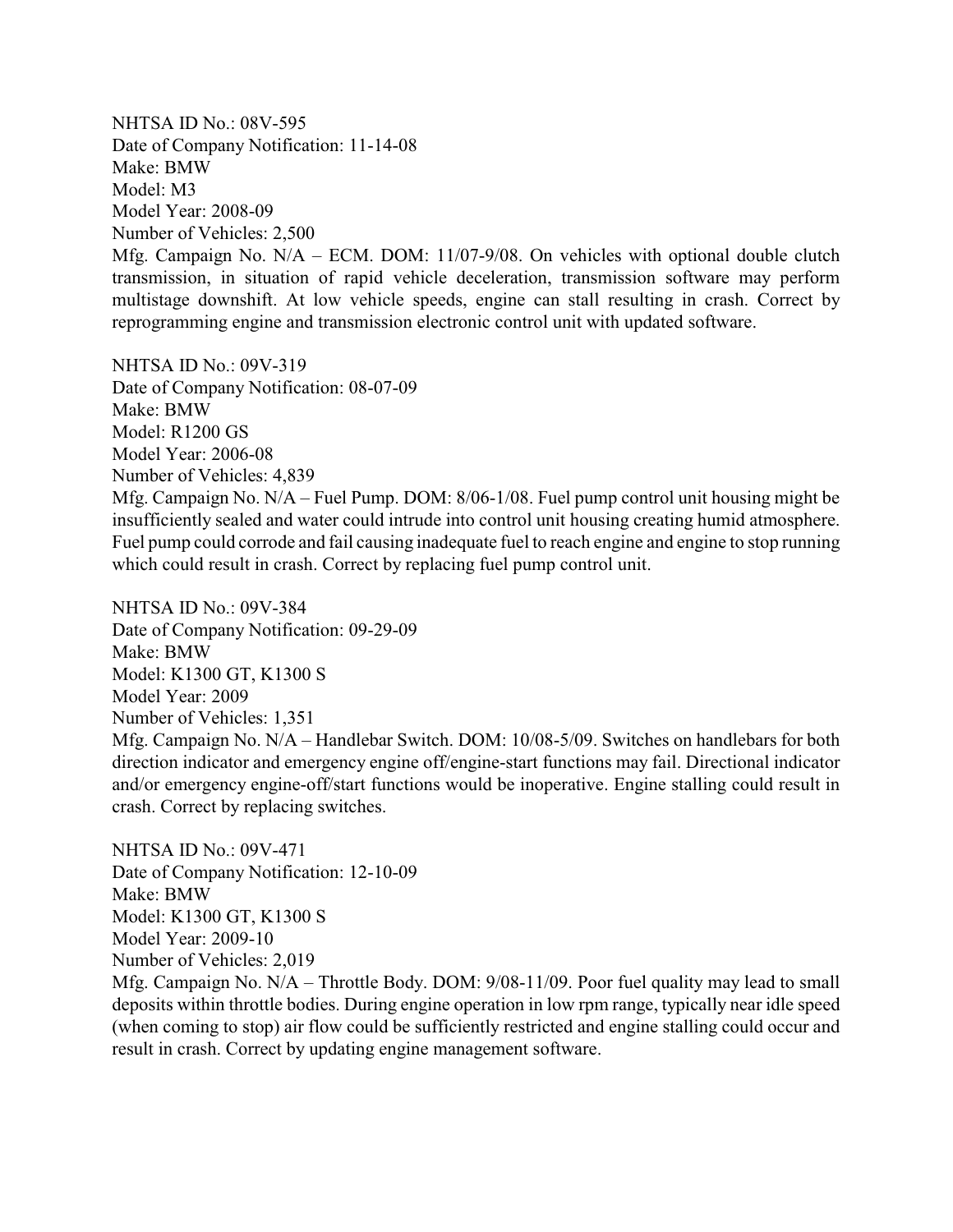NHTSA ID No.: 09V-499 Date of Company Notification: 12-30-09 Make: BMW Model: F 650 GS, F 800 GS Model Year: 2008-10 Number of Vehicles: 4,498 Mfg.Campaign No. N/A – Emission Cannister. DOM: 1/08-12/09. During engine operation, vacuum is created in order to draw fresh air into canister which mixes with fuel vapors captured by canister, and is subsequently combusted. Due to routing of ventilation hose, water near end of hose could be drawn into charcoal canister. This could cause stalling and crash. Correct by inspecting and adding additional hose properly routed.

NHTSA ID No.: 10V-331 Date of Company Notification: 02-22-10 Make: BMW Model: 5-Series Gran Turismo Model Year: 2010-11 Number of Vehicles: 6,080 Mfg. Campaign No. N/A — Fuel Gauge. DOM: 1/10-7/10. Vehicle's fuel level sensor within fuel tank can become wedged against tank. Fuel gauge in instrument cluster would displaymore fuel than actually in tank. If tank became empty, vehicle could stall and crash. Correct by repairing.

NHTSA ID No.: 12V-475 Date of Company Notification: 09-28-12 Make: BMW Model: M5, M6 Model Year: 2013 Number of Vehicles: 696 Mfg. Campaign No. N/A – Oil Pump. DOM: 7/12-9/12. Due to manufacturing process error, tolerance between engine oil pump's drive shaft and pump's rotor was not within specification. Pump's driveshaft could separate from rotor and lead to sudden loss of oil pressure causing complete engine failure, resulting in engine stall-like condition, and crash. Correct by replacing oil pump.

NHTSA ID No.: 13V-044 Date of Company Notification: 02-07-13 Make: BMW Model: 128i, 135i Model Year: 2008-12 Model: 328i, 335i Model Year: 2007-11 Model: Z4 Model Year: 2009-11 Number of Vehicles: 516,791

Mfg. Campaign No. N/A – Battery. DOM: 3/07-10/11. Connector for positive battery cable connector and corresponding terminal on fuse box may degrade over time. High current flow and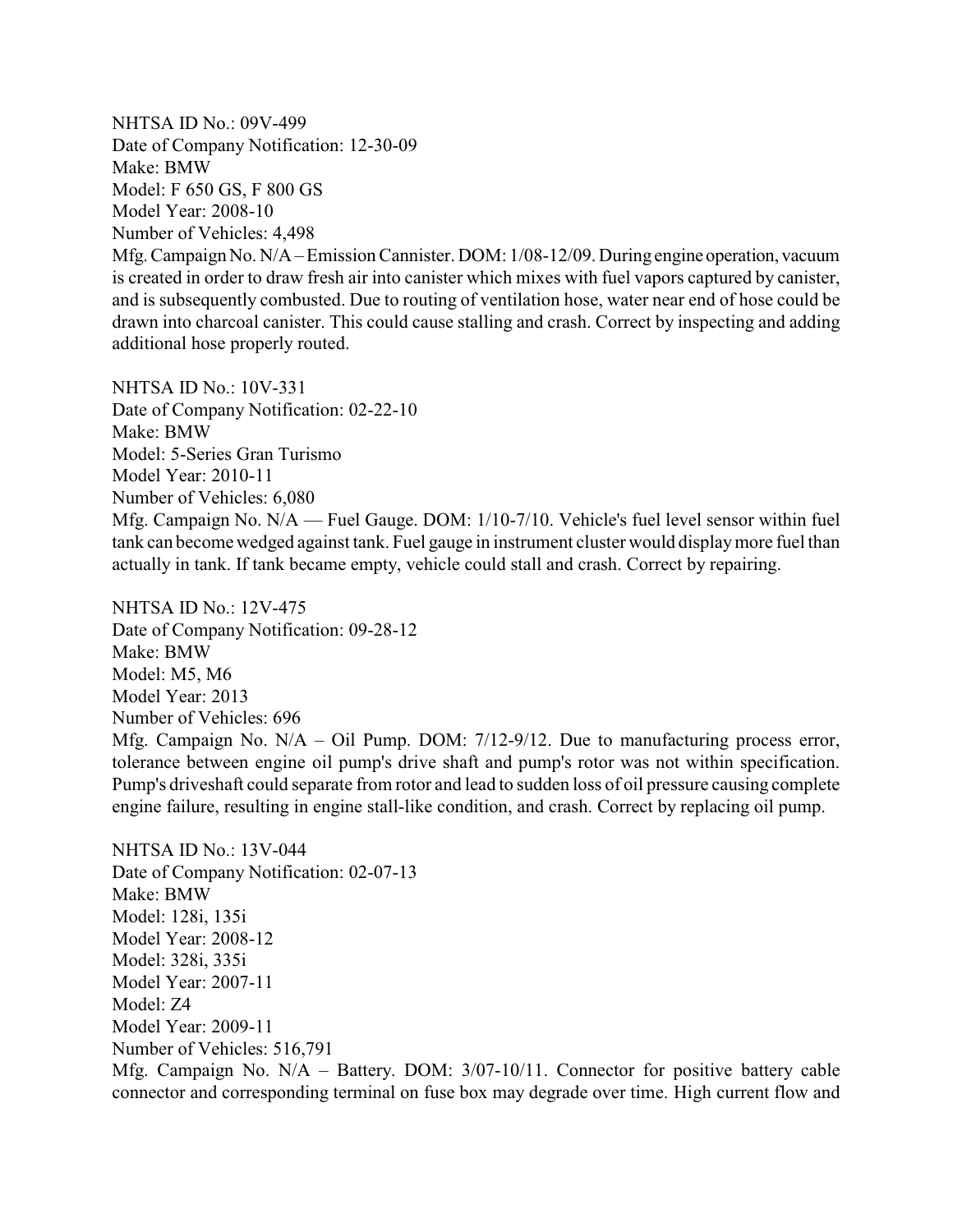heat from electrical resistance may lead to breakage of connection, and loss of electrical power to vehicle. If there is loss of electrical power to vehicle, vehicle may unexpectedly stall, resulting in crash. Correct by replacing positive battery cable connector and securing it with improved method.

NHTSA ID No.: 13V-526 Date of Company Notification: 10-25-13 Make: BMW Model: K1600 GT, KK 1600GTL Model Year: 2012 Number of Vehicles: 2,475 Mfg. Campaign No. N/A – Throttle Valve. DOM: 1/11-3/12. Incorrect throttle valve control signal may be received by engine control unit, limiting engine speed. As result of reduced engine speed, engine could stall, resulting in crash. Correct by update throttle control software.

# **Bombardier Recreational Products Inc.**

NHTSA ID No.: 09V-473 Date of Company Notification: 12-14-09 Make: Can-Am Model: Roadster Spyder RT Model Year: 2010 Number of Vehicles: 108 Mfg. Campaign No. N/A – Ignition Switch. DOM: 10/09-10/09. Connector on key switch harness may not be locked and ignition switch harness may be routed too tight. Connector may unplug, vehicle stall without warning and crash. Correct by inspecting to ensure that connector is locked and that ignition switch harness is not routed too tight and repairing harness as needed.

### **Buell Motorcycle Co.**

NHTSA ID No.: 99V-095 Date of Company Notification: 04-29-99 Make: Buell Model: S1 Lightening Model Year: 1996-98 Number of Vehicles: 3,878 Mfg. Campaign No. 0811—Battery cable. DOM: 1/95- 6/98. Motion of battery cable can lead to breakage of battery terminal and cause engine to stall or quit while in operation. Correct by replacing negative battery cable.

NHTSA ID No.: 99V-097 Date of Company Notification: 04-29-99 Make: Buell Model: S1 Lightning Model Year: 1996-98 Model: M2 Cyclone Model: S3 Thunderbolt Model Year: 1997-99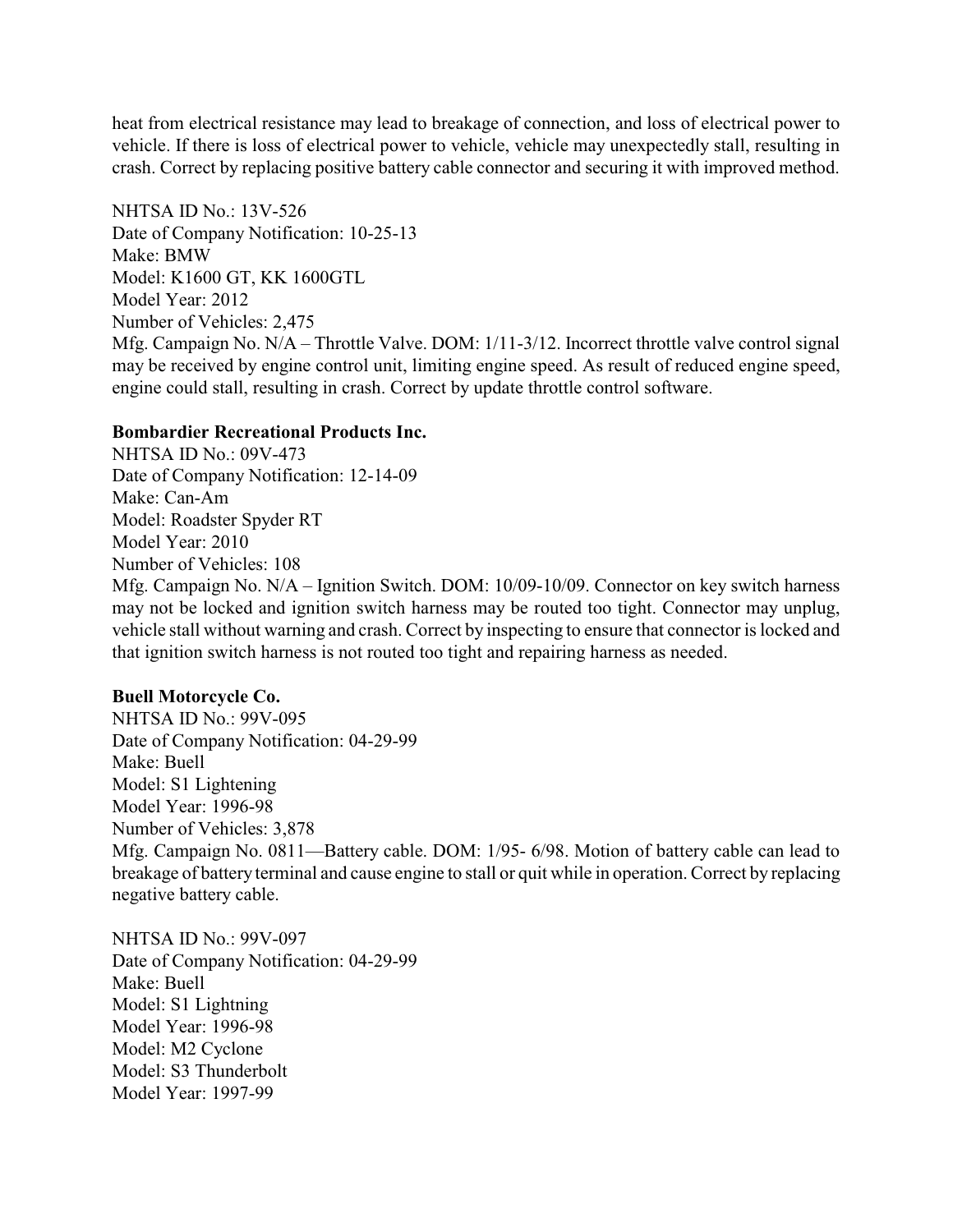Model: S3T Thunderbolt Model Year: 1997-98 Model: S1 White Lightning Model Year: 1998 Model: X1 Lightning Model Year: 1999 Number of Vehicles: 10,255 Mfg. Campaign No. 0813—Electrical. DOM 1/95-4/99. Sidestand switch could become inoperative, causing engine to stall or quit when riding. Correct by replacing sidestand switch.

NHTSA ID No.: 99V-134 Date of Company Notification: 05-24-99 Make: Buell Model: X1 Lightning Model Year: 1999 Number of Vehicles: 1,765 Mfg. Campaign No. 0812—Battery. DOM: N/A. Positive battery cable can contact battery carrier, resulting in stall/quit condition while driving. Correct by inspecting and correcting cable routing.

NHTSA ID No.: 99V-140 Date of Company Notification: 06-03-99 Make: Buell Model: M2 Cyclone Model Year: 1999 Number of Vehicles: 1,177 Mfg. Campaign No. 0815—Carburetor. DOM 1/98-4/99. Motorcycles have incorrect air cleaner component which could restrict air flow into float bowl of carburetor, causing fuel to overflow, and result in fire. This could also prevent sufficient fuel flow and could cause engine to misfire or stall. Correct by inspecting float bowl vent assembly for proper venting and correcting if necessary.

NHTSA ID No.: 04V-365 Date of Company Notification: 7-23-04 Make: Buell Model: Blast Model Year: 2004 Number of Vehicles: 656 Mfg. Campaign No. (N/A)–Fuel valve. DOM: 1/04-6/04. Valve designed to allow air to replace fuel in tank during operation malfunctions, starving engine for fuel, causing vehicle to shut down without warning. Correct by replacing vent valve.

NHTSA ID No.: 07V-026 Date of Company Notification: 01-24-07 Make: Buell Model: XB12 X Model Year: 2006-07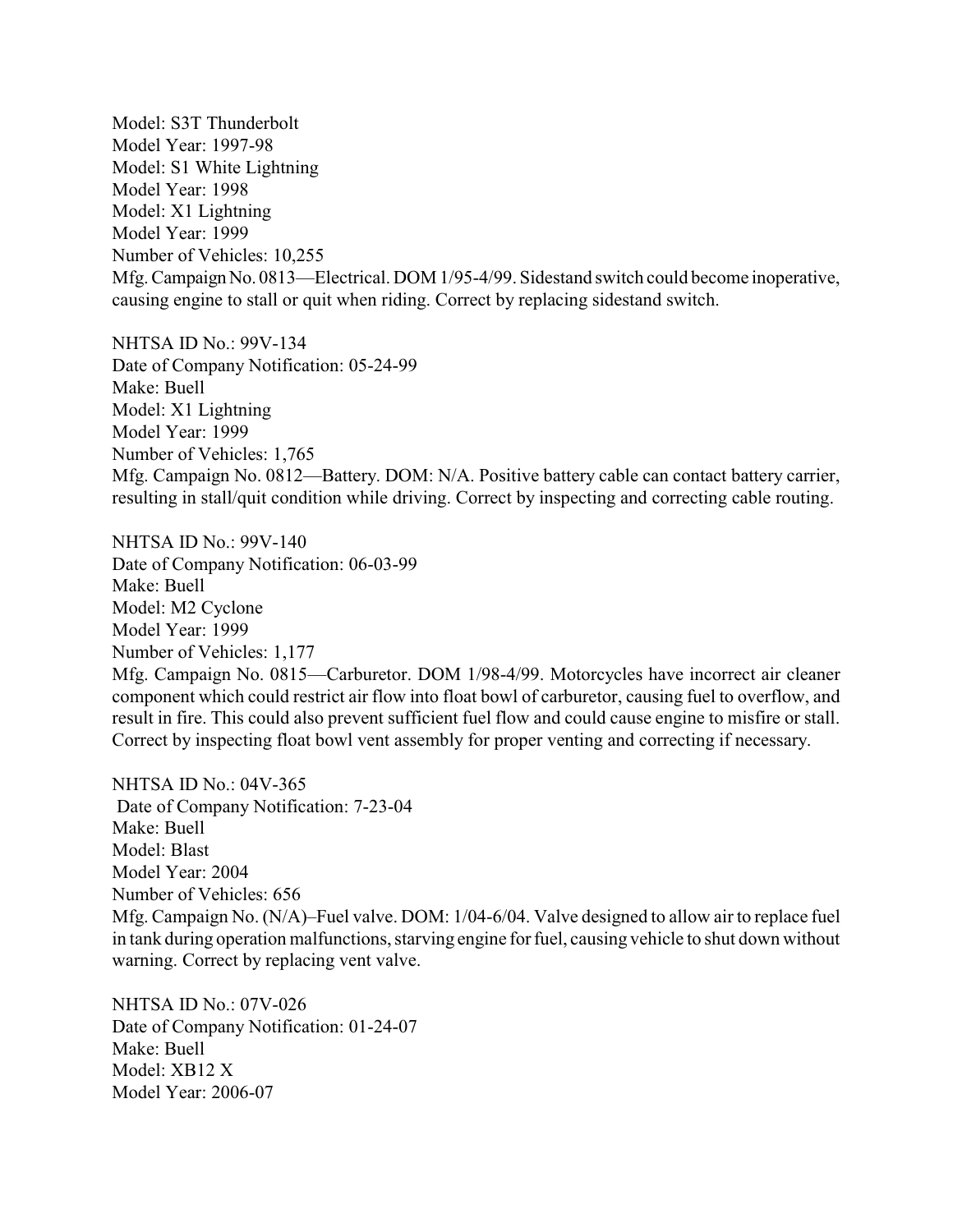#### Number of Vehicles: 2,044

Mfg. Campaign No. 0839 – Bank Angle Sensor. DOM: 3/05–10/06. Motorcycles mayhave vibration at mounting location of bank angle sensor which, if combined with misrouting of wires that impinge on sensor or its pigtail, can compromise isolation of bank angle sensor. This creates false 'tip' signal and causes engine to quit running while being driven, and could result in crash. Correct by moving bank angle sensor from original location on battery tray to location on seat latch.

# **Carpenter Manufacturing**

NHTSA ID No.: 96V-168 Date of Company Notification: 9-6-96 Make: Crown Coach Models: School Bus Model Year: 1992 Number of vehicles: 101 Fuel Pump. DOM - 01/92-12/92. Incorrect electrical motor was installed on fuel pump that supplies fuel to engine. intermittent duty motors installed may overheat and result in thermal switch shut down of electrical motor. This may stop flow of fuel to bus engine and cause vehicle to stall.

# **Caterpillar**

NHTSA ID No.: 99E-023 Date of Company Notification: 07-8-99 Component: Engine Model: C10, C12, 3406E Number of Components: 826

Mfg. Campaign No. (N/A)— Engines. DOM: 12/98-6/99. When electronically fuel injected diesel engines are matched with Eaton 10 speed Auto Shift transmission, vehicles experience stall due to engine retarding below low idle. Steering boost and primary braking limited during stall. Correct by updating these engines with software changes.

NHTSA ID No.: 07E-024 Date of Company Notification: 04-03-07 Component: Engine Model: C7 Number of Components: 33

Mfg. Campaign No. N/A – Electronic Control Module. DOM: N/A. Electronic control modules used on 6 cylinder, 7L turbocharged and air-to-air aftercooled diesel engines on Freightliner chassis may malfunction rendering engine inoperable without warning and render vehicle inoperable which could cause vehicle to stall at highway speeds. Steering and braking control would not be lost. Once engine becomes inoperable, it cannot be restarted which may result in crash. Correct by repairing engine.

# **Champion Home Builders Co.**

NHTSA ID No.: 77V-076 Date of Company Notification: 5-18-76 Make: Champion Model: Concord Titan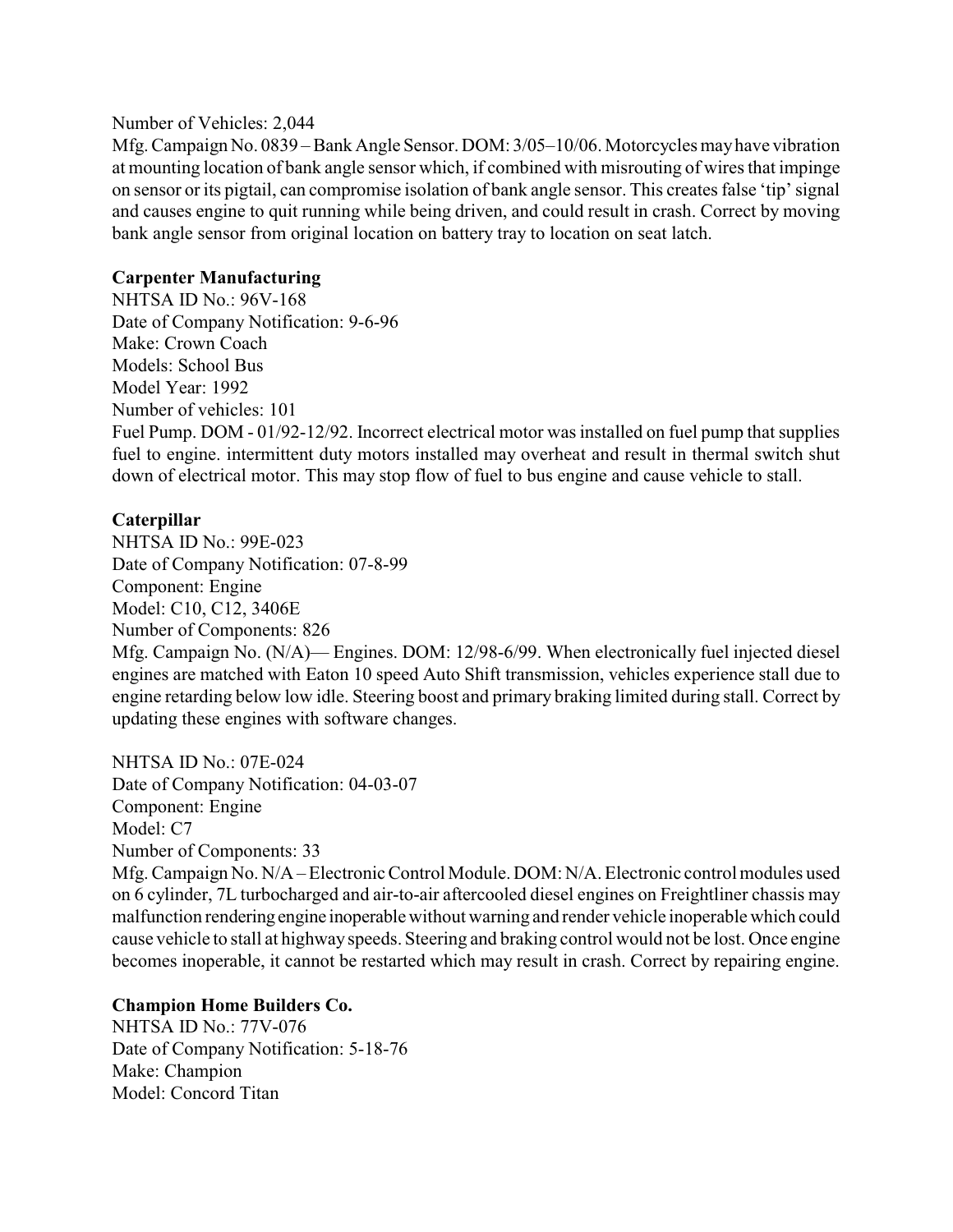Model Year: 1977 Number of Vehicles: 145

Motor homes. Bottom supports of battery compartment located under motor home were only tackwelded. In on-highway operation, compartment bottom may break loose allowing batteries to fall to ground where they can be run over by rear wheels possibly resulting in vehicle crash. In addition to loss of power to vehicle there is possibility of electrical fire. Correct by inspecting and completely rewelding bottom supports of battery compartment.

# **Chrysler Group LLC**

NHTSA ID No.: 73-0203 Date of Company Notification: 11-15-73 Make: Dodge Model: RM 300 Make: Chrysler Model: RM 350, RM 400 Model Year: 1973 Number of Vehicles: 31,412

On truck motor homes chassis with steering column tilt mechanism, two 8-way Electrical Disconnects joining Instrument Panel Wiring Harness to Steering Column Wiring Harness may be of inadequate length. two electrical disconnects may separate when tilt steering column is in its full rearward position. Separation of turn signal/hazard warning signal disconnect would result in inoperative turn signals and hazardous warning system. This is safety-related defect in view of FMVSS 108. In addition, separation of ignition circuit disconnect would result in loss of engine power or inability to start vehicle. Correct by inspecting and installing wiring extension where necessary.

NHTSA ID No.: 77V-201 Date of Company Notification: 11-10-77 Make: Plymouth Model: Fury Model Year: 1972-73 Make: Dodge Model: Polara Model Year: 1972 Model: Monaco Model Year: 1973 Make: Chrysler Model: Chrysler Model Year: 1972-73 Number of Vehicles: 800,000

Mfg. Campaign No. 245. Main electrical power feed circuit may be interrupted due to separation of terminal connection in wiring circuit at multiple circuit bulkhead connector. Interruption of circuit can cause loss of electrical power to virtually all electrical systems and accessories. Correct by inspecting and replacing by installing overlay wire routed around bulkhead connector.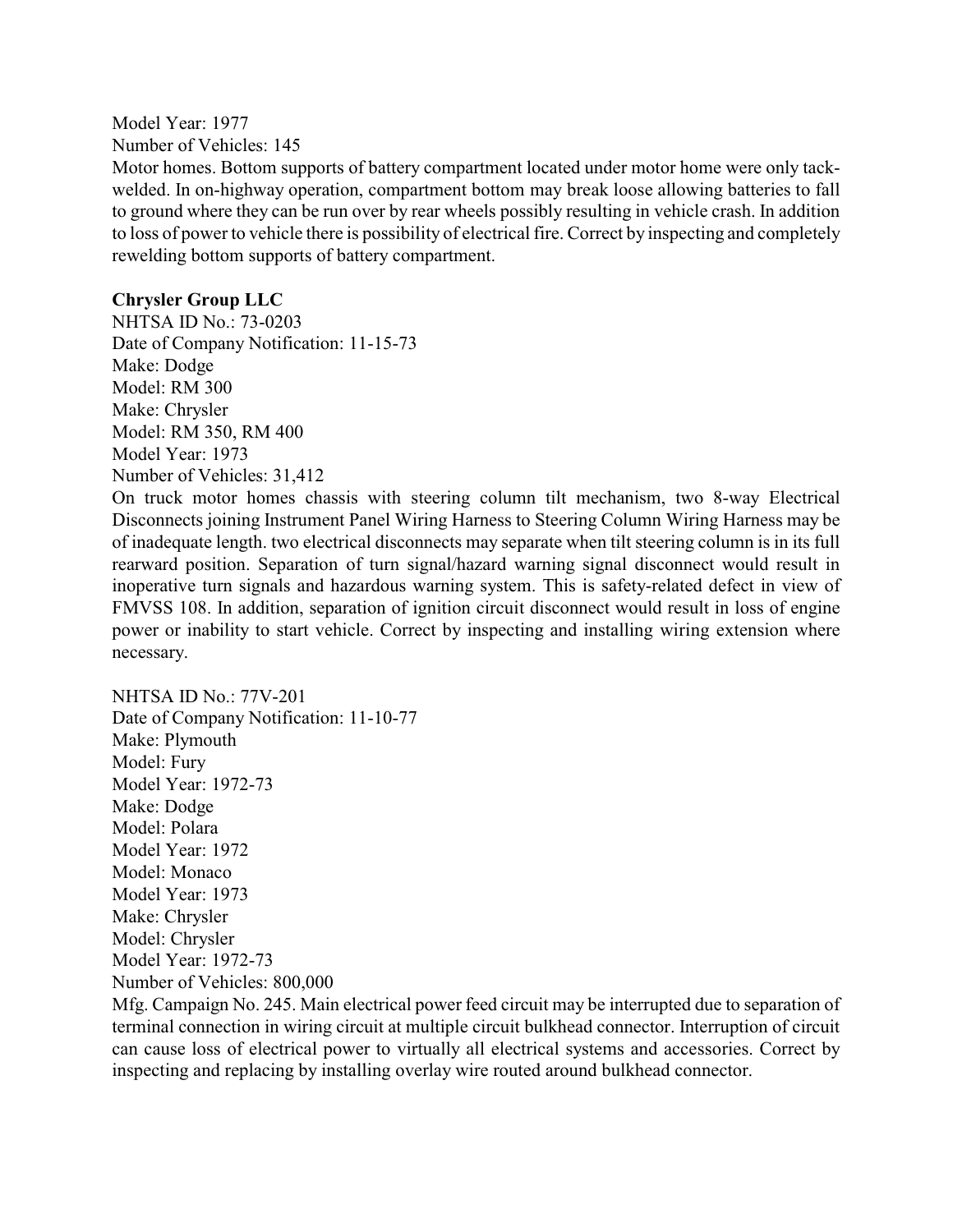NHTSA ID No.: 77V-242 Date of Company Notification: 12-23-77 Make: Plymouth Model: Valiant, Volare Make: Dodge Model: Aspen, Dart Model Year: 1975, 1976, 1977 Number of Vehicles: 1,300,000

Carburetor accelerator pump seal distortion caused by contact with certain gasoline may result in persistent hesitation or stalling. Premature actuation of exhaust gas recirculation (EGR) system may result in persistent cold engine hesitation or stalling. Correct by replacing pump seal and EGR system retrofit modification.

NHTSA ID No.: 78V-020 Date of Company Notification: 1-17-78 Make: Plymouth Model: Fury Model Year: 1975 Model: Gran Fury Model Year: 1976-77 Make: Dodge Model: Coronet Model Year: 1975 Model: Charger Model Year: 1976 Model: Monaco, Royal Monaco Model Year: 1977 Make: Chrysler Model: Cordoba Model Year: 1975-77 Number of Vehicles: 370,000

Carburetor accelerator pump seal distortion, caused by contact with certain gasoline, may result in persistent hesitation or stalling. Also, premature actuation of exhaust gasrecirculation (EGR) system may result in persistent cold engine hesitation or stalling. (This recall is for same problem as recall No. 77V-242, except different models are involved. Correct by replacing carburetor pump and EGR system retrofit modification.

NHTSA ID No.: 81V-055 Date of Company Notification: 4-22-81 Make: Chrysler Model: LeBaron, Cordoba, Newport, New Yorker Make: Plymouth Model: Gran Fury Make: Dodge Model: Diplomat, Mirada, St. Regis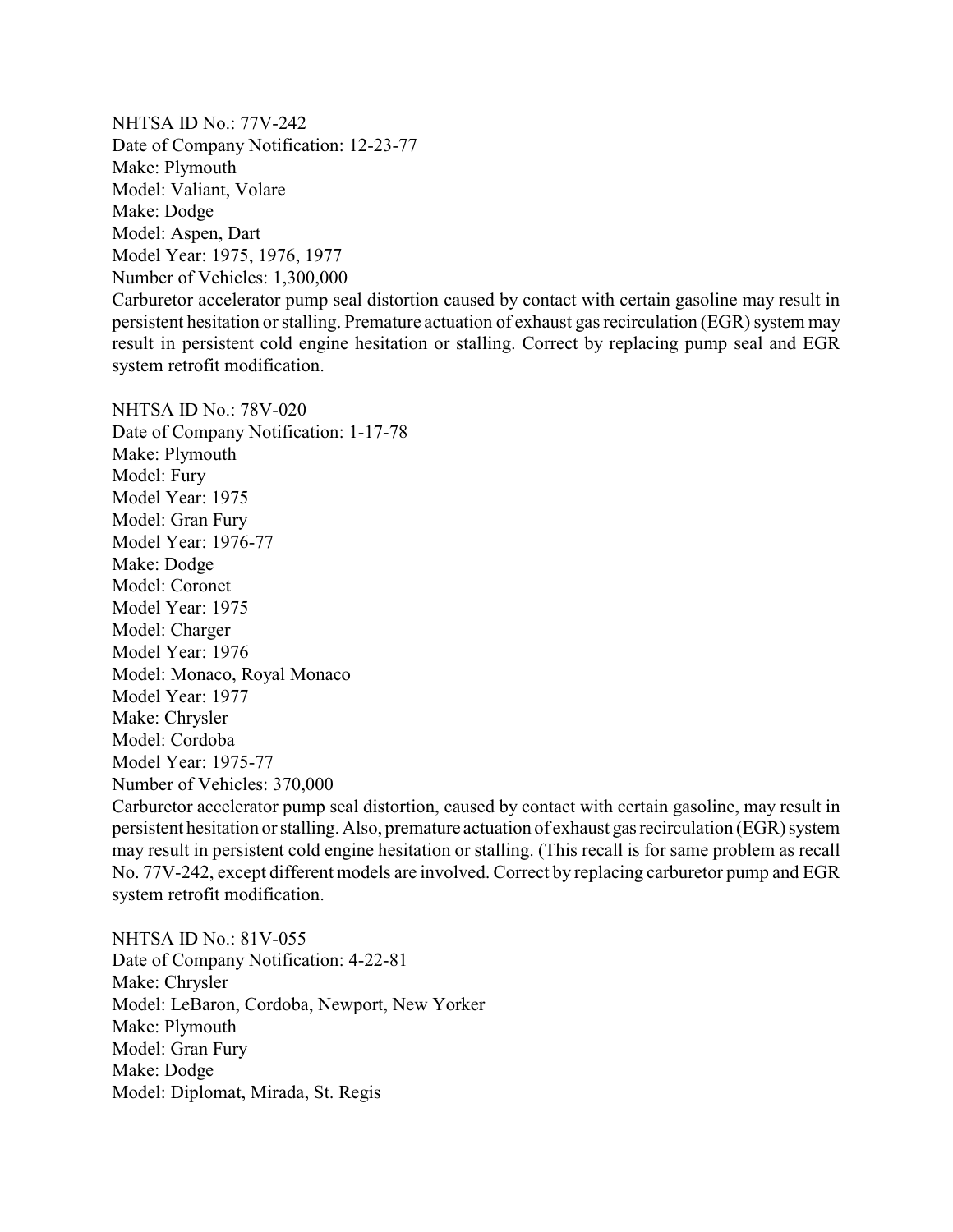Model Year: 1981 Number of Vehicles: 30,000

Mfg. Campaign No. 292. Carburetor. DOM: 8/80-3/81. Carburetor mayhave bowl vent solenoid that malfunctions due to inadequate solder connection, which may cause intermittent loss of grounding. This solenoid malfunction may cause excessive fuel input, resulting in loss of engine power due to carburetor flooding under driving conditions. Correct by inspecting and resoldering carburetor bowl vent solenoid electrical ground connection to ensure positive ground circuit.

NHTSA ID No.: 84V-116 Date of Company Notification: 9-14-84 Make: Plymouth Model: Horizon, Turismo Make: Dodge Model: Omni, Charger Model Year: 1985 Number of Vehicles: 2385

Mfg. Campaign No. (N/A)—Emissions. DOM—8/84. Under warm engine operation, emissions system valve in vacuum line between fuel vapor canister and carburetor may allow canister to purge fuel. This causes over-rich gasoline/air mixture to be drawn in intake manifold. This may cause engine to stall during deceleration. stalled engine results in loss of power steering assist and also stalled car could be traffic hazard. accident could occur. Correct byremoving emissions system valve and installing vacuum line connecter.

NHTSA ID No $\cdot$  94V-024

Date of Company Notification: 02-02-94 Make: Chrysler Model: Concorde, LHS, New Yorker Make: Dodge Model: Intrepid Make: Eagle Model: Vision Model Year: 1994 Number of Vehicles: 110,000

Electrical system. DOM - 7/93-12/93. right steering tie rod can rub through automatic transmission wiring harness causing short circuit which results in electrical system malfunctions, including engine stalling and inoperative park/starter interlock system. Electrical system malfunction can cause stalling while in motion or while in inoperative park/starter interlock system, causing engine start while transmission is not in park position, and may result in accident. Correct by installing revised wiring harness and convoluted sleeve to protect transmission wiring harness.

NHTSA ID No.: 94V-033 Date of Company Notification: 02-11-94 Make: Dodge Model: Neon Make: Plymouth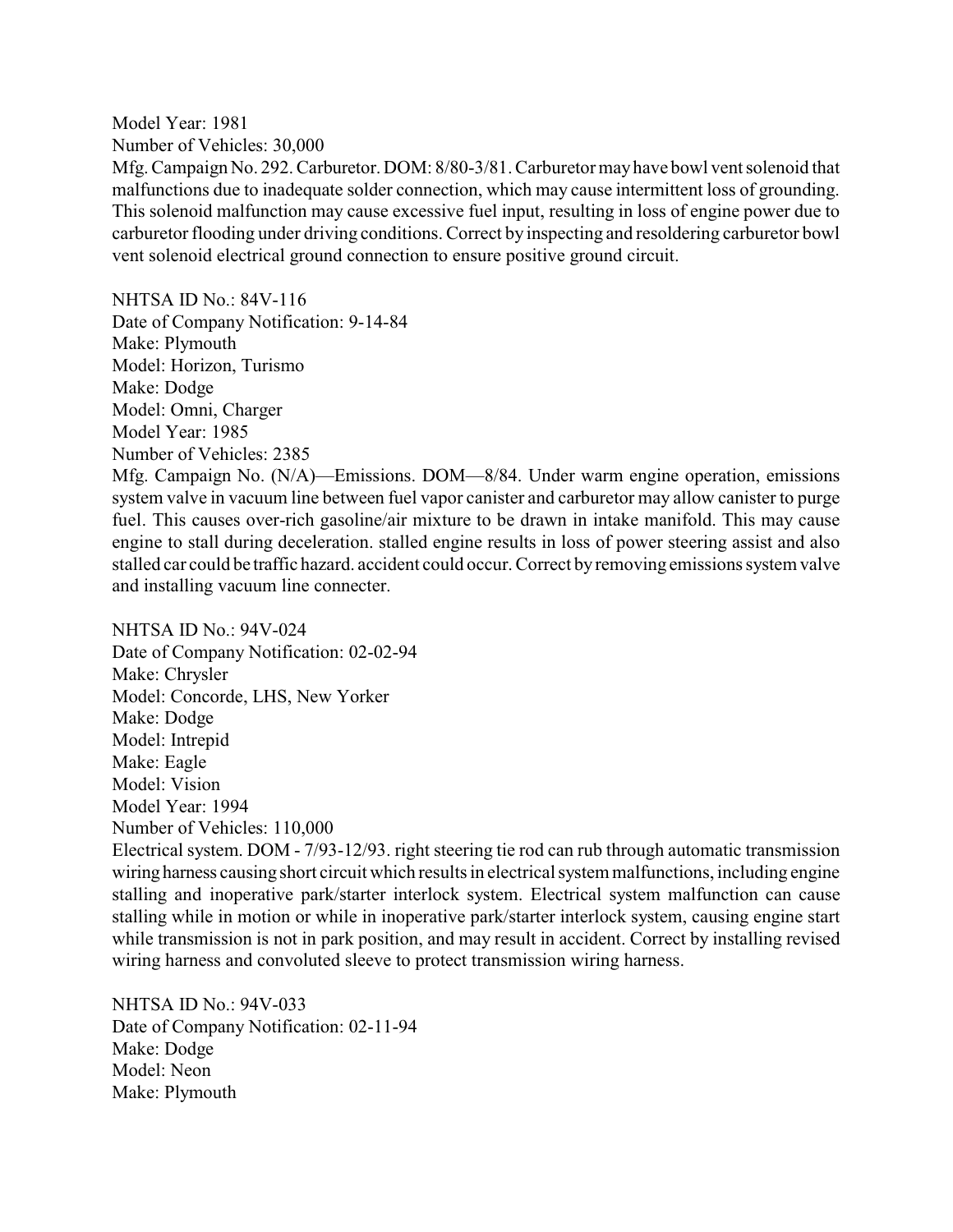Model: Neon Model Year: 1995 Number of Vehicles: 7,100 Transmission. DOM - 11/93-2/94 Moisture can get into powertrain control module (PCM) causing driveability malfunctions, including stalling. Should driveability malfunctions or stalling occur while vehicle is in motion, accident may occur. Correct by replacing powertrain control modules on these vehicles.

NHTSA ID No.: 97V-194 Date of Company Notification: 11-04-97 Make: Jeep Model: Cherokee, Grand Cherokee Model Year: 1997 Number of Vehicles: 46,000 Mfg. Campaign No. 755-Fuel system. DOM - 9/96-11/96. Fuel level sending unit degrades over time, causing fuel gauge to indicate significantly more fuel in fuel tank than is actually present. Owners may not be aware vehicle is low on fuel, increasing risk of vehicle crash if engine stops from lack of fuel. Correct by replacing fuel level sending unit.

NHTSA ID No.: 06V-432 Date of Company Notification: 11-08-06 Make: Chrysler Model: Pacifica Model Year: 2005-06 Number of Vehicles: 127,928 Mfg. Campaign No. F44 – Electronic Control Module. DOM: 8/04-9/04. Fuel pump module and powertrain control module software may allow engine to stall while driving and cause crash without warning. Correct by reprogramming power train control module and replacing fuel pump module.

NHTSA ID No.: 07V-291 Date of Company Notification: 07-03-07 Make: Dodge Model: Nitro Make: Jeep Model: Wrangler Model Year: 2007 Number of Vehicles: 80,894 Mfg. Campaign No. G25 – Power Module. DOM: 1/06-1/07. Totally integrated power module was programmed with software that may allow engine to stall and cause crash without warning. Correct by reprogramming power module.

NHTSA ID No.: 08V-059 Date of Company Notification: 02-06-08 Make: Jeep Model: Commander, Grand Cherokee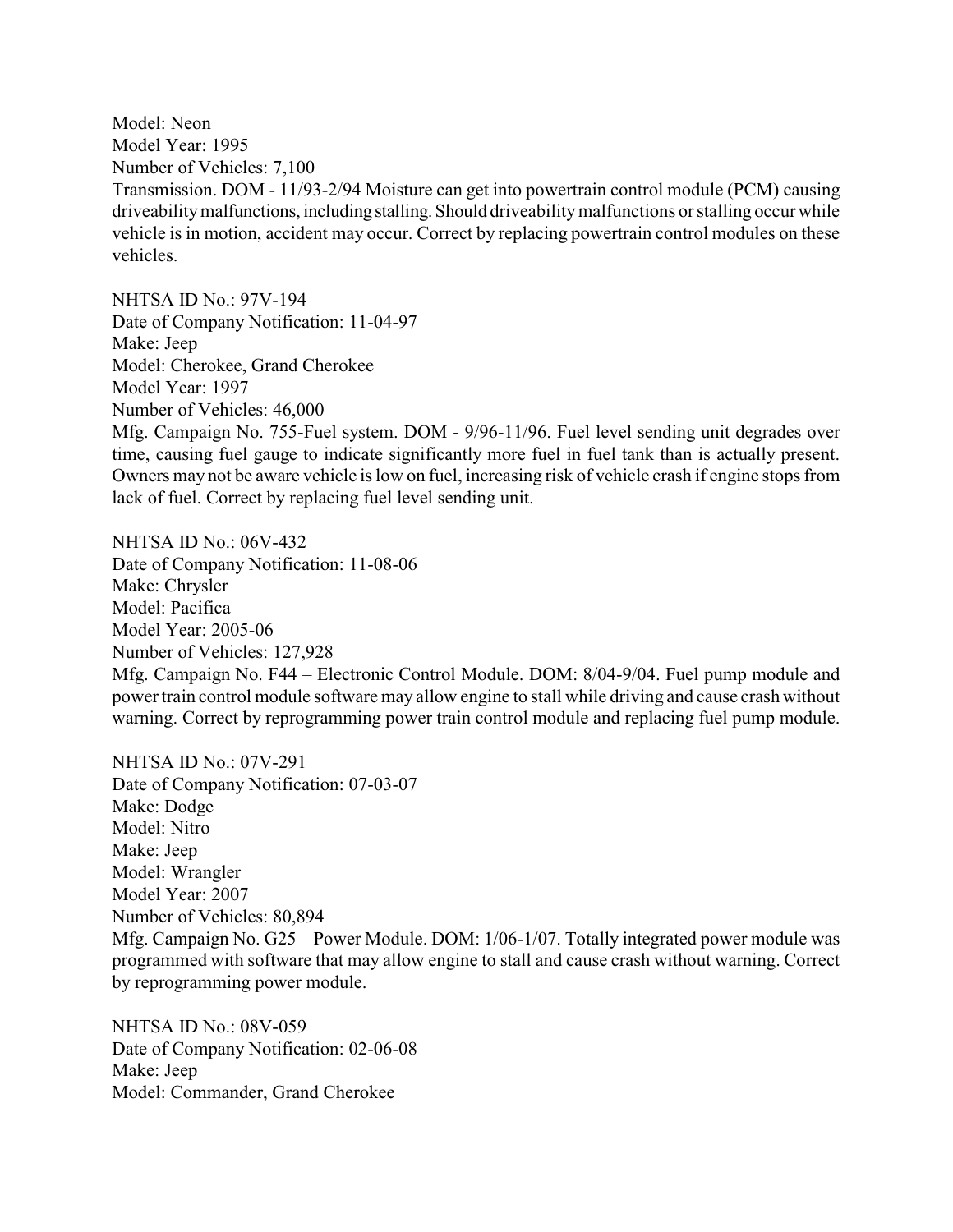Model Year: 2008 Number of Vehicles: 1,338 Mfg. Campaign No. H03 – Electronic Control Module. DOM: N/A. Front control module may have been incorrectly manufactured which could cause engine to stall while driving or not to start and/or cause W/S wipers to become inoperative. Engine stalling or inoperative wipers could cause crash without warning. Correct by inspecting module and replacing as necessary.

NHTSA ID No.: 08V-152 Date of Company Notification: 04-02-08 Make: Chrysler Model: Sebring Make: Dodge Model: Avenger Model Year: 2007-08 Number of Vehicles: 180,963 Mfg. Campaign No. H07 – Tire Pressure Monitor. DOM: 3/06-1/08. Unused electrical connectors for tire pressure monitoring system (TPMS) may become corroded and short circuit, which can cause engine no-start, dead battery, inoperative cruise control orremote start system, and/or engine stalling. Engine stalling could cause crash without warning. Correct by sealing wires for TPMS.

NHTSA ID No.: 08V-203 Date of Company Notification: 05-06-08 Make: Jeep Model: Commander Model Year: 2006 Number of Vehicles: 24,461 Mfg. Campaign No. H19 – Powertrain Control Module. DOM: 2/05-1/06. On vehicles with 4.7LV8 engines, powertrain control module (PCM) was programmed with software that may allow engine to stall under operating conditions. This could cause crash without warning. Correct by reprogramming PCM software

NHTSA ID No.: 08V-528 Date of Company Notification: 10-09-08 Make: Chrysler Model: Sebring Make: Dodge Model: Avenger, Caliber, Journey Make: Jeep Model: Compass, Patriot Model Year: 2009 Number of Vehicles: 712 Mfg. Campaign No. H33 – Powertrain Control Module. DOM: 7/08-8/08. Adhesive used in powertrain control module manufacturing process can cause printed circuit board to break, resulting in engine stall and crash without warning. Correct by replacing control module.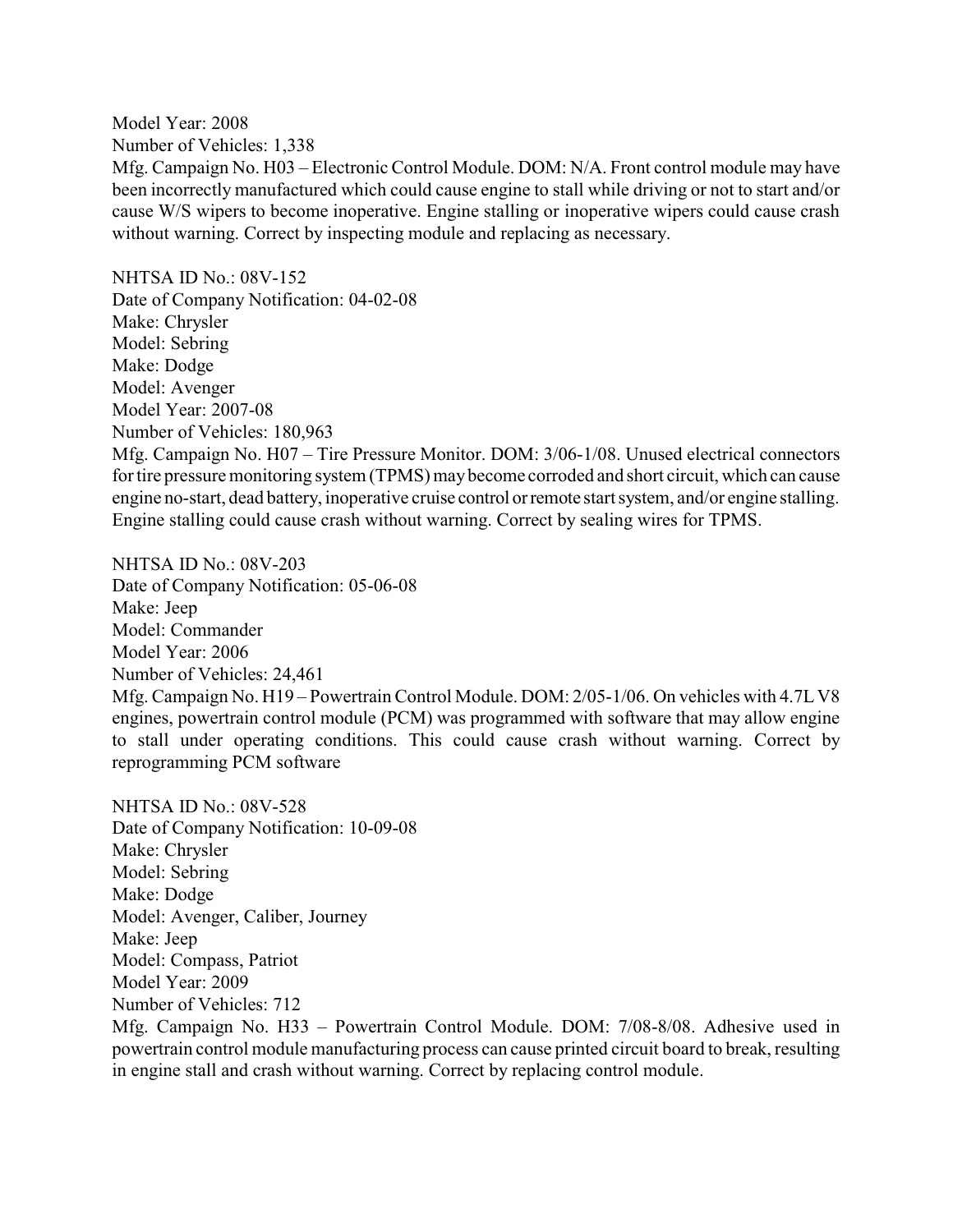NHTSA ID No.: 09V-078 Date of Company Notification: 04-02-08 Make: Dodge Model: Ram Model Year: 2009 Number of Vehicles: 504

Mfg. Campaign No. J08 – Clutch. DOM: 8/08-1/09. On heavy duty pickups with manual transmission and power adjustable pedal package, clutch pedal connecting rod to clutch master cylinder mayseparate from master cylinder. This may not allow disengagement of clutch when pedal is depressed, which could result in unintended vehicle movement, increased stopping distance and engine stalling resulting in crash. Correct by replacing clutch master cylinder hydraulic system

NHTSA ID No.: 11V-139 Date of Company Notification: 03-01-11 Make: Chrysler Model: Town & Country Make: Dodge Model: Grand Caravan, Journey AWD Model Year: 2010 Number of Vehicles: 195,798 Mfg. Campaign No. L02 & L25 – Wireless Ignition Module. DOM: 8/09–6/10. Vehicles may experience inadvertent ignition key displacement from run to accessory position while driving causing engine to shut off and result in crash. Correct by replacing ignition module.

NHTSA ID No.: 13V-043 Date of Company Notification: 02-06-13 Make: Chrysler Model: 200 Make: Dodge Model: Avenger Model Year: 2013 Number of Vehicles: 1,785 Mfg. Campaign No. N02 – Fuel Valve. DOM: 10/12-11/12. Fuel tank mayhave broken control valve in tank assembly. This may lead to engine stall or fuel leakage resulting in crash and fire respectively. Correct by inspecting fuel tank assembly and replacing affected control valves.

NHTSA ID No.: 13V-120 Date of Company Notification: 04-03-13 Make: Jeep Model: Compass, Patriot Model Year: 2012 Number of Vehicles: 20,799 Mfg. Campaign No. N17 – Fuel Transfer Tube. DOM: 10/11-5/12. Due to incorrectlymanufactured transfer tube, transfer of fuel from secondary side to primary side of fuel tank may be interrupted, causing engine to stall which can result in crash. Correct by replacing fuel tank transfer tube.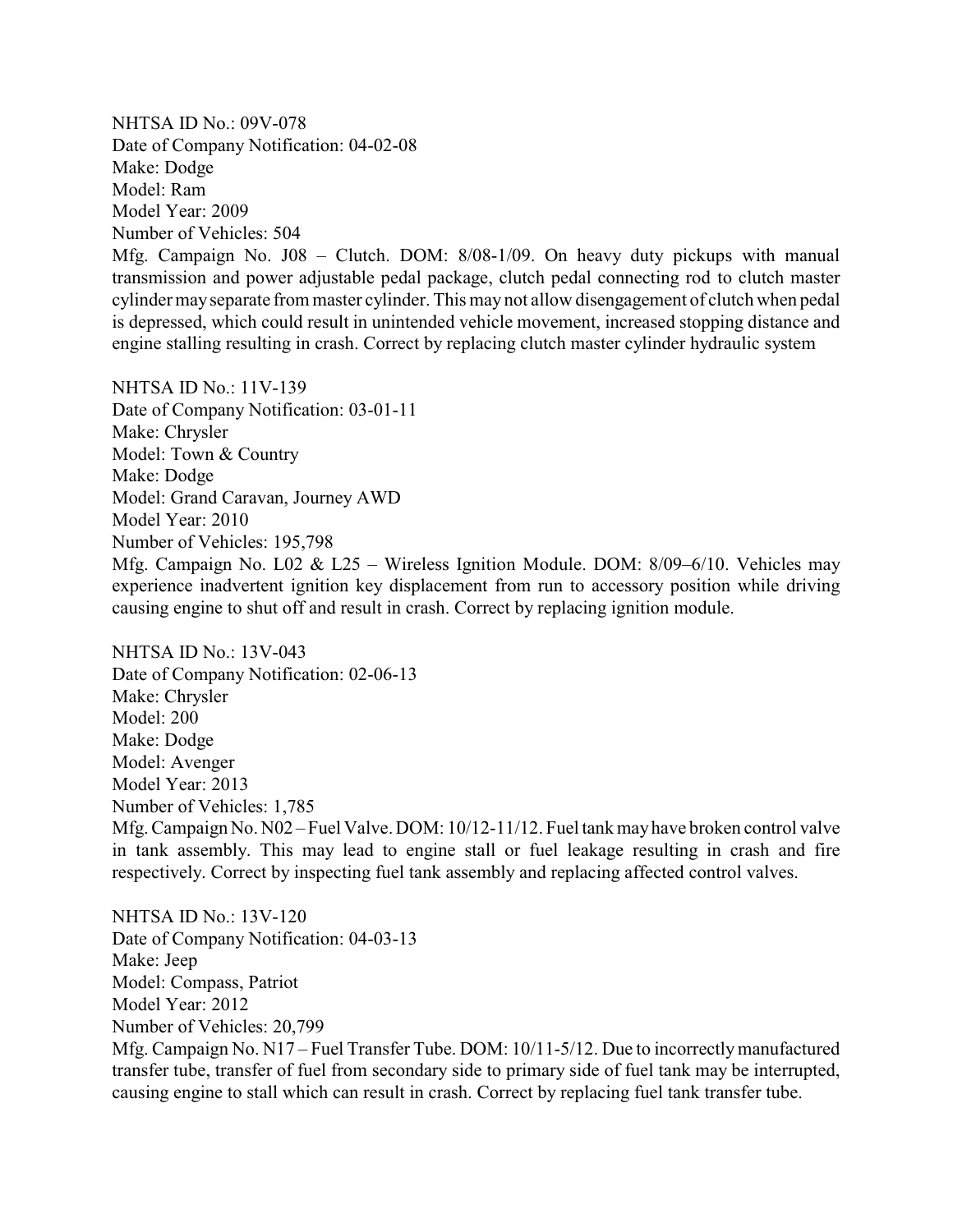NHTSA ID No.: 13V-238 Date of Company Notification: 06-04-13 Make: Dodge Model: Dart Model Year: 2013 Number of Vehicles: 12,872 Mfg. Campaign No. N32 – Powertrain Control Module. DOM: 3/12-2/13. Vehicles with 1.4L multiair turbo engine and dual dryclutch transmission mayexperience engine stall when temperature is 20°F or colder. This could result in crash. Correct by reprogramming powertrain control module.

NHTSA ID No.: 13V-552 Date of Company Notification: 11-06-13 Make: Chrysler Model: 200 Make: Dodge Model: Avenger Model Year: 2013 Make: Jeep Model: Compass, Patriot Model Year: 2014 Number of Vehicles: 521 Mfg. Campaign No. N52 – Engine. DOM: N/A. On vehicles with 2.4l engines abrasive debris in balance shaft bearings may cause loss of engine oil pressure, resulting in engine stall or engine failure. This result in crash. Correct by replacing engine balance shaft module.

#### **Coachmen Industries, Inc. (now Coachmen RV Co., LLC)**

NHTSA ID No.: 08V-127 Date of Company Notification: 03-20-08 Make: Coachmen Model: Prism Model Year: 2009 Number of Vehicles: 2 Mfg. Campaign No. N/A – Crankshaft Position Sensor. DOM: N/A. On motor homes on Sprinter chassiswith 3.0Ldiesel engines, crankshaft position sensor mayhave been manufactured incorrectly. Engine could fail due to separation of bond wires from lead frame in sensor which results in interruption in electrical connection in chip housing of sensor. This could cause engine to stall or not start and result in crash. (See Chrysler recall 07V-594.) Correct by replacing crankshaft sensors.

### **Country Coach**

NHTSA ID No.: 05V-369 Date of Company Notification: 08-22-05 Make: Country Coach Model: Bus, Conversion Model Year: 2006 Number of Vehicles: 12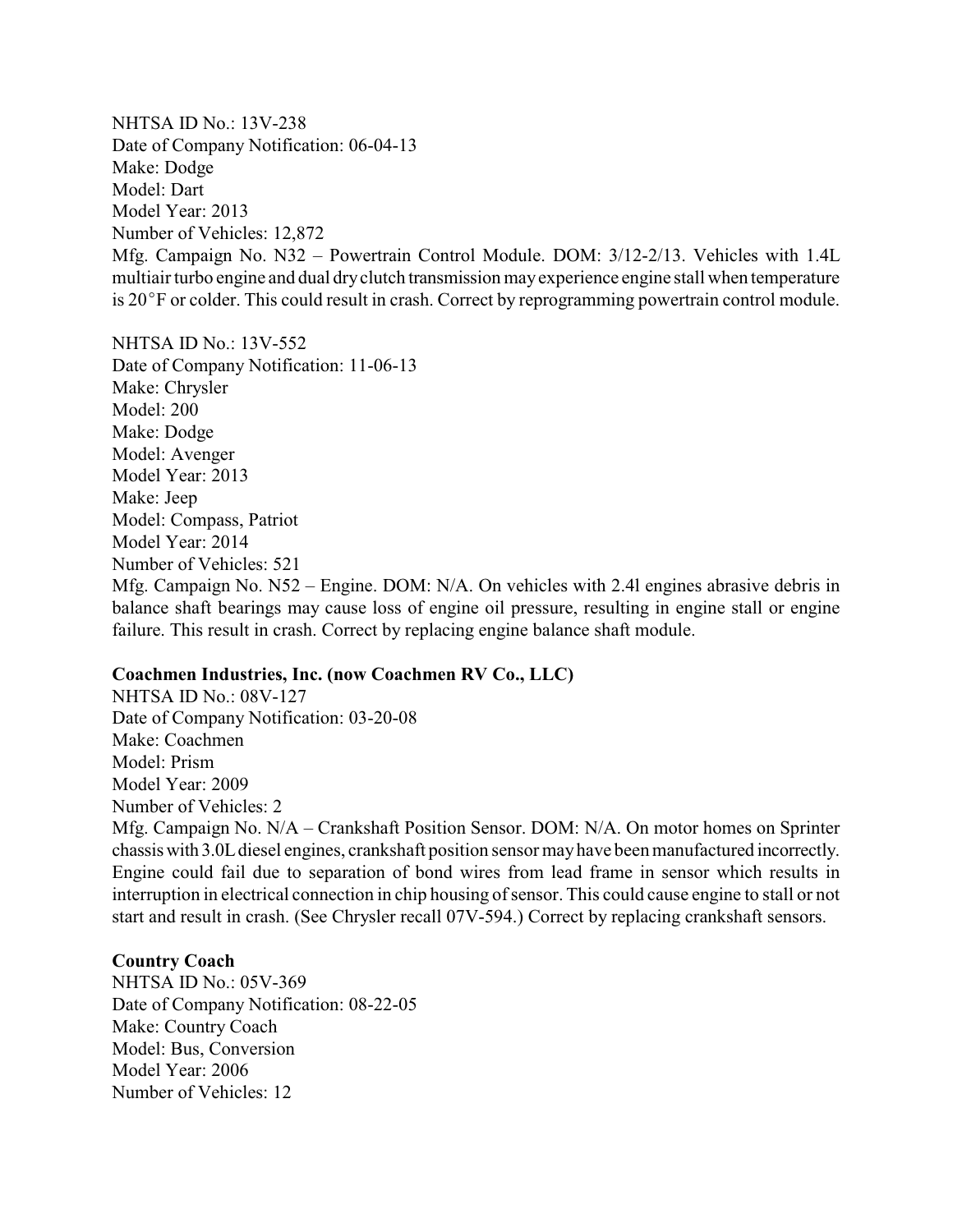Mfg. Campaign No. N/A – A/C Power Buss. DOM: 2/05–7/05. Alternating current power distribution panel buss bar termination screws may not have been torqued to 35 inch pounds. If screws are not torqued properly, unit could have erratic power supply or complete loss of power, loss of ground to system, hotspots at points of connection and even fire. Correct by inspecting and re-torqueing all buss termination bars.

## **Daewoo Motor Company, Ltd.**

NHTSA ID No.: 01V-020 Date of Company Notification: 01-23-01 Make: Daewoo Model: Lanos Model Year: 2000-01 Number of Vehicles: 27,884

Mfg. Campaign No. 01-9A-002—Wiring harness. DOM: 12/99-11/00. Wiring harness, located beneath carpet in front passenger floor area, can become damaged by passenger traffic as harness is rubbed against body seam in floor panel. When harness is damaged, engine driveability could be affected and result in sudden engine stalling. Correct by repositioning wiring harness and attaching it permanently in location where harness cannot be damaged.

### **Daewoo Motor de Puerto Rico**

NHTSA ID No.: 01V-020.001 Date of Company Notification: 01-31-01 Make: Daewoo Model: Lanos Model Year: 2000-01 Number of Vehicles: 1,362 Mfg. Campaign No. 01-9A-002—Wiring harness. DOM: 12/99-11/00. Wiring harness, located beneath carpet in front passenger floor area, can become damaged by passenger traffic as harness is rubbed against body seam in floor panel. When harness is damaged, engine driveability could be affected and result in sudden engine stalling. Correct by repositioning wiring harness and attaching it permanently in location where harness cannot be damaged.

### **DaimlerChrysler Commercial Buses North America**

NHTSA ID No.: 05V-079 Date of Company Notification: 3-2-05 Make: Orion Model: II Model Year: 1998-02, 2004 Model :VII Model Year: 2001, 2003-04 Number of Vehicles: 302 Mfg. Campaign No. (N/A)–Fuel pump. DOM: (N/A). Fuel pump fails to transfer fuel appropriately creating an engine stall condition. Correct by replacing fuel lift pump.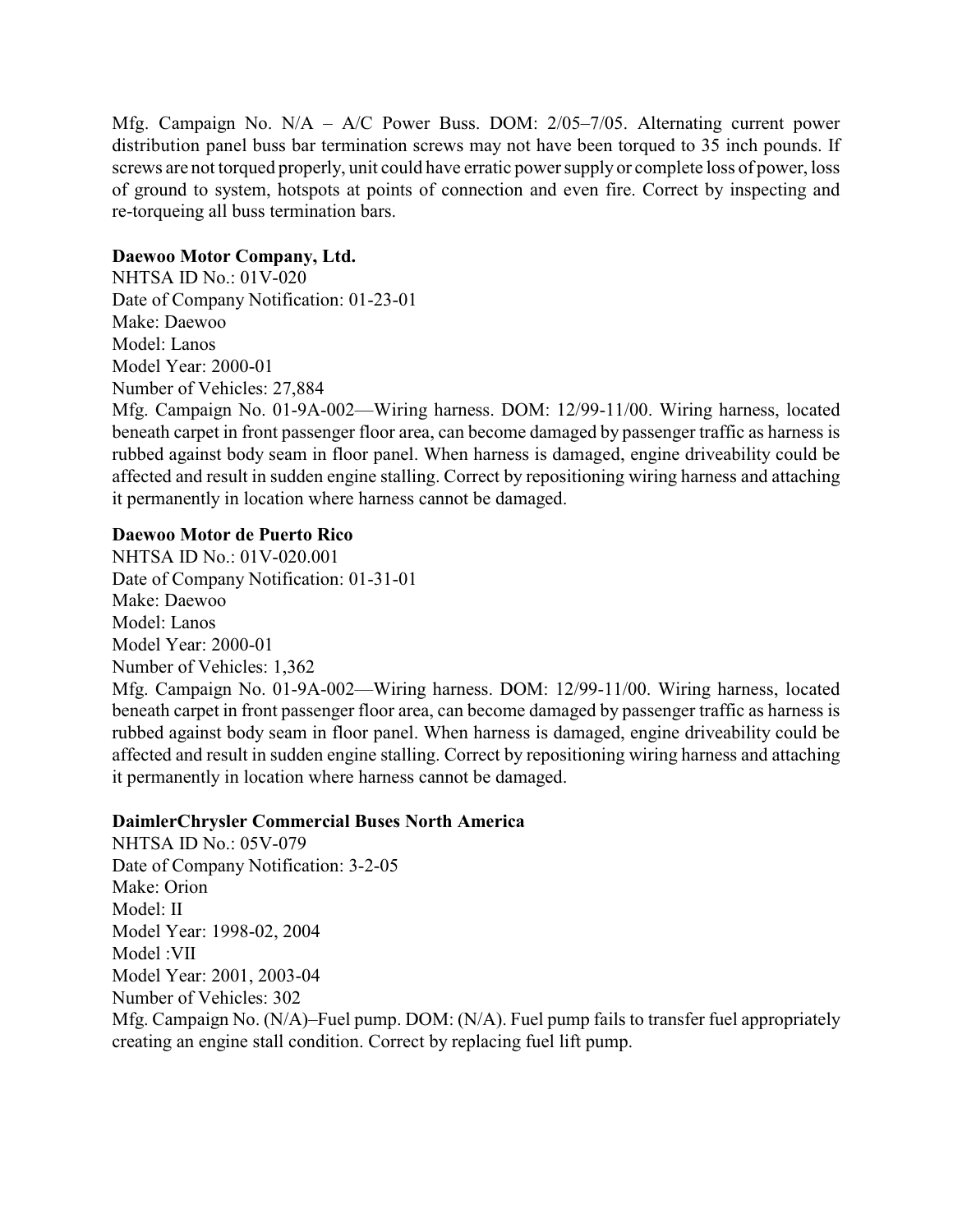# **De Lorean Motor Company**

NHTSA ID No.: 82V-030 Date of Company Notification: NA Make: DeLorean Model: DeLorean Model Year: 1981-82 Number of Vehicles: 4352 Mfg. Campaign No. RA-003. Inertia Switch. Fuel system continues to operate even after accident and thus may result in fire.

# **Ducati North America**

NHTSA ID No.: 07V-176 Date of Company Notification: 04-24-07 Make: Ducati Model: 1098 Tricolore Model Year: 2007 Number of Vehicles: **2** Mfg. Campaign No. RCL-07-004 – Timing Belt. DOM: 9/06-10/06. Horizontal and vertical cylinders mobile timing belt tensioner is dimensionally incorrect. Mobile tensioner can come into contact with timing belt cover which could cause timing belt to fail and stop engine resulting in crash. Correct by replacing mobile timing belt tensioner.

NHTSA ID No.: 07V-450 Date of Company Notification: 09-25-07 Make: Ducati Model: 1098 Model Year: 2007 Number of Vehicles: 1,516 Mfg. Campaign No. N/A – Electronic Control Unit. DOM: 11/06-3/07. Electronic control unit (ECU) ignition timing and idle mixture were improperly set during production causing engine speed to drop and stall engine when temperature of cooling system exceeded 180°F. If engine stops while motorcycle is driven, crash could result. Correct by replacing ECU mapping using dedicated diagnostic system instrument.

NHTSA ID No.: 07V-474 Date of Company Notification: 10-10-07 Make: Ducati Model: Hypermotard Model Year: 2008 Number of Vehicles: 235

Mfg. Campaign No. N/A – Battery. DOM: 3/07-6/07. Battery can move side to side inside fuel tank mounting compartment which could result in main wiring harness damage at battery terminal. This could cause electrical short stopping engine and result in crash. Correct by installing battery mounting bracket and two double lock velcro strips on bottom of battery.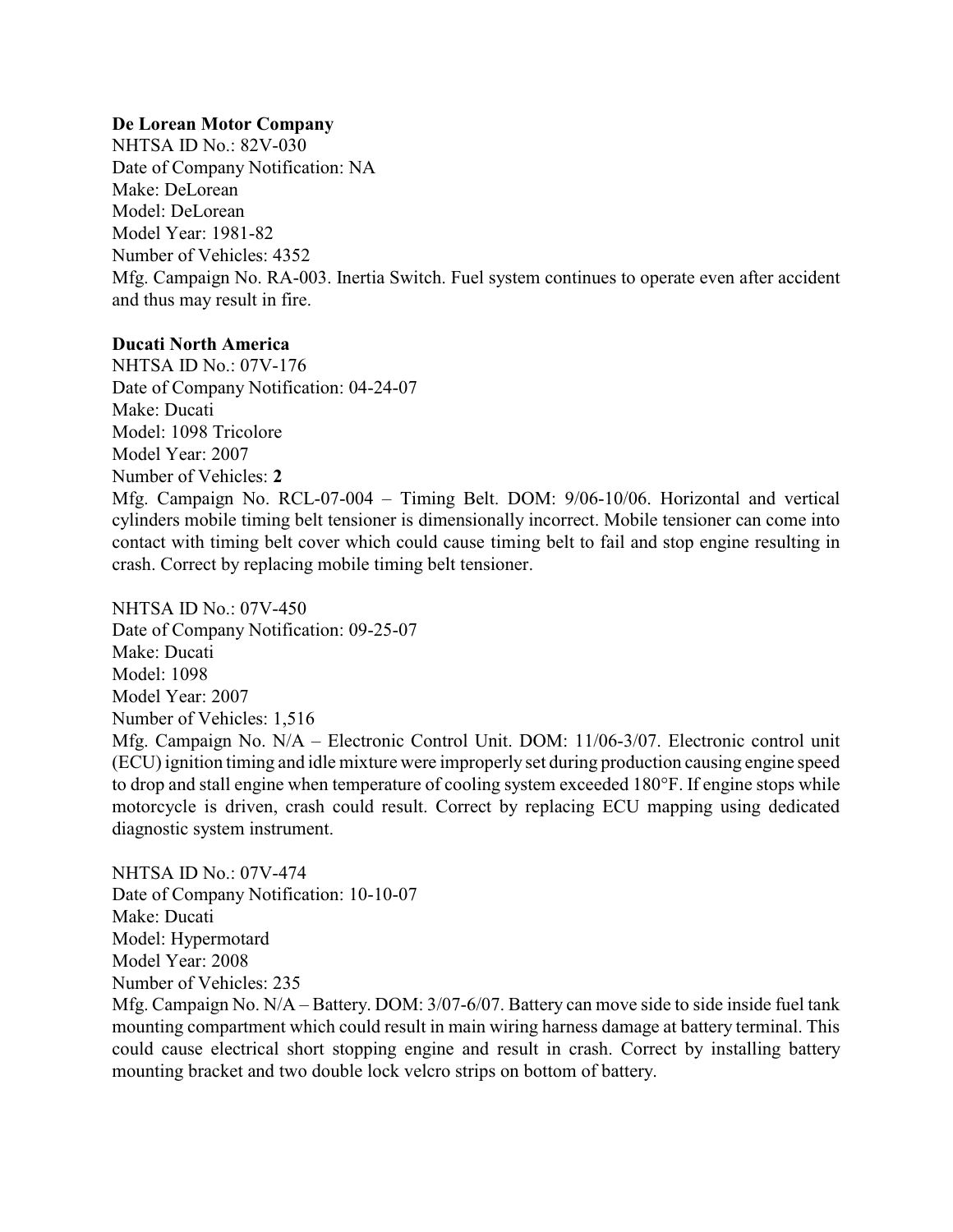NHTSA ID No.: 08V-638 Date of Company Notification: 12-03-08 Make: Ducati Model: 1098, 1098S, 1098 Tricolore Model Year: 2007-08 Model: 1098R, 848 Model Year: 2008-09 Number of Vehicles: 7,130 Mfg. Campaign No. RCL-08-005 – Voltage Regulator. DOM: 11/06-6/08. Motorcycle charging system may be adversely affected by engine heat and stop operating. This results in damage to voltage regulator and ensuing batterydischarge. This can result in crash. Correct byreplacing voltage regulator, installing heat guard between voltage regulator and engine exhaust system, and installing modified battery support.

NHTSA ID No $\cdot$  09V-365 Date of Company Notification: 09-25-09 Make: Ducati Model: 1098S, Streetfighter Model Year: 2010 Number of Vehicles: 247 Mfg. Campaign No. RCL-09-006 – Electronic Control Unit. DOM: 2/09-5/09. Motorcycles electronic control unit ground screw may have been improperly tightened during production which can cause engine to stall, resulting in crash. Correct by retightening ground screw.

NHTSA ID No.:09V-381 Date of Company Notification: 09-25-09 Make: Ducati Model: 1098R, 1098S Model Year: 2009 Model: F1098 Streetfighter Model Year: 2010 Number of Vehicles: 753 Mfg. Campaign No. RCL-09-005 – Fuel Hose. DOM: 11/08-5/09. Fuel hose may disconnect from fuel pump which could result in engine stalling and fuel leak. Stalling can cause crash and fuel leak can result in fire. Correct by inspecting and replacing and repositioning fuel hose retaining clamp.

NHTSA ID No.: 11V-003 Date of Company Notification: 01-05-11 Make: Ducati Model: MTS1200 Model Year: 2010 Number of Vehicles: 1,196 Mfg. Campaign No. 10-004 – ECU. DOM: 11/09-7/10. During downshift or maneuver with clutch disengaged and engine at idle, vehicle could stall due to faulty ECU fuel map and crash. Correct by re-flash electronic control unit with updated fuel map.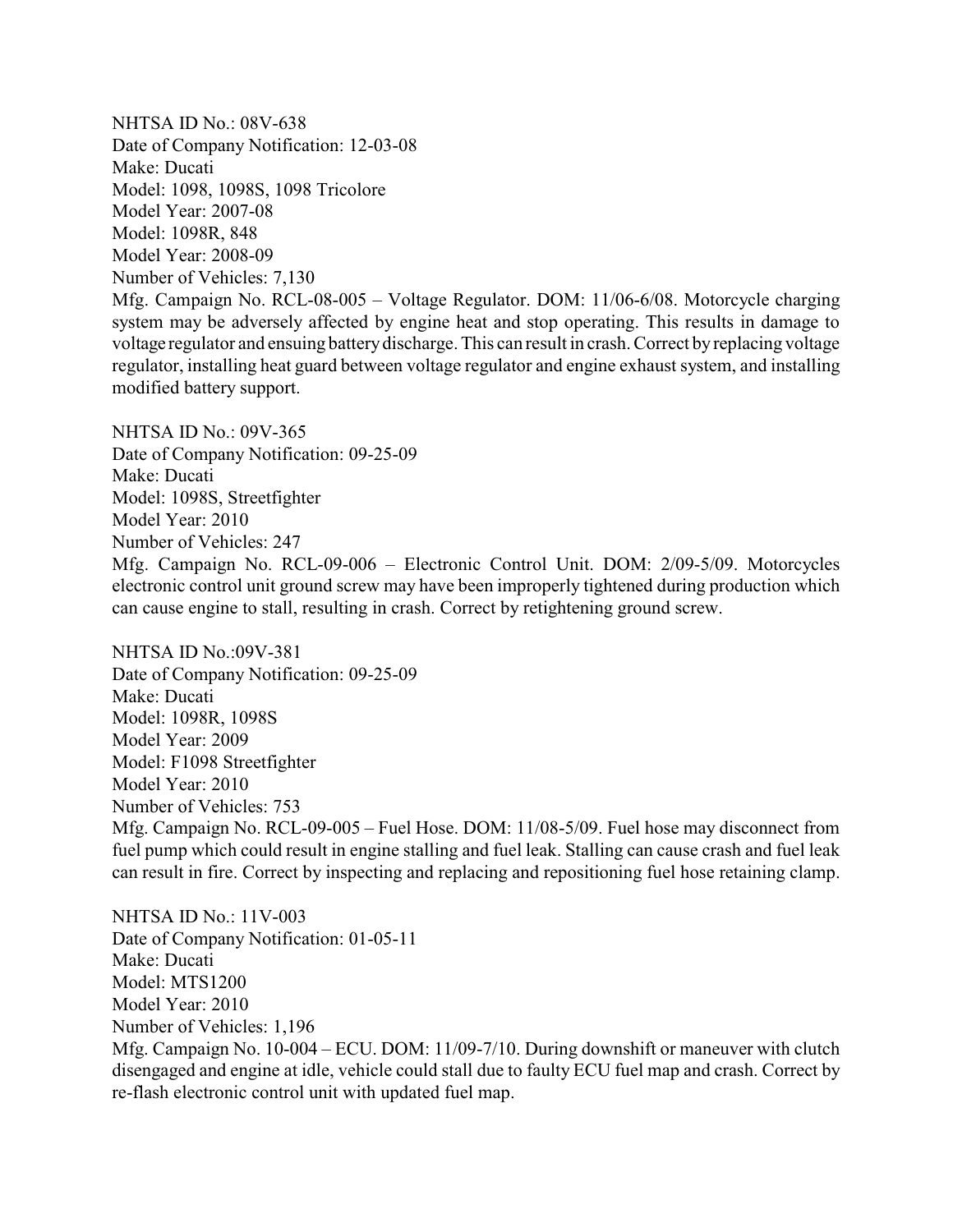NHTSA ID No.: 12V-376 Date of Company Notification: 08-03-12 Make: Ducati Model: Diavel Model Year: 2013 Number of Vehicles: 27 Mfg. Campaign No. RCL-12-005 – Side Stand. DOM: 5/12-6/12. Side stand may bend or break in pivot area, allowing motorcycle to fall over, resulting in injury to operator or others nearmotorcycle. Bent sidestand may interfere with operation of sidestand safety switch, preventing bike from starting or causing bike to stall without warning. Correct by replacing side stand.

### **E-One, Inc.**

NHTSA ID No.: 10V-225 Date of Company Notification: 05-26-10 Make: E-One Model: Cyclone II, Quest Model Year: 2008-09 Number of Vehicles: 20 Mfg. Campaign No. 4EN – ECM. DOM: 3/08–9/09. Fire trucks with Detroit Diesel series 60 engines have software problem in engine control computer that may cause unexpected engine shut down. This may prevent operation of equipment on vehicle during rescue operation putting public and fire fighters at risk. Detroit Diesel will conduct recall campaign. (See 10E-005. Correct byinstalling new software in ECM.

### **El Dorado Industries, Inc. (El Dorado National)**

NHTSA ID No.: 05V-114 Date of Company Notification: 3-24-05 Make: ENC Model: Escort REA, EZ-Rider Model Year: 1998-05 Number of Vehicles: 402 Mfg. Campaign No. (N/A)–Fuel pump. DOM: 4/98-9/04. Fuel lift pump fails to transfer fuel appropriately creating engine stall condition. Correct by replacing fuel lift pump.

### **Excelsior-Henderson**

NHTSA ID No.: 99V-299 Date of Company Notification: 10-29-99 Make: Excelsior-Henderson Model: Super X Model Year: 1999 Number of Vehicles: 857 Mfg. Campaign No. (N/A)—Fuel hose. DOM 1/99-7/99. Fuel hose may disconnect between fuel pump regulator and fuel tank outlet nozzle. Fuel pump and hose are located inside fuel tank assembly. If this disconnect occurs, engine can stall, causing rider to lose control of motorcycle. Correct by installing plastic safety tie to secure fuel hose.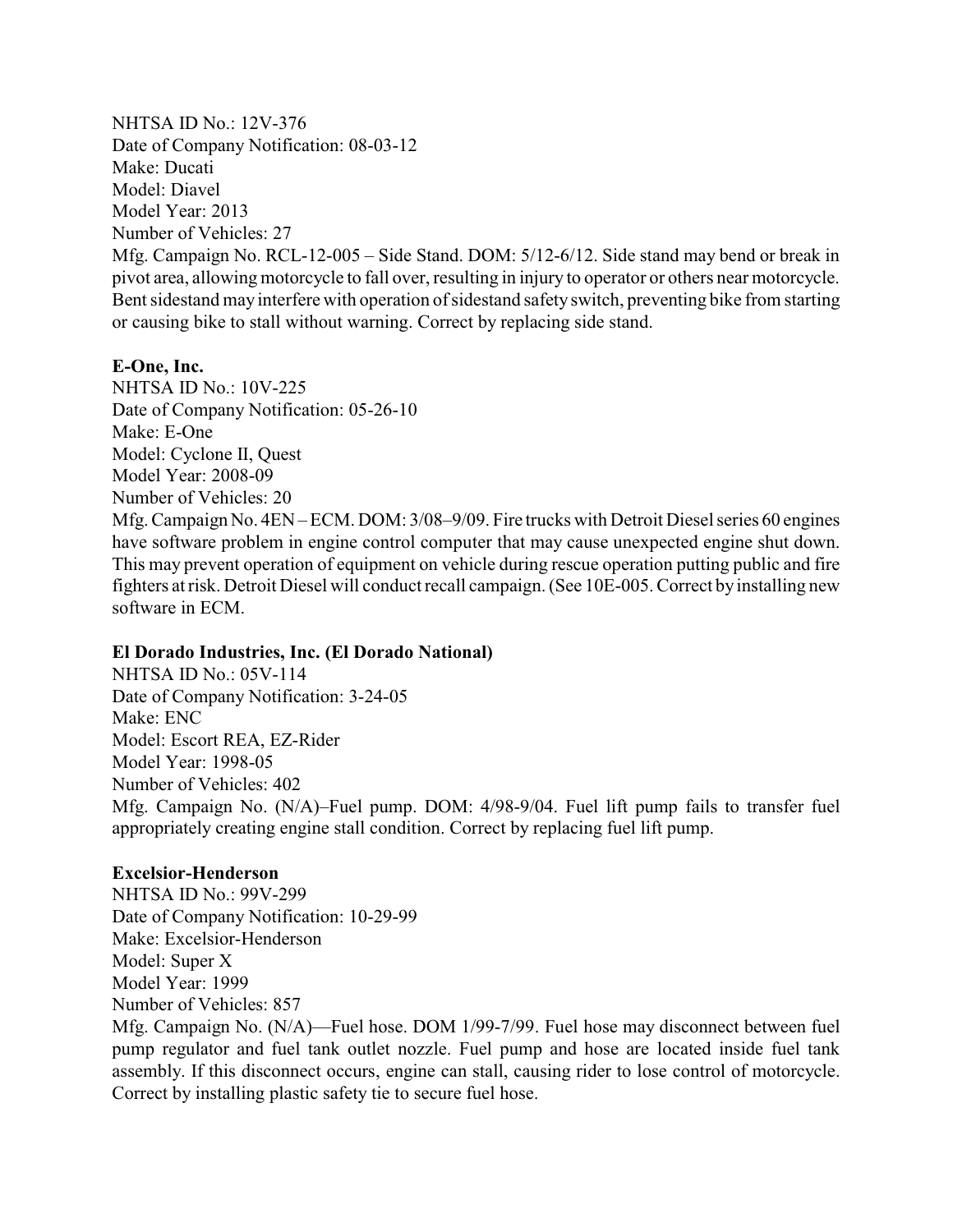# **Executive Industries, Inc.**

NHTSA ID No.: 74-0020 Date of Company Notification: 1-3-74 Make: Executive Industries Model: 25, 28, 29 foot motor homes Model Year: Manfd 1973 Number of Vehicles: 124 DOM—10/73-12/73. Electric fuel solenoid valve, which automaticallyallows changeoverfrom main gas tank to auxiliary gas tank, may have apertures too small so that sludge from gas tank may clog valve causing fuel starvation. This could result in momentary or prolonged stalling of engine due to lack of fuel. Correct by inspecting and replacing with improved fuel solenoid valve.

### **Ferrari North America**

NHTSA ID No.: 02V-091 Date of Company Notification: 03-18-02 Make: Ferrari Model: 360 Modena, 360 Spider Model Year: 2001 Number of Vehicles: 211 Mfg. Campaign No. 35 - Electrical. DOM: 7/01-10/01. Engine ground strap has improper crimp, which could result in electrical system seeking ground at ignition coil. Ignition coil ground cable could overheat causing engine to stop. Correct by replacing engine ground strap as necessary.

### **Fiat Motors of N. America, Inc.**

NHTSA ID No.: 80V-083 Date of Company Notification: 07-28-80 Make: Fiat Model: X1/9 Model Year: 1979 Number of Vehicles: 13280 Mfg. Campaign No. 131 Fuel, Carburetor system. Hesitation impairs vehicle acceleration. Correct by repairing.

### **Fleetwood**

NHTSA ID No.: 09V-175 Date of Company Notification: 05-21-09 Make: Fleetwood Model: Bounder Diesel, Discovery, Excursion, Expedition, Providence Model Year: 2008-09 Number of Vehicles: 383 Mfg. Campaign No. 90519 – BatteryCable. DOM: 4/08-4/09. Battery cable may dislodge and come in contact with drive shaft causing entanglement or abrasion to battery cable. This could lead to electrical short and fire or un-commanded vehicle shutdown which may result in loss of vehicle control. Correct by inspecting and replacing damaged battery cables and securing battery cable harness above drive shaft.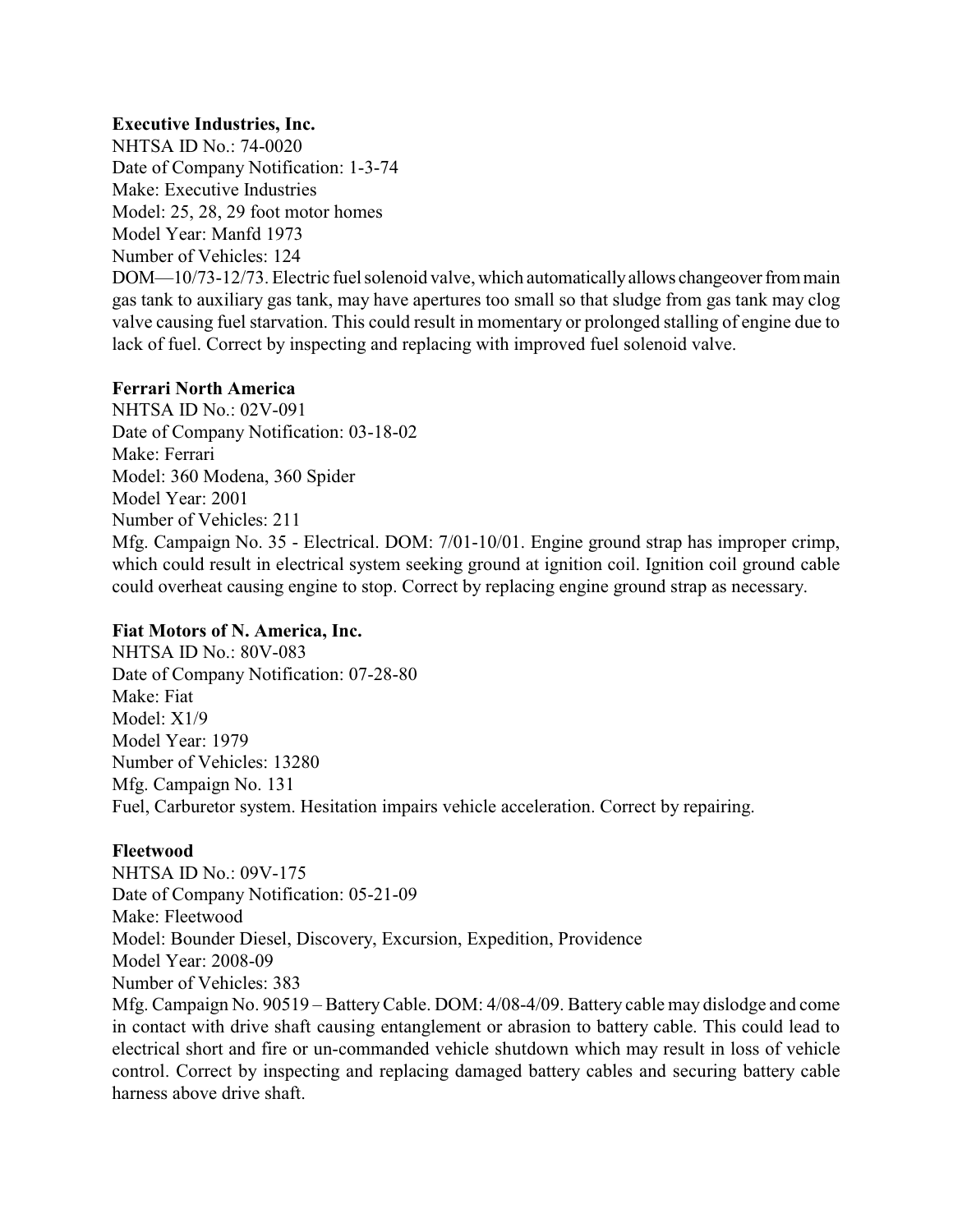### **Ford Motor Co.**

NHTSA ID No.: 73-0220 Date of Company Notification: 11-9-73 Make: Lincoln Model: All Model Year: 1974 Number of Vehicles: 17,821

Starter cable and starting circuit wire assemblies were improperly routed permitting surrounding protective sleeve to chafe against forward edge of front suspension right control arm. Movement can wear through protective sleeve and cable and/or wire insulation and result in battery voltage short to upper arm. Should this occur, vehicle could immediately be rendered inoperative with simultaneous loss of all electrical system power. Correct by inspecting and replacing cables where necessary.

NHTSA ID No.: 74-0126 Date of Company Notification: 8-8-74 Make: Ford Model: Thunderbird Make: Mercury Model: NR Make: Lincoln Model: Continental, Continental Mark IV Model Year: 1975 thru 8-3, 1975 Number of Vehicles: 2,027

Fuel inlet seat on 4V-carburetors installed on vehicles with 460 CID engines may have been improperlytorqued which could permit inlet seat to loosen with vehicle operation. Should this occur, carburetor float would hold supplementary fuel inlet open, resulting in flooding and subsequent stalling of engine at idle. Correct by inspecting and retorquing fuel inlet seat.

NHTSA ID No.: 78V-004 Date of Company Notification: 1-4-78 Make: Ford Model: Fairmont Make: Mercury Model: Zephyr Model Year: 1978 Number of Vehicles: 185,000

Vehicles were assembled with main wiring assembly routed against or near cowl-to-brake pedal support brace located under instrument panel. If this exists, wiringmaychafe against brace and result in one or more component wires becoming grounded. Depending on which wire within assembly becomes grounded, loss of power to accessory or total electrical power control could occur without warning. Correct by inspecting and installing shield on support brace to preclude wire chafing.

NHTSA ID No.: 78V-203 Date of Company Notification: 9-15-78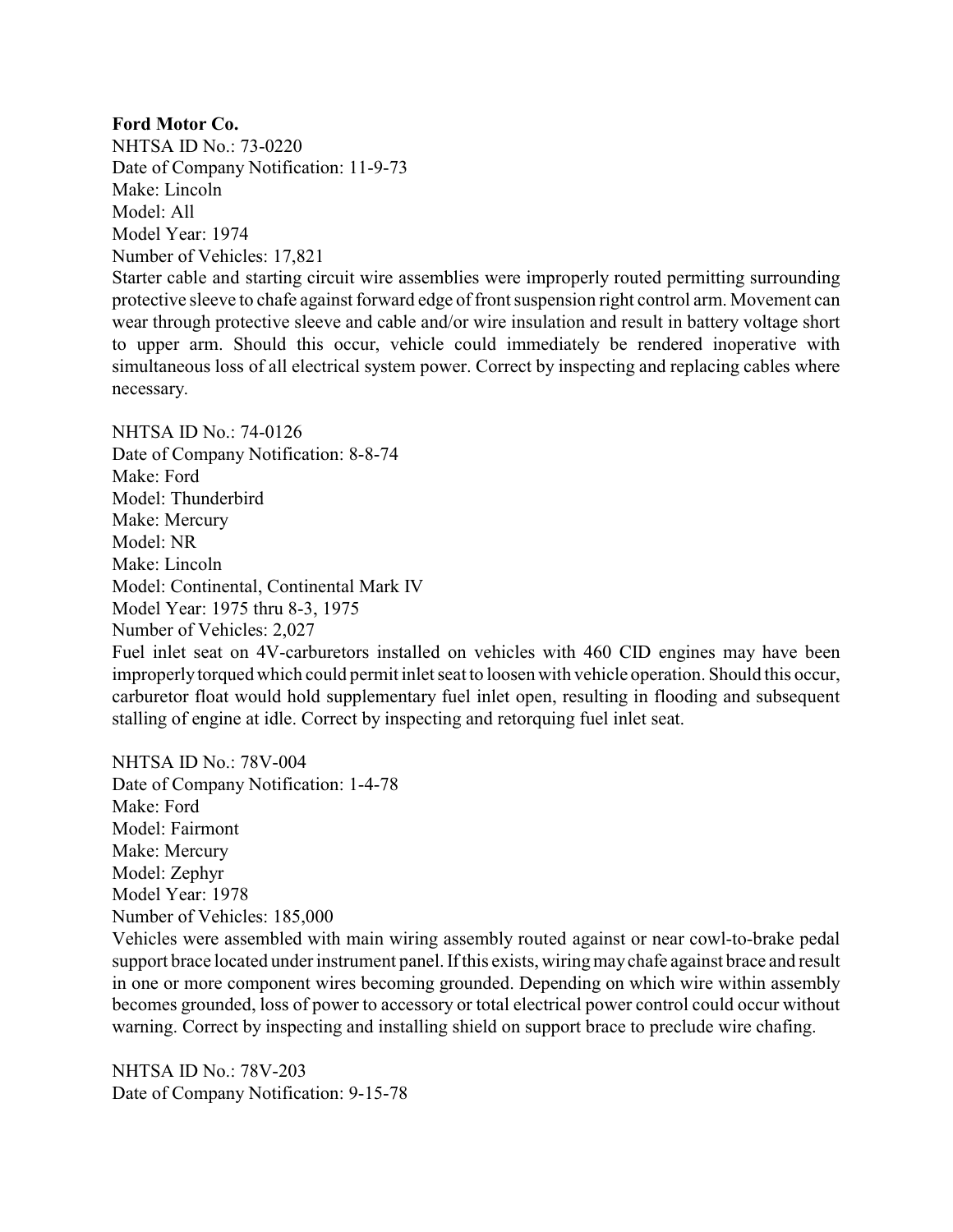Make: Ford Model: Fairmont Make: Mercury Model: Zephyr Model Year: 1978 Number of Vehicles: 218,000

Mfg.CampaignNo. 308.Emissions control system. DOM—8/15/77-4/12/78. Vehicles with 200 CID engine, automatic transmission, and thermactor pulse air supply system. Air reed valve which permits air flow from air cleaner to exhaust manifold on negative pressure pulsation mayfail. Failure of this component results in rich air/fuel mixture causing reduced fuel economy, engine power, and engine performance. Continued vehicle operation with these symptoms may result in engine stalling or overheating of exhaust system. latter condition may lead to scorched rear seats and carpets and associated fumes. Correct by replacing air reed valve and silencer.

NHTSA ID  $No.81V-072$ 

Date of Company Notification: 6-9-81 Make: Ford Model: B-600, 700 School bus Chassis, F-600, 700, 800 Series Cowl Chassis Model Year: 1980-81 Number of Vehicles: 11,700 Mfg. Campaign No. 421. Electrical connector.DOM—7/80-5/20/81. School buses. Under conditions

of high current draw, primary circuit connection could deteriorate to point that circuit may become open, resulting in interrupted current flow. open circuit may cause loss of engine operation and thus loss of power steering assist and loss of primary and secondary power assist to hydraulic brakes. Braking capability would be substantially reduced. Correct by inspecting and modifying wiring harness to preclude circuit opening causing power failure.

NHTSA ID No.: 82V-124 Date of Company Notification: 12-7-82 Make: Ford Model: E-250, E-350 Model Year: 1983 Number of Vehicles: 650

Mfg. Campaign No. (N/A)—Electric Fuel Pump Circuit. DOM—9/20/82-10/21/82. Vehicles and approximately 1,000 service kits may have diode in electric fuel pump circuit of inadequate capacity to withstand current draw during engine starting. Such current could cause short circuit in electrical supply to fuel pump resulting in engine stalling after less than minute of engine operation. Engine could be restarted and would run 5-10 seconds. Correct by inspecting and installing higher capacity diode in fuel pump circuit.

NHTSA ID No.: 94V-056 Date of Company Notification: 03-22-94 Make: Ford Model: B600, B700 Model Year: 1987-94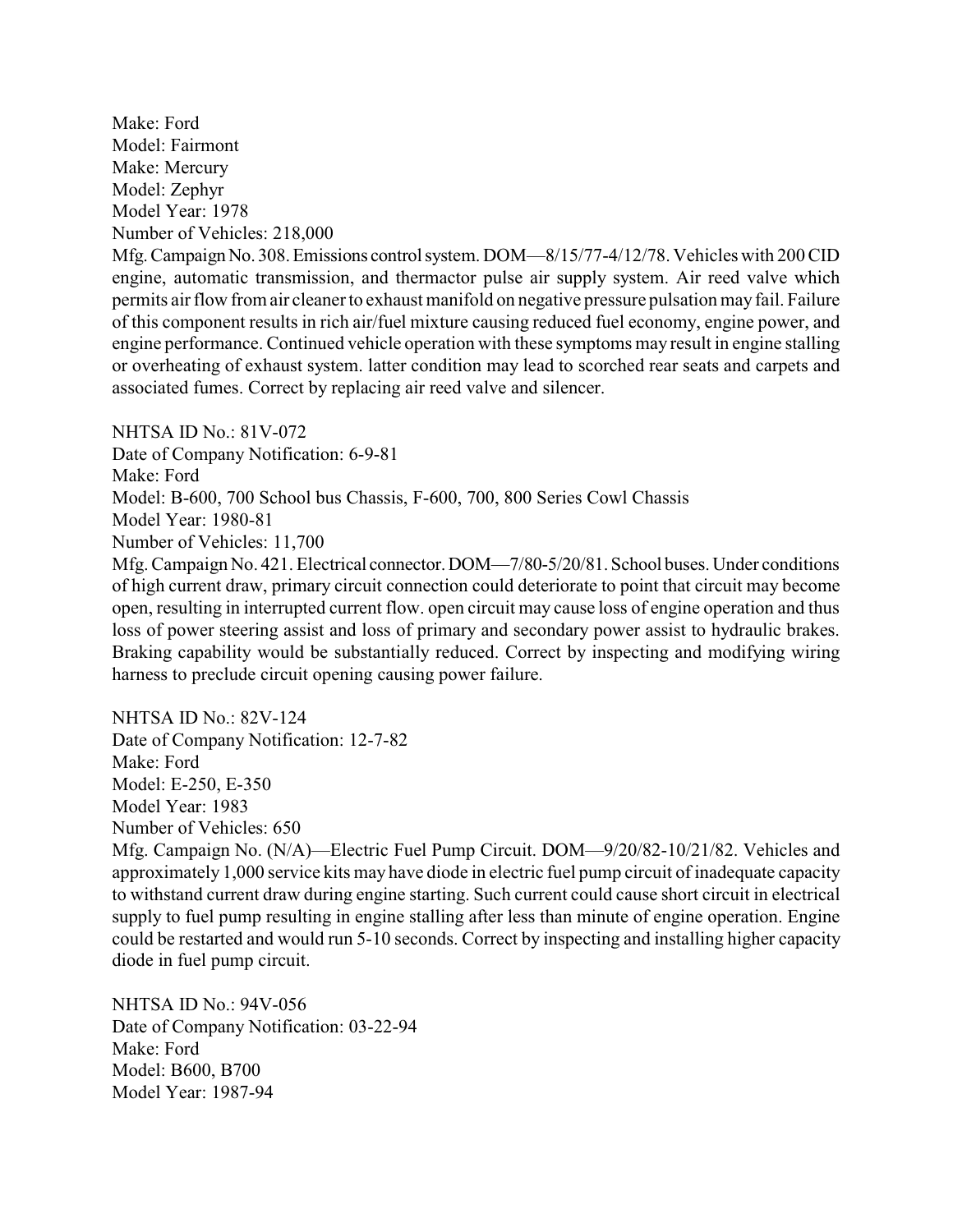#### Number of Vehicles: 3,660

Electrical system. Medium duty school bus chassis with hydraulic brakes, tilt hoods, 5.9L, 6.6L or 7.6L diesel engines or 6.1L or 7.0L gasoline engines and sold or registered in CT, IL, IN, MN, MA, MI, NH, NJ, NY, OH, PA, RI, VT, WI. DOM - 9/86-3/94. battery power junction block mounted on right fender apron, which serves as electrical connection point for several engine compartment systems, is susceptible to road splash. terminals at junction block can experience corrosion and can fracture, causing loss of electrical power and engine shutdown. Engine shutdown, loss of power steering assist, or loss of hydraulic brake boost can occur which may result in loss of vehicle control and accident. Correct by replacing junction box, main power terminal, starter or starter relay and terminals at existing junction block.

NHTSA ID No.: 98V-206.002

Date of Company Notification: 10-27-98 Make: Ford Model: Probe Model Year: 1997 Number of Vehicles: 5,700 Mfg. Campaign No. 98S30 -- Timing belt. DOM: 12/96 – 7/97. External spring in timing belt tensioner can break and catch in timing belt, resulting in engine stalling. Correct by inspecting and replacing tensioner if necessary.

NHTSA ID No.: 00V-367 Date of Company Notification: 11-3-00 Make: Ford Model: Contour Make: Mercury Model: Mystique Model Year: 1995-96 Number of Vehicles: 263,757

Mfg. Campaign No. 00S44—Engine fan. DOM: Prior to 1/96. Tightening of engine cooling fan motor bearings, up to and including motor stall, can result in increased motor torque and higher than normal motor current and accompanying high motor temperatures. Overheating of cooling fan motor due to excessive current can result in smoke and odors from bearing grease, insulation and other internal motor components. If electrical current continues to be applied to motor, internal motor components could ignite along with other engine compartment components. Correct by installing Positive Temperature Coefficient device in-line with each fan motor. Ford will also extend warranty on engine cooling fan assembly to total of 8 years of service or 100,000 miles from warranty start date, whichever occurs first.

NHTSA ID No.: 01V-031 Date of Company Notification: 01-31-01 Make: Mercury Model: Cougar Model Year: 1999-00 Number of Vehicles: 120,000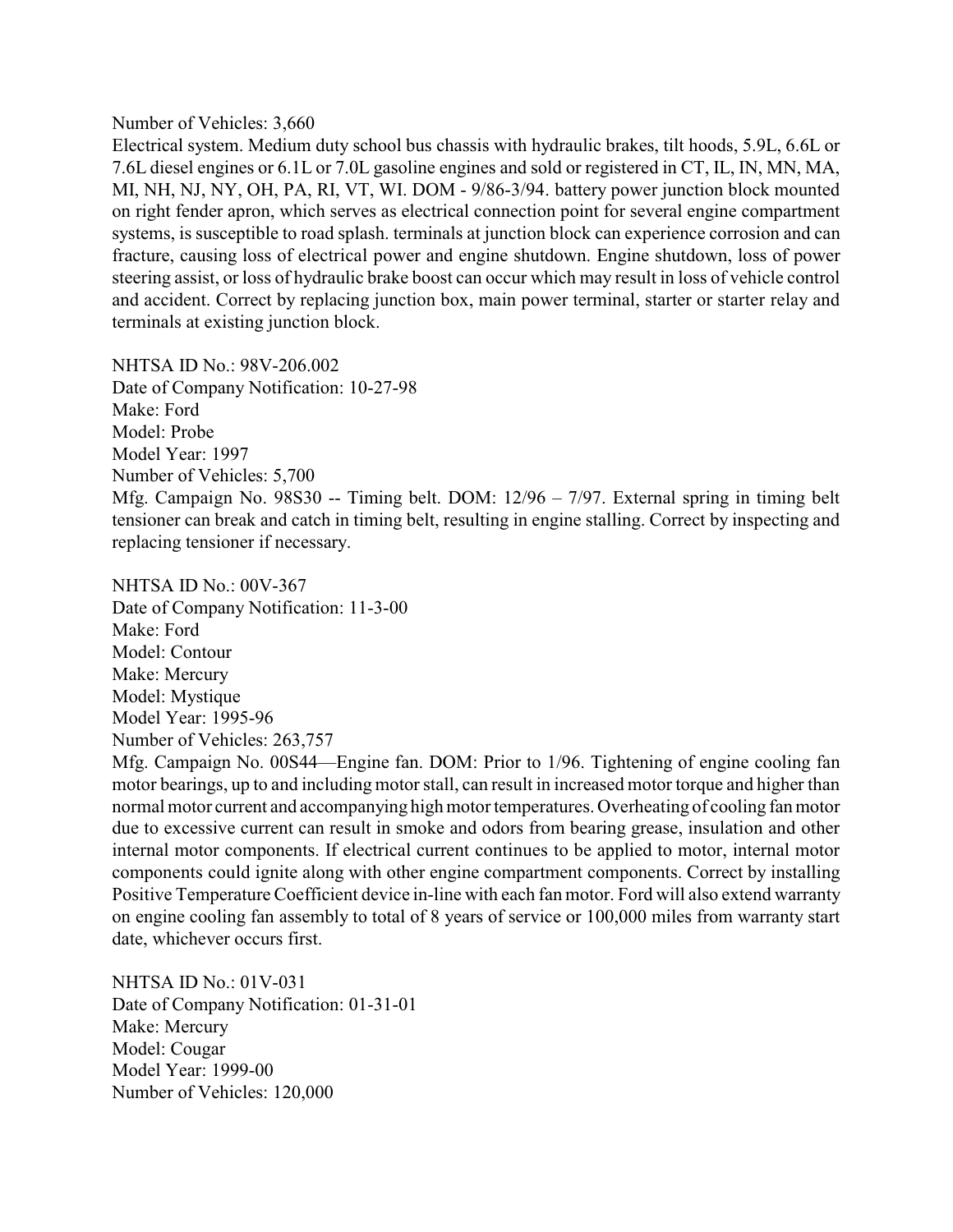Mfg. Campaign No. 01S02—Battery. DOM: 12/99-9/00. On 2.5L V6 engines, battery cable was misrouted. Cable could contact power steering line and insulation, wear and result in electrical short which could cause fire, stalling, or no-start condition. Correct by replacing battery cable, changing cable routing, and adding routing clip. Torque on alternator attachment of cable will be checked and tightened to specification.

NHTSA ID No.: 07V-553 Date of Company Notification: 12-05-07 Make: Ford Model: E-Series, Excursion, F-Super Duty Model Year: 1997-03 Number of Vehicles: 1,176,000 Mfg. Campaign No. 07S57 – Camshaft Position Sensor. DOM: 4/96-9/03. On heavy duty trucks with 7.3l diesel engines, camshaft position sensor located on engine mayfunction intermittently, resulting in engine stall and crash without warning. Correct by inspecting sensor and replacing with improved camshaft position sensor.

NHTSA ID No.: 13V-523 Date of Company Notification: 10-30-13 Make: Ford Model: Focus Electric Model Year: 2012-14 Number of Vehicles: 2,456 Mfg. Campaign No. 13S09 – Powertrain Control Module DOM: 9/11-8/13. Powertrain control module software problem may result in stall-like condition which can result in crash. Correct by reprogramming power control module.

NHTSA ID No.: 13V-535 Date of Company Notification: 10-30-13 Make: Ford Model: F-350, F-450, F-550 Model Year: 2011-12 Number of Vehicles: 2,951 Mfg. Campaign No. 13S10 – Exhaust Gas Sensor. DOM: 2/10-10/12. Vehicles with ambulance package and 6.7L diesel engine may experience loss of power due to exhaust sensor problem, resulting in engine stall and crash. If this occurs when ambulance is transporting patient, there is increased risk of injury to patient. Correct by replacing exhaust gas temperature sensor.

### **Freightliner Corp.**

NHTSA ID No.: 99V-181.002 Date of Company Notification: N/A Make: Freightliner Model: FLC, FLD, FLN Make: Sterling Model: L Line Model Years 1998-99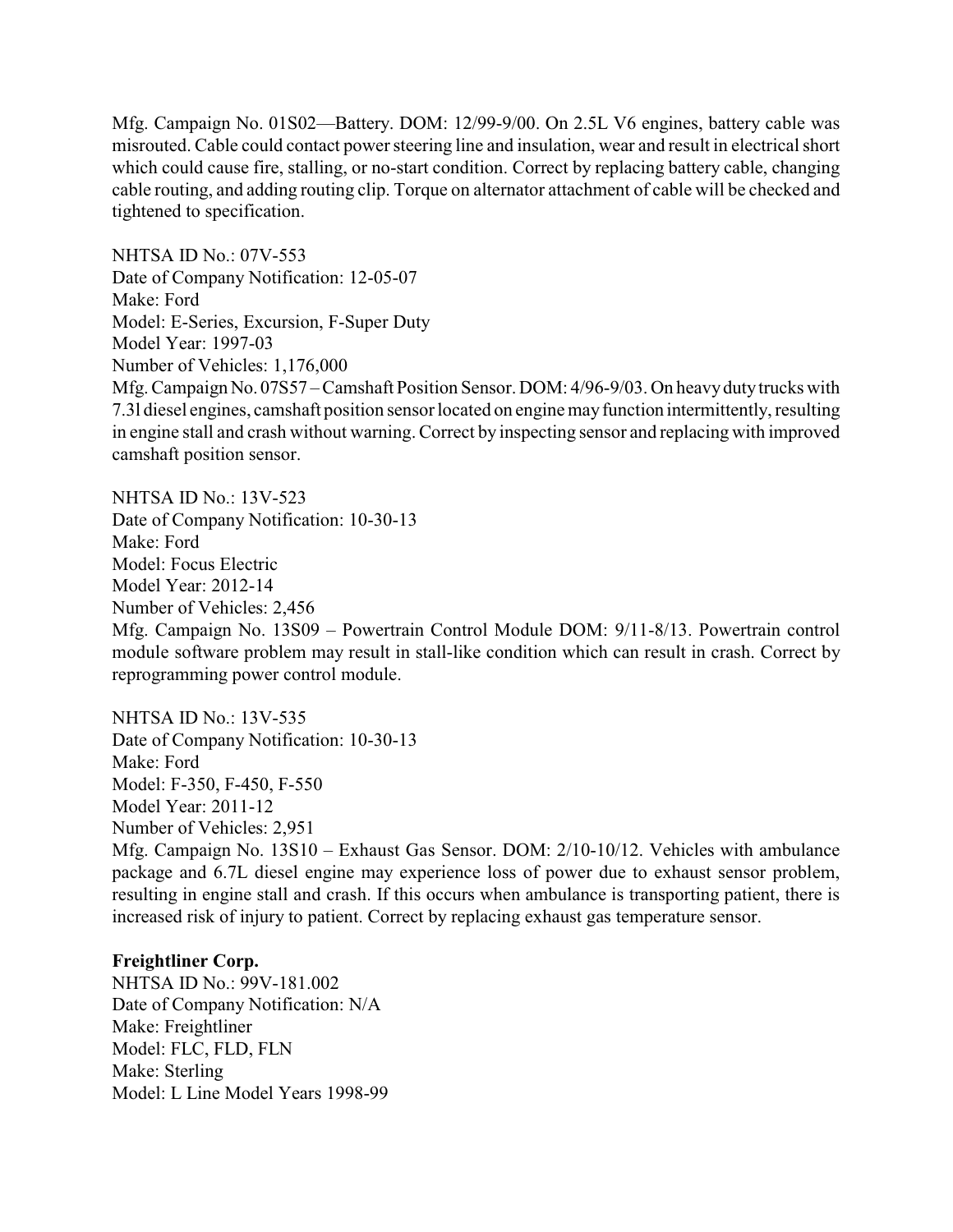Number of Vehicles: 320

Mfg. Campaign No. (N/A)—Engine. DOM 12/98-7/99. On trucks with Caterpillar engines and Eaton Autoshift transmissions, engines can stall because of software problems. Increased steering effort can occur. Correct by updating engines with software changes.

NHTSA ID No.: 02V-318.002 Date of Company Notification: 12-03-02 Make: Freightliner Model: Heavy-Duty Trucks Model Year: 2002 Number of Vehicles: 2,616 Mfg. Campaign No. (N/A)-Fuel Pump. DOM-7/16/02-11/14/02. Fuel pumps experience high pressure seal failure resulting in short period of rough running and subsequent engine stall due to loss of fuel injection actuation pressure. Correct by replacing fuel pump.

NHTSA ID No.: 05V-469 Date of Company Notification: 09-23-05 Make: Freightliner Model: Cargo, MB55, MC, XB, XB-R, XB-S, XC, XC-R, XC-S, MT45, MT55 Make: Sterling Model: Cargo Make: Thomas Model: MVP EF Model Year: 2004-05 Number of Vehicles: 8,310 Mfg. Campaign No. FL-463 – Electronic Control Module. DOM: 1/04-05/05 Cummins electronic control module supplies erratic voltage to fuel lift pump and causes premature wear of pump. This could result in fuel lift pump failure, engine stall and vehicle crash. Correct by recalibrating ECM and replacing fuel lift pump.

### **General Motors Corp.**

NHTSA ID No.: 02V-121 Date of Company Notification: 04-30-02 Make: Chevrolet Model: Trailblazer Make: GMC Model: Envoy Make: Oldsmobile Model: Bravada Model Year: 2002 Number of Vehicles: 60,044

Mfg. Campaign No. 02016- Fuel filter. DOM: 9/01-10/01. Fuel filter fitting can become disconnected. If this occurs while vehicle is in motion, engine would stall and fuel would leak from filter. If this occurs while attempting to start engine, no-start condition would result and fuel would be pumped out of fuel filter onto ground. Correct by replacing fuel filter quick connect retainers.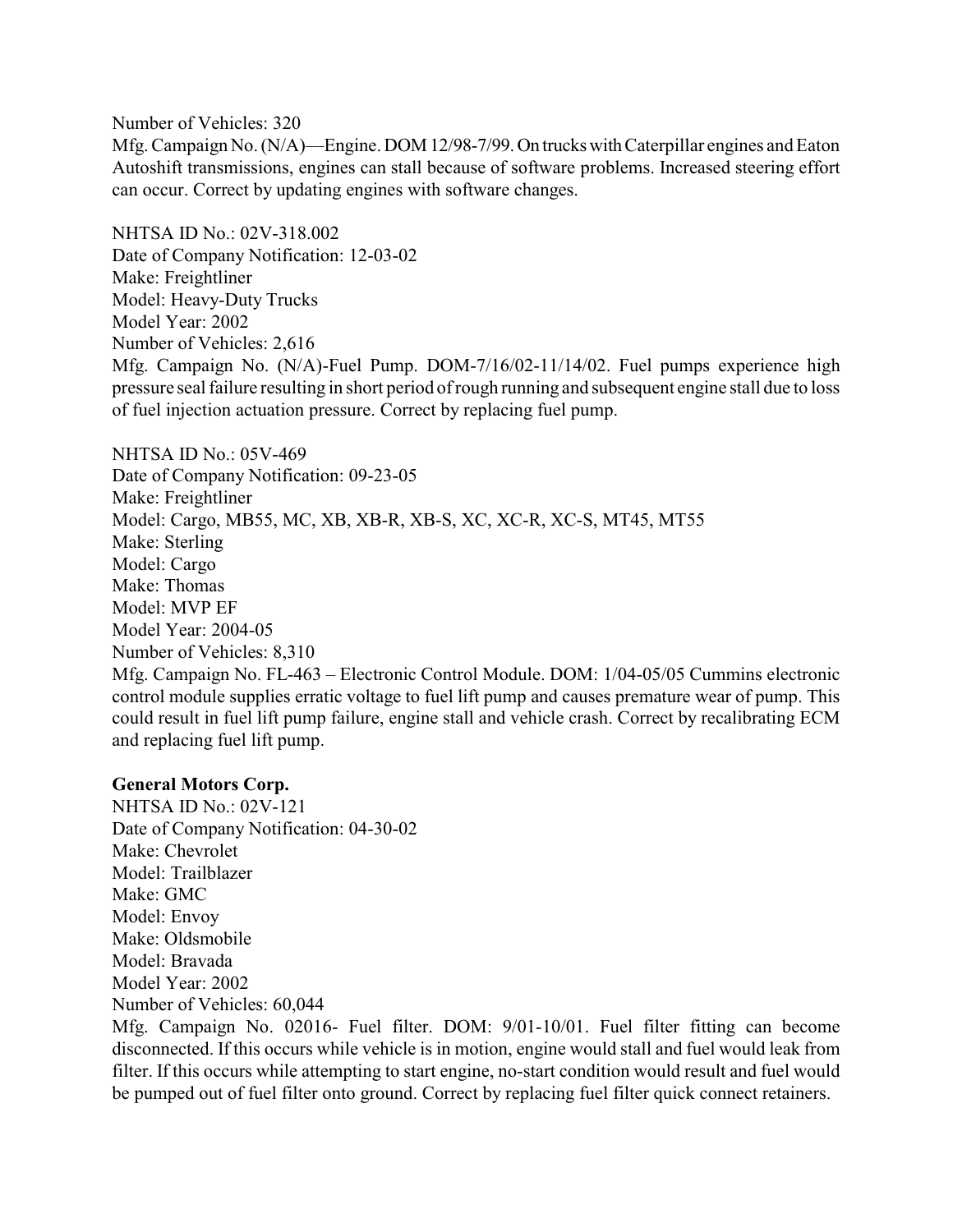NHTSA ID No.: 04V-289 Date of Company Notification: 06-04-04 Make: GMC Model: Envoy Make: Oldsmobile Model: Bravada Model Year: 2002 Number of Vehicles: 29,951 Mfg. Campaign No. 04048–Wiring. DOM: 10/00-10/01. Electronically controlled air suspension (ECAS) produces brief electrical spike while vehicle is operating, disrupting powertrain control module (PCM) and causing vehicle to stall. If spike damages PCM, vehicle will not restart. Correct by installing wiring harness.

NHTSA ID No.: 04V-376 Date of Company Notification: 07-30-04 Make: Chevrolet Model: Silverado, Suburban Make: GMC Model: Sierra, Yukon XL Number of Vehicles: 1,103 Mfg. Campaign No. 04066–Fuel rail. DOM: 6/04-7/04. Engine fuel rail crossover tube retainer screws were not made to specifications and break, allowing fuel to leak from fuel rail crossover joint, engine stalling and fire. Correct by replacing retainer screws on fuel rail crossover tube.

NHTSA ID No.: 05V-157 Date of Company Notification: 04-19-05 Make: Buick Model: Rendevouz Make: Pontiac Model: Aztek Model Year: 2004 Number of Vehicles: 34,186

Mfg. Campaign No.5014 – Ignition Relay. DOM: 10/03 Contamination on ignition relay contacts can cause high resistance. This can affect signals to powertrain control module and, cause intermittent vehicle stalls at any time. Vehicle cannot be restarted immediately. This could result in vehicle crash. Correct by replacing ignition relay.

NHTSA ID No.: 06V-020 Date of Company Notification: 01-20-06 Make: Cadillac Model: CTS, STS Model Year: 2005-06 Number of Vehicles: 17,462 Mfg. Campaign No. 5111 – Electronic Control Module. DOM: 4/05–7/05 Vehicles with V6 engines may have condition where fuel is no longer supplied to engine and without illumination of fuel level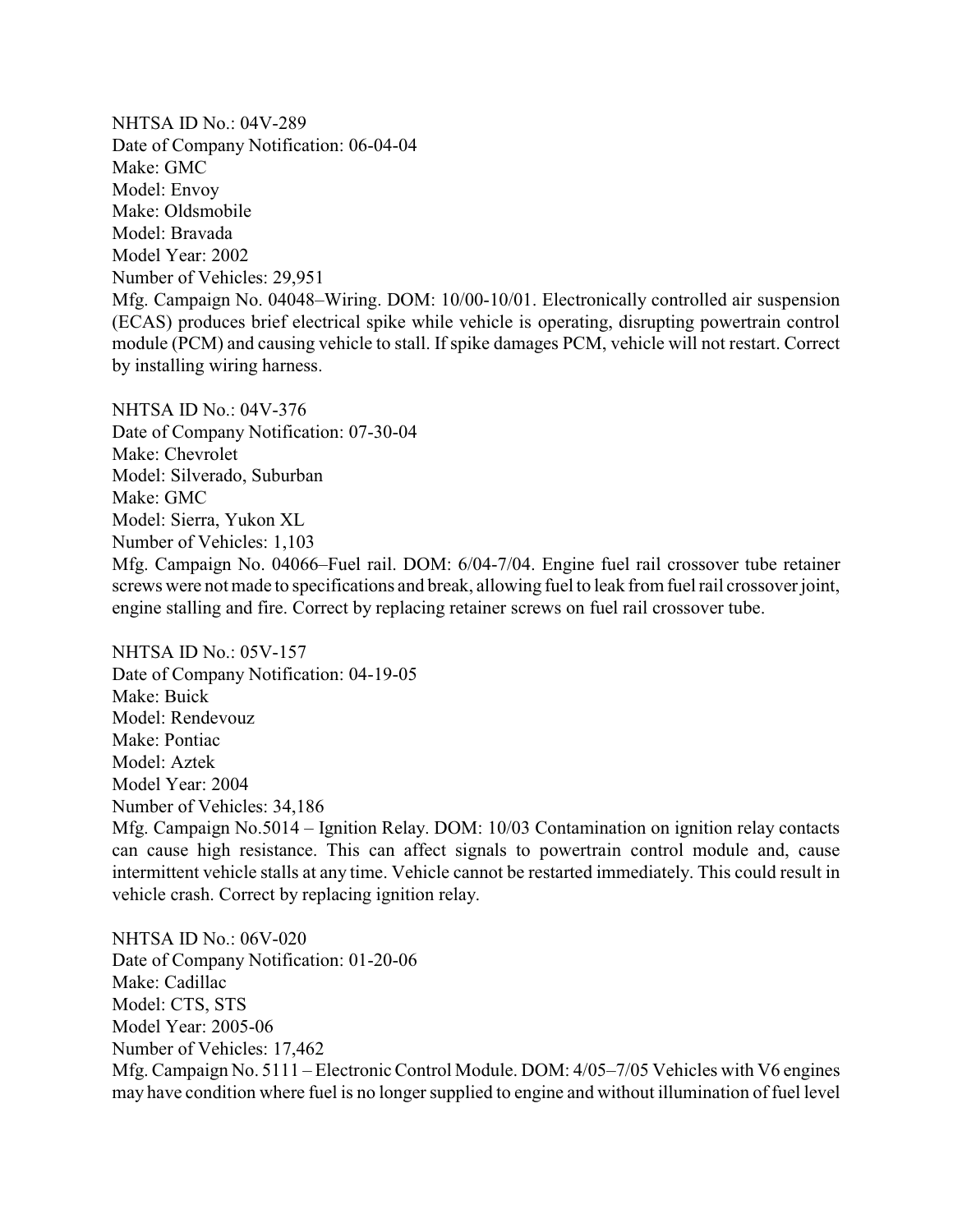low indicator light or warning chime. If engine stops running, operator will not be able to restart vehicle which could result in crash. Correct by reprogramming electronic control module.

NHTSA ID No.: 07V-519 Date of Company Notification: 11-07-07 Make: Saturn Model: L-Series Model Year: 2001 Number of Vehicles: 6,074 Mfg. Campaign No. 06074 – Engine. DOM: 11/00-2/01. On vehicles with 2.2L 4-cylinder engine, links in engine's timing chain can separate. If timing chain link separates while engine is running, engine will stall and will not restart increasing risk of crash. Correct by replacing timing chain.

NHTSA ID No.: 07V-521 Date of Company Notification: 11-07-07 Make: Chevrolet Model: Silverado, Suburban Make: GMC Model: Sierra, Yukon Model Year: 2001 Number of Vehicles: 11,974

Mfg. Campaign No. 06083 – Crankshaft Position Sensor. DOM: 1/00-11/00. On pickups with 8.1L V8 engine, crankshaft position can operate intermittently or fail completely. If sensor operates intermittently, SES light may illuminate and vehicle may run rough, engine may stall, and if so, may re-start immediatelyor after cool down period. If sensor becomes completelyinoperative, enginewill quit running and will not re-start. Either failure can result in crash. Correct by replacing crankshaft position sensor.

NHTSA ID No.: 09V-042 Date of Company Notification: 02-04-09 Make: Chevrolet Model: W3500, W4500, W5500 Make: GMC Model: W3500, W4500, W5500 Model Year: 2008-09 Number of Vehicles: 2,836 Mfg. Campaign No. N/A – Drive Shaft. DOM: N/A. Propeller shaft has insufficient high frequency heat treatment. Propeller shaft may not maintain its durability through expected vehicle useful life and could break off while vehicle is in use. This could result in vehicle stalling and coasting to stop, or loss of vehicle control and crash. Correct by replacing propeller shaft.

NHTSA ID No.: 09V-154 Date of Company Notification: 05-06-09 Make: Cadillac Model: Escalade, Escalade ESV, Escalade EXT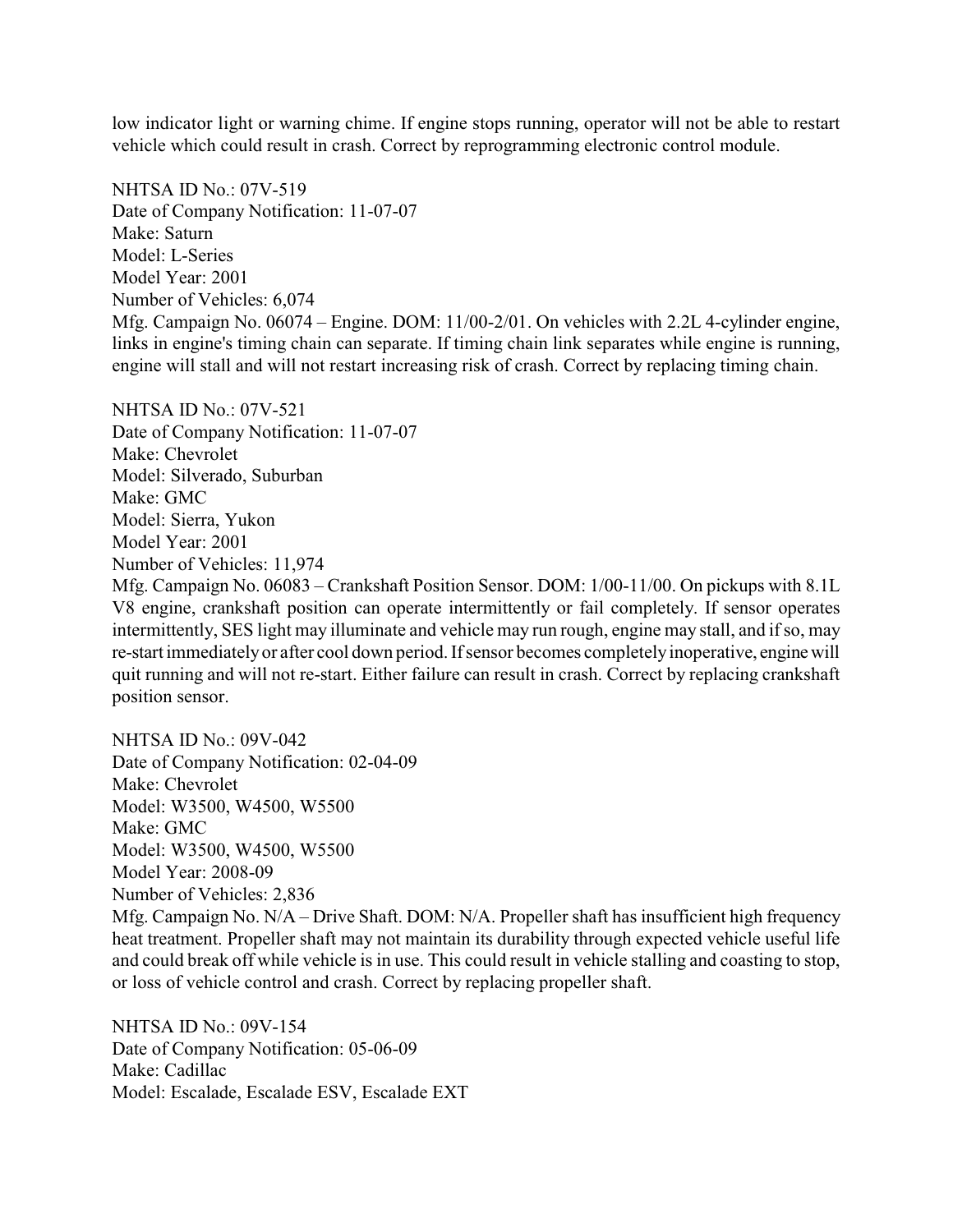Make: Chevrolet Model: Avalanche, Colorado, Suburban, Tahoe Make: GMC Model: Canyon, Yukon, Yukon XL Model Year: 2009 Number of Vehicles: 27,188

Mfg. Campaign No. 08411 – Fuel System Control Module. DOM: 6/08-9/08. Fuel system control modules may have condition in which adhesive separation of room temperature vulcanizing seal between seal and housing may allow water to seep into module. Water in module could cause short or open circuit, illumination of service engine soon lamp, setting of diagnostic trouble codes or engine may be hard to start, may not start or may stall resulting in crash. Correct by installing new fuel system control module.

NHTSA ID No.: 09V-155 Date of Company Notification: 05-06-09 Make: Chevrolet Model: Camaro Model Year: 2010 Number of Vehicles: 1,243 Mfg. Campaign No. 09121 – Battery Cable. DOM: 2/09-4/09. Positive battery cable may contact starter motor housing and cause wear on cable insulation. If insulation wears through to cable, it could create short which could result in no start condition, cause vehicle stall without ability to restart, or result in engine compartment fire. Correct by rerouting positive battery cable to ensure adequate clearance.

NHTSA ID No.: 13V-173 Date of Company Notification: 05-06-13 Make: Buick Model: Lacrosse, Regal Model Year: 2012-13 Make: Chevrolet Model: Malibu Eco Model Year: 2013 Number of Vehicles: 42,904

Mfg. Campaign No. 13136 – Generator Control Module. DOM: 11/10-12/12. Generator control module may not function properly. This could cause gradual loss of battery charge and illumination of malfunction indicator light. Engine may stall and/or vehicle may not start. In addition, there may be burning or melting odor, smoke, and fire in trunk. Correct by testing and replacing control module as necessary.

NHTSA ID No.: 13V-615 Date of Company Notification: 05-06-09 Make: Chevrolet Model: Silverado Make: GMC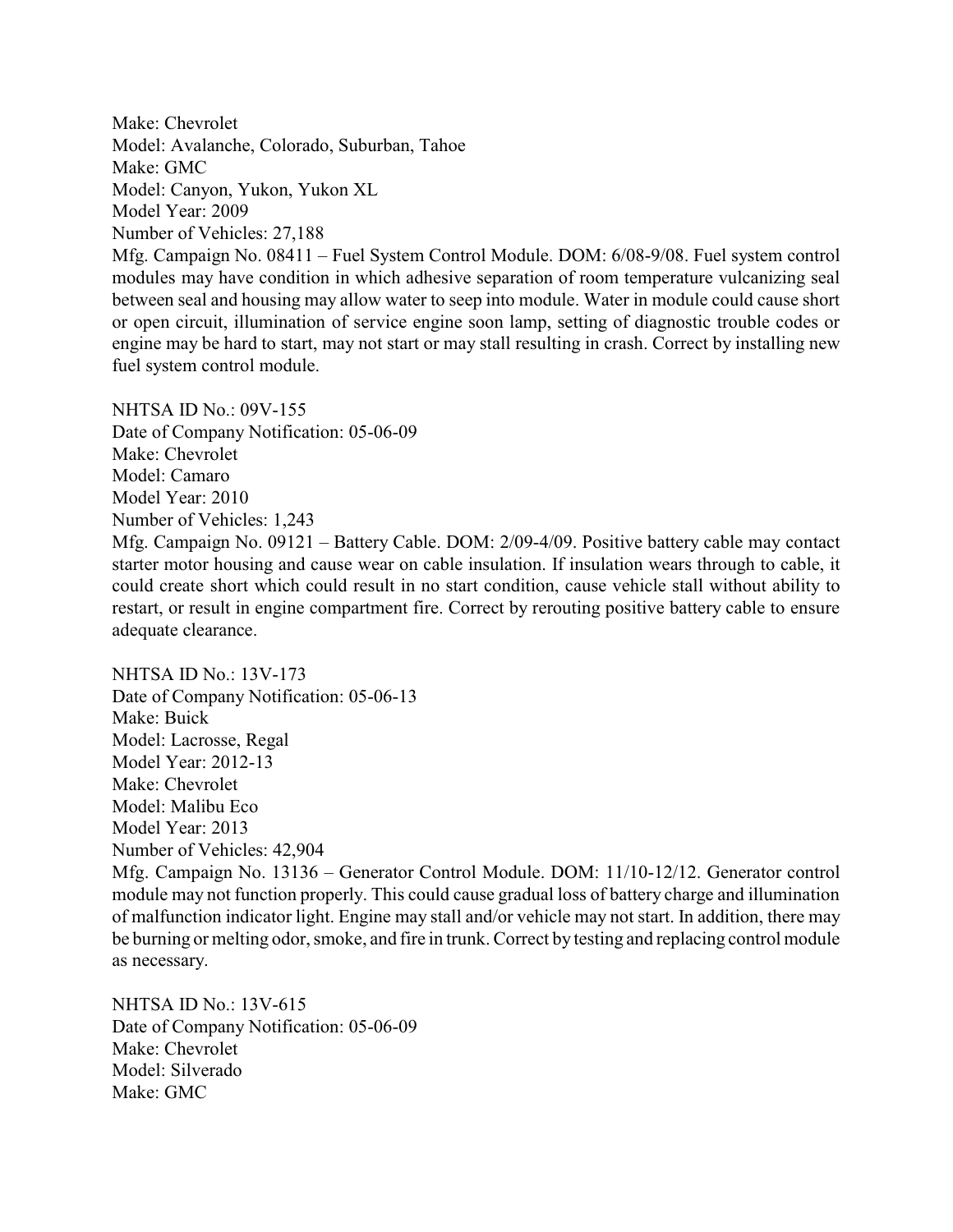Model: Sierra Model Year: 2012-13 Number of Vehicles: 9,733 Mfg. Campaign No. 13420/13421 – Fuel Transfer Pump. DOM: 4/12-5/13. On heavy duty vehicles with 6.6L diesel engines and dual fuel tanks, transfer pump which moves fuel from rear tank to front tank could malfunction and cause fuel gauge to indicate inaccurate reading. This may result in unexpected stalling, resulting in crash. Correct by inspecting and replacing fuel transfer pump as necessary.

# **Global Electric Motorcars, LLC**

NHTSA ID No.: 06V-369 Date of Company Notification: 09-28-06 Make: GEM Model: NEV Model Year: 2006 Number of Vehicles: 170

Mfg. Campaign No. N/A – Power Module. DOM: 6/06–8/06. On low speed vehicles, three bolts on back of power signal distribution module (PSDM) may not have been tightened properly which could cause total loss of power to vehicle. This will render car inoperative and, if it happens while driving, can render vehicle road hazard. Additionally, loss of headlamp, tail lamp or turn signal lamp functions could limit vehicle's visibility to other drivers, and result in crash. Correct by inspecting and replacing power signal distribution module.

### **Gulf States Toyota, Inc.**

NHTSA ID No.: 98V-279 Date of Company Notification: 11-98 Make: Toyota, Model: Camry, RAV 4 Model Years: 1998-99 Number of Vehicles: 1,519

Mfg. Campaign No. (N/A) -- Wiring harness. DOM: 7/98 - 10/98. Audiovox Securikey+ security system and Securikey+ security system with remote starter system on vehicles distributed by Gulf States Toyota, in Texas, Oklahoma, Louisiana, Arkansas and Mississippi can have wiring harnesses which malfunction causing engine to run poorly and stall. Vehicle's electrical components, such as dash warning lights and HVAC fan speed controls, can intermittently fail. Correct by inspecting Securikey+ wiring harness and replacing harness as necessary.

# **Harley Davidson Motor Co.**

NHTSA ID No.: 96V-204 Date of Company Notification: 10-25-96 Make: Harley Davidson Models: Softail, XL, FX, FL Model Year: 1994-97 Number of vehicles: 176,515 Fuel Injection. DOM - 07/93-9/96. Reformulated gasoline along with fuel supply valve affects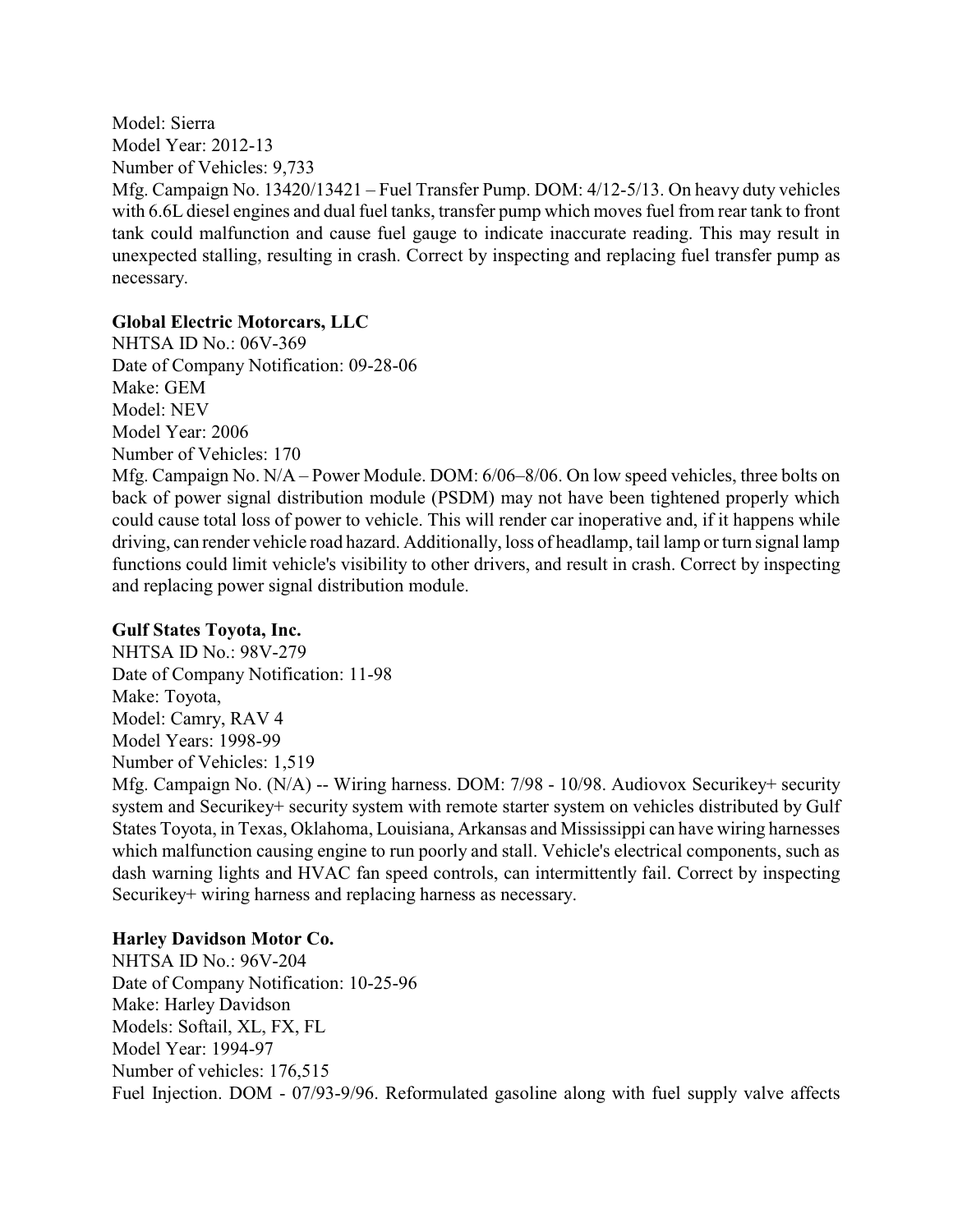supply of gasoline to carburetor. If fuel contains MBTE and motorcycle is started with fuel valve in off position fuel may flow unpredictably thus causing engine to shut down.

NHTSA ID No.: 98V-158 Date of Company Notification: 07-9-98 Make: Harley Davidson Models: FLHS, FLHT, FLHTC, FLHTCI, FLHTCU, FLHTCUI, FLHTP, FLTC, FLTCUI, FLTR, FLTRI, FLTCU Model Years: 1994-98 Number of Vehicles: 55,013 Mfg. Campaign No. (N/A) – Ignition switch. DOM: 4/93 - 6/98. Loss of electrical power through ignition switch can occur due to excessive current. This can cause engine to fail to start, operate erratically, or stall. Correct by replacing ignition switch/circuit breaker and installing relay kit.

NHTSA ID No.: 99V-003 Date of Company Notification: 01-13-99 Make: Harley Davidson Models: FLHT, FLHTC, FLHTCI, FLHTCU, FLHTCUI, FLHTP, FLHTPI, FLTC, FLTCUI, FLTR, FLTRI Model Years: 1999 Number of Vehicles: 55,013 Mfg. Campaign No. (N/A) -- Ignition switch. DOM: 4/93 - 6/98. Loss of electrical power through ignition switch can occur due to excessive current. This can cause engine to fail to start, operate erratically, or stall. Correct by replacing ignition switch/circuit breaker and installing relay kit.

NHTSA ID No.: 99V-291 Date of Company Notification: 10-22-99 Make: Harley-Davidson Model: FLT Model Year: 1999-00 Number of Vehicles: 52,126 Mfg. Campaign No. 0101—Engine. DOM 5/97-10/99. Bank sensor angle system can malfunction, causing engine to stall or quit unexpectedly when riding and cause rider to lose control of motorcycle. Correct bank angle sensor system.

NHTSA ID No.: 99V-292 Date of Company Notification: 10-22-99 Make: Harley-Davidson Model: FLT Model Year: 1999-00 Number of Vehicles: 52,126 Mfg. Campaign No. 0101— DOM 5/97-10/99. Fuel tank vent system can malfunction, causing engine to stall or quit when riding and cause rider to lose control of motorcycle. Correct fuel tank vent system.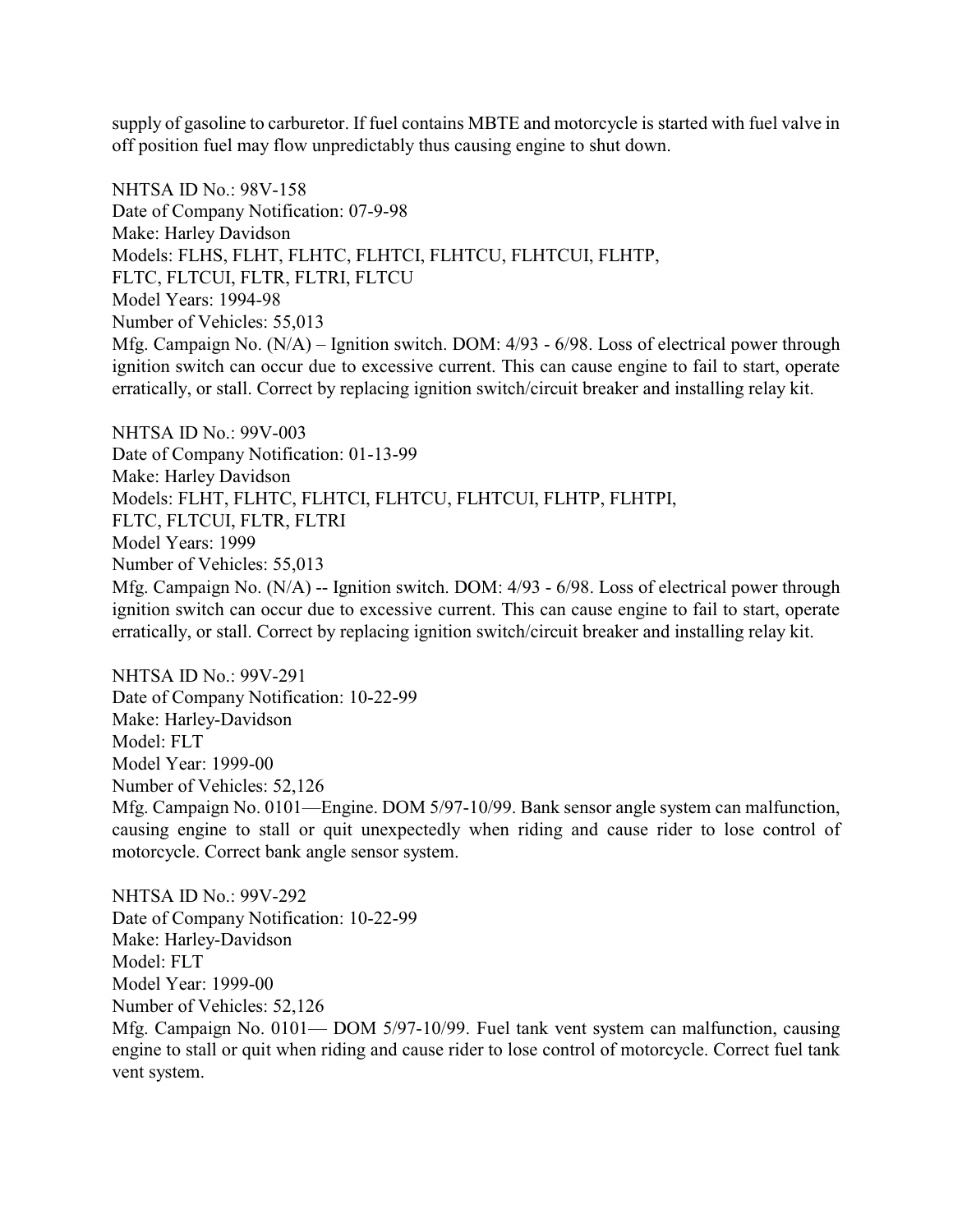NHTSA ID No.: 01E-040 Date of Company Notification: 7-23-01 Component: Ignition Module Model or Size Designation: 31710-01, 32721-01, 31713-01, 32724-01, 31775-01, 32810-01, 32748-99A, 32749-99A, 31781-00, 32719-01, 32720-01, 31778-01, 32750-99A, 31782-00 Number of Components Recalled: 6,802

Mfg. Campaign No. 0103 - Ignition module. DOM: 7/00-5/01. Ignition modules and ignition module kits used on 1999 and later model Twin-Cam 88 Screamin' Eagle motorcycles and sold as dealer-installed accessory items have software fault that could allow module to shut off without warning which can cause loss of power. Correct by replacing ignition module.

NHTSA ID No.: 11V-037 Date of Company Notification: 01-31-11 Make: Harley-Davidson Model: Softail Model Year: 2011 Number of Vehicles: 6,964 Mfg. Campaign No. N/A - Body Control Module. DOM: 6/10-10/10. Body control module (part numbers 69991-11 and 69993-11) has case that may not have been properly sealed during production. This may allow water intrusion into module which may cause engine stall and result in

### **HME, Inc.**

NHTSA ID No.: 05V-059 Date of Company Notification: 2-14-05 Make: HME Model: Chassis, Fire Truck Model Year: 1998-02 Number of Vehicles: 46 Mfg. Campaign No. (N/A)–Fuel pump. DOM: (N/A). On fire trucks and transit buses, fuel lift pump fails, resulting in engine fuel starvation and stall condition. Correct by replacing fuel lift pump with internal bypass and installing low fuel pressure warning system.

crash, injury or death to rider. Correct by replacing body control module.

#### **Holiday Rambler Corp.**

NHTSA ID No.: 98V-074 Date Company Notification: 04-3-98 Make: Holiday Rambler Model: Endeavor Model Year: 1998 Number of Vehicles: 47 Mfg. Campaign No. (N/A)—Fuel relay. DOM – 02/97-07/97. Fuel relay on diesel motor homes built on Freightliner chassis, was positioned too close to engine. Excessive heat from engine can cause premature failure of fuel relay. If fuel relay fails, engine stalling can occur, increasing risk of crash. Correct by relocating fuel relay to frame strut of firewall.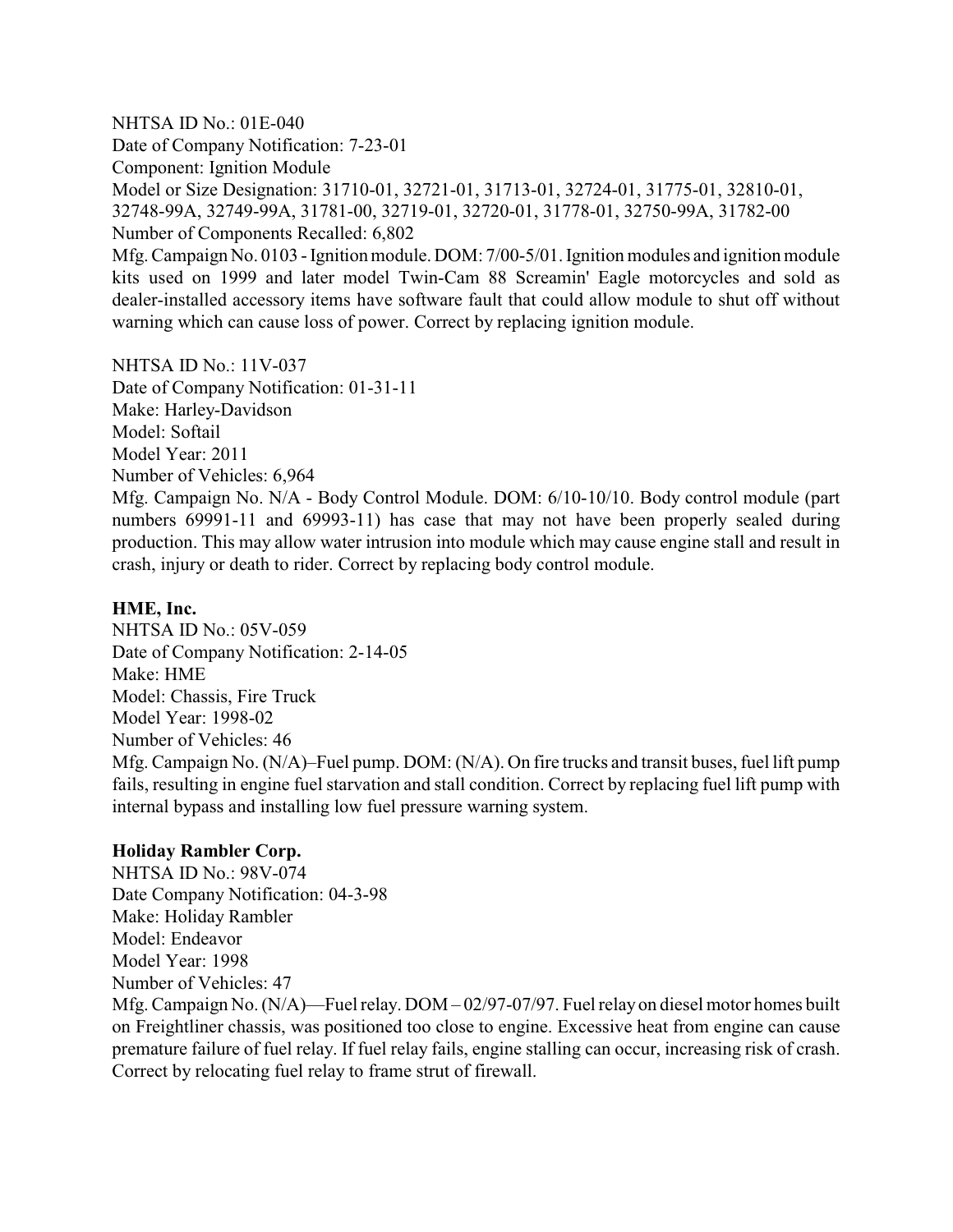NHTSA ID No.: 11V-296 Date Company Notification: 05-20-11 Make: Holiday Rambler Model: Trip Make: Monaco Model: Vesta Model Year: 2011 Number of Vehicles: 55 Mfg. Campaign No. 11508 – Fuel Valve Cap. DOM: 2/10-4/11. On recreational vehicles with Maxxforce 7 engines, cap on return fuel valve may fall off, allowing air to be drawn into fuel system, resulting in engine hard start, no start, or stall conditions. Engine stall on roadway may result in vehicle crash. Correct by replacing return fuel valve cap.

#### **Home & Park Motor Homes**

NHTSA ID No.: 98V-261 Date of Company Notification: 06-17-98 Make: Home & Park Model: Roadtrek Model Year: 1998 Number of Vehicles: 404

Mfg. Campaign No. 199801— Fuel line. DOM: 1/98-6/98. On these Class B motor homes built on Dodge 1500, 2500 and 3500 van chassis, fuel line from fuel tank to engine may not be secured to chassis. Fuel line could contact exhaust manifold, creating fuel leak and possible fire. Engine could stall from lack of fuel, resulting in loss of power braking and power steering control. Correct by inspecting fuel line for heat exposure and replacing as necessary. Install fuel line into existing plastic clamps and add nylon cable tie to secure fuel line to adjacent wiring harness.

### **Hyosung Motors America Inc.**

NHTSA ID No.: 08V-071 Date of Company Notification: 02-14-08 Make: Hyosung Model: GT650, GV650 Model Year: 2005-07 Number of Vehicles: 3,292 Mfg. Campaign No. N/A – Fuel Tank. DOM: 3/05-6/07. Motorcycles were built with fuel tank cap gaskets that prevent proper tank ventilation. This could result in vehicle stalling, crash and/or fuel leakage and fire. Correct by modifying existing gas cap gasket.

#### **Hyundai Caribbean**

NHTSA ID No.: 00V-259.002 Date of Company Notification: 09-7-00 Make: Hyundai Model: Sonata , Elantra Model Year: 1999-00 Number of Vehicles: 1,421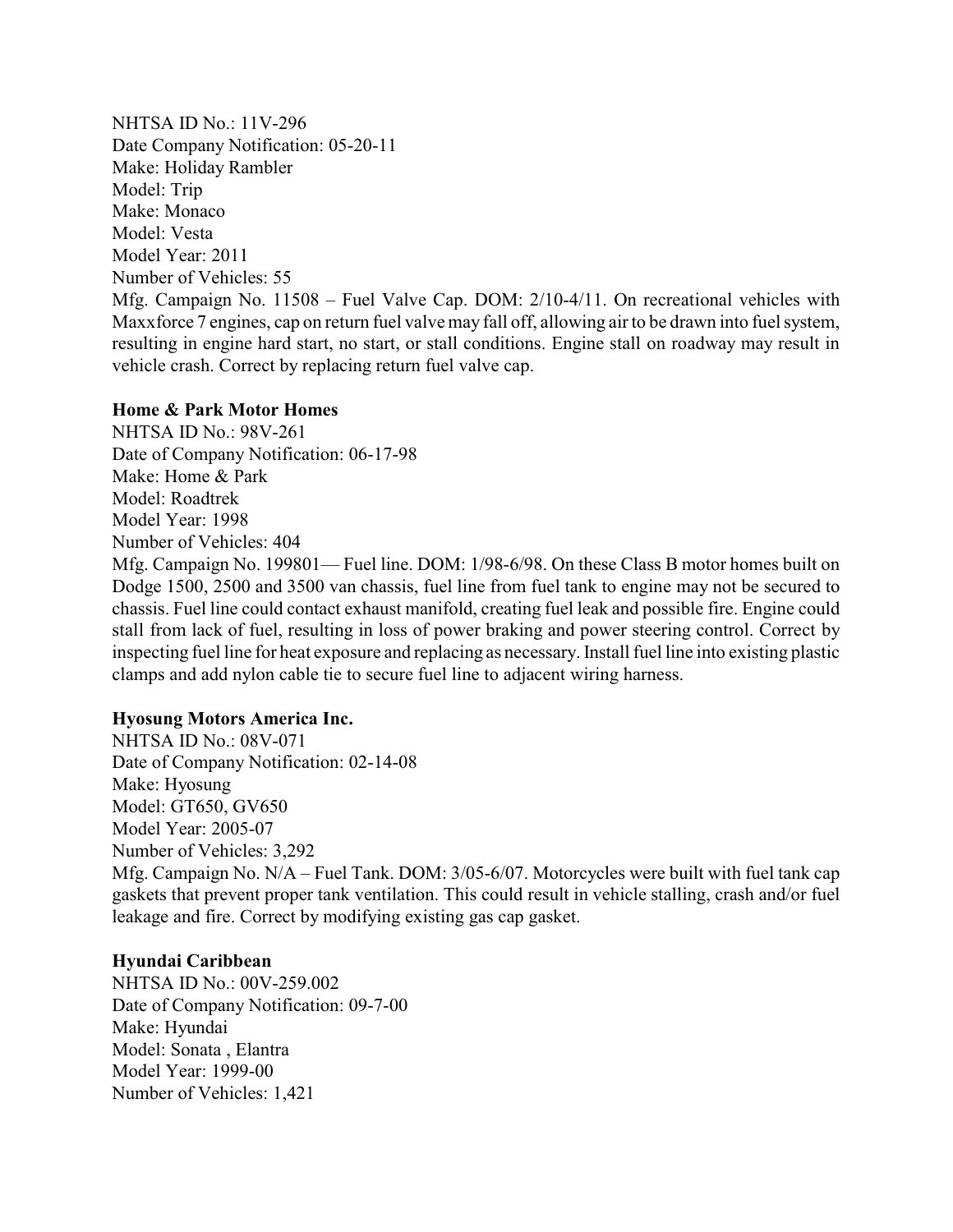Mfg. Campaign No. (N/A)—MAF sensor. DOM: 7/98-7/00. Intermittent low-speed engine stalling occurs if MAF (Mass Air Flow) sensor electrical signal is interrupted as result of engine vibration transmitted to MAF sensor connector wiring harness. This increases risk of crash. Correct by rerouting MAF sensor connector wiring harness.

NHTSA ID No.: 02V-111 Date of Company Notification: 04-11-02 Make: Hyundai Model: Santa Fe, Model Year: 2001 Number of Vehicles: 248 Mfg. Campaign No. (N/A) – Crank position sensor. DOM: N/A. Vehicles with 2.7 liter V-6 engine have improperlymanufactured crankshaft position sensors. Epoxymaycontact circuit board causing capacitor to crack, stalling vehicle. Correct by replacing crankshaft position sensor.

#### NHTSA ID No.: 02V-111

Date of Company Notification: 04-11-02 Make: Hyundai Model: Santa Fe Model Year: 2001 Number of Vehicles: 248 Mfg. Campaign No. (N/A) – Crank position sensor. DOM: N/A. Vehicles with 2.7 liter V-6 engine have improperlymanufactured crankshaft position sensors. Epoxymaycontact circuit board causing capacitor to crack, stalling vehicle. Correct by replacing crankshaft position sensor.

### **Hyundai Motor America**

NHTSA ID No.: 94V-090 Date of Company Notification: 05-11-94 Make: Hyundai Model: Elantra, Excel Model Year: 1994 Number of Vehicles: 600

Protective internal coating. Manufacturer's protective internal coating of electronic crank angle sensor does not meet specifications, which can cause open circuit at high operating temperatures and stalling of engine. Engine stalling may result in vehicle crash if it occurs while vehicle is moving. Correct by inspecting distributor and crank angle sensor production dates and replacing sensors.

NHTSA ID No.: 95V-043 Date of Company Notification: 02-24-95 Make: Hyundai Model: Accent Model Year: 1995 Number of Vehicles: 5,306 Electrical. DOM - 8/94-2/95. Engine control module wiring harness under instrument panel can be contacted by clutch pedal assembly when clutch is engaged. This contact abrades and damages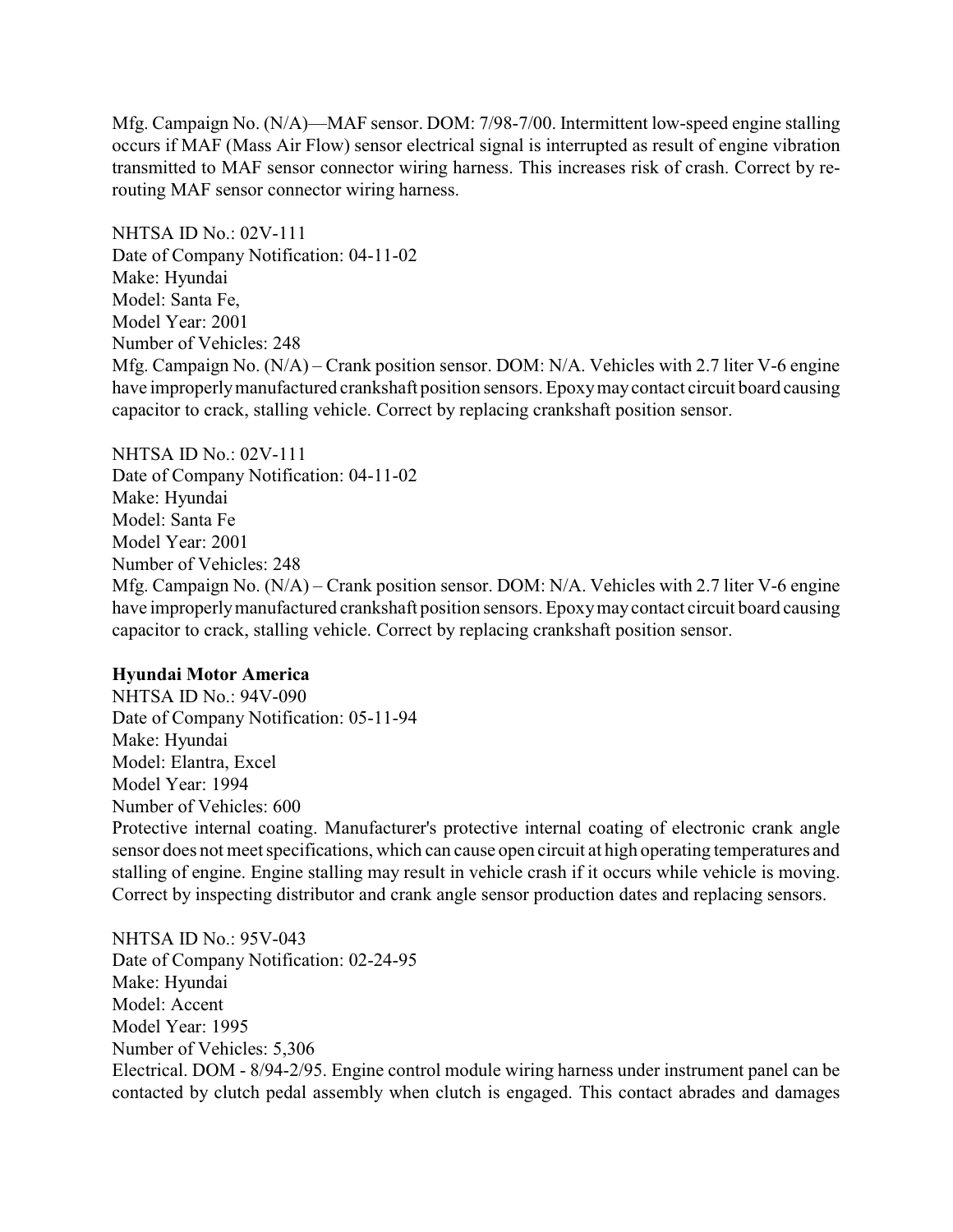insulation on harness causing fuse to blow and engine to stall which may cause accident. Correct by inspecting engine control wiring harness and repositioning harness.

NHTSA ID No.: 00V-259.001 Date of Company Notification: 09-7-00 Make: Hyundai Model: Sonata, Elantra Model Year: 1999-00 Number of Vehicles: 165,977 Mfg.Campaign No. 039/040—MAF sensor. DOM: 7/98-7/00. Intermittent low-speed engine stalling occurs if MAF (Mass Air Flow) sensor electrical signal is interrupted by engine vibration transmitted to MAF sensor connector wiring harness, resulting in crash. Correct by re-routing MAF sensor connector wiring harness.

NHTSA ID No $\cdot$  01V-362 Date of Company Notification: 11-28-01 Make: Hyundai Model: XG300 Model Year: 2001 Number of Vehicles: 1,963 Mfg. Campaign No. 048 – Electronic control module. DOM: 8/00-9/00. Improperly manufactured powertrain control modules (PCM) were installed which contain condenser that was not correctly installed onto PCM printed circuit board. This could result in damage to ignition sensor which could result in engine stalling and crash. Correct by inspecting and replacing PCM as necessary.

NHTSA ID No.: 01V-388 Date of Company Notification: 12-19-01 Make: Hyundai Model: Santa Fe Model Year: 2001 Number of Vehicles: 15,241 Mfg. Campaign No. (N/A) – Crankshaft position sensor. DOM: 3/00-2/01. 2.7-liter V-6 engines, have defective crankshaft position sensors (CPS). CPS cases did not meet dimensional specifications. Internal gaps within cases allowed epoxy to contact printed circuit board resulting in cracking of circuit board capacitor which could result in engine stalling. Correct by replacing CPS.

NHTSA ID No.: 02V-388 Date of Company Notification: 12-19-02 Make: Hyundai Model: Santa Fe Model Year: 2001 Number of Vehicles: 15,241 Mfg. Campaign No. (N/A) – Crank position sensor. DOM: N/A. Vehicles with 2.7 liter V-6 engine have improperlymanufactured crankshaft position sensors. Epoxymaycontact circuit board causing capacitor to crack, stalling vehicle. Correct by replacing crankshaft position sensor.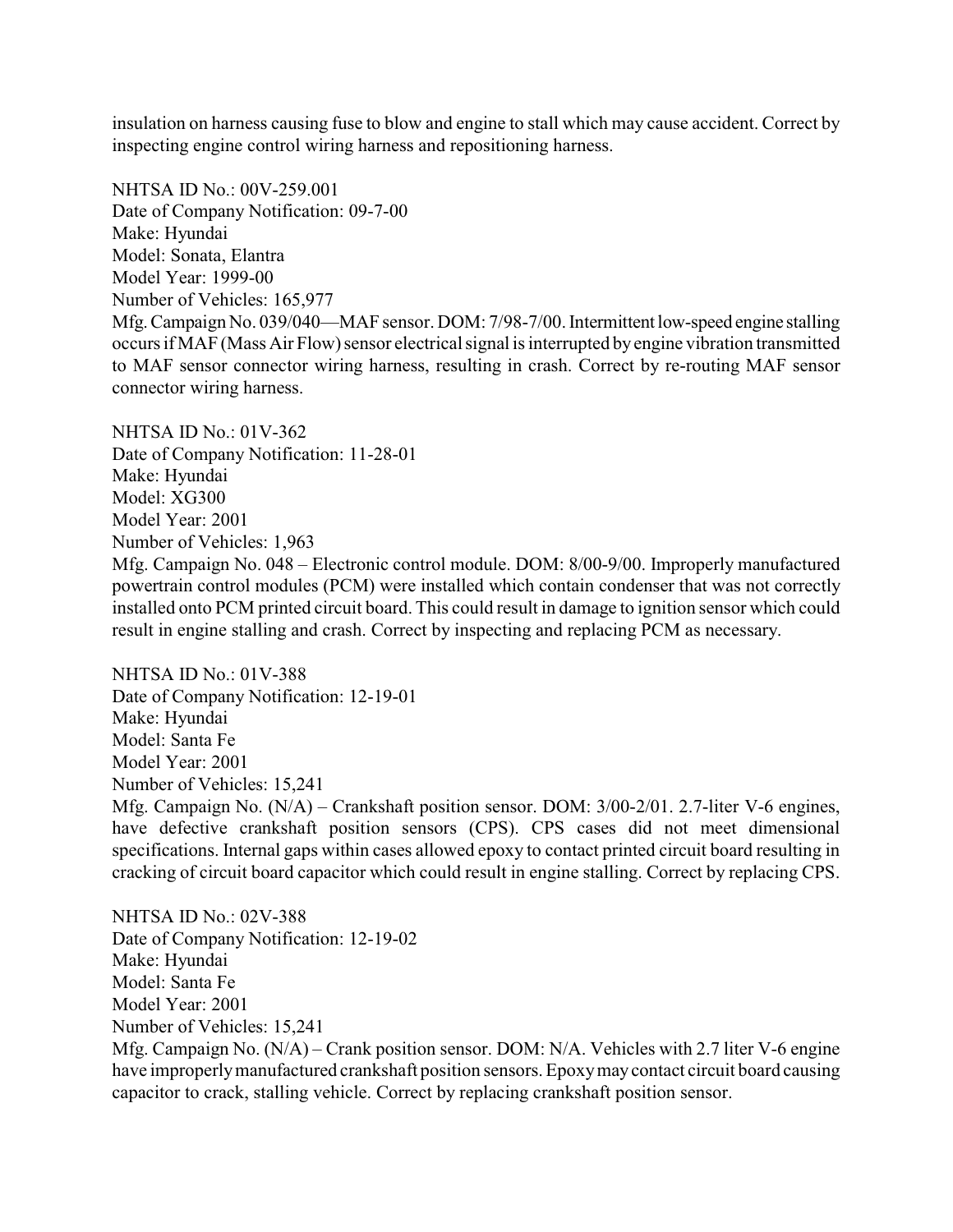NHTSA ID No.: 03V-030 Date of Company Notification: 12-20-02 Make: Hyundai Model: Santa Fe Model Year: 2001-02 Number of Vehicles: 25,643 Mfg. Campaign No. (N/A) – Crank position sensor. DOM: N/A. Vehicles with 2.7 liter V-6 engine have improperlymanufactured crankshaft position sensors. Epoxymaycontact circuit board causing capacitor to crack, stalling vehicle. Correct by replacing crankshaft position sensor.

# **Indian Motorcycle Corp.**

NHTSA ID No.: 03V-409 Date of Company Notification: 02-07-03 Make: Indian Model: Chief Scout, Spirit Model Year: 1999-01 Number of Vehicles: 7,947 Mfg. Campaign No. (N/A) – Electrical system. DOM: (N/A). Compufire voltage regulator diode can fail, resulting in loss of power, electrical short and possible crash. (This replaces recall 01V-149 .) Correct by replacing regulator.

# **International Truck and Engine (Navistar International Corp.)**

NHTSA ID No.: 03V-072 Date of Company Notification: 02-27-03 Make: International Model: 9100I 9400I, 9900I 9200I Model Year: 2002-03 Number of Vehicles: 881 Mfg. Campaign No. 03506-Electrical System. DOM-6/8/01-11/4/02. Electrical terminal at alternator end of cable running from starter to battery stud on alternator may break off, and cab will lose all power, resulting in complete electrical failure and engine shutdown. Correct by rerouting and rewiring wiring harness to alternator.

NHTSA ID No.: 04V-307 Date of Company Notification: 06-24-07 Make: International Model: 9200I, 9400I, 9900I Model Year: 2002-04 Number of Vehicles: 7,610

Mfg. Campaign No. 04511-Wiring harness. DOM: 6/02-1/04. Engine electrical harness chafes against sharp edges on engine resulting in sudden acceleration, activation of engine compression brake, engine speed dropping to idle, alternator overload with possible fire, and loss of engine ECM power resulting in engine shutdown. Correct by inspecting harness for damage and repairing as necessary. All harnesses will be re-routed and stand-off brackets will be added.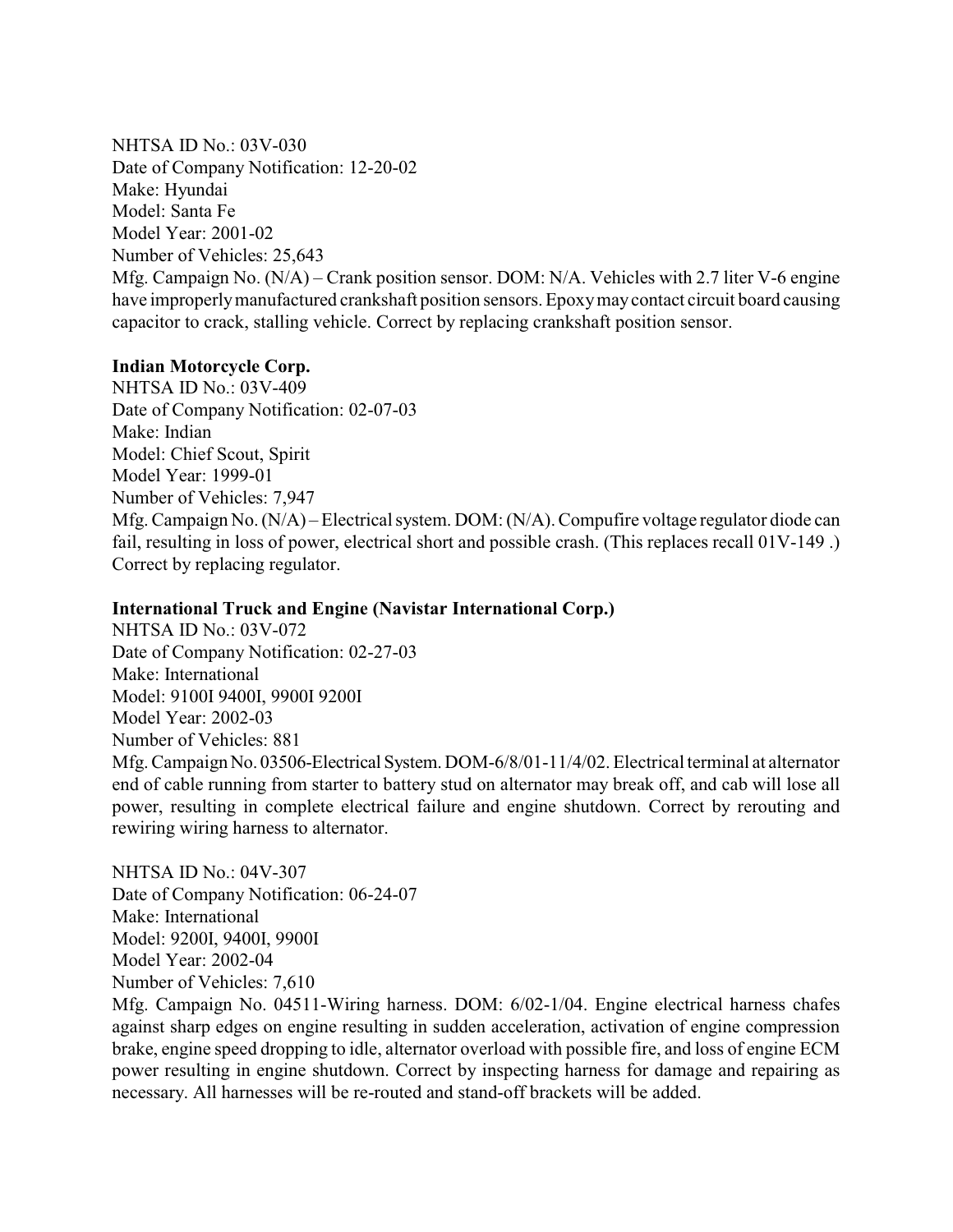NHTSA ID No.: 08V-258 Date of Company Notification: 06-05-08 Make: International Model: 3000, 4000, 7000, 8000, CXT, MXT, Prostar Make: IC Model: HC Model Year: 2002-09 Number of Vehicles: 51,588 Mfg. Campaign No. 08505 – Power Module. DOM: 11/00-5/08. On trucks, commercial buses and school buses with one or more remote power modules, potting material that encapsulates circuit board of vehicle's remote power module may not sufficiently seal circuit board from water and contamination intrusion which can cause internal electrical short, resulting in fire, personal injury or death. Correct by repairing vehicles.

NHTSA ID No $\cdot$  08V-353 Date of Company Notification: 07-30-08 Make: International Model: 3200, 3300 Model Year: 2002-08 Make: IC Model: BE, CE, HC, RE Model Year: 2003-08 Number of Vehicles: 24,975

Mfg. Campaign No. 08506 – Fuse Holder. DOM: 9/01-12/07. School and commercial buses with International VT365 engines may exhibit hard start, no start, or stall conditions due to damaged terminals in fuse holder connector of injector drive module. Clean battery power circuit terminals may have been damaged during electrical continuity testing in manufacturing process which could result in vehicle crash and personal injury. Correct by replacing injector drive module fuse holder.

NHTSA ID No.: 11V-290 Date of Company Notification: 05-18-11 Make: IC Model: AC, BE, CE, HC Make: International Model: 4300M, Terrastar Model Year: 2011-12 Number of Vehicles: 3,375 Mfg. Campaign No. 11507 – Fuel Valve Cap. DOM: 2/10-4/11. On trucks with Maxxforce 7 engines, cap on return fuel valve may fall off, allowing air to be drawn into fuel system, resulting in engine hard start, no start, or stall conditions. Engine stall on roadwaymay result in crash. Correct by replacing return fuel valve cap.

NHTSA ID No.: 11V-291 Date of Company Notification: 05-20-11 Make: IC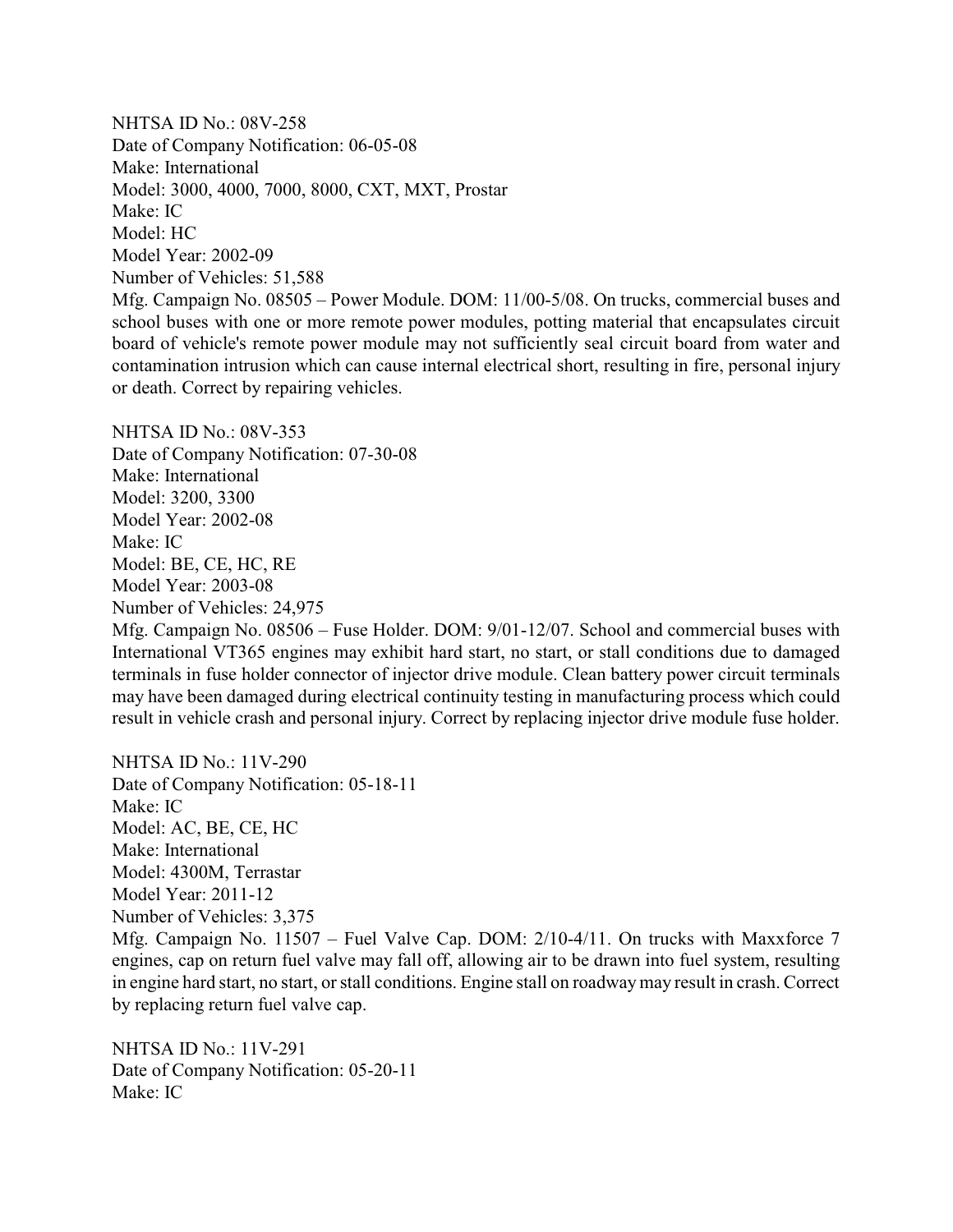Model: BE, CE Model Year: 2011-12 Number of Vehicles: 2,026 Mfg. Campaign No. 11506 – Fuel Valve Cap. DOM: 5/10-3/11. On school buses with Maxxforce 7 engines, cap on return fuel valve may fall off, allowing air to be drawn into fuel system, resulting in engine hard start, no start, or stall conditions. Engine stall on roadway may result in vehicle crash. Correct by replacing return fuel valve cap.

#### **Isuzu Motor**

NHTSA ID No.: 97V-034.001 Date of Company Notification: 4-7-97 Make: Isuzu Models: Rodeo, Pickup Truck Model Year: 1994-95 Number of vehicles: 118,485 Electrical System. DOM - 7/94-10/95. Integrated circuit within voltage regulator can contain manufacturing errors. This can cause excessive electrical charging of vehicles alternator resulting in engine control malfunction or stalling. Correct by replacing voltage regulator.

NHTSA ID No.: 98V-170.001 Date of Company Notification: 07-23-98 Make: Isuzu Model: Rodeo, Amigo Model Years: 1998 Number of Vehicles: 55,475

Mfg. Campaign No. (N/A) -- Wiring harness. DOM: 7/97 - 2/98. Ground connection terminal was not properlycrimped in supplier's engine wiring harness manufacturing line. This improper crimping process can leave impression on terminal and eventually cause stress fracture. If terminal fractures, powertrain control module (PCM) can receive erroneous signal indicating high vehicle speed, thereby causing PCM to cut fuel, causing 'no-start' condition, or possible engine stall. Correct by replacing wiring harness.

NHTSA ID No.: 09V-042 Date of Company Notification: 02-04-09 Make: Isuzu Model: NPR, NQR Model Years: 2008-09 Model: NRR Model Years: 2009 Number of Vehicles: 2,836

Mfg. Campaign No.  $N/A$  – Drive Shaft. DOM: 2/08-3/08. Propeller shaft had insufficient high frequency heat treatment and may not maintain its durability through vehicle life. Propeller shaft could break off while driving, result in vehicle stalling or loss of vehicle control which could result in crash. Correct by replacing propeller shaft.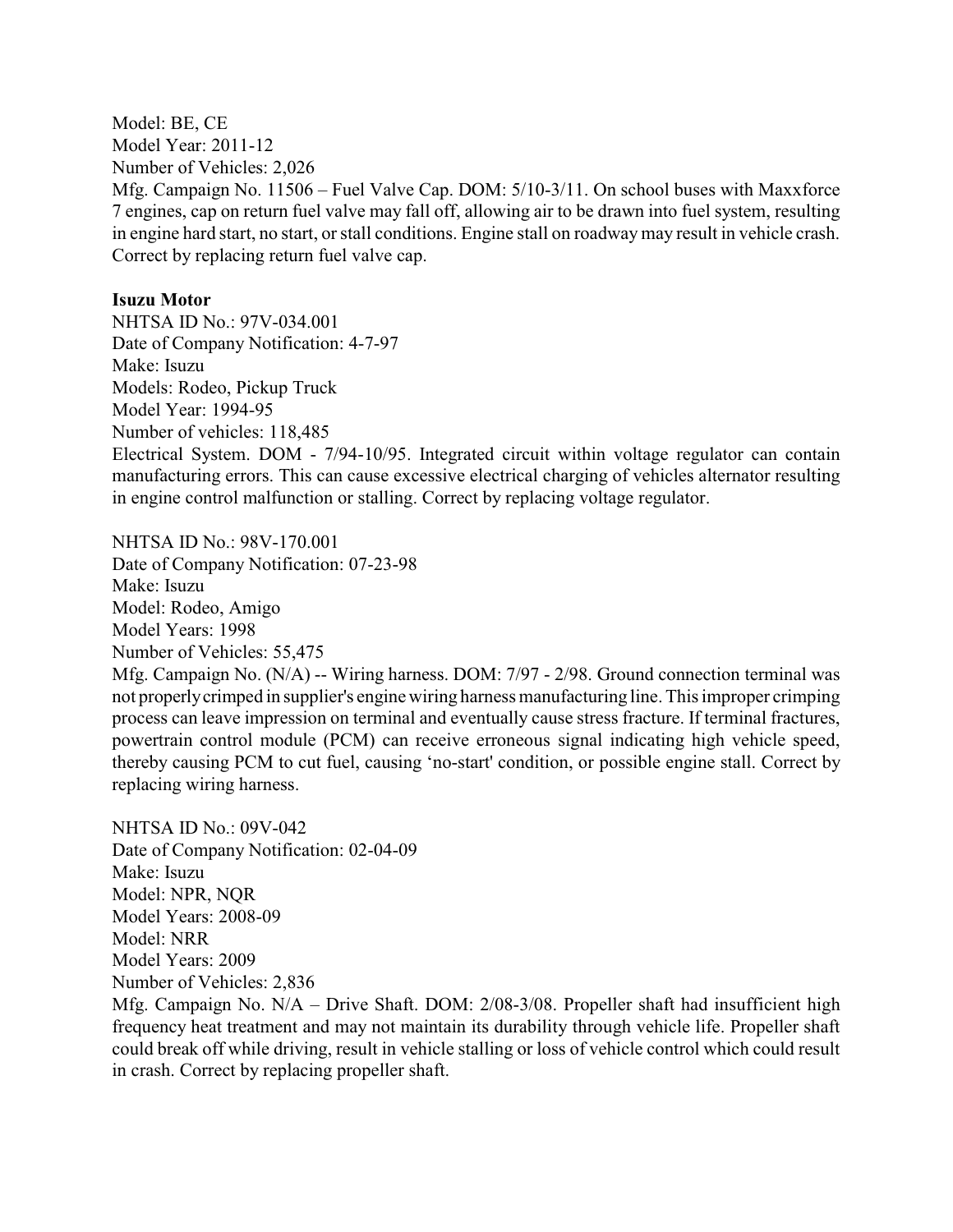#### **Jaguar Rover Triumph, Inc.**

NHTSA ID No.: 77V-083 Date of Company Notification: 5-23-77 Make: Jaguar Model: XJ6L, XJ6C Model Year: 1975, 1976, 1977 Number of Vehicles: 5,000 BritishLeyland recall campaign no. A219. Exhaust gas recirculation manifold core plugmaybecome displaced, resulting in loss of engine depression (vacuum) and subsequent vehicle stalling. Correct by inspecting and fitting with modified core plug device.

NHTSA ID No.: 82V-022

Date of Company Notification: 03-05-82 Make: Jaguar Model: XJ6, XJS Model Year: 1982 Number of Vehicles: 3,718

Vehicles may be fitted with unauthorized fuel pump electrical inertia switch. This switch has tin coating added to contacts that maycreate high electrical resistance. This could cause overheating and distortion of plastic mounting around fixed contact. This could result in inability to start vehicle since there is flow of current to the fuel pump.

NHTSA ID No.: 91V-155 Date of Company Notification: 9-5-91 Make: Jaguar Model: XJ-S Model Year: 1992 Number of Vehicles: 700 Mfg. Campaign No. R367. Electrical harness. DOM: 5/91-8/91. Engine harness maycome in contact with air conditioning expansion valve protection plate, causing chafing of harness. Chafing of harness can result in short circuits of electrical wiring and possible vehicle stalling. Correct by repositioning air conditioning expansion valve protection plate to preclude possibilityof contact with electrical harness.

NHTSA ID No.: 09V-424 Date of Company Notification: 11-02-09 Make: Jaguar Model: XF Model Year: 2010 Number of Vehicles: 2,131

Mfg. Campaign No. J016 – Fuel Tank. DOM: 10/08-9/09. Fuel transfer pipe in fuel tank may be kinked and restrict fuel being transferred from one side of fuel tank to fuel pump causing fuel starvation at low fuel levels. Fuel starvation can cause engine to stall without warning and cause crash. Correct by repairing fuel tank assembly.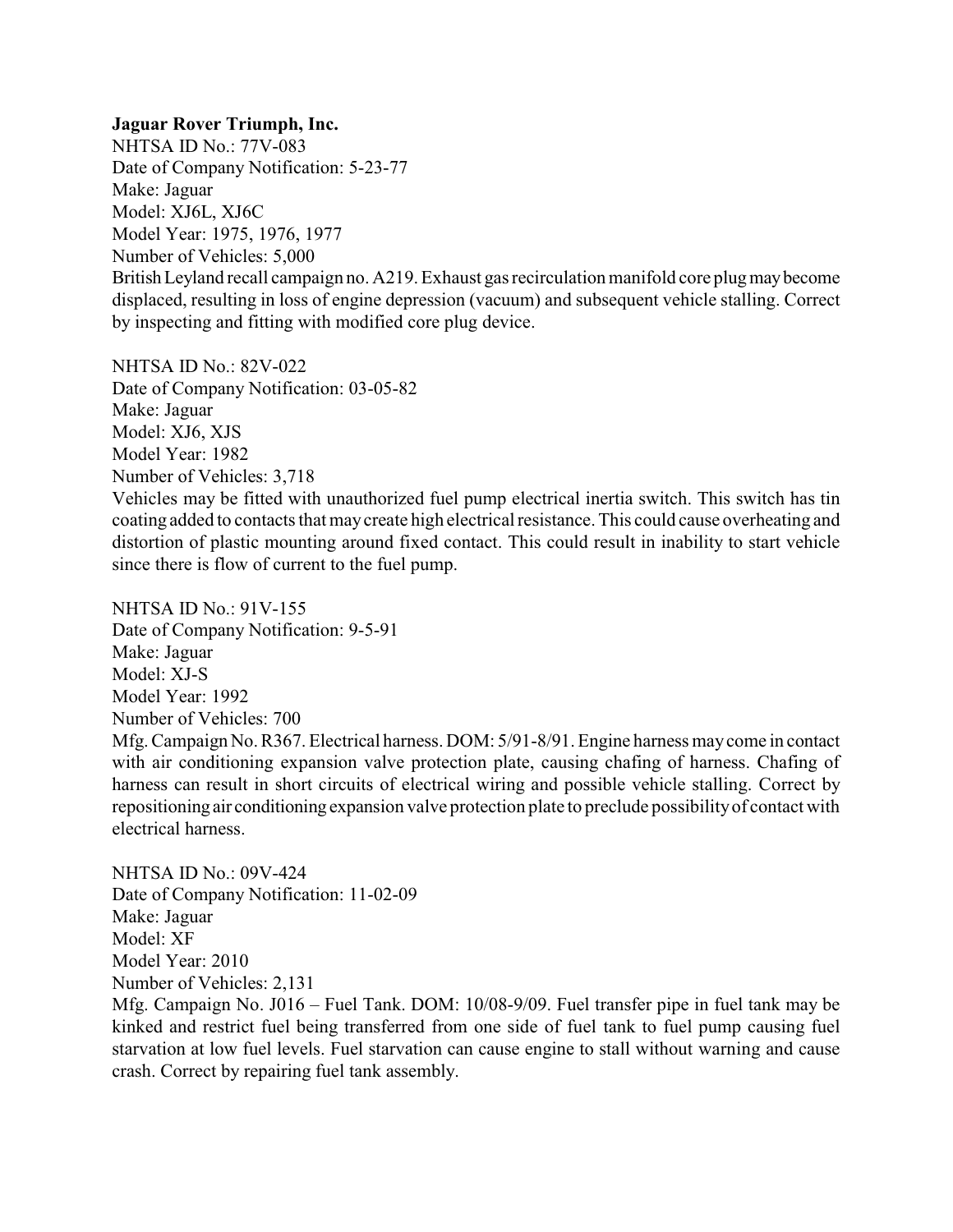NHTSA ID No.: 12V-571 Date of Company Notification: 12-07-12 Make: Jaguar Model: XF Model Year: 2013 Number of Vehicles: 9 Mfg. Campaign No. J028 – Fuel Pump. DOM: 10/12. Electronic modules which control fuel pump may shut down causing fuel pump to stop pumping fuel. Resulting fuel starvation will cause engine to stall which may lead to loss of motive power, loss of power-assisted braking and loss of power-assisted steering. Each of these may result in vehicle crash. Correct by installing additional wiring harness to in-tank fuel pump

NHTSA ID No.: 13V-341 Date of Company Notification: 08-05-13 Make: Jaguar Model: XF Model Year: 2013 Number of Vehicles: 940 Mfg. Campaign No. J034 – Air Cooler Hose. DOM: 7/12-5/12. On 2.0L GTDI, hose clamp for charge air cooler (CAC) hose may be out of position and loose, allowing hose to detach. If hose detaches, engine may stall, resulting in crash. Additionally, steering and brake assistance may be lost. Correct by inspecting CAC hose to make sure its clamp is in correct position and tight.

#### **Kawasaki**

NHTSA ID No.: 99V-067 Date of Company Notification: 03-31-99 Make: Kawasaki Model: VN 1500 Drifter Model Year: 1999 Number of Vehicles: 2,779 Mfg. Campaign No. (N/A)—Vehicle-down sensor. DOM: 12/98-3/99. Vehicle-down sensor can be dislodged during battery maintenance, preventing vehicle from starting or causing vehicle to stall during driving. Correct by re-installing sensor if out of position and affixing label to motorcycle frame that instructs driver on repositioning sensor after servicing battery.

NHTSA ID No.: 00V-384 Date of Company Notification: 11-10-01 Make: Kawasaki Model: ZX1200-A1L Ninja Model Year: 2001 Number of Vehicles: 2,000 Mfg. Campaign No. (N/A)-Fuel gauge. DOM: 12/99-3/00. Motorcycle fuel gauge and low fuel warning system may not provide accurate indication of low fuel levels. Operator can run out of fuel without warning, causing operator to become distracted, or to slow unexpectedly in traffic, risking crash. Correct by replacing fuel gauge sending components.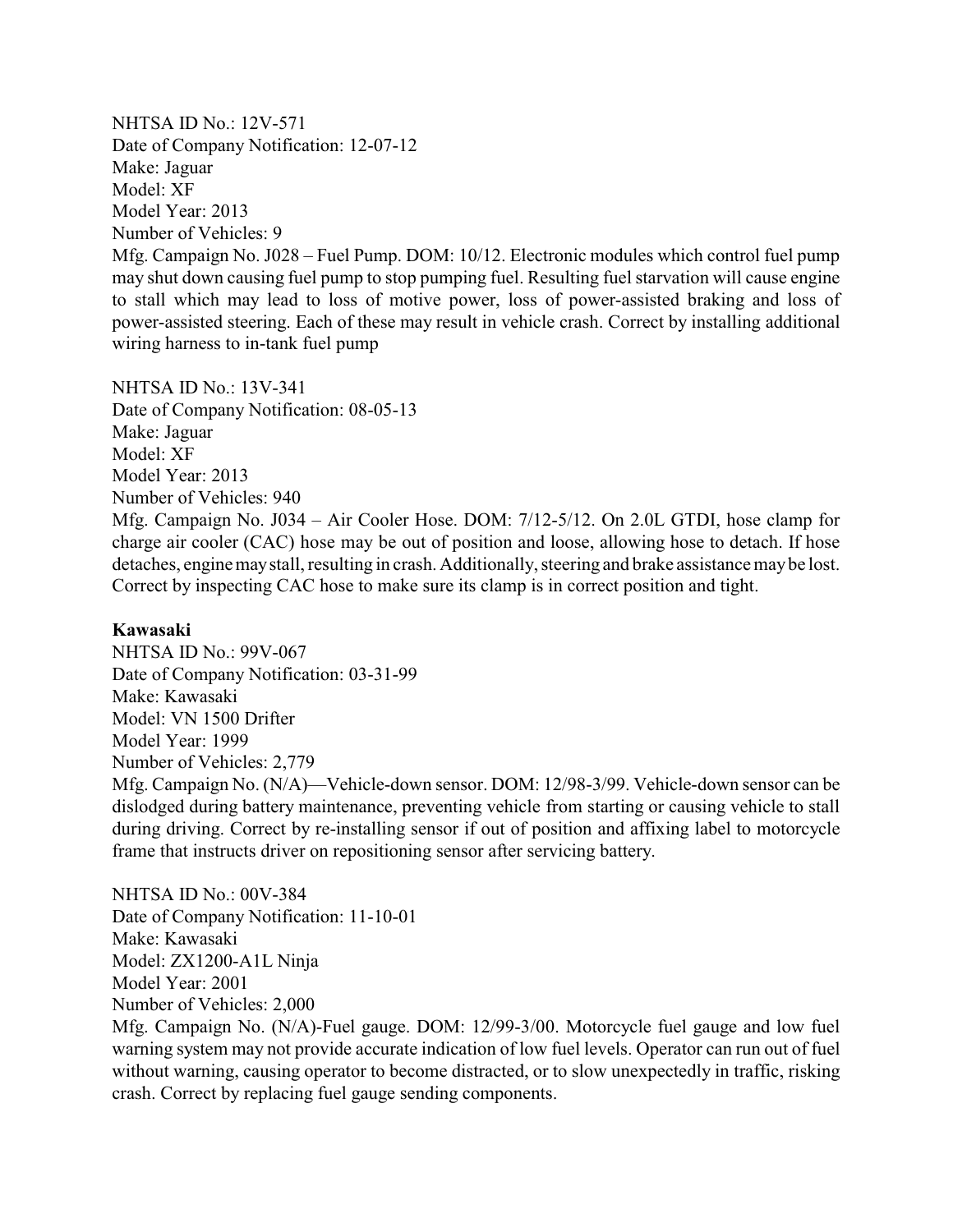NHTSA ID No.: 01V-010 Date of Company Notification: 01-16-01 Make: Kawasaki Model: BN 125-A4 Model Year: 2001 Number of Vehicles: 1,000 Mfg. Campaign No. MC 01-03 – Ignition. DOM: 10/00-11/00. Transistor in ignition module can overheat, disabling ignition without warning. Sudden loss of engine power can lead to crash. Correct by replacing ignition module.

NHTSA ID No.: 06V-184 Date of Company Notification: 05-26-06 Make: Kawasaki Model: ZX1400A6F Model Year: 2006 Number of Vehicles: 2,321 Mfg. Campaign No. N/A – Sensor. DOM: 2/06–4/06. Bolts holding vehicle down sensor may come loose and allow sensor to fall out of mounting bracket. Engine may stop during operation resulting in crash, injury or death. Correct by tightening vehicle down sensor mounting bolts to propertorque.

NHTSA ID No.: 07V-215 Date of Company Notification: 05-17-07 Make: Kawasaki Model: VN900B6F, VN900B6FL, VN900D6F, VN900D6FL Model Year: 2006 Number of Vehicles: 5,906 Mfg. Campaign No. N/A – Engine Control Unit. DOM: 2/06-4/06. Motorcycles may stall under deceleration due to improper setting of engine control unit (ECU). This could cause crash resulting in injury or death. Correct by replacing ECU with one having revised settings addressing stalling.

NHTSA ID No.: 10V-507 Date of Company Notification: 10-19-10 Make: Kawasaki Model: Vulcan Model Year: 2009-10 Number of Vehicles: 6,187 Mfg. Campaign No. N/A – Engine Control Unit. DOM: 1/09–2/10. Engine may stall if rider is coasting with clutch pulled in due to improper setting of engine control unit (ECU). Engine stalling could result in crash with injury or death. Correct by replacing ECU with one containing revised settings to address engine stalling.

NHTSA ID No.: 12V-064 Date of Company Notification: 02-17-12 Make: Kawasaki Model: Ninja ZX-10R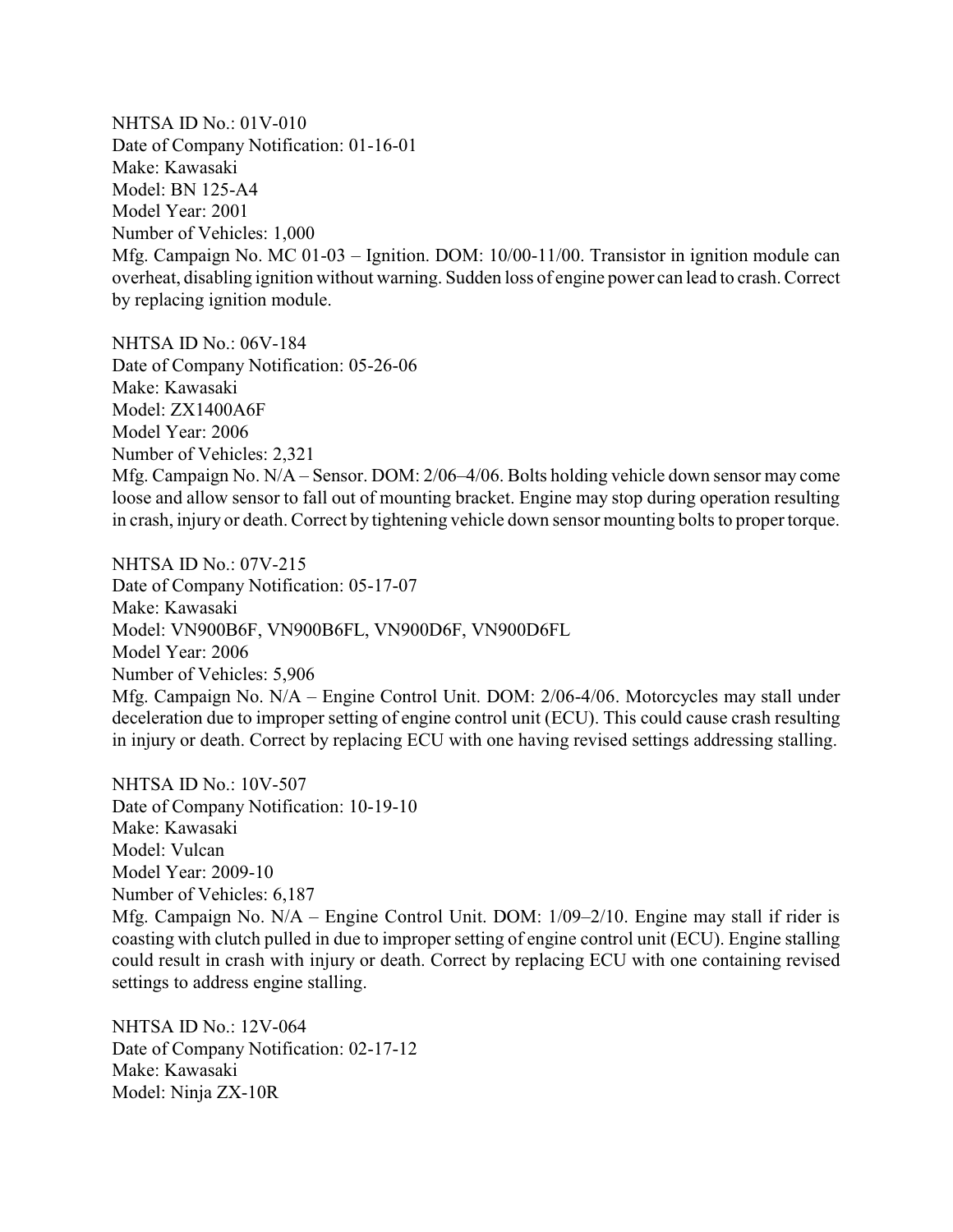Model Year: 2008-10 Model: Ninja ZX-6 R Model Year: 2009-10 Number of Vehicles: 20,512 Mfg. Campaign No. N/A – Battery. DOM: 12/07-7/11. Due to manufacturing error, regulator/rectifier may insufficiently charge battery. If battery discharges, motorcycle may stall without warning, resulting in crash. Correct by replacing voltage regulator.

NHTSA ID No.: 12V-134 Date of Company Notification: 03-30-12 Make: Kawasaki Model: Concours 14 Model Year: 2009-12 Number of Vehicles: 273 Mfg. Campaign No. N/A – Fuse. DOM: 6/9-2/12. On police motorcycles, additional police accessories may cause 30-amp main fuse to blow. Additional police wiring harness may chafe leading to short, which may blow main fuse. If fuse blows, engine may stall resulting in crash. Correct by replacing main fuse and repairing battery as necessary.

NHTSA ID No.: 13V-328 Date of Company Notification: 07-29-13 Make: Kawasaki Model: Ninja 300, 300 ABS Model Year: 2013 Number of Vehicles: 11,097 Mfg. Campaign No. N/A – Electronic Control Unit. DOM: 7/12-4/13. Due to improper setting in electronic control unit (ecu), motorcycle may stall under deceleration, resulting in crash. Correct by replacing ecu.

NHTSA ID No.: 13V-370 Date of Company Notification: 08-16-13 Make: Kawasaki Model: Concours 14 Model Year: 2012-13 Number of Vehicles: 61 Mfg. Campaign No. N/A – Fuse. DOM: N/A. On police motorcycles, additional police accessories may cause 30-amp main fuse to blow. Additional police wiring harness may chafe leading to short, which may blow main fuse. If fuse blows, engine may stall resulting in crash. (This is expansion of recall 12V-134.) Correct by repairing electrical system problems.

NHTSA ID No.: 13V-387 Date of Company Notification: 08-27-13 Make: Kawasaki Model: Concours 14 Model Year: 2009-13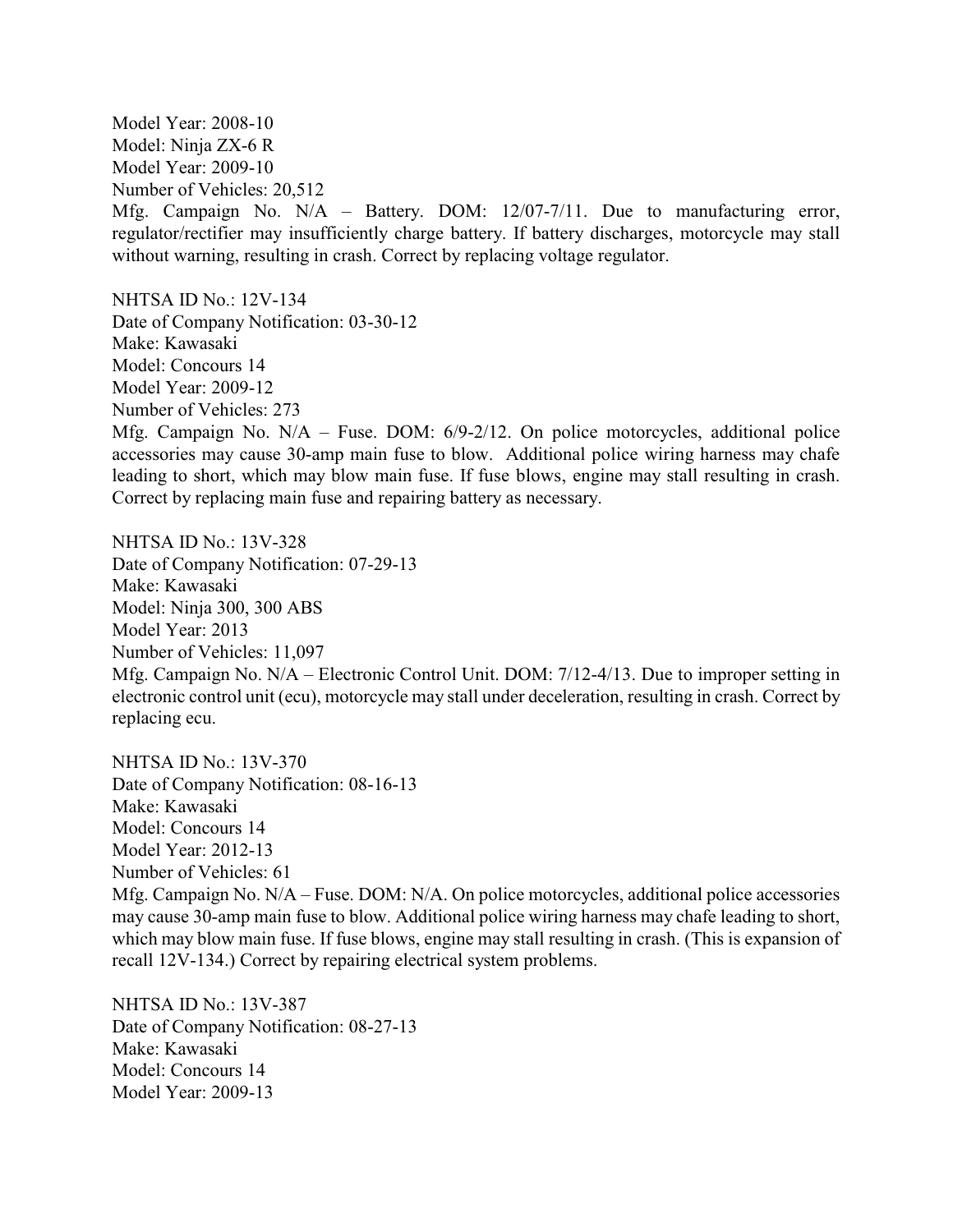#### Number of Vehicles: 337

Mfg. Campaign No. N/A – Police Accessories. DOM: N/A. Improper installation of additional police accessories may cause multiple safety issues such as fuel leaks, reduction of braking ability and loss of electrical powerto engine, resulting in stall. This campaign is independent of recalls 12V-134 and 13V-370 for blown fuses on police authority bikes. Correct by sending trained factory personnel to departments to repair motorcycles.

# **Kia Motors America, Inc.**

NHTSA ID No.: 99V-317 Date of Company Notification: 11-09-99 Make: Kia Model: Sephia Model Year: 1998-99 Number of Vehicles: 102,944 Mfg. Campaign No. (N/A)—Fuel pump. DOM 9/97-5/99. Electrical current to fuel pump passes through connectors. If exposed to moisture, connectors could corrode. Overtime, fuel pump will not receive enough current to operate, causing engine to stall. Correct by replacing and repositioning connectors to area where placement prevents contact with moisture.

NHTSA ID No.: 99V-325 Date of Company Notification: 11-19-99 Make: Kia Model: Sportage Model Year: 1997-99 Number of Vehicles: 76,986 Mfg. Campaign No. (N/A)— DOM 8/96-2/99. Wires connected to C123 and C124 connectors can be put under tension bymovement of engine, thus pulling wires and connectors. Connections loosen, resulting in loss of circuit continuity that can cause engine stalling. Correct by installing spring clips to lock connectors together and soldering splice in wire harness.

NHTSA ID No.: 02V-040 Date of Company Notification: 02-4-02 Make: Kia Model: Optima Model Year: 2001 Number of Vehicles: 4,286 Mfg. Campaign No. (N/A) – Crankshaft position sensor. DOM: 9/00-2/01. On 2.5-liter V-6 engines, improperly manufactured crankshaft position sensors (CPS) were installed. CPS cases were improperly manufactured and did not meet dimensional specifications. Internal gaps within cases allowed epoxy to contact printed circuit board resulting in cracking of circuit board capacitor. Damaged CPS capacitor could result in engine stalling. Correct by replacing CPS.

NHTSA ID No $\cdot$  03V-067 Date of Company Notification: 01-19-03 Make: Kia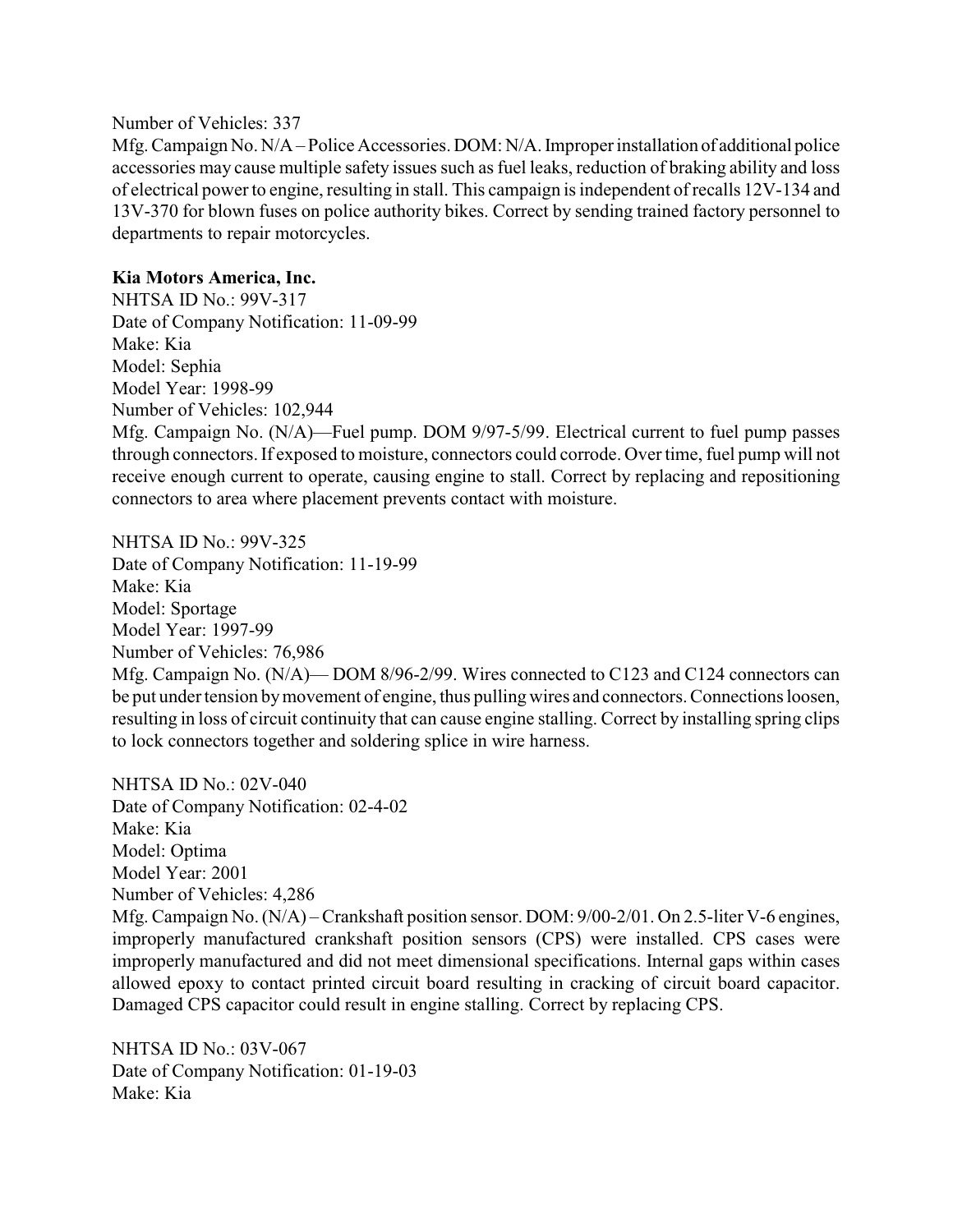Model: Optima Model Year: 2001 Number of Vehicles: 11,501 Mfg. Campaign No. SC021-Crankshaft. DOM-9/9/00-8/17/01. Crankshaft position sensor (CPS) does not meet dimensional specifications, allowing epoxy to contact printed circuit board, resulting in cracking of circuit board capacitor, causing engine stalling. Correct by replacing CPS.

## **Kenworth**

NHTSA ID No.: 99V-181 Date of Company Notification: 07-7-99 Make: Kenworth Model: T600, T800, T2000, W900 Make: Peterbuilt Model: 357, 377, 378, 379, 385 Model Year: 1998-99 Number of Vehicles: 272 Mfg. Campaign No. Kenworth 99KW02/ Peterbuilt 799-C—Engine. DOM: 12/98-6/99.Engine stall caused by software may increase steering effort required. Correct by updating engine software.

NHTSA ID No.: 02V-318.001

Date of Company Notification: 11-26-02 Make: Kenworth Model: T300 Make: Peterbuilt Model: 320, 330 Model Year: 2002 Number of Vehicles: 8 Mfg. Campaign No. 02KW5, 1102C. DOM-8/15/02-10/15/02. Fuel pumps experience high pressure seal failure resulting in short period of rough running and subsequent engine stall due to loss of fuel injection actuation pressure. Correct by replacing fuel pump.

# **Mazda (North America), Inc.**

NHTSA ID No.: 95V-033 Date of Company Notification: 02-17-95 Make: Mazda Model: Protégé Model Year: 1995 Number of Vehicles: 5,760 Engine. DOM - 10/94-11/94. Wire rod used in manufacture of engine valve springs can develop minute cracks causing springs to break. This break can cause engine chatter, damage to engine pistons and engine stall, and accident. Correct by replacing all 16 valve springs in engine.

NHTSA ID No $\cdot$  97V-228 Date of Company Notification: 12-9-97 Make: Mazda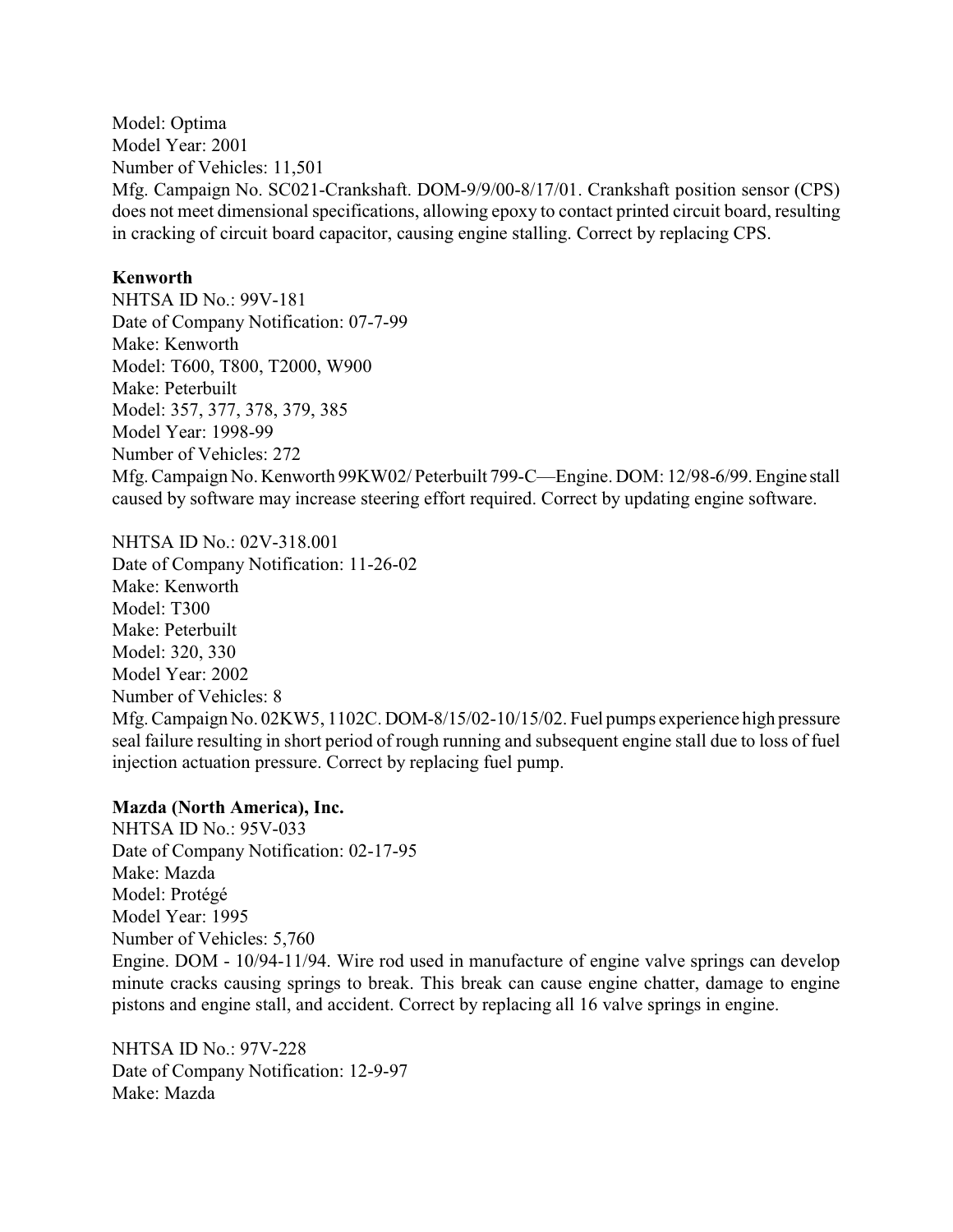Model: 626 Model Year: 1998 Number of Vehicles: 20,000 Mazda Campaign No. 73801 – Electronic control module. DOM - 8/97-12/97. Due to programming error, powertrain control module (PCM) installed can trigger shift in air-fuel ratio to over-lean condition. This can result in engine stall, which could lead to loss of vehicle control and crash. Correct by reprogramming PCM with correct engine control logic.

NHTSA ID No.: 98V-206.001 Date of Company Notification: 09-2-98 Make: Mazda Model: 626, MX6 Model Year: 1997 Number of Vehicles: 40,000 Mfg. Campaign No. 76810 -- DOM: 12/96 - 6/97. External spring in timing belt tensioner can break and catch in timing belt, resulting in engine stalling. Correct by inspecting and replacing tensioner.

NHTSA ID No.: 00V-134 Date of Company Notification: 05-09-00 Make: Mazda Model: 626 Model Year: 1998 Number of Vehicles: 31,000 Mfg. Campaign No. 92007—Engine. DOM 8/97-8/98. On cars with 2.0 liter engines, external spring in timing belt tensioner could break and get caught in timing belt, resulting in engine stalling. Correct by checking for and replacing affected tensioner.

NHTSA ID No.: 09V-126 Date of Company Notification: 04-16-09 Make: Mazda Model: Mazda3 Model Year: 2010 Number of Vehicles: 25,400

Mfg.Campaign No. 5409D – Wiring Harness. DOM: 10/08-4/09. Clearance between engine harness and housing of starter motor may be insufficient. Due to this, covering of harness may be damaged through vibration during operation causing short-circuit between harness wires and starter housing. short-circuit can result in engine control malfunction and/or poor shift quality. main fuse may blow out causing engine to stall and inability of restart, resulting in crash. Correct by inspecting engine harness, adding protector clip on harness and repairing . If necessary, harness will be repaired.

#### **Mercedes-Benz of North America, Inc.**

NHTSA ID No.: 68-0027 Date of Company Notification: 3-29-68 Make: Mercedes-Benz Model: 230, 230S, 250S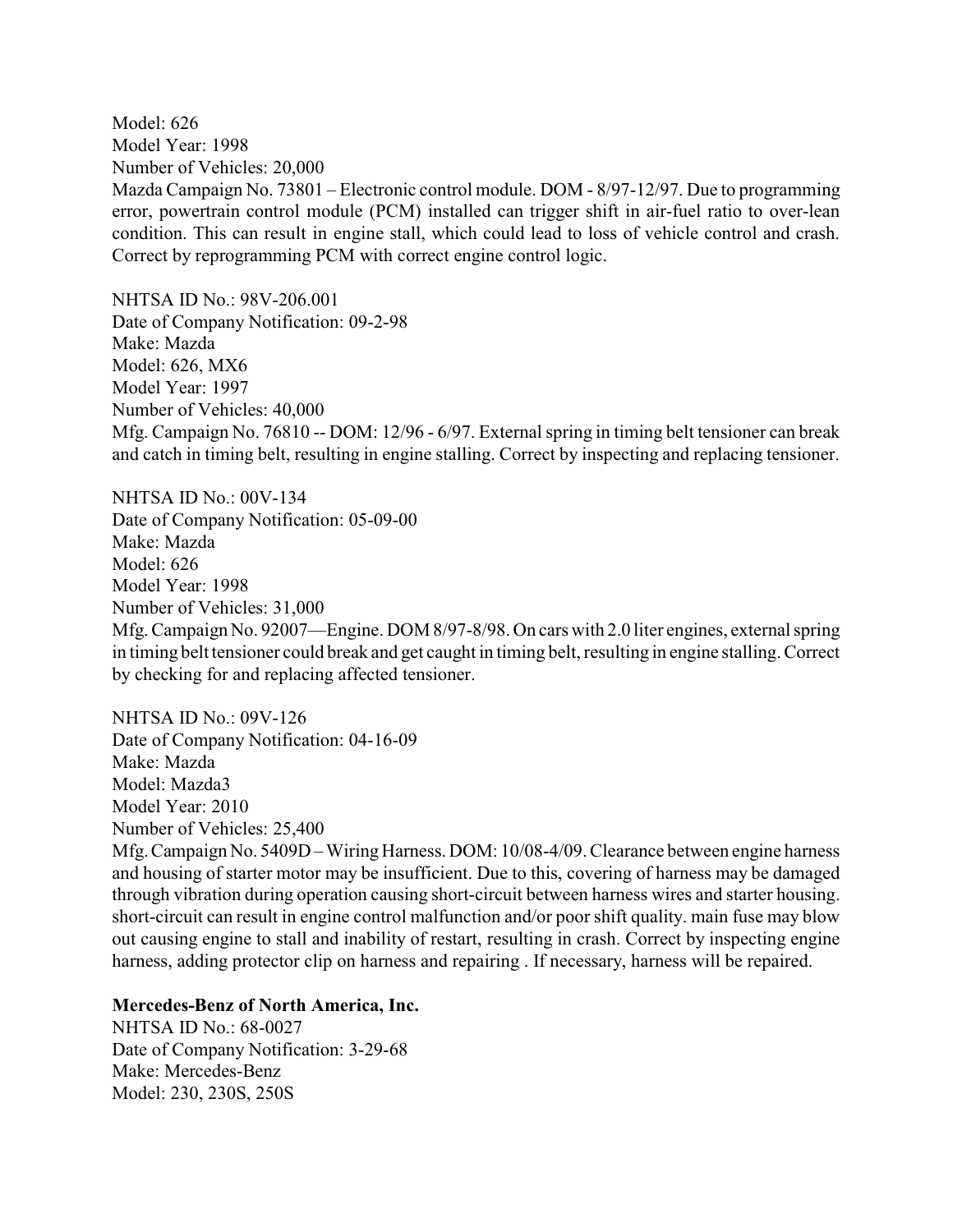Model Year: 1968 Number of Vehicles: 2,404 Fuel delivered to engine during acceleration may cause engine to hesitate or stall. Correct by installing modified pump lever for accelerator pump on both carburetors.

NHTSA ID No.: 95V-031 Date of Company Notification: 02-10-95 Make: Mercedes Model: 124 (E-Class) Model Year: 1992-95 Number of Vehicles: 50,000

Electrical. DOM - 2/92-10/94. Front passenger metal footrest can abrade through wiring harness under footrest causing wiring harness to short circuit which can causewires to overheat, stall engine, or inadvertently deploy airbag, increasing risk of accident. Correct by installing additional wiring harness cable fastener ties and edge protective covering for sharp edges of metal footrest.

NHTSA ID No.: 07V-594 Date of Company Notification: 12-21-07 Make: Dodge Model: Sprinter 2500, Sprinter 3500 Make: Freightliner Model: Sprinter 2500, Sprinter 3500 Model Year: 2007 Make: Fleetwood Model: Icon, Pulse Model Year: 2008 Number of Vehicles: 6,101 Mfg. Campaign No. N/A – Crankshaft Sensor. DOM: 5/06-1/08. Crankshaft sensor in diesel engines could fail due to separation of bond wires from lead frame in sensor. This results in interruption in electrical connection in chip housing of sensor. Vehicles maylose powerrather than enterlimp-home mode and cannot be restarted after failure of electrical connection in sensor, increasing risk of crash. Correct by replacing crankshaft sensor.

NHTSA ID No.: 08V-006 Date of Company Notification: 01-09-08 Make: Mercedes Model: E-Class, GL, ML, R-Class Model Year: 2006-08 Number of Vehicles: 9,004

Mfg. Campaign No. 2008010005 – Crankshaft Sensor. DOM: 5/06-10/07. Diesel engine crankshaft sensor could fail due to separation of bond wires from lead frame in sensor. This results in interruption in electrical connection in chip housing of sensor and vehicle maylose powerrather than enter limp-home mode. Vehicle cannot be restarted after failure of electrical connection in sensor which could result in crash. Correct by replacing crankshaft sensor.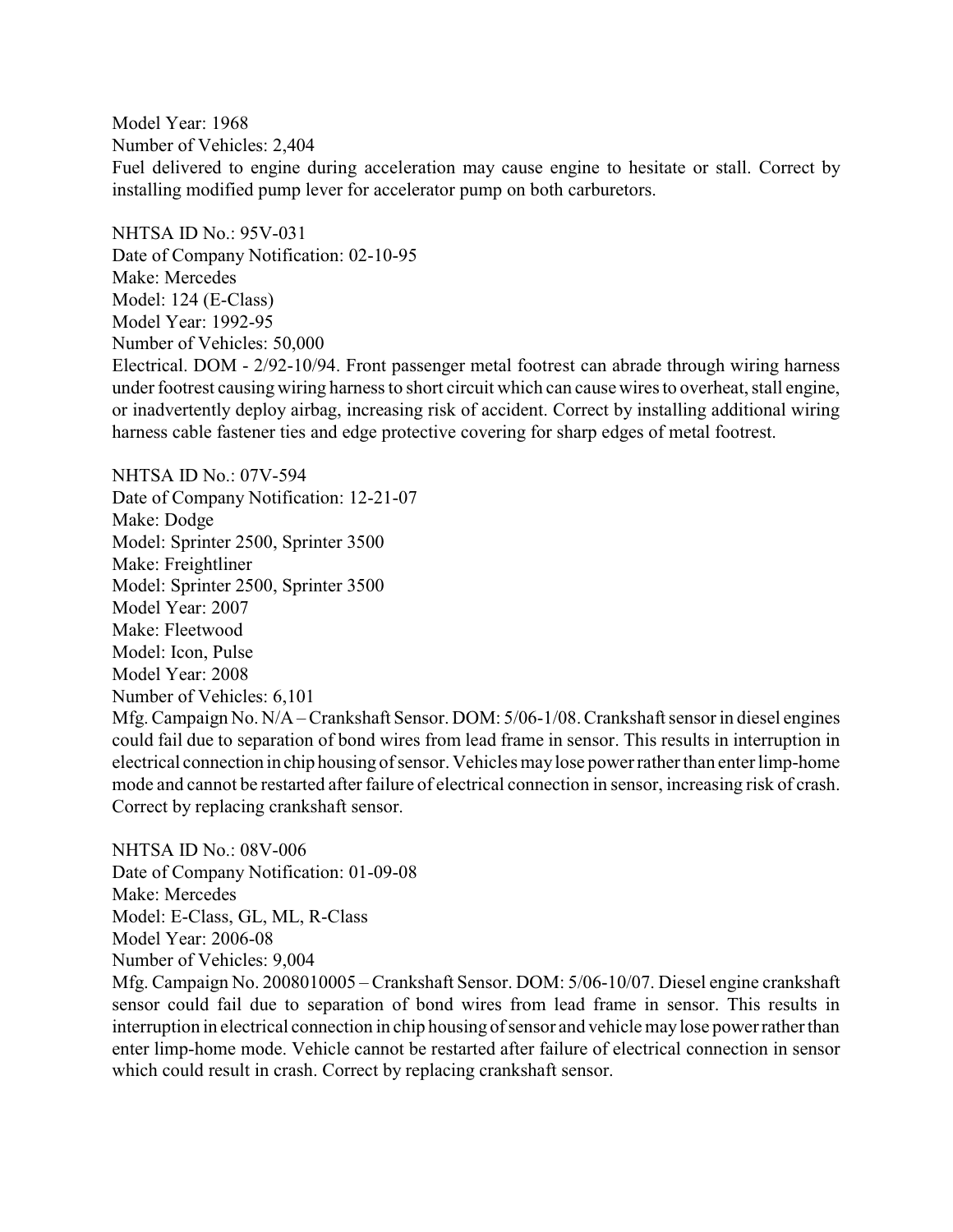## **Mitsubishi Motors Corp., USA (Mitsubishi Motor Sales, Inc.**

NHTSA ID No.: 02V-100 Date of Company Notification: 03-29-02 Make: Mitsubishi Model: Diamante Model Year: 2002 Number of Vehicles: 3,885 Mfg. Campaign No. (N/A) – Electrical. DOM: 8/01-11/01. Main under hood electrical wiring harness may have insufficient clearance with exhaust heat shield, resulting in melting of harness and erratic electrical behavior or engine stalling. Correct by inspecting harness, tying it away from heat shield, and repairing it if necessary occupant could occur. Correct by replacing fan belt, idler pulley, and belt tensioner.

### **Motor Coach Industries, Inc**

NHTSA ID No.: 11V-548 Date of Company Notification: 11-10-11 Make: MCI Model: D4505 Model Year: 2010-11 Number of Vehicles: 112 Mfg. Campaign No. 373 – Alternator. DOM: 5/10-9/11. Vehicles with Penntex alternators may collect moisture at power stud. Moisture may result in corrosion buildup at and around power stud base and create short circuit between power stud and alternator body. This could result in burning of power stud or power cable end, resulting in fire. Additionally, vehicle battery could discharge which could cause vehicle to stall. Correct by inspecting and modifying alternator installation.

# **New Flyer Industries Ltd.**

NHTSA ID No.: 12V-002 Date of Company Notification: 01-04-12 Make: New Flyer Model: XD35, XDE35, XD40, XDE40, XN40 Model Year: 2009-12 Number of Vehicles: 490 Mfg. Campaign No. R11-026 – Instrument Panel . DOM: 1/10-12/11. On transit buses with Parker-Hannifin (Vansco) instrument panel, programming of instrument panel is such that if multiple error messages are received by instrument panel from vehicle powertrain, "check engine" and/or "stop engine" indicator lamps on dash may not illuminate and engine may enter safety or shutdown mode of operation. Engine shutdown would result in loss of vehicle propulsion or vehicle stall, either of which could result in crash. Correct by reprogramming instrument panel.

NHTSA ID No.: 12V-466 Date of Company Notification: 09-24-12 Make: New Flyer Model: C40LF, C40LFR Model Year: 2005-06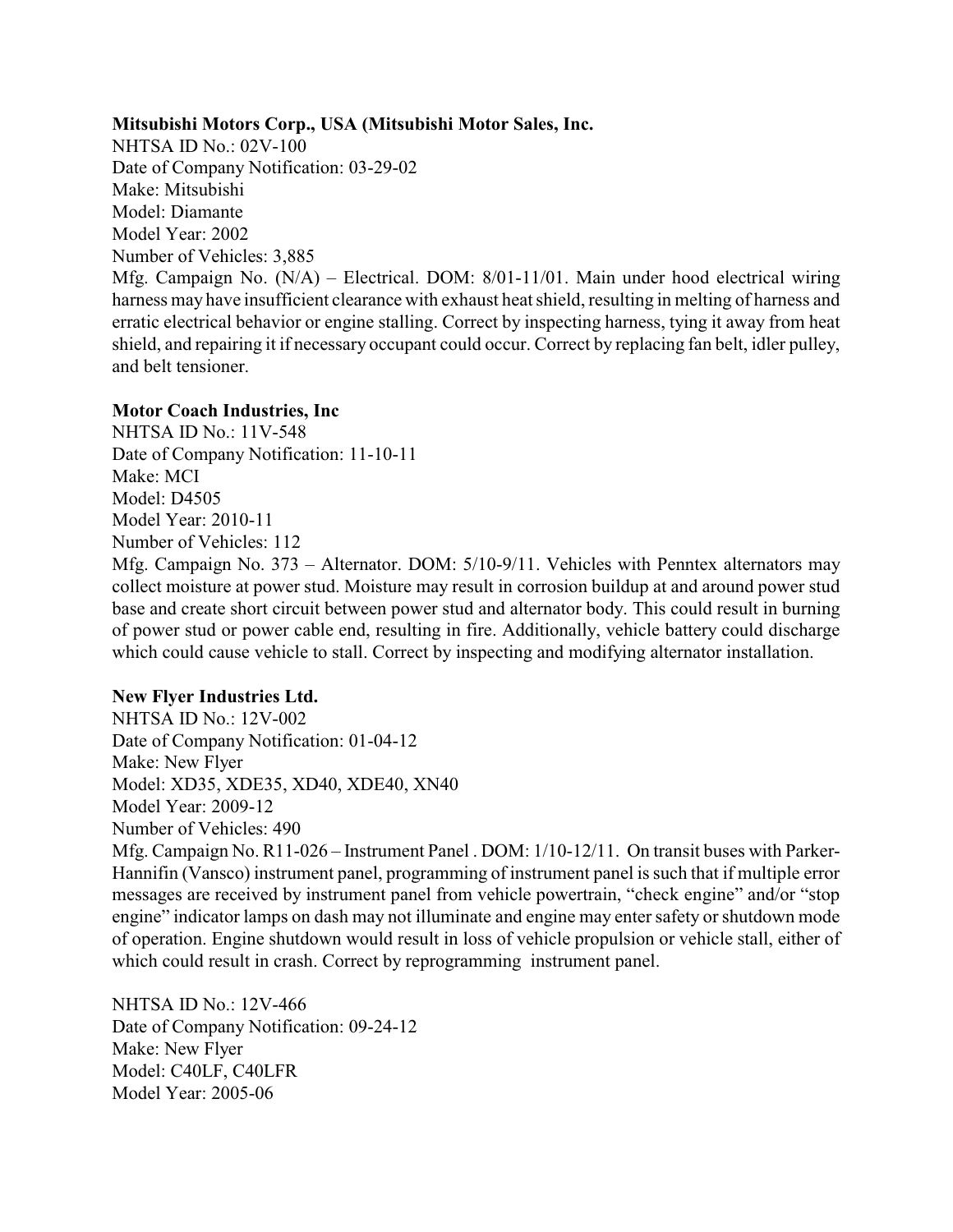#### Number of Vehicles: 163

Mfg. Campaign No. R12-025 - Turbocharger. DOM: 5/05-5/06. On transit buses with John Deere CNG turbocharged engines, turbine or compressor wheel may fail, resulting in damage to engine and/or oil leak. This may result in smoke, fire, and stalling and result in crash. (John Deere will conduct recall, see 12E-026.) Correct by installing new oxygen sensor and software. Correct by revising Closed Crankcase Vent System and installing turbocharger as necessary.

# **Newmar Corp.**

NHTSA ID No.: 08V-075 Date of Company Notification: 02-20-08 Make: Newmar Model: All Star, Dutch Star Model Year: 2007-08 Model: Kountry Star Diesel Pusher, Ventana Model Year: 2007 Number of Vehicles: 409

Mfg. Campaign No. N/A – Bussmann Box. DOM: N/A. Motor home may have loose connection between bus bar and grid pad due to pins being slightly smaller diameters after assembly. Electrical power may be lost to components of major chassis operating systems (engine, transmission, starting, cooling) causing vehicle to shut down and/or not be capable of powering up. Each vehicle could experience unique circumstance where one or combination of following conditions could occur: loss of electrical power to engine, transmission, starting and engine cooling systems, operation of right chassis stop/turn signal and right trailer stop/turn signal, anti-lock brake system, auxiliary brake system, heater elements in air dryer, and heater element in water-in-fuel separator. Newmar is working with Spartan to conduct recall (see 07V-363). Correct by replacing DVEC bussmann box.

### **Nissan Diesel America, Inc.**

NHTSA ID No.: 95V-176 Date of Company Notification: 09-11-95 Make: Nissan Diesel Model: UD1800, UD2300, UD2600, UD3000 Model Year: 1995 Number of vehicles: 890 Electrical. DOM - 02/95. Electrical wiring harness protector behind battery box can chafe or rub on driver's side lower frame rail flange causing possible failure of wiring harness protector and exposure or breakage of wiring. Failure of wiring harness can cause loss of electrical power to various vehicle components or systems, including headlights and windshield wipers. Loss of headlights during nighttime driving or loss of windshield wiper function during heavy rain can result in accident. Correct by installing plastic friction insulator on frame rail lower flange between flange and wiring harness protector. If protector or any of wiring has been broken, it will be repaired.

NHTSA ID No.: 06V-159 Date of Company Notification: 05-08-06 Make: Nissan Diesel Model: UD1800, UD2000, UD2300, UD2600, UD3300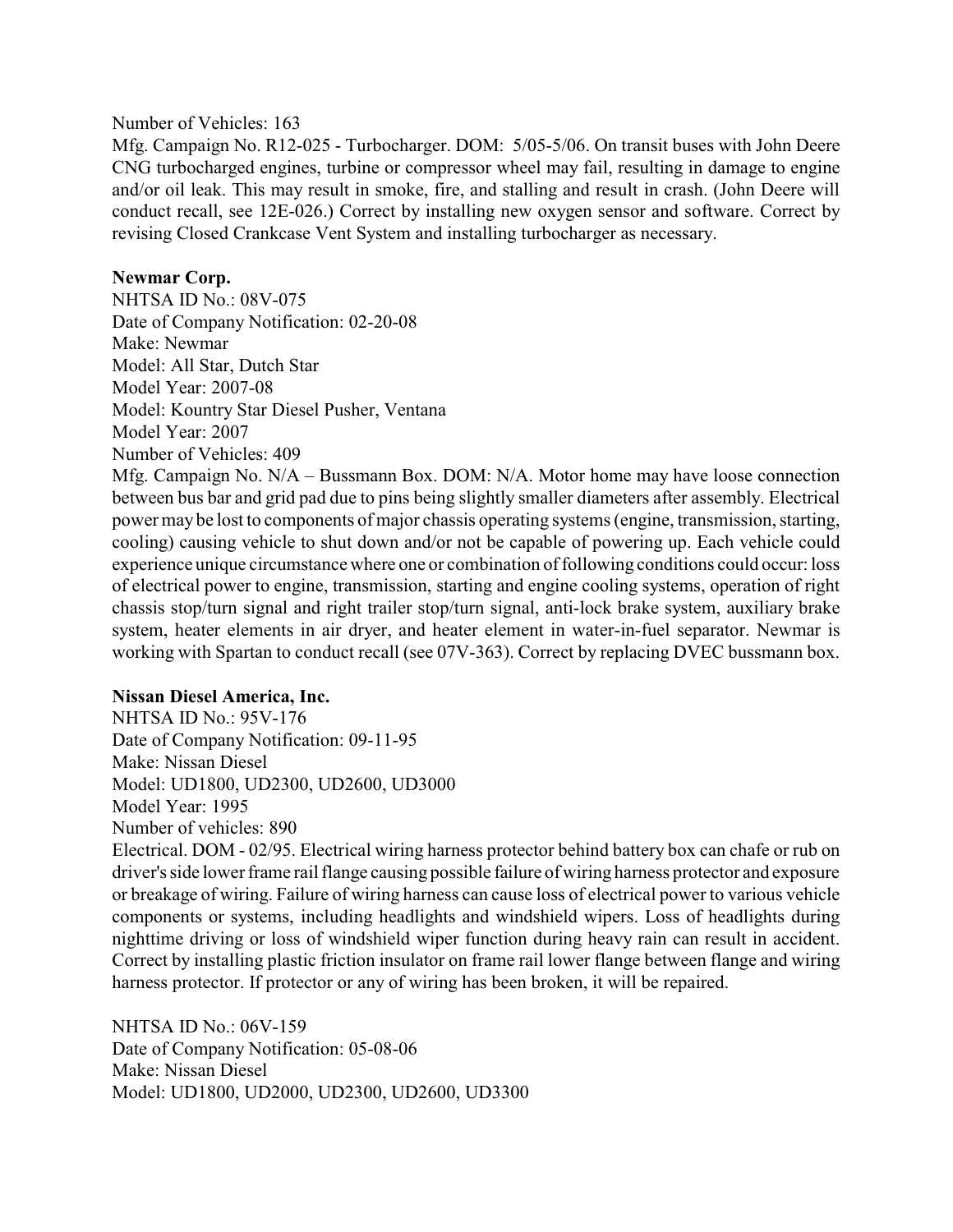Model Year: 2005-06

Number of vehicles: 1,814

Mfg. Campaign No.  $N/A$  – Drive Belt. DOM:  $1/04-4/04$ . On trucks with bando belt tensioner, corrosion or rust may develop on tensioner spindle or bushing causing auto tensioner to become stiff or bind. This can cause drive belt to suddenly come off or auto tensioner mounting bolts to break. If drive belt comes off, alternator warning lamp will illuminate which could result in loss of vehicle power (engine stall) and crash. Correct by replacing auto tensioner, installing upgraded mounting bolts, and replacing accessory drive belt.

NHTSA ID No.: 07V-207

Date of Company Notification: 05-01-07 Make: Nissan Diesel Model: UD1800, UD2000, UD2300, UD2600, UD3300 Model Year: 2005-07

Number of vehicles: 6,074

Mfg. Campaign No. N/A – Drive Belt. DOM: 1/04–12/06. On trucks with Bando belt tensioner, corrosion or rust may develop on tensioner spindle or bushing causing auto tensioner to become stiff or bind. This can cause drive belt to suddenly come off or auto tensioner mounting bolts to break. If drive belt comes off, alternator warning lamp will illuminate which could result in loss of vehicle power (engine stall) and crash. Correct by replacing auto tensioner, installing upgraded mounting bolts, and replacing accessory drive belt.

NHTSA ID No.: 08V-617 Date of Company Notification: 11-24-08 Make: Nissan Diesel Model: UD1800, UD2000, UD2300, UD2600, UD3300 Model Year: 2008 Number of vehicles: 549 Mfg. Campaign No. N/A – Fuel Injection Pump DOM: N/A. Failure of fuel injection pump drive coupler can occur as bottom corner of notched drive surface was improperly machined. With increased fuel pump pressure, required turning torque on drive coupler increases which could crack

coupler at bottom corner without warning. Continued operation with cracked drive coupler could result in coupler becoming broken and causing engine to stall and not restart, resulting in crash. Correct by replacing fuel injection pump drive coupler.

# **Nissan Motor Corp., USA**

NHTSA ID No.: 73-0052 Date of Company Notification: 2-26-73 Make: Datsun Model: 240-Z Model Year: 1973 Number of Vehicles: 16,274

Driver may experience difficulties in restarting engine when hot or engine may stall when making sharp right hand turn. This is due to design of float chamber of carburetor and characteristics of idle compensator and carburetor thermostat. Correct by inspecting and replacing carburetor or parts.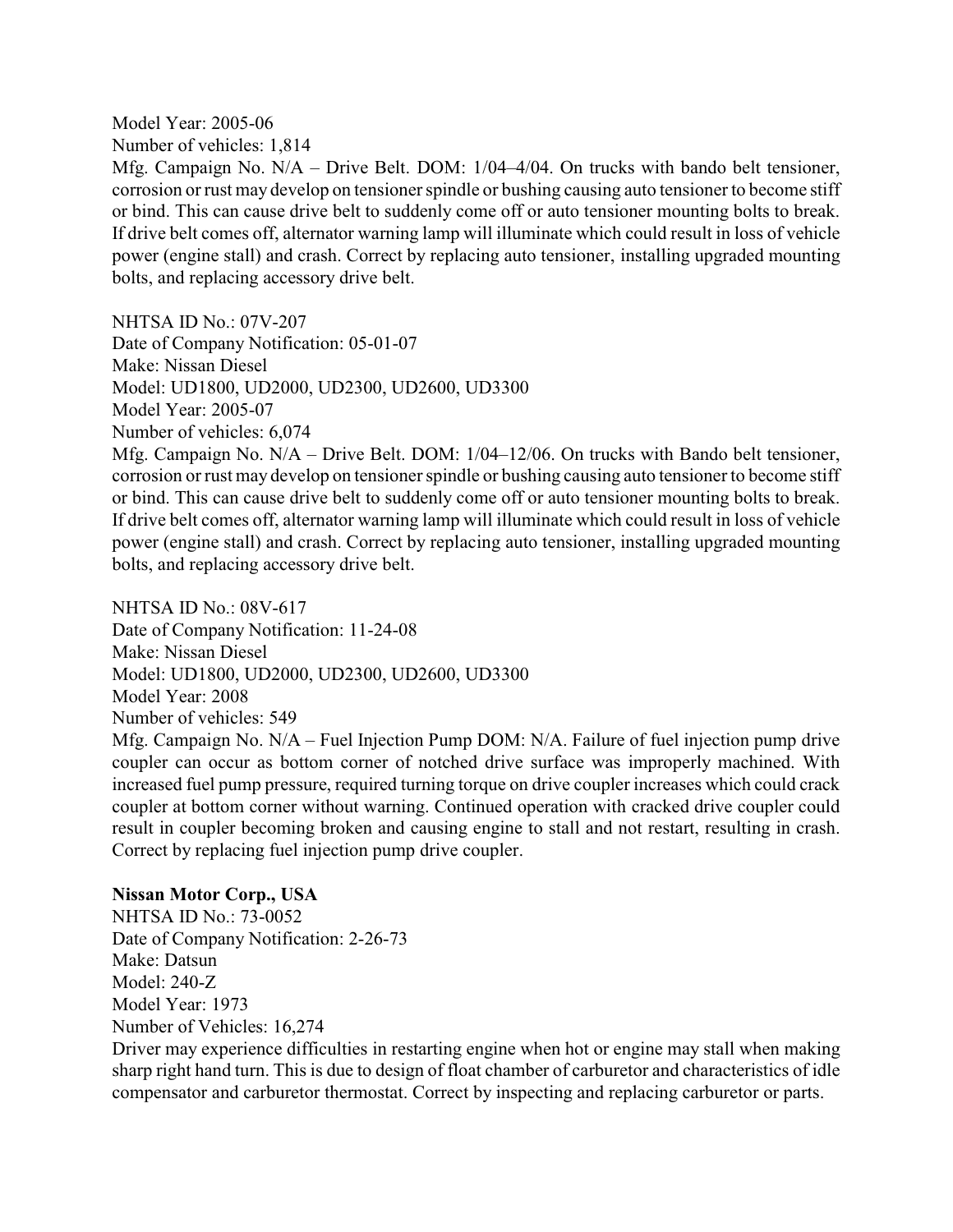NHTSA ID No.: 01V-357 Date of Company Notification: 11-16-01 Make: Nissan Model: Sentra Model Year: 2000-01 Number of Vehicles: 103,000 Mfg. Campaign No. (N/A) – Hatch. DOM: 1/00-5/01. 1.8-liter engine could stop running while car is driven due to defective crank position sensor. This could also result in "Service Engine Soon" warning light coming on or reduced engine power. Correct by replacing crank position sensors.

NHTSA ID No.: 05V-319 Date of Company Notification: 07-12-05 Make: Nissan Model: Murano Model Year: 2003-05 Number of Vehicles: 8,412 Mfg. Campaign No. N/A – Alternator. DOM: 8/02-9/04. Wire breaking inside alternator could stop battery from charging causing charger warning and brake warning lamps to immediately come on and battery to discharge. After short time, engine will go into "fall safe" condition which will limit vehicle speed. Engine will stop running and could result in crash. Correct byinspecting and replacing alternator with new version which has been modified to prevent movement of coil.

NHTSA ID No.: 06V-242 Date of Company Notification: 06-28-06 Make: Nissan Model: Altima, Sentra Model Year: 2003-04 Number of Vehicles: 294,166 Mfg. Campaign No. R0606 – Electronic Control Module. DOM: 8/02-9/03. On vehicles with 2.5L engine, crankshaft position sensor can overheat causing brief interruption in signal output from sensor. If interruption in signal from crankshaft position sensor is so brief that electronic control module (ECM) logic does not have time to diagnose condition, engine may stop running without warning while vehicle is driven at low speed increasing risk of crash. Correct by reprograming ECM.

NHTSA ID No.: 07V-527 Date of Company Notification: 11-08-07 Make: Nissan Model: Altima, Model Year: 2002 Model: Sentra Model Year: 2005-06 Number of Vehicles: 653,910

Mfg. Campaign No. N/A – Electronic Control Module. DOM: 6/01–10/06. On vehicles with 2.5L engine, crankshaft position sensor can overheat causing brief interruption in signal output from sensor. If interruption in signal from crankshaft position sensor is so brief that electronic control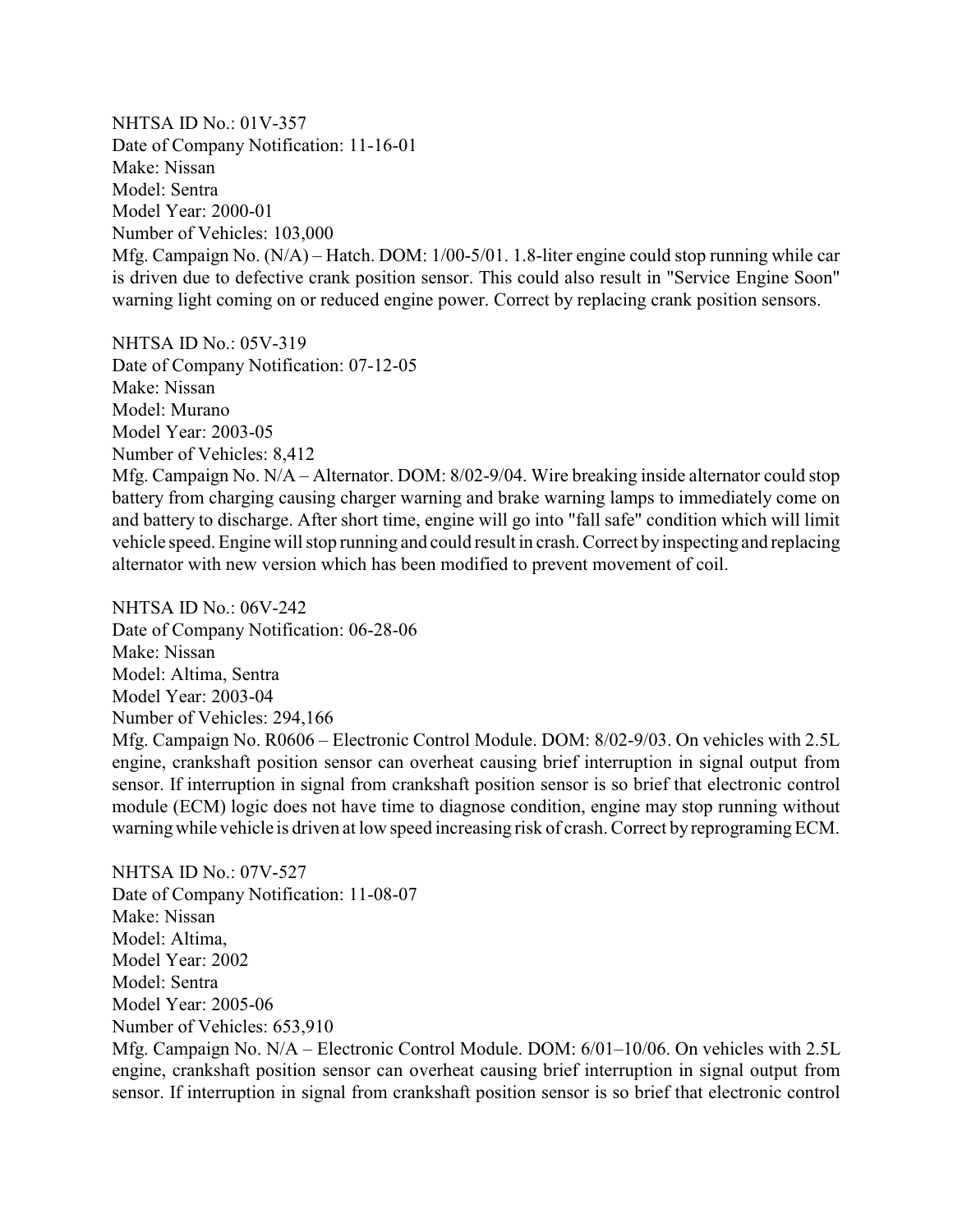module (ECM) logic does not have time to diagnose condition, engine may stop running without warning while vehicle is driven at low speed increasing risk of crash. (This is expansion of recall 06V-242.) Correct by reprogramming ECM.

NHTSA ID No.: 09V-169 Date of Company Notification: 05-19-09 Make: Nissan Model: Murano Model Year: 2003-07 Number of Vehicles: 362,891

Mfg. Campaign No. N/A – Air Intake Duct. DOM: 4/02-10/07. Intake air ducts, connected to intermediate resonator in air intake system of engine, may separate from resonator with engine movement. This separation occurs due to premature aging of material used in intake air ducts which causes excessive shrinking. Engine may stall resulting in crash. Correct by inspecting and replacing/repairing appropriate components.

NHTSA ID No.: 10V-074 Date of Company Notification: 03-03-10 Make: Nissan Model: Armada, Titan Make: Infiniti Model: QX56 Model Year: 2008 Number of Vehicles: 340,000

Mfg. Campaign No. N/A - Fuel Gauge. DOM: N/A. Instrument panel fuel gauge may inaccurately display that vehicle still has some fuel, typically about one quarter tank, when fuel tank is empty. This could cause vehicle to run out of gas and stall on highway, which could cause crash. Correct by replacing fuel sender unit inside fuel tank.

NHTSA ID No.: 10V-075 Date of Company Notification: 03-03-10 Make: Nissan Model: Frontier, Pathfinder, Xterra Model Year: 2006 Model: Frontier, Pathfinder, Xterra Model Year: 2008 Number of Vehicles: 80,689 Mfg. Campaign No. N/A - Fuel Gauge. DOM: 1/06-1/08. Molded fuel tank shells can deform, causing fuel sender float arm to contact embossment molded into tank shell causing instrument panel

fuel gauge to show that vehicle has approximately one quarter tank when fuel tank is empty. This could cause vehicle to run out of gas and stall in traffic, and result in crash. Correct by replacing fuel level sending unit inside fuel tank with new one that has modified float arm.

NHTSA ID No.: 10V-517 Date of Company Notification: 10-28-10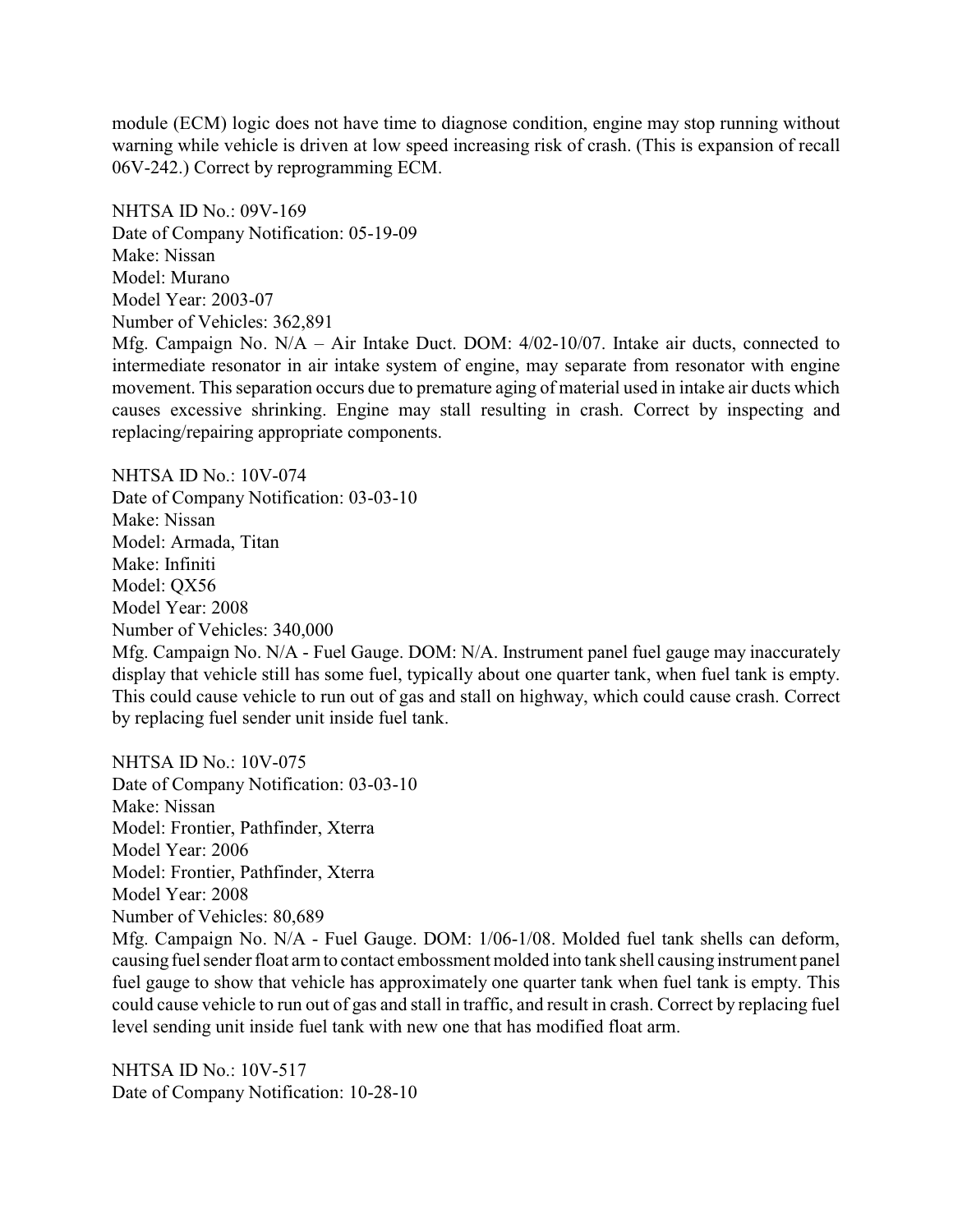Make: Infiniti Model: QX56 Make: Nissan Model: Armada, Titan Model Year: 2004-06 Model: Frontier, Pathfinder, Xterra Model Year: 2005-06 Number of Vehicles: 747,480 Mfg. Campaign No. N/A – ECM. DOM: 8/03–6/06. Intelligent power distribution module assembly contains engine control module (ECM) relay that has diode for electrical current noise reduction. ECM relay may allow silicon vapor to form. Over time, silicon evaporates from diode molding which causes silicon oxide to develop on ECM relay contact due to arcing. This could cause engine stalling and crash. Correct by replacing ECM relay.

NHTSA ID  $No.11V-579$ Date of Company Notification: 12-15-11 Make: Nissan Model: Sentra Model Year: 2010-11 Number of Vehicles: 33,803

Mfg. Campaign No. N/A - Battery. DOM: 05/10-10/10. On vehicles with MR20 engines, zinc coating applied to battery terminal stud bolt was thicker than specification. This can result in voltage drop that may cause difficulty starting vehicle and damage to engine control module. This can cause engine to stall while vehicle is in motion and it may not be possible to restart engine resulting in crash. Correct by replacing positive battery terminal and cover.

NHTSA ID No.: 11V-583 Date of Company Notification: 12-08-11 Make: Nissan Model: Juke Model Year: 2011 Number of Vehicles: 28,294

Mfg. Campaign No. N/A - Turbocharger. DOM: 4/10-5/11. Turbocharger boost sensor bracket may separate from air inlet tube due to defective weld. If bracket comes off, vehicle could stall while engine is idling without warning, resulting in crash. Correct by checking lot number on air inlet tube and replacing as necessary.

NHTSA ID No.: 12V-076 Date of Company Notification: 02-29-12 Make: Nissan Model: Quest Model Year: 2011-12 Number of Vehicles: 23,531 Mfg. Campaign No. N/A – DOM: 7/10-2/12. Due to software programming, while driving at slow speeds or idling on decline with  $\frac{1}{4}$  tank fuel or less, there may be insufficient supply of fuel to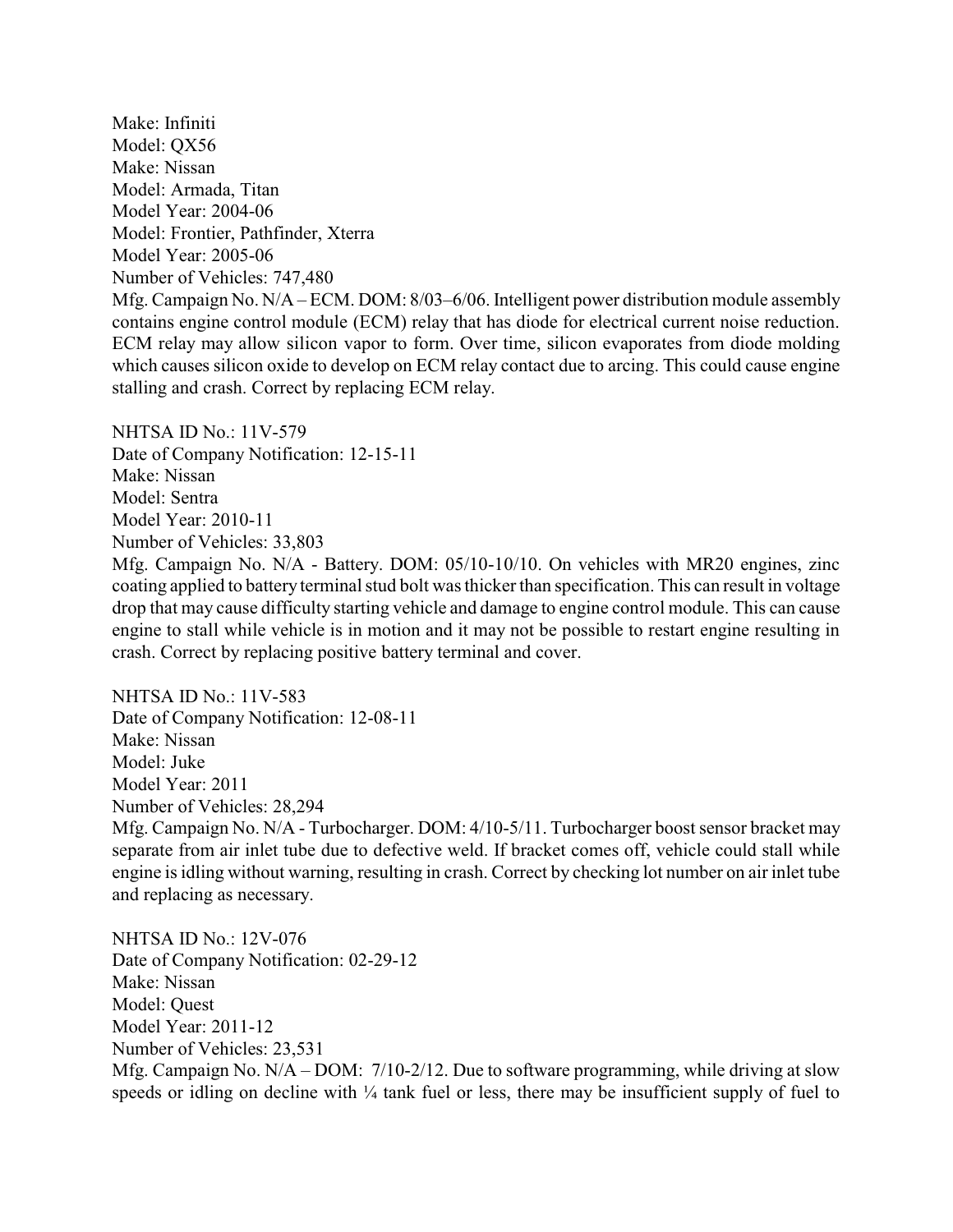engine. As result, engine may stall. Vehicle stalling could increase risk of crash. Correct by reprogramming fuel pump control module.

NHTSA ID No.: 12V-088 Date of Company Notification: 03-06-12 Make: Infiniti Model: M45 Model Year: 2003-04 Number of Vehicles: 8,120 Mfg. Campaign No. N/A – Fuel Gauge. DOM: 3/02-6/04. Due to circuit board failure, fuel gauge may read fuel level higher than actually exists. As result, vehicle may run out of gas without notice and stall without warning, resulting in crash. Correct by modifying circuit board.

NHTSA ID No.: 12V-398 Date of Company Notification: 08-14-12 Make: Infiniti Model: JX35 Model Year: 2013 Number of Vehicles: 7,842 Mfg. Campaign No. N/A – Fuel Gauge. DOM: 2/12-6/12. Fuel transfer tube maybe misrouted inside fuel tank. As result, fuel level float may be prevented from dropping as fuel is consumed and fuel gauge may read fuel level higher than actually exists. If fuel gauge does not accurately show when tank is near empty, vehicle may run out of gas unexpectedly, stall, and result in crash. Correct by inspecting and re-routing fuel transfer tube and installing new o-ring.

NHTSA ID No.: 13V-430 Date of Company Notification: 02-29-12 Make: Infiniti Model: M35, M45 Model Year: 2011-12 Number of Vehicles: 98,307 Mfg. Campaign No. R1306 – Accelerator Pedal. DOM: 4/04-10/10. Accelerator pedal sensor signal may deteriorate resulting in incorrect signal output causing engine to go into fail-safe mode. Throttle valve deposits may cause engine to stall when vehicle comes to stop or at idle, resulting in crash. Correct by replacing accelerator pedal assembly and reprogramming engine control module.

### **Optima Bus Corp.**

NHTSA ID No.: 05V-110 Date of Company Notification: 3-18-05 Make: Optima Model: AH-28, Opus 34, Opus 39, RT-52 Model Year: 1998-03 Number of Vehicles: 417 Mfg. Campaign No. (N/A)–Fuel pump. DOM: 5/98-2/03. Fuel lift pump fails to transfer fuel appropriately creating engine stall condition. Correct by replacing fuel lift pump.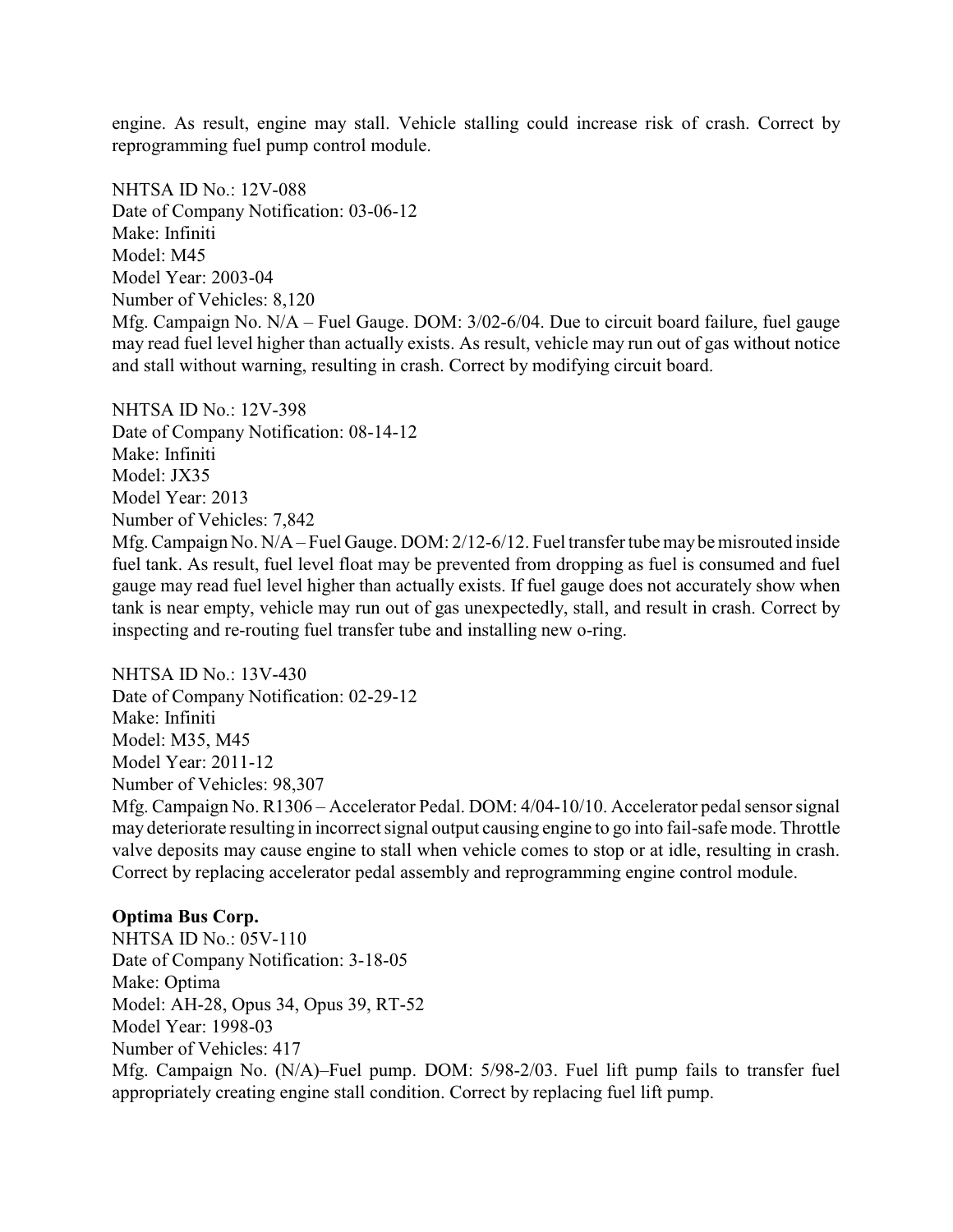#### **Oshkosh Truck Corporation**

NHTSA ID No.: 94V-130 Date of Company Notification: 07-19-94 Make: Oshkosh Model: MB-FD, MC-FD, MT-FD Model Year: 1989-90 Model: MB-FG, MC-FG Model Year: 1990-91 Number of Vehicles: 398

Electrical. DOM—N/A. On motorhome chassis, depending on location and electrical demand, combination of corrosion and heat can cause momentary break on either of two electrical circuits at bulkhead connector. If these circuits fail, ignition, parking light, fuel pump, fuse panels and secondary electrical braking system will lose power. Should primary hydraulic brake power assist fail, loss of power to secondary electrical braking system can result in increased stopping distances and accident. Correct by running power from battery directly to stop lamp and ignition switches. This will eliminate bulkhead connection for ignition circuit and back-up brake circuit as well as divide load on two circuits in question.

#### **Peugeot, Inc.**

NHTSA ID No.: 86V-019 Date of Company Notification: 1-31-86 Make: Peugeot Model: 505 Model Year: 1986 Number of Vehicles: 200

Mfg. Campaign No. (N/A)—Electrical. DOM—11/85-12/85. Retaining bolts used throughout car which ground electrical systems and components were improperly heat treated, making bolts brittle and subject to breakage. Depending on bolt which fails, vehicle will experience loss of power to fuel pump, front and rearlighting,windshield wipers, dashboard lights and/or interior accessories without warning. Loss of power to fuel pump will cause car to stall which may present highway hazard. Loss of lights and/or windshield wiper action may prevent driver from having clear of road or have car be visible to other traffic which may lead to accident. Correct by installing replacement bolts which are properly heat treated.

### **Piaggio USA, Inc.**

NHTSA ID No.: 07V-252 Date of Company Notification: 06-07-07 Make: Moto Guzzi Model: Griso Model Year: 2006-07 Number of Vehicles: 232

Mfg. Campaign No. N/A – Fuel Pump. DOM: 3/06-7/06. Fuel pump hose may swell and change dimensions, thereby loosening its fit around fitting at fuel pump. Fuel pressure could drop, causing erratic motor operation, difficulty in starting vehicle or stalling, resulting in crash. Correct by replacing fuel pump assemblies.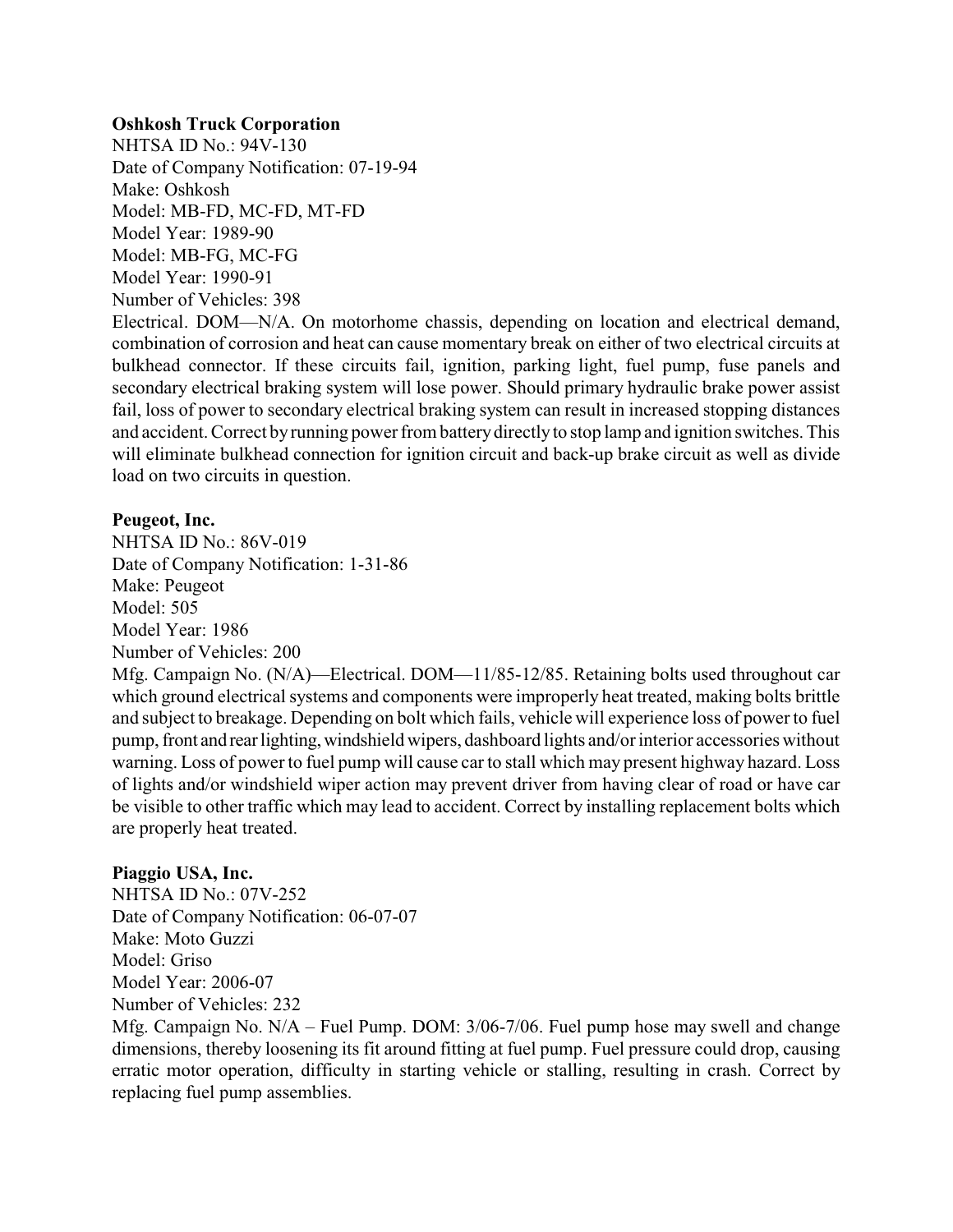NHTSA ID No.: 08V-305 Date of Company Notification: 07-09-08 Make: Moto Guzzi Model: Norge 1200 Model Year: 2007-08 Number of Vehicles: 646

Mfg. Campaign No. N/A – Headlight. DOM: 10/06-5/08. On motorcycles with Triom headlights, low beam bulb and headlight reflectors, headlight low beam bulb has "pigtail" wire attached to it. This wire connects low beam bulb to motorcycle's wiring harness. It may touch hardware used to secure bulb in reflector. Insulation may wear through causing direct short to ground. Main fuse can blow and all electrical power to motorcycle stops. Engine stalls which can result in crash. Correct by installing new bulb with extra protection around power wire.

NHTSA ID No.: 09V-188 Date of Company Notification: 06-02-09 Make: Moto Guzzi Model: BV 500 Model Year: 2006-08 Model: X9 500 Model Year: 2005-07 Number of Vehicles: 2,428 Mfg. Campaign No. N/A – Fuel Hose. DOM: 11/04-11/07. Fuel hose connecting fuel filter to fuel pump may come loose and completely disconnect with drop in, or loss of, fuel pressure to engine which can result in engine stalling and crash. Fuel leak can also result in fire. Correct by replacing length of fuel hose connecting fuel pump to fuel filter.

#### **Polaris**

NHTSA ID No.: 02V-263 Date of Company Notification: 09-24-02 Make: Victory Model: V92C , V92C Sportcruiser Model Year: 1999-01 Model: V92C Special Edition Model Year: 2000 Model: V92C Deluxe Cruiser Model Year: 2001 Number of Vehicles: 9,120 Mfg. Campaign No. V02-05-Fuel Pump. DOM-7/1/98-7/25/01. Fuel pump fails, causing poor engine performance and stalling. Correct by inspecting and replacing fuel pumps.

NHTSA ID No.: 03V-111 Date of Company Notification: 3-21-03 Make: Victory Model: V92C Standard, V92C Deluxe Cruiser, V92C Deluxe Touring, V92C Touring Model Year: 2002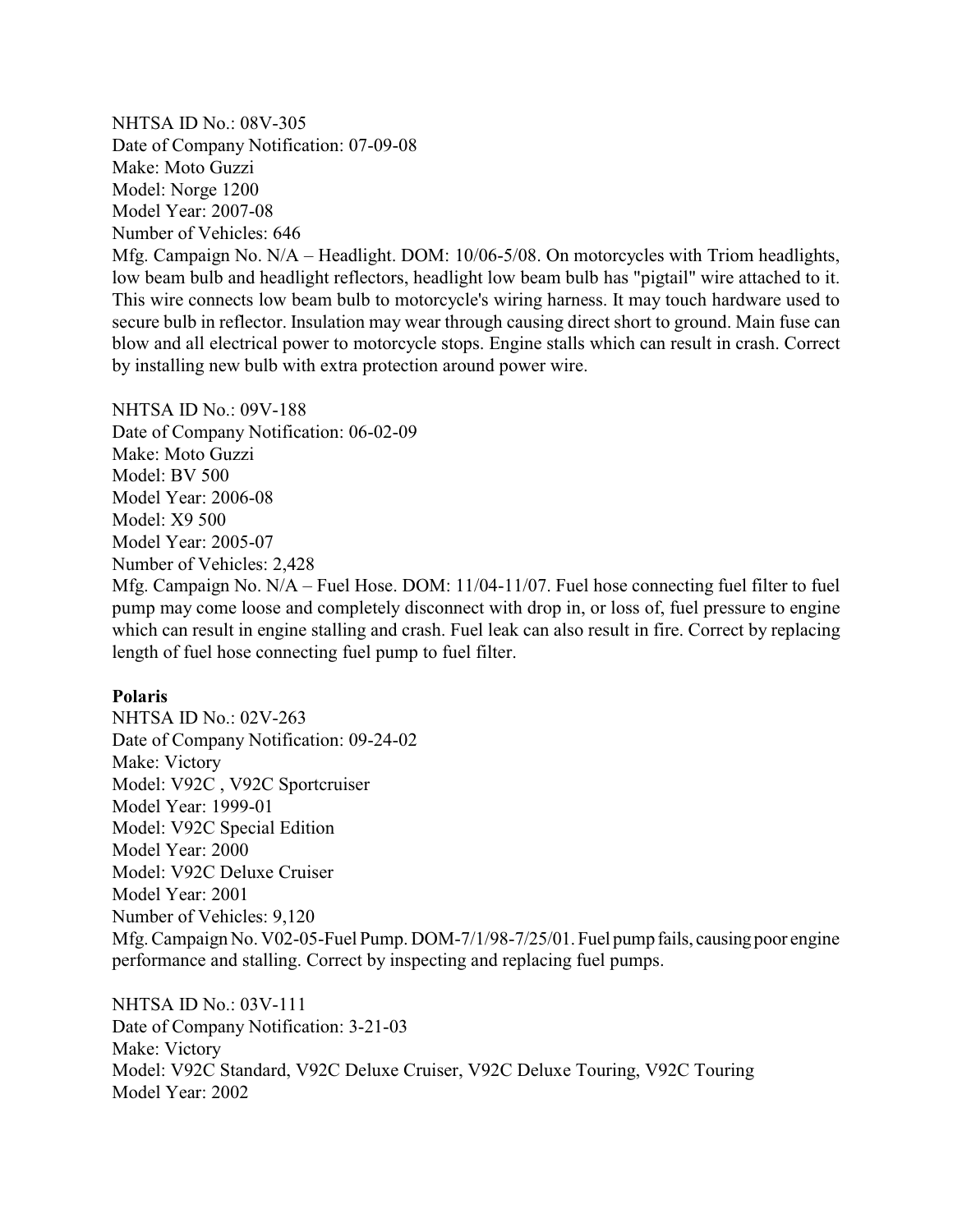Number of Vehicles: 1,786 Mfg. Campaign No. V-02-06-Fuel Pump. DOM-12/6/00-5/9/02. Outlet port of fuel pump may dislodge from pressure regulator housing, reducing fuel pressure at fuel rail, and causing engine to stall. Correct by reworking fuel pumps.

NHTSA ID No.: 07V-510 Date of Company Notification: 11-01-07 Make: Victory Model: Vision Model Year: 2008 Number of Vehicles: 326 Mfg. Campaign No. V-07-01 – Voltage Regulator. DOM: 5/07-10/07. Voltage regulator/rectifier assemblymayhave overcharging condition which in conjunction with loose batteryconnection could cause stalling with loss of control of motorcycle resulting in crash. Correct by replacing voltage regulator/rectifier and inspecting battery cables for tightness.

NHTSA ID No.: 08V-131 Date of Company Notification: 03-20-08 Make: Victory Model: Vision Model Year: 2008 Number of Vehicles: 1,585 Mfg. Campaign No. V-08-01 – Ignition Switch. DOM: 5/07-3/08. Electrical contact plate on ignition switch base may not be properly secured to ignition switch body, which can cause unexpected loss of electrical power to vehicle resulting in vehicle stall, loss of control and crash. Correct by fully securing ignition switch base to switch body.

NHTSA ID No.: 08V-446 Date of Company Notification: 09-03-08 Make: Victory Model: Vision Model Year: 2008 Number of Vehicles: 2,444

Mfg. Campaign No. V-08-03 – Electronic Control Module. DOM: 5/07-5/08. Terminal nuts that secure main power supply wires could be loose at circuit breaker, which can cause unexpected loss of electrical power to motorcycle. Also current fuel ignition map pre-programmed into electronic control module can cause engine stalling. Either condition could cause engine to stall, and result in loss of control and crash. Correct by inspecting and tightening circuit breaker terminal nuts and re-programing ECM

# **Porsche Cars North America, Inc.**

NHTSA ID No.: 85V-039 Date of Company Notification: 4-4-85 Make: Porsche Model: 944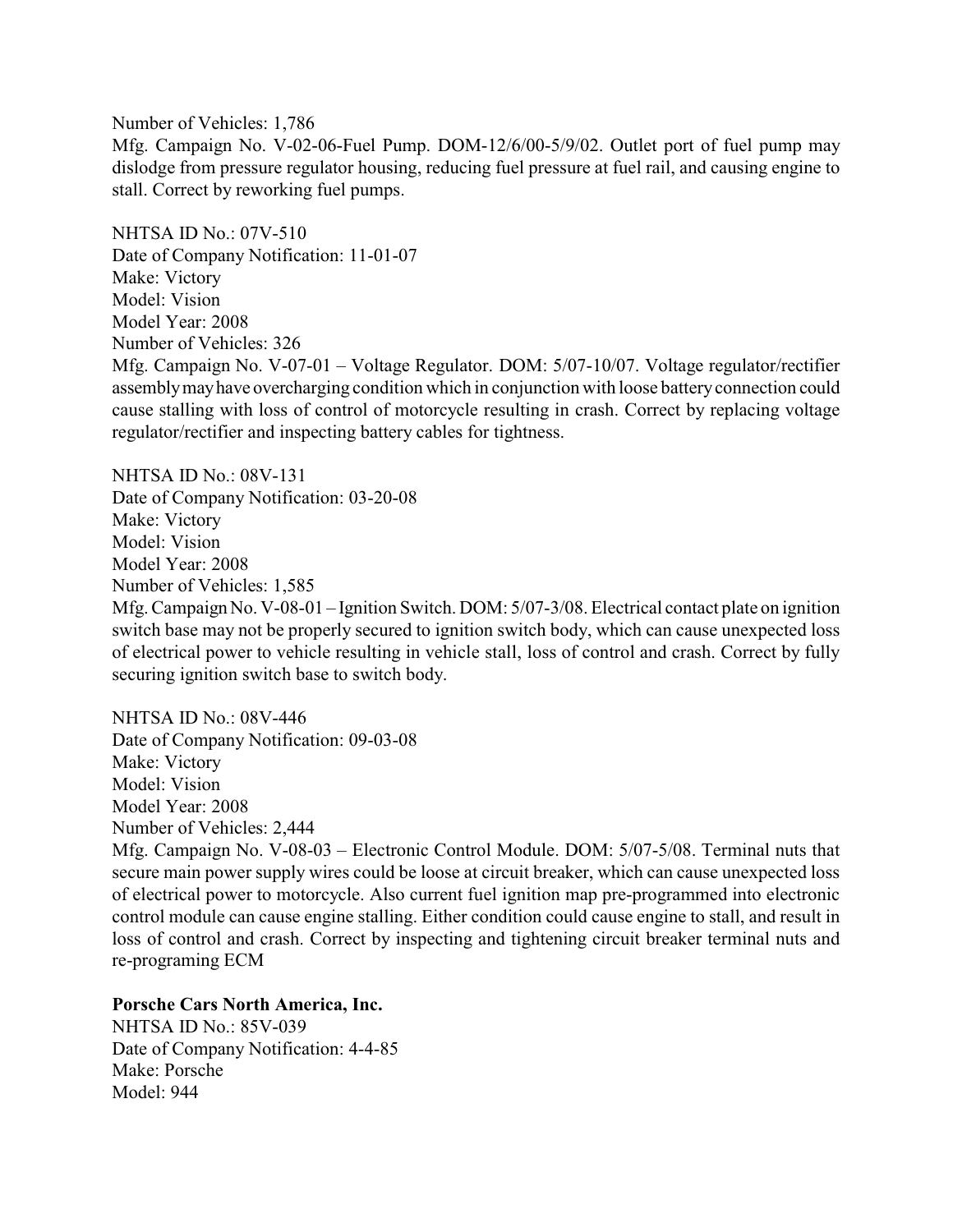Model Year: 1985 Number of Vehicles: 1,530

Mfg. Campaign No. F02—Fuel Hose. DOM—1/2/85-2/19/85. Fuel hose maybe damaged due to too much pressure in crimping hose end fitting. fuel leak could develop which could cause loss in system pressure and engine stalling. Also, fuel vapors in engine compartment could be ignited by spark and cause fire. (Hoses will be modified by cutting off crimped end fitting and replacing it with nipple fitting secured with screw-tightened clamp.

NHTSA ID No.: 12V-107 Date of Company Notification: 03-21-12 Make: Porsche Model: 911 Carrera S Model Year: 2012 Number of Vehicles: 1,232 Mfg. Campaign No. AC02 – Fuel Line. DOM: 10/11-1/12. Interference between coolant line and fuel line may cause fuel line to become disconnected at quick connector. If fuel line becomes disconnected, fuel leak may occur leading to engine misfiring or stalling, resulting in crash or fire. Correct by replacing fuel line.

NHTSA ID No.: 13V-506 Date of Company Notification: 10-17-13 Make: Porsche Model: Cayenne Model Year: 2013-14 Number of Vehicles: 207 Mfg. Campaign No. AD03 – Instrument Cluster. DOM: 5/13-7/13. Calculated range of remaining fuel displayed on instrument cluster may be higher than actual range. Fuel level indicated by fuel gauge may also be higher than fuel in tank. Display inaccuracies may result in vehicle unexpectedly running out of fuel and stalling, resulting in crash. Correct by updating instrument cluster software

### **Prevost Car, Inc. (Nova Bus Inc., now part of Volvo Group, AB)**

NHTSA ID No.: 11V-364 Date of Company Notification: 07-18-11 Make: Volvo Bus Model: 9700 Model Year: 2009-11 Number of Vehicles: 185 Mfg. Campaign No.  $SR11-52$  – Fuse Box. DOM: 10/08-7/11. Poorly tightened nuts on front and rear fuse box connections may cause interruptions in electrical supply and engine stall without warning. Loose connections may create excessive heat and lead to fire. Correct by inspecting fuse box and repairing as necessary.

### **Rousch Performance Products**

NHTSA ID No.: 08V-523 Date of Company Notification: 10-08-08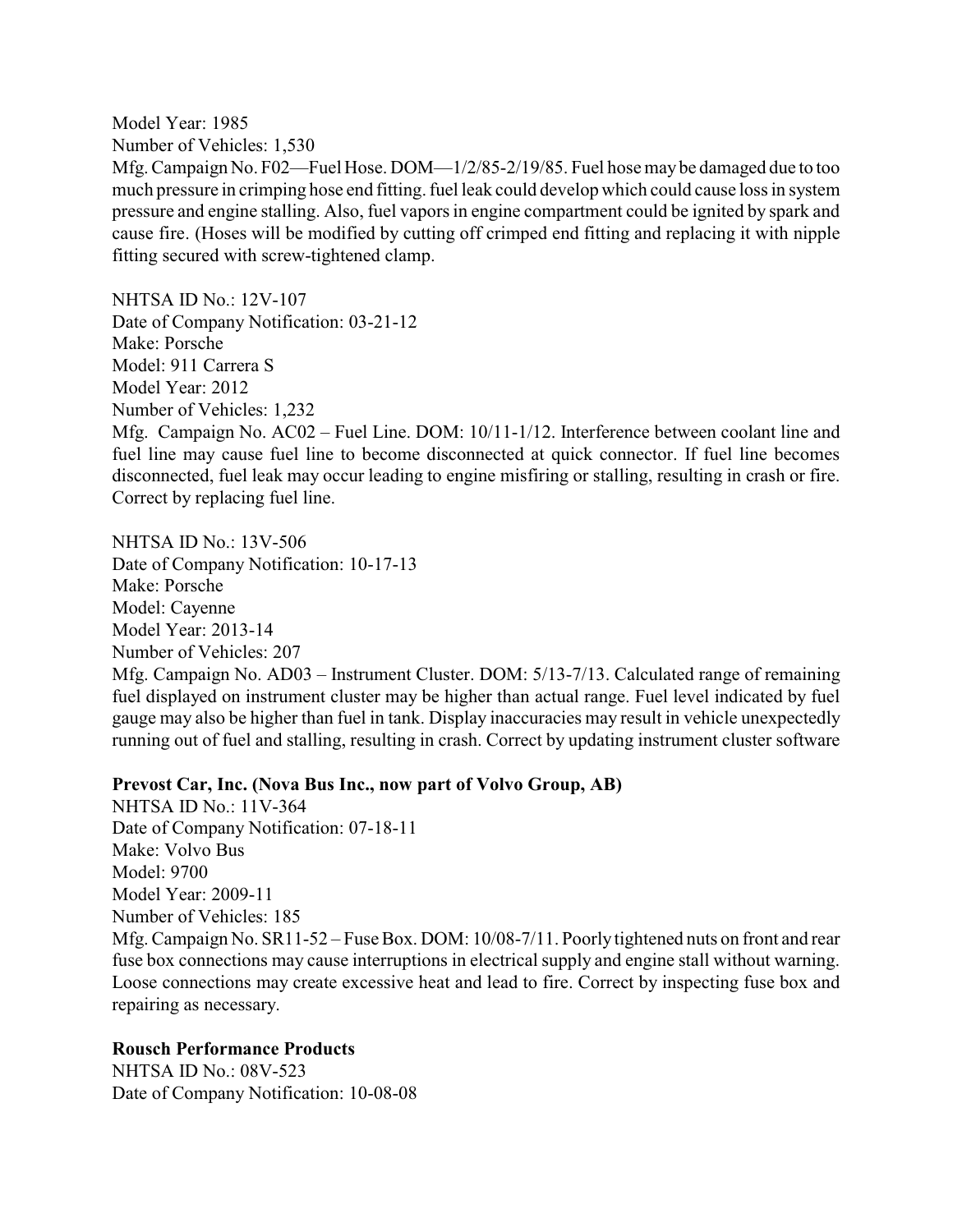Make: Ford Model: F-150 Model Year: 2007-08 Number of Vehicles: 213 Mfg. Campaign No. N/A – LPG Fuel System. DOM: N/A. On trucks altered to use liquid propane injection, hydro-carbon paper affixed to inside of airbox lid maydislodge during operation. This may result in loss of performance, illumination of malfunction indicator lamp (mil) and stalling of vehicle resulting in crash. Correct by replacing airbox lid.

### **Saab Cars USA, Inc. (Saab Cars North America, Inc., Saab-Scania of America, Inc.)**

NHTSA ID No.: 84V-019 Date of Company Notification: 2-22-84 Make: Saab Model: 900 Model Year: 1981-82 Number of Vehicles: 24,705

Mfg. Campaign No. 257—Fuel pump. DOM—8/80-7/82. Electric fuel pump may stop and engine stall due to poor electrical contact at bridge connector located on top of fuel gauge transmitter. Also, there may be heat damage to plastic top of gauge transmitter which may result in fuel vapor leak in conjunction with causing intermittent pump operation. Correct by inspecting gauge transmitter and replacing, if necessary. Also, fuel pump connection will be made in new, separate connector and new ground wire installed directly to body.

NHTSA ID No $\cdot$  95V-066 Date of Company Notification: 07-7-95 Make: Saab Model: 900 Model Year: 1995 Number of Vehicles: 5,383 Electrical. DOM - 7/94-12/94. Upon startup voltage drop to engine control module can cause malfunction where engine speed fluctuates from 600 to 3,000 RPM for up to 30 seconds before normal engine idle of 900 RPM which may cause driver to lose control of vehicle.

NHTSA ID No.: 05V-399 Date of Company Notification: 09-13-05 Make: Saab Model: 9-3, 9-5 Model Year: 2000-02 Number of Vehicles: 103,202

Mfg. Campaign No. 15021 – Ignition Module. DOM: 6/99–6/00. Vehicles with B205/B235 4-cylinder gasoline engines and B308 6-cylinder gasoline engines may experience overheating and burnout of isolated gated bipolar transistor (igbt) within ignition discharge module (idm) due to increased susceptibility to electrical loads. Overheating of igbt occurs most often at engine start-up, but may also occur while engine is running resulting in stalling and crash. Correct by inspecting to see what version idm is in vehicle and replacing idm if it is version built prior to introduction of qp3.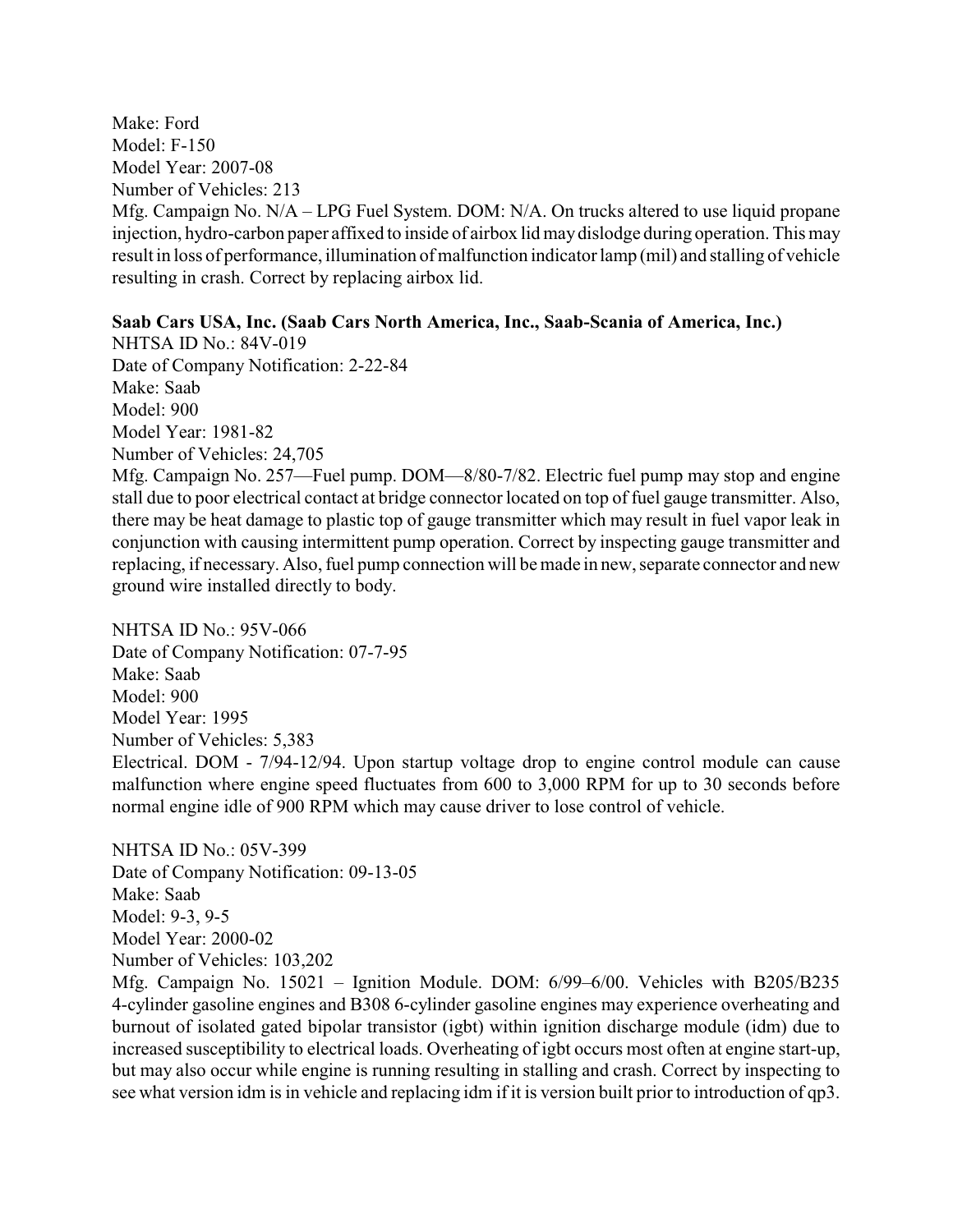NHTSA ID No.: 06V-410 Date of Company Notification: 10-23-06 Make: Saab Model: 9-5 Model Year: 2002-03 Number of Vehicles: 5,078

Mfg. Campaign No. 05087/15021B – Ignition Module. DOM: 6/01–6/03. Vehicles with B308 6-cylinder gasoline engines may experience overheating and burnout of isolated gated bipolar transistor(IGBT)within ignition discharge module (IDM) due to increased susceptibility to electrical loads. Overheating of IGBT occurs most often at engine start-up, but may also occur while engine is running. Engine stalling may occur, resulting in crash. (Recall is expansion of 05V-399.) Correct by inspecting to see what version IDM is in vehicle and replacing IDM if built prior to January 2003.

NHTSA ID No.: 11V-015 Date of Company Notification: 01-19-11 Make: Saab Model: 9-3 Model Year: 2010-11 Number of Vehicles: 4,400 Mfg. Campaign No. 15029 – Fuel Pump. DOM: 6/10-10/10. Fuel pumps may have internal components with incorrect specifications and can seize causing engine to stall and result in crash. Correct by replacing fuel pump.

### **Southeast Toyota Distributors**

NHTSA ID No.: 98V-278 Date of Company Notification: 11-3-98 Make: Toyota Model: RAV4, Avalon, Sienna Model Years: 1998-99 Number of Vehicles: 1,960

Mfg. Campaign No.[N/A] -- DOM: 7/98 - 10/98. On sport utility vehicles, mini vans, and passenger cars with aftermarket theft deterrent systems distributed by Southeast Toyota Distributors, in states of Alabama, Florida, Georgia, North and South Carolina. alarm wiring harness plugs into vehicle's ignition switch and vehicle's ignition switch wiring harness plugs into alarm harness to complete circuit. percentage of femal terminals used in alarm connector were found to be defective, causing 'open circuit' condition when mated to male ignition switch terminals. This condition can cause intermittent performance of vehicle's electrical components such as dash warning lights and/or HVAC fan speed controls. Also, vehicle may not run smoothly and stall. Dealers will inspect date code label on security system harness and any displaying manufacturing/final date code will be replace with newly produced harnesses. date codes are: RAV4 – 6/24/98, 6/25/98, 6/26/98; Sienna  $-6/25/98$ ,  $6/26/98$ ; Avalon  $-6/30/98$ ,  $7/1/98$ ,  $8/31/98$ ,  $9/1/98$ ,  $9/2/98$ , and  $9/3/98$ .

**Spartan Chassis, Inc.**

NHTSA ID No.: 05V-063 Date of Company Notification: 2-25-05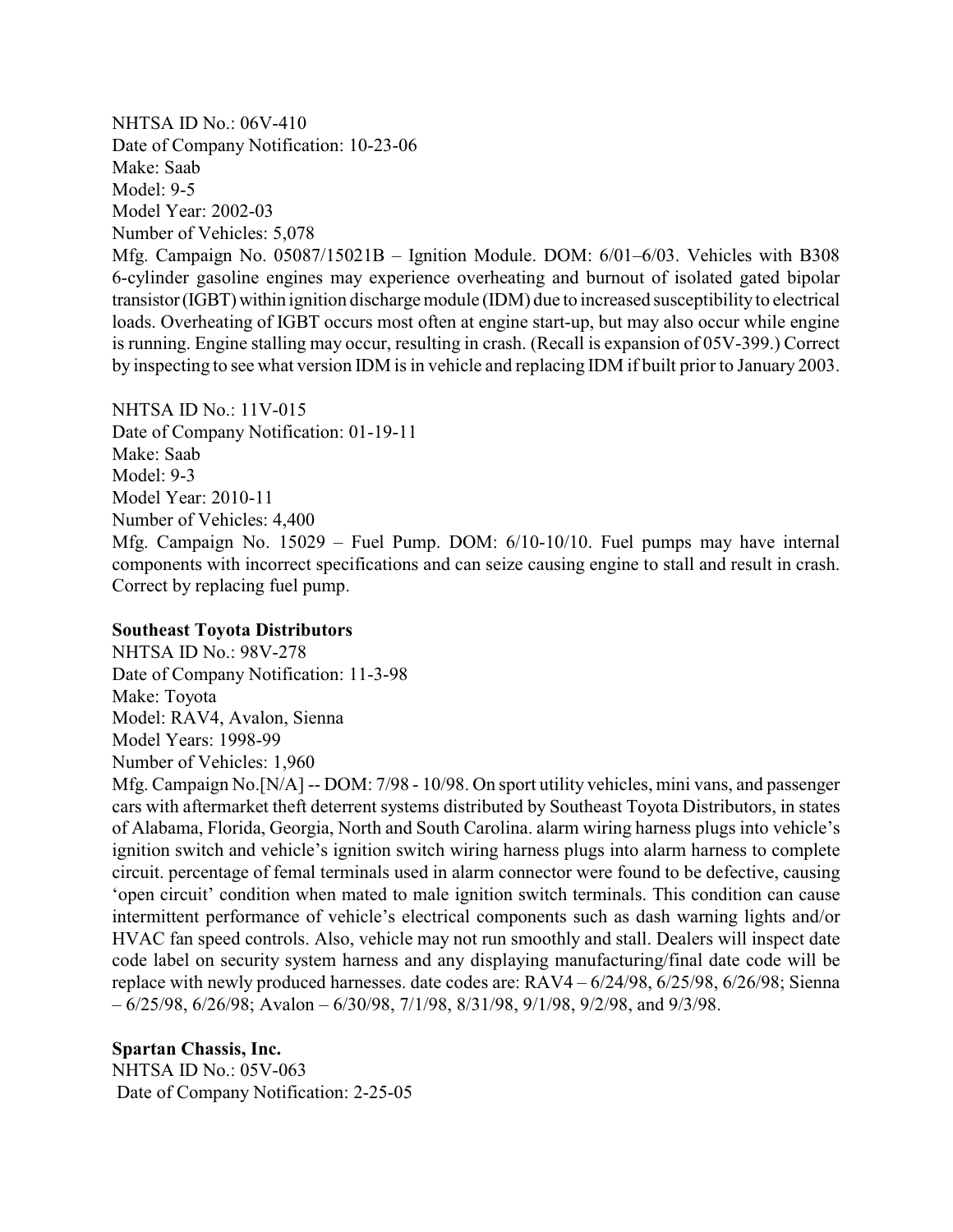Make: Spartan Model: BV, CV, SB, School Bus Model Year: 1999 Model: SBFE, SBFE-2142, SP Model Year: 1999-2000 Model: TB2242 Model Year: 1998 Number of Vehicles: 84 Mfg. Campaign No. SPEC 05006–Fuel pump. DOM: 2/98-12/00. Fuel lift pump fails to transfer fuel appropriately creating an engine stall condition. Correct by replacing fuel lift pump.

NHTSA ID No.: 06V-094 Date of Company Notification: 03-29-06 Make: Spartan Model: K2, K3, MG, MM Model Year: 2006-07 Number of Vehicles: 54

Mfg. Campaign No. SPEC 06005 – Electrical Power Box. DOM: 11/05–3/06. Bussman box was incorrectly soldered and could fail. Electrical power may be lost to components of major chassis operating systems (engine, transmission, starting, cooling) causing vehicle to shutdown and/or not be capable of powering up. One or combination of following conditions may occur: loss of electrical power to engine, transmission starting and engine cooling systems, operation of right chassis stop/turn signal and right trailer stop/turn signal, anti-lock brake system, auxiliary brake system, heater elements in air dryer, and/or heater element in water in-fuel separator which could result in crash. Correct by replacing defective components.

NHTSA ID No.: 07V-363 Date of Company Notification: 08-10-07 Make: Spartan Model: K2, K3, MG, MM, NG, SG, SU Model Year: 2006-08 Number of Vehicles: 3,693

Mfg. Campaign No. 07025 – Electrical system. DOM: 11/05–7/07. On motor home chassis, loose connection may exist between bus bar and grid pad due to pins being slightly smaller diameters after assembly. Electrical power may be lost to components of major chassis operating systems (engine, transmission, starting, cooling) causing vehicle to shut down and/or not be capable of powering up. Each vehicle could experience unique circumstance where one or combination of following conditions could occur: loss of electrical power to engine, transmission, starting and engine cooling systems, operation of right chassis stop/turn signal and right trailer stop/turn signal, anti-lock brake system, auxiliary brake system, heater elements in air dryer, and heater element in water-in-fuel separator. Correct by replacing DVEC Bussmann box.

**Subaru of America, Inc.**  NHTSA ID No.: 79V-016 Date of Company Notification: 1-10-79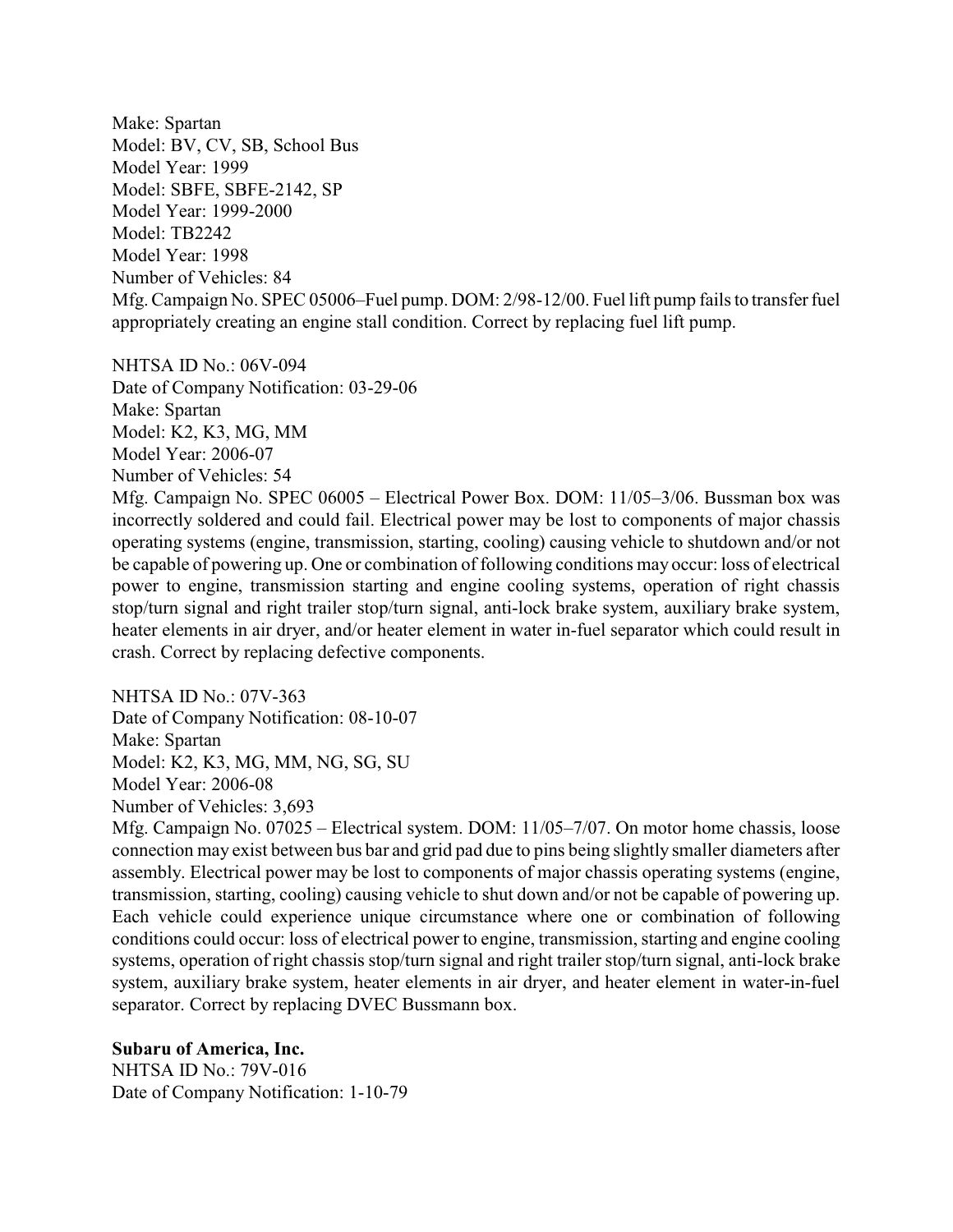Make: Subaru Model: All models Model Year: 1977-78 Number of Vehicles: 170,000

Mfg. Campaign No. NR. Fuel/Carburetor. DOM—9/2/78-8/1/78. Engine maystall during operation at temperatures approximately +2120+25 F (+2129+25C) and below caused by carburetor and secondary throttle valve shaft icing. This is caused by condensed moisture in crankcase being drawn into carburetor and freezing. Correct byinspecting and installing new Positive Crankcase Ventilation System.

# **Supreme Corp.**

NHTSA ID No.: 02V-115 Date of Company Notification: 03-18-02 Make: Startrans Model: Classic American Trolley Model Year: 1999-01 Number of Vehicles: 8 Mfg. Campaign No. (N/A) – Inertia switch. DOM: 9/00-3/01. On 29' propane powered buses, inertia switch is mounted under dash. Due to vibration switch could activate during operation causing vehicle to stall. Correct by relocating switch to chassis frame rail.

# **Suzuki Motor Corp.**

NHTSA ID No.: 78V-087 Date of Company Notification: 4-6-78 Make: Suzuki Model: GS1000C, GS1000EC Model Year: 1978 Number of Vehicles: 7,450 Mfg. Campaign No. NR. Fuel tank/cap. Motorcycles. defect in fuel tank cap vent system could fail to vent properly. This could lead to full restriction due to vacuum "lock" which could result in unpredictable engine stalling and/or lessened performance. Also, fuel tank may expand due to internal pressure resulting from exposure to heat such as direct sunlight. Correct by replacing rubber restrictor piece with new plastic restrictor piece and other associated components.

NHTSA ID No.: 98V-287 Date of Company Notification: 11-6-98 Make: Suzuki Model: GSX-R750W, TL1000RW Model Year: 1998 Number of Vehicles: 6,087

Mfg. Campaign No. 2035/2036—Fuel hose. DOM: 9/97-4/98. Hose connecting fuel pump to fuel filter can come off, causing leak of fuel pressure to fuel injection systems. This can prevent motorcycle from starting or can cause engine to stall. Engine stalling while riding can reduce driver's ability to control motorcycle, increasing risk of crash. Correct by replacing original rubber fuel hose with combination metal and rubber fuel hose set.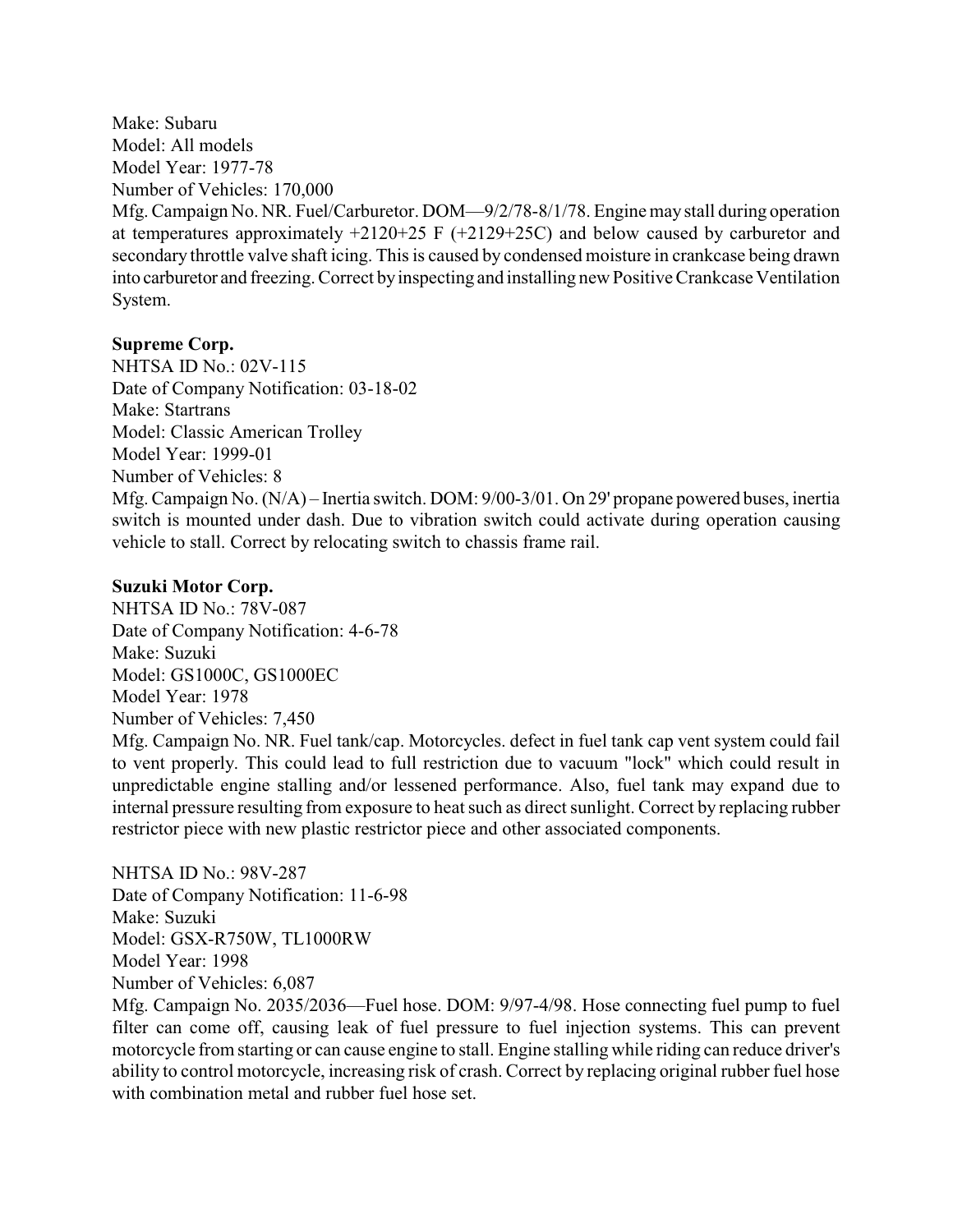NHTSA ID No.: 04V-396 Date of Company Notification: 08-10-04 Make: Suzuki Model: Verona Model Year: 2004 Number of Vehicles: 16.488 Mfg. Campaign No. KE-Fuel control. DOM: 6/03-7/04. Fault in adaptive fuel control logic causes vehicles to use air/fuel ratios during deceleration that are lean enough to cause engine stalling. Correct by reprogramming electronic control module.

NHTSA ID No.: 05V-372

Date of Company Notification: 08-25-05 Make: Suzuki Model: AN400 Burgman Model Year: 2003 Model: AN400 Model Year: 2004 Model: AN650 Burgman Model Year: 2003-04 Number of Vehicles: 5,869 Mfg. Campaign No. 2082 – Ignition Switch. DOM: 8/02–1/04. If ignition switch is not fully turned from 'off' to 'on' position, there may be unstable contact between ignition switch contacts which can cause arcing. Heat from arcing can melt internal switch base plate causing ignition switch to fail, engine stall, lights go out, and operator may be unable to restart scooter. This could result in crash. Correct by replacing ignition switch terminal case assembly.

NHTSA ID No.: 08V-249 Date of Company Notification: 06-03-08 Make: Suzuki Model: GSX-1300RK8 Model Year: 2008 Number of Vehicles: 9,109

Mfg. Campaign No. 2A05 – Wiring Harness. DOM: N/A. Improper routing of ignition switch wiring harness can cause bent portion of wiring harness to flex rather than slide when handlebar is moved from right to left or left to right. Repeated side-to-side movement of handlebar, and flexing of bent portion wiring harness, can cause ignition switch lead wires to become cut or broken. This can result in intermittent or complete loss of electrical power, which can result in loss of lighting and/or stalling of engine, resulting in crash. Correct by inspecting ignition switch lead wire routing. If lead wire harness is incorrectly routed, correct by replacing lower portion ignition switch (which contains ignition switch lead wires) and making sure wiring harness is properly routed.

NHTSA ID No.: 11V-055 Date of Company Notification: 01-27-11 Make: Suzuki Model: Grand Vitara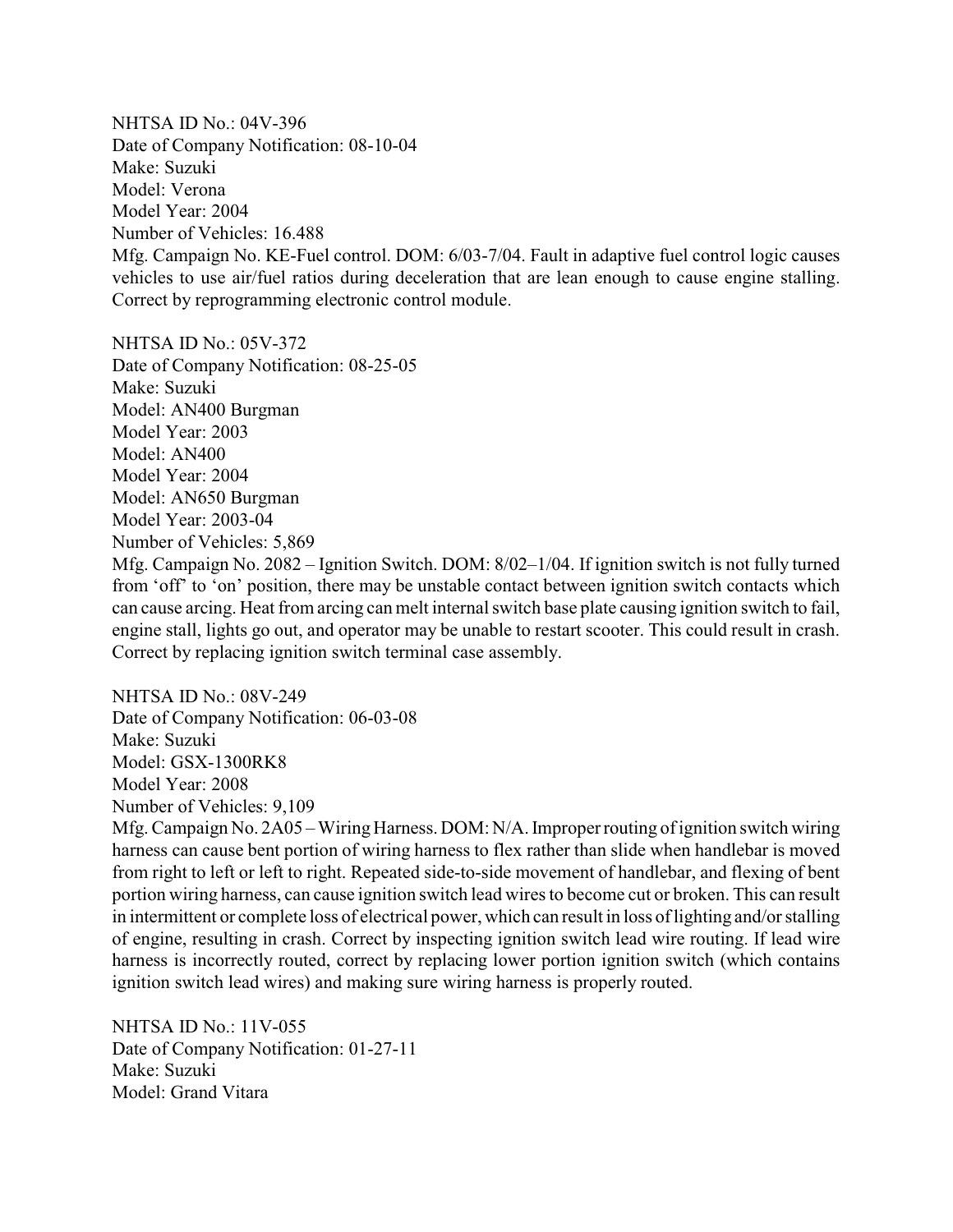Model Year: 2009-11 Model: SX4 Model Year: 2010-11 Number of Vehicles: 32,291

Mfg. Campaign No. SM – Drive Belt. DOM: 09/08-10/10. Tension adjuster pulley for drive belt that operates alternator, water pump, air conditioner compressor and power steering pump, has internal spring that can break due to repeated stress. If spring breaks, drive belt will not be adjusted properly and can slip, causing squeaking noise, or come off causing driver to increase to steer vehicle. This can also cause coolant temperature indication to rise, which can lead to engine overheating, or can cause charging light to come on, which can lead to battery discharge and engine stall. If drive belt comes off, requiring driver to use increased steering effort, or engine stalls, vehicle crash could occur. Correct by replacing tension adjuster pulley.

NHTSA ID No.: 11V-108 Date of Company Notification: 02-23-11 Make: Suzuki Model: AN400, DL1000, GSF1250S, GSX-R600, GSX-R750, GSX650F, VLR1800 Model Year: 2008-09 Model: GSX1300BK Model Year: 2008 Model: GSX1300R, VL800 Model Year: 2008-10 Model: SFV650, VZ1500 Model Year: 2009-10 Number of Vehicles: 73,426

Mfg. Campaign No. N/A - Rectifier. DOM: 7/07-9/09. Regulator/rectifier assemblies may have insufficient adhesion between power module (circuit board) and rectifier case that contains heat sink to dissipate heat. Heat generated on power module circuit board can cause circuit board to deform, and lift of case. This condition causes excessive heat on circuit board and uncontrolled electric current output, which can result in insufficient charging current being provided to motorcycle battery. This can cause discharge of battery and can lead to engine stalling and/or no-start condition, resulting in crash. Correct by replacing regulator/rectifier with improved part.

NHTSA ID No.: 11V-055 Date of Company Notification: 01-27-11 Make: Suzuki Model: Grand Vitara Model Year: 2009-11 Model: SX4 Model Year: 2010-11 Number of Vehicles: 32,291

Mfg. Campaign No. SM – Drive Belt. DOM: 09/08-10/10. Tension adjuster pulley for drive belt that operates alternator, water pump, air conditioner compressor and power steering pump, has internal spring that can break due to repeated stress. If spring breaks, drive belt will not be adjusted properly and can slip, causing squeaking noise, or come off causing driver to increase to steer vehicle. This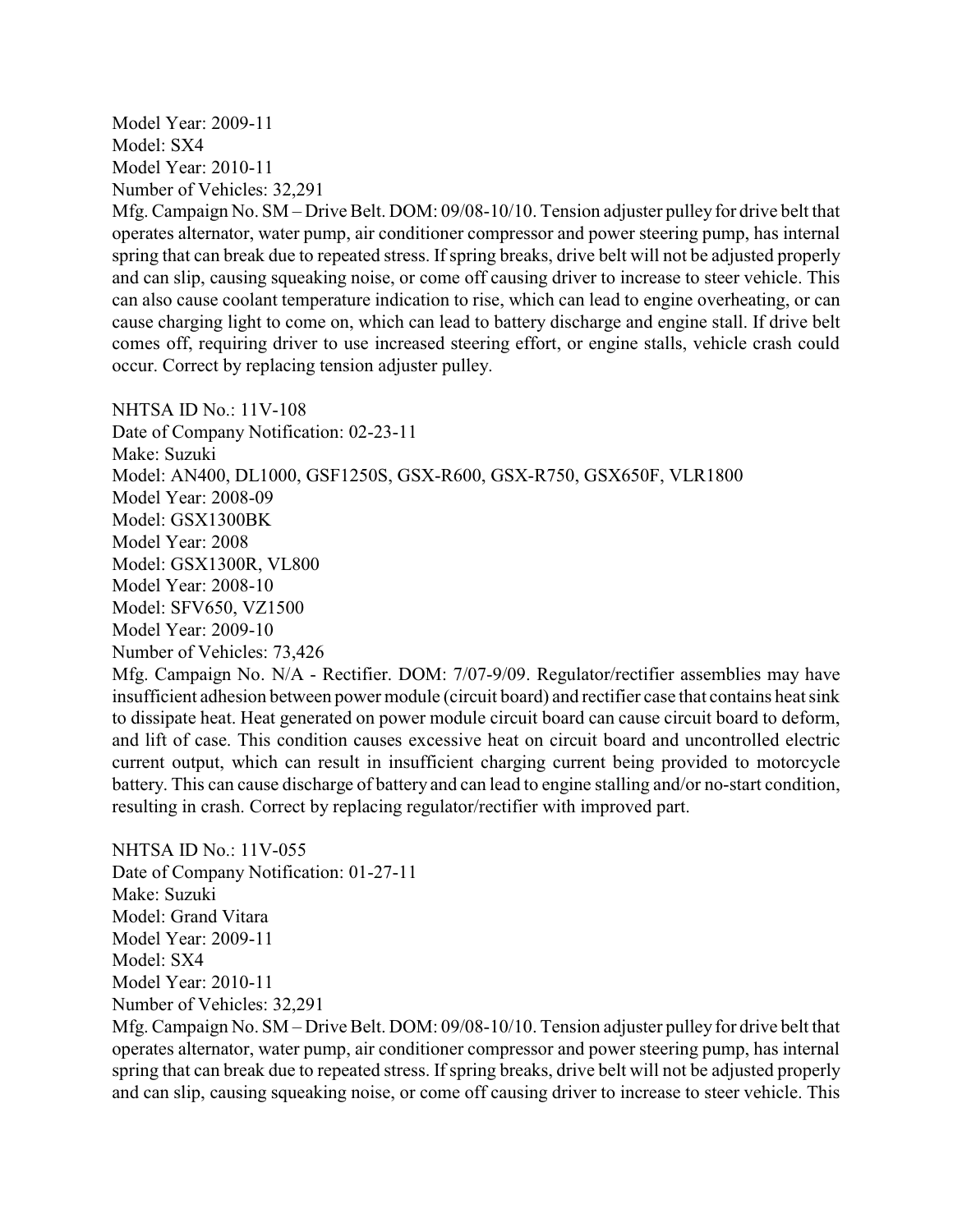can also cause coolant temperature indication to rise, which can lead to engine overheating, or can cause charging light to come on, which can lead to battery discharge and engine stall. If drive belt comes off, requiring driver to use increased steering effort, or engine stalls, vehicle crash could occur. Correct by replacing tension adjuster pulley.

### **Thomas Built Buses, Inc.**

NHTSA ID No.: 81V-049 Date of Company Notification: 4-2-81 Make: Thomas Model: School Bus-Minotaur Type Model Year: 1981 Number of Vehicles: 9 Mfg. Campaign No. NR. Fuel. DOM—NR. School Buses. Vehicles are in danger of fuel exhaustion resulting in stalling. This would occur if driver is unaware that vehicle is has single tank only and shifts selector switch from standard tank to auxiliary tank. Correct by inspecting and modifying.

NHTSA ID No.: 86V-021 Date of Company Notification: 2-3-86 Make: Thomas Model: All Model Year: 1985 Number of Vehicles: 468 Mfg. Campaign No. (N/A)—Battery Cable. DOM—1/85-12/85. battery cable routing change may cause positive cable to rub against right front spring rear hanger, possibly causing short circuit in cable at point of chafing. short circuit at this location could result in loss of electrical power to vehicle and could possibly cause fire. Correct by repairing.

NHTSA ID No.: 95V-006 Date of Company Notification: 1-30-95 Make: Thomas Model: Bus, Citiliner Model Year: 1994-95 Number of Vehicles: 80 Electrical. DOM - N/A. power connector in main wiring harness can become corroded causing loss of power. This can result in total loss of powerto bus, immobilizing bus, disable lights, and accident. Correct by replacing and sealing connectors.

NHTSA ID No.: 95V-170 Date of Company Notification: 11-27-95 Make: Thomas Model: MVP-EF Model Year: 1994-95 Number of vehicles: 300 Electrical. DOM - 06/94-08/95. Routing of positive battery cable can allow heat from air discharge line to melt cable. Which can result in short circuit and loss of power to vehicle.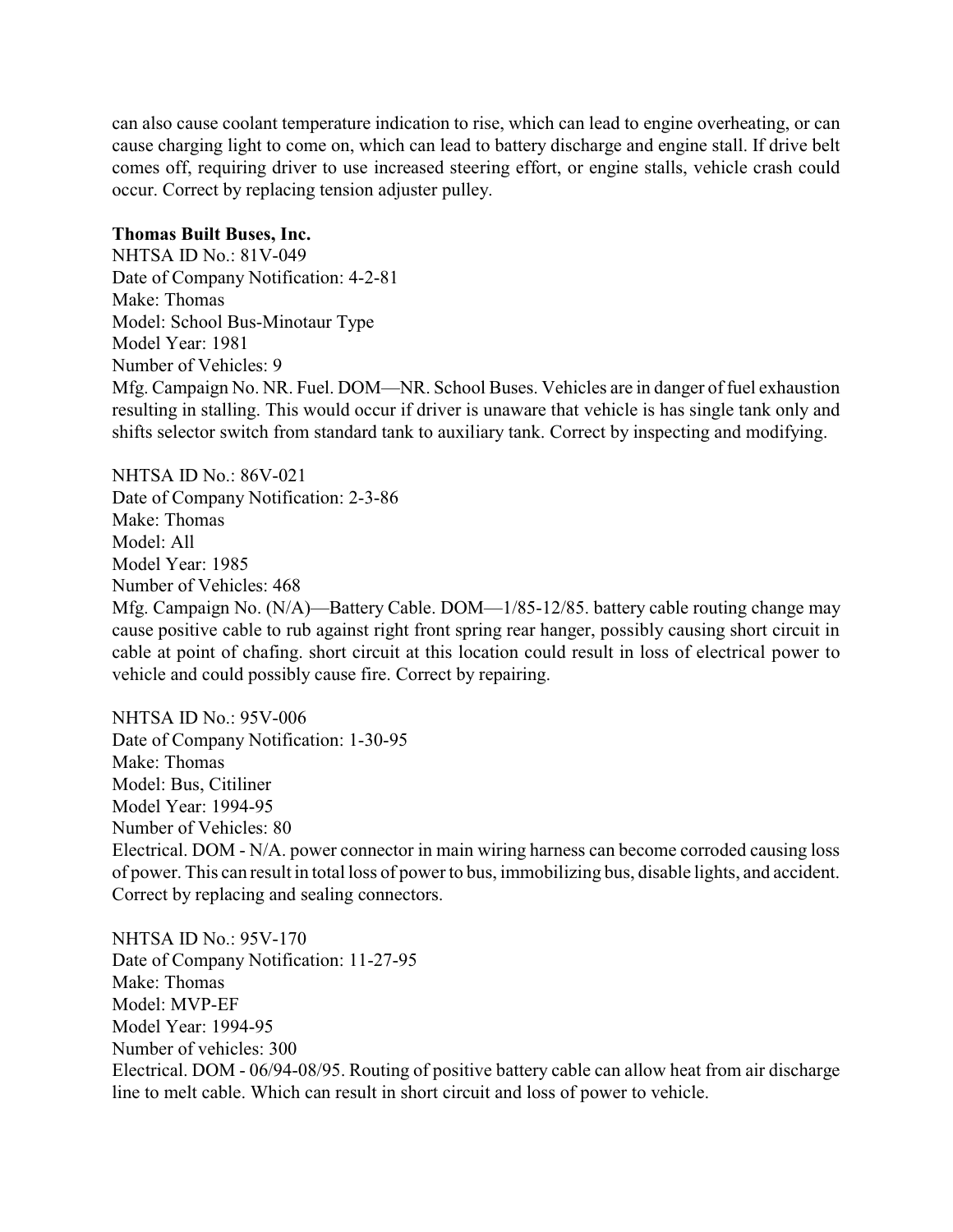NHTSA ID No.: 97V-018 Date of Company Notification: 03-31-97 Make: Thomas Models: SAF-T-Liner Model Year: 1994-96 Number of vehicles: 1,800 Electrical System. DOM - 11/94-11/96. Nut that secures vehicles main power supply can loosen causing loss of contact. This can result in loss of vehicle power. Correct by removing original nut, located at electrical panel that secures vehicle's main power supply, and replacing with flat washer and locking nut.

NHTSA ID No.: 02V-085 Date of Company Notification: 03-15-02 Make: Thomas Model: MVP- ER Model Year: 1995-01 Number of Vehicles: 4,800 Mfg. Campaign No. VON 49 – Cooling fan. DOM: 5/95-3/01. Misalignment of fan drive system components can cause premature belt and pulley bearing wear. If school bus is disabled by cooling system failure and is stalled on side of road, crash resulting in injury to school bus

NHTSA ID No.: 08V-622 Date of Company Notification: 11-26-08 Make: Thomas Model: ER, HX, MVP -EF, MVP- ER Model Year: 2003 Number of Vehicles: 18,198 Mfg. Campaign No. FL-539 – Circuit Breaker. DOM: 2/02-10/08. On school and transit buses with dual power switch, solid state circuit breakers may trip unnecessarily resulting in loss of power to bus chassis and bodyelectrical circuits causing unexpected loss of engine power and exterior lighting which could result in vehicle crash. Correct by replacing solid state dual power switch with mechanical circuit production.

NHTSA ID No.: 10V-396 Date of Company Notification: 09-03-10 Make: Thomas Model: MVP- EF Model Year: 2009-11 Number of Vehicles: 1,117

Mfg. Campaign No. N/A – Fuse Box. DOM: 9/08–7/10. On school buses, megafuse junction box is located in area exposed to excessive road splash and spry. Cable connections may corrode rapidly and cause power cable to become separated from power source resulting in unexpected engine shutdown or loss of vehicle lighting and W/S wipers. This could result in vehicle crash. Correct by repairing.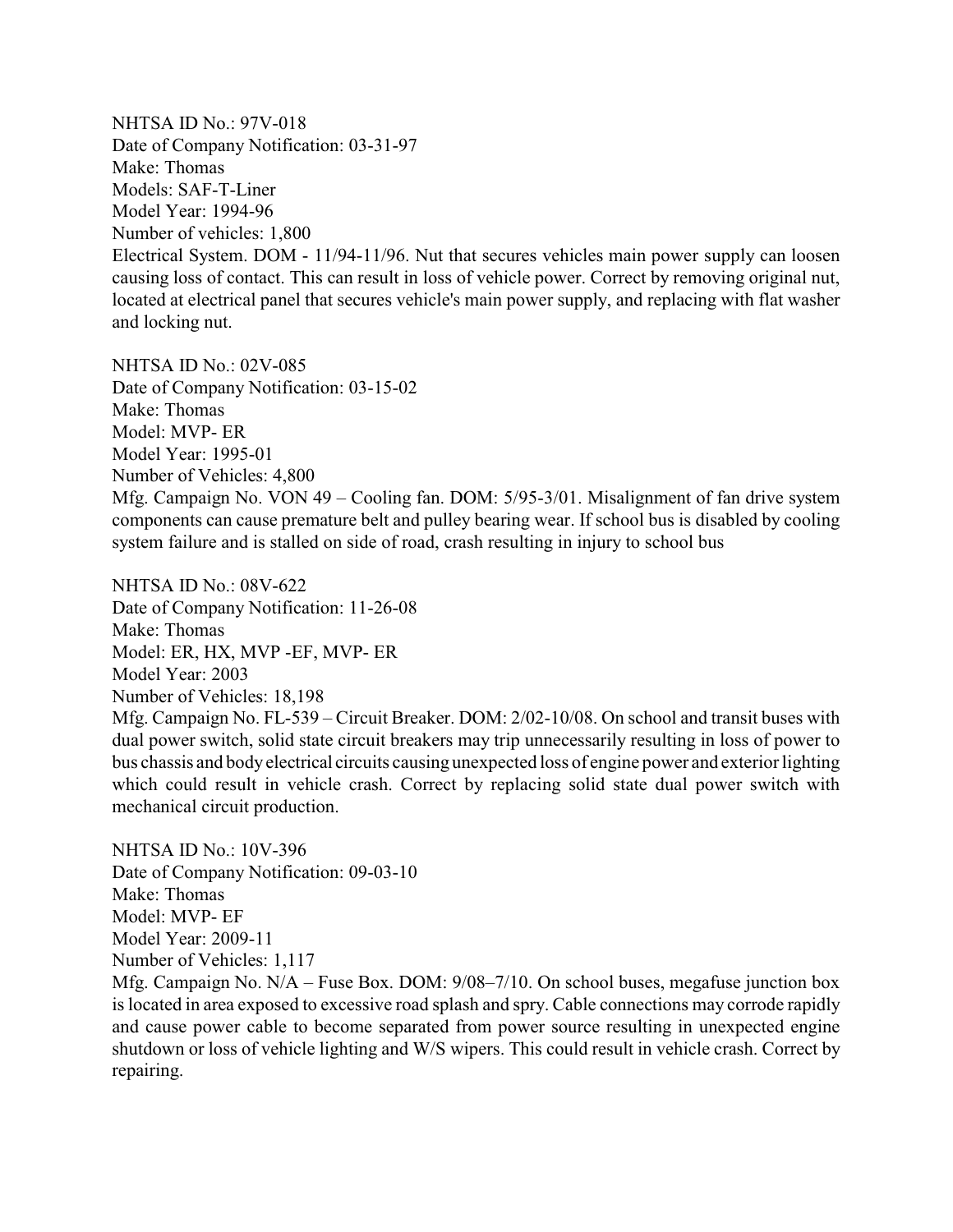NHTSA ID No.: 10V-397 Date of Company Notification: 09-03-10 Make: Thomas Model: MVP- EF Model Year: 2009-11 Number of Vehicles: 56 Mfg. Campaign No. N/A – Fuse Box. DOM: 9/08–7/10. On non-school buses with megafuse junction box located in area exposed to excessive road splash and spry, cable connections may corrode rapidly and cause power cable to become separated from power source resulting in engine shutdown or loss of vehicle lighting and W/S wipers. This could result in crash. Correct by repairing.

NHTSA ID No.: 13V-364 Date of Company Notification: 08-15-13 Make: Thomas Model: Saf-T-Liner EF, Saf-T-Liner EFX, Saf-T-Liner HDX Model Year: 2013-14 Number of Vehicles: 8 Mfg. Campaign No. FL-643 – Fuel Heater. DOM: 1/12-10/12. On buses with auxiliary fuel pickup tube for use with optional chassis coolant heater, information label affixed to auxiliary heater fuel pickup tube may detach and fall off into fuel tank, inhibiting fuel delivery to engine. This may cause engine to stumble, run erratically, or stall while driving, resulting in crash. Correct by inspecting tanks and auxiliary heater fuel pickup tubes for labels and removing same.

NHTSA ID No $\cdot$  13V-365 Date of Company Notification: 08-15-13 Make: Thomas Model: Saf-T-Liner EF, Saf-T-Liner EFX, Saf-T-Liner HDX Model Year: 2013-14 Number of Vehicles: 237 Mfg. Campaign No. FL-643 – Fuel Heater. DOM: 1/12-10/12. On buses with auxiliary fuel pickup tube for use with optional chassis coolant heater, information label affixed to auxiliary heater fuel pickup tube may detach and fall off into fuel tank, inhibiting fuel delivery to engine. This may cause engine to stumble, run erratically, or stall while driving, resulting in crash. Correct by inspecting tanks and auxiliary heater fuel pickup tubes for labels and removing same.

### **Thor America (Thor Industries, Inc., Thor California, Inc., Thor Motor Coach)**

NHTSA ID No.: 11V-178 Date of Company Notification: 03-05-11 Make: Thor Model: Chateau Citation Model Year: 2011 Model: Chateau, Four Winds Model Year: 2010-12 Make: Four Winds Model: Siesta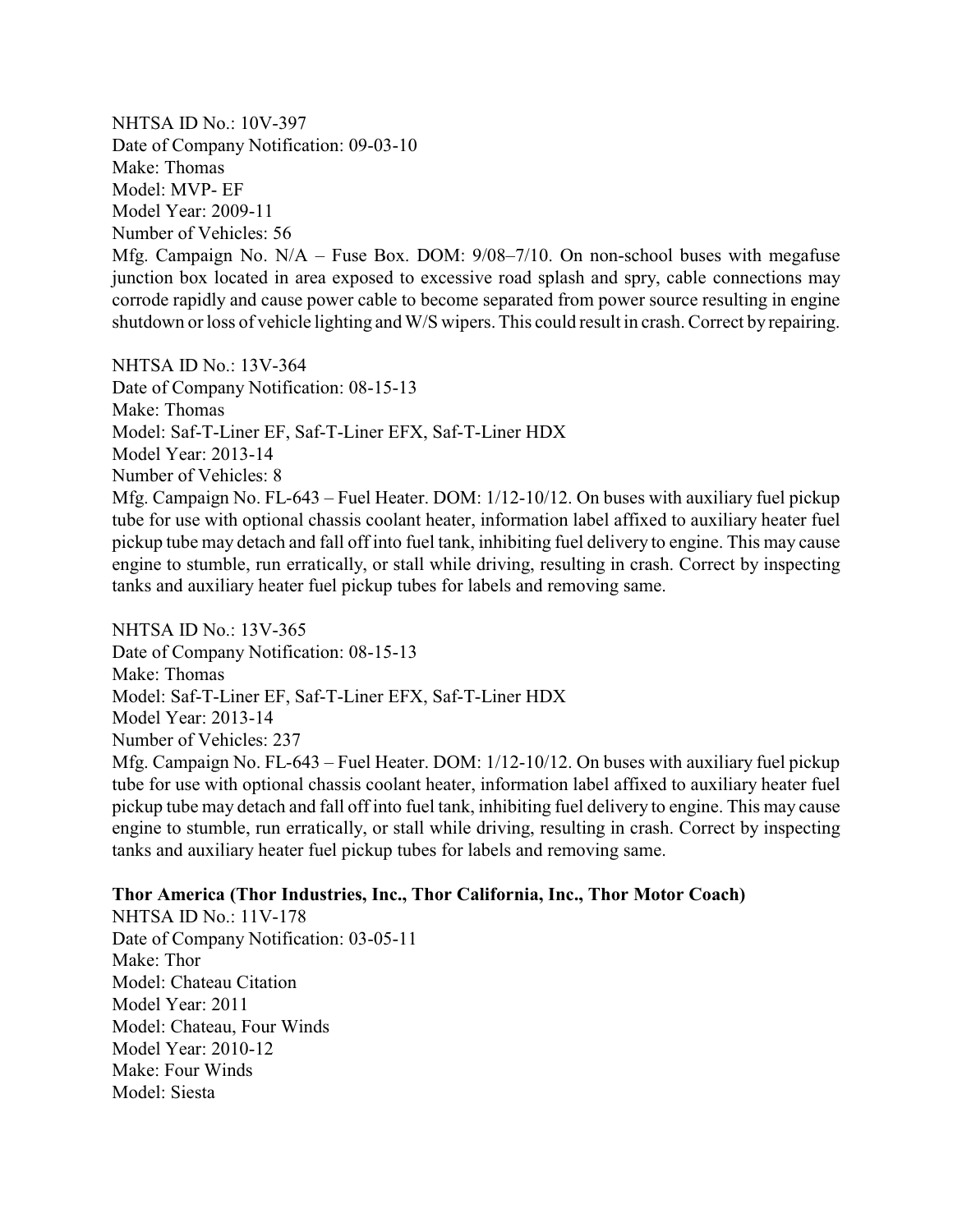Model Year: 2011 Model: Freedom Elite, Majestic Model Year: 2011-12 Number of Vehicles: 1,175

Mfg. Campaign No. N/A - Oxygen Sensor. DOM: 3/10-3/11. Wiring for oxygen sensor connected to catalytic converter may not be properly secured. Wiring can fall onto exhaust, melt, and short out causing check engine light and, in some cases, engine to shut down while driving which can result in crash. Correct by securing oxygen sensor with clamp and additional fastener.

### **Toyota Motor Sales, U.S.A., Inc.**

NHTSA ID No.: 72-0014 Date of Company Notification: 1-12-72 Make: Toyota Model: Corolla-1200 Sedan Coupe Station Wagon, Corolla-1600 Sedan Coupe Station Wagon Model Year: 1971 Number of Vehicles: 110,614 Engine stall or engine hesitation may occur due to malfunctions in evaporative emission control system. Engine hesitation or stall may be hazardous in driving due to lack of fuel or loss of power

after prolonged high speed driving. Correct by inspecting and modifying emission control system.

NHTSA ID No.: 78V-200 Date of Company Notification: 9-6-78 Make: Toyota Model: Corona Model Year: 1978 Number of Vehicles: 5,700 Mfg. Campaign No. NR. Fuel/valve. DOM—3/78-7/78. Sedans and station wagons. Due to production assembly error, fuel system pressure relief valve, when experiencing very severe temperatures, may cause valve spring seat to dislodge; fuel supply to carburetor may decrease. This could result in engine hesitation or stalling and difficulty in restarting. Correct by inspecting and replacing relief valve assembly where required.

NHTSA ID No.: 83V-133 Date of Company Notification: 12-6-83 Make: Toyota Model: Cressida, Celica Supreme, Corolla, Van Model Year: 1984 Model: Camry Model Year: 1983-84 Number of Vehicles: 48,737

Mfg. Campaign No. (N/A)—Electrical/Voltage Regulator. DOM—7/83-11/83. On cars poor soldering of alternator-mounted voltage regulator may lead to loss of alternator charging malfunction warning and charging control function and/or to "over-charge" condition. Continued operation under this "over-charge" condition could result in misfiring or engine stall and eventual battery case fracture. Correct by inspecting and replacing affected regulators.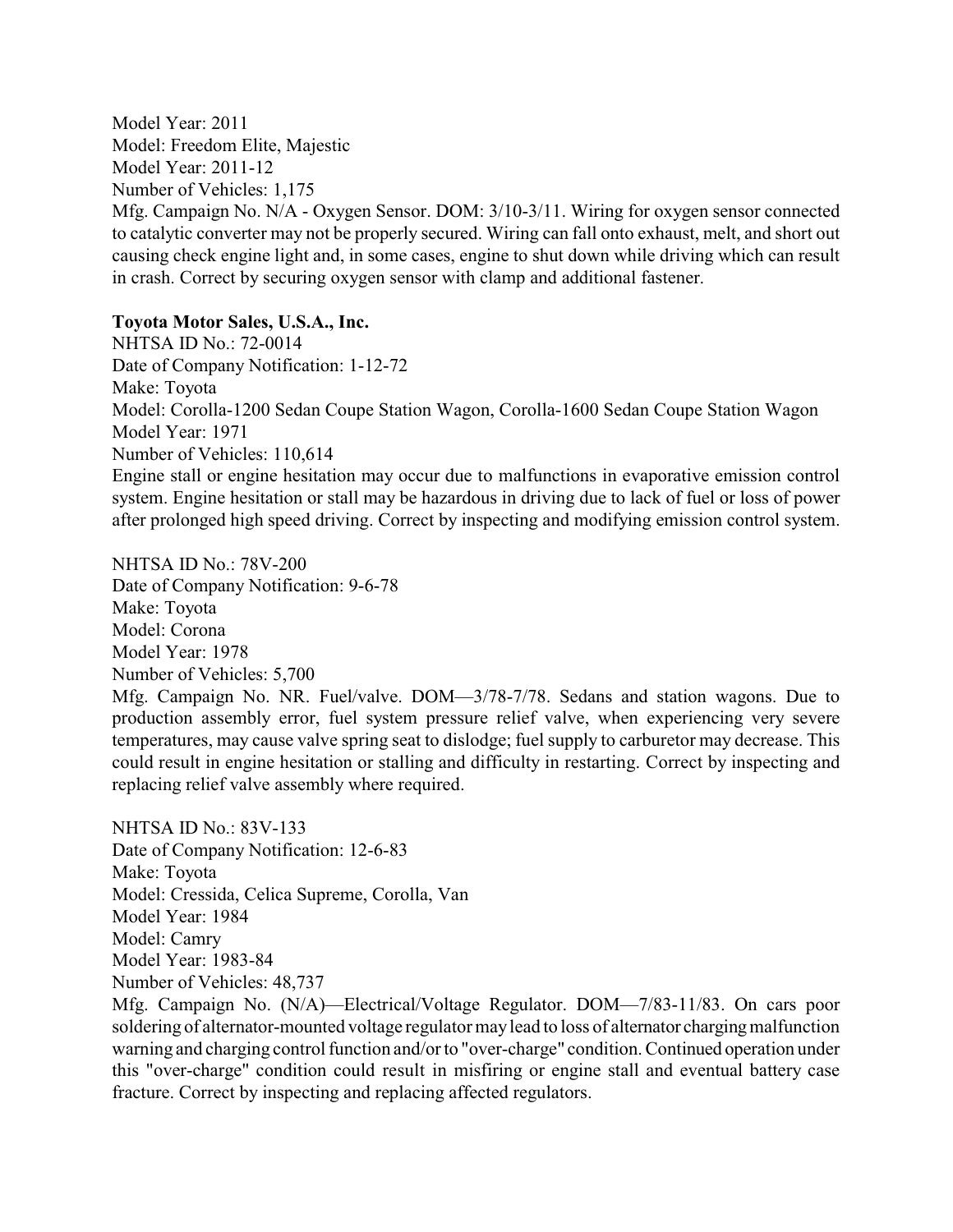NHTSA ID No.: 84V-108 Date of Company Notification: 10-3-84 Make: Toyota Model: Cressida, Supra Model Year: 1983-84 Number of Vehicles: 74,275 Mfg. Campaign No.410. Oil pressure sender gauge may be defective which may cause sending unit to leak oil or may cause engine to lock up.

NHTSA ID No.: 06V-266

Date of Company Notification: 07-18-06 Make: Toyota Model: Echo, Prius Model Year: 2001-02 Number of Vehicles: 34,771 Mfg. Campaign No. 60G – Crankshaft Position Sensor. DOM: 1/01–10/01. Due to improper molding of resin body of crankshaft position senor installed on engine block, engine oil may penetrate seal and enter sensor wiring connector. Wiring harness connector may not be sufficiently attached to

locking tab of sensor wiring connector. Engine oil inside sensor wiring connector could cause expansion due to heat of engine and deform sensor wiring connector, disconnecting connector. Engine could stall and not restart, resulting in crash. Correct by replacing crankshaft position sensor.

NHTSA ID No.: 10V-309 Date of Company Notification: 07-06-10 Make: Lexus Model: GS350, GS450H, LS460, LS460L Model Year: 2007-08 Model: GS460, LS600HL Model Year: 2008 Model: IS350 Model Year: 2006-08 Number of Vehicles: 138,874

Mfg. Campaign No. ALE – Valve Spring. DOM: 8/05-8/08. Micro-foreign objects in material of valve spring may degrade strength of valve spring, causing spring to break. Engine could fail and stop suddenly while vehicle is in motion, and result in crash. Correct by repairing.

NHTSA ID No.: 10V-384 Date of Company Notification: 08-26-10 Make: Toyota Model: Corolla, Matrix Model Year: 2005-08 Number of Vehicles: 1,128,659 Mfg. Campaign No. AOJ – Engine Control Module. DOM: 4/04-1/08. Engine control module (ecm) on vehicles with 1ZZ-FE engine and two-wheel drive may develop crack at solder points or on varistors on circuit board. Engine warning lamp could be illuminated, harsh shifting could result,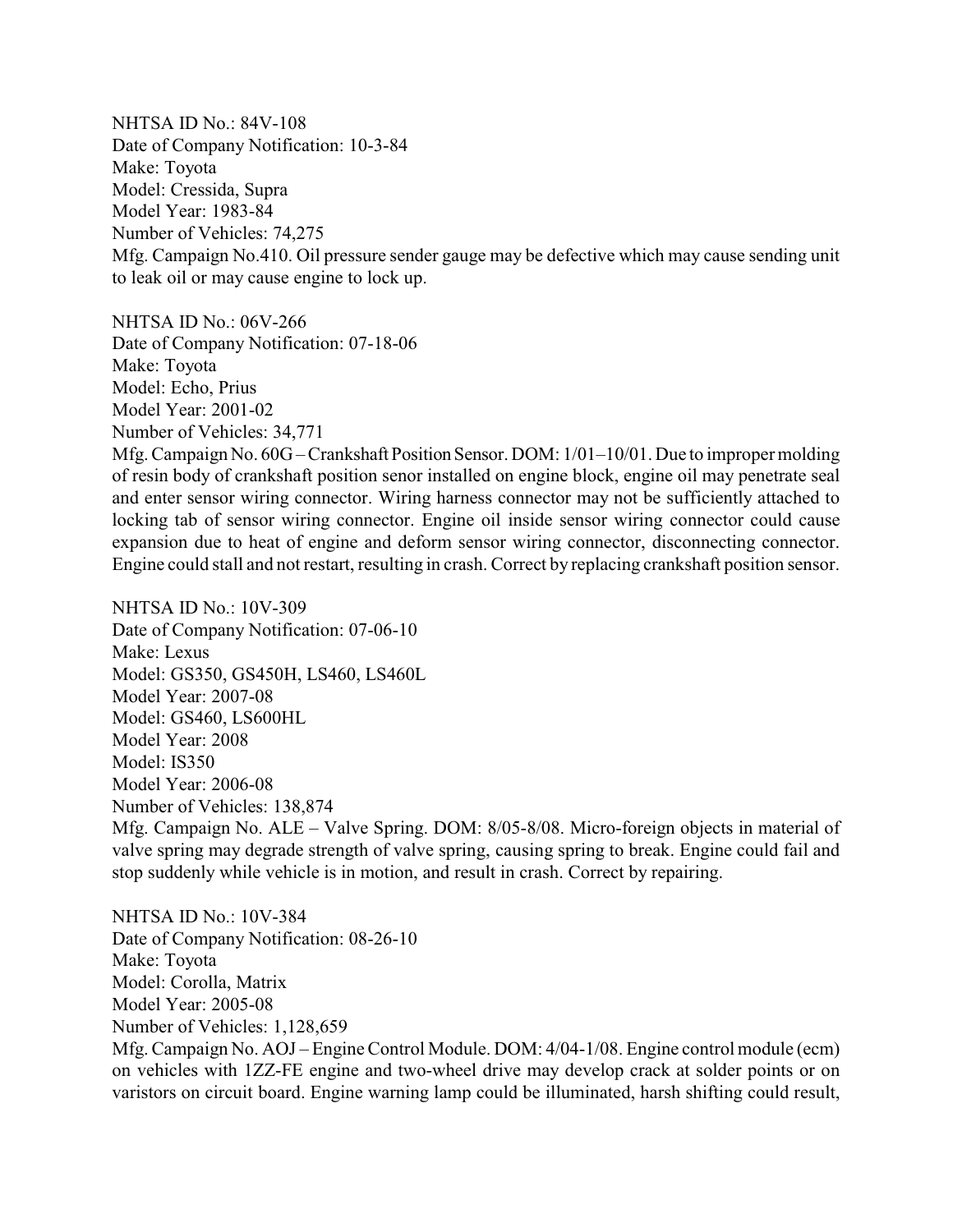engine may not start, or engine could shut off in driving which could result in crash. Correct by inspecting and replacing ECM as necessary.

NHTSA ID No.: 11V-342 Date of Company Notification: 06-29-11 Make: Toyota Model: Highlander Hybrid Model Year: 2006 Make: Lexus Model: RX400H Model Year: 2006-07 Number of Vehicles: 82,273

Mfg. Campaign No. BOJ/BLD-Hybrid Inverter. DOM: 2/05-8/06. Intelligent Power Module inside hybrid inverter may contain inadequately soldered transistors that during high-load driving, may be damaged by heat caused by large current. Various warning lamps, including malfunction indicator lamp, slip indicator light, brake system warning light, and master warning light, will be illuminated on instrument panel. Vehiclemayenterfail-safe/limp-home mode that limits Driveabilityof vehicle. Hybrid system may shut down while vehicle is being driven, causing vehicle to stall unexpectedly, resulting in crash. Correct by inspecting hybrid inverter production number and replacing Intelligent Power Module as necessary.

NHTSA ID No.: 12V-536 Date of Company Notification: 11-14-12 Make: Toyota Model: FCHV-ADV Model Year: 2009-11 Model: Prius Model Year: 2004-09 Number of Vehicles: 350,662 Mfg. Campaign No. N/A – DOM: 8/03-9/11. During manufacturing, scratch may have occurred inside of electrically driven water pump at coil wire. Coil wire may corrode at scratched portion and break and water pump could stop. Corroded coil wire could cause short circuit between coil wires and open fuse, creating stall-like condition of hybrid system while vehicle is being driven, resulting in crash. Correct by replacing electric water pump.

#### **Triumph Motorcycles America Ltd**

NHTSA ID No.: 11V-434 Date of Company Notification: 08-22-11 Make: Triumph Model: Tiger 800, Tiger 800 XC Model Year: 2011-12 Number of Vehicles: 1,485 Mfg. Campaign No. 431 – ECU Software. DOM: 9/10-6/11. Faulty engine management software lower rpms and when decelerating engine could stall, resulting in crash. Correct bydownloading new engine management software into motorcycles electronic control unit.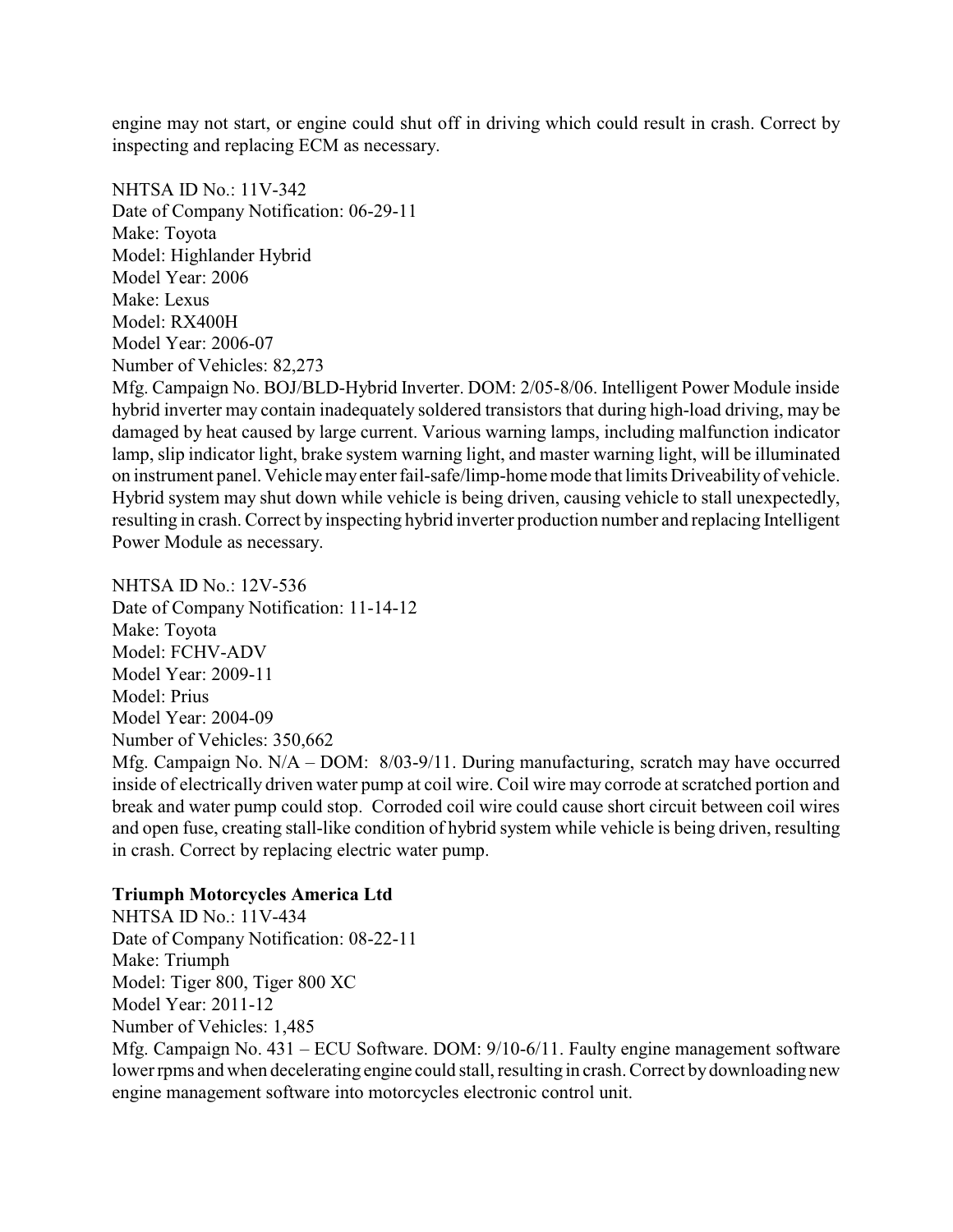NHTSA ID No.: 12V-445 Date of Company Notification: 09-12-12 Make: Triumph Model: Daytona 675, Street Triple Model Year: 2006-09 Number of Vehicles: 10,366 Mfg. Campaign No. N/A – Regulator. DOM: N/A. Regulator/rectifier can overheat and prevent motorcycle from charging. Once battery is fully discharged, motorcycle may stall, resulting in crash leading to personal injury. Correct by inspecting and replacing regulator/rectifier.

## **United Motors of America, Inc**

NHTSA ID No.: 08V-167 Date of Company Notification: 04-11-08 Make: UM Model: V2C-650, V2S-650 Model Year: 2007 Number of Vehicles: 1,145 Mfg. Campaign No. N/A – Fuel Tank Cap. DOM: 4/06-2/07. Motorcycles have fuel tank cap gaskets that prevent proper tank ventilation. This could result in vehicle stalling, crash and/or fuel leakage which could result in fire. Correct by modifying gas cap gasket.

# **Volkswagen of America, Inc.**

NHTSA ID No.: 77V-182 Date of Company Notification: 10-12-77 Make: Volkswagen Model: Rabbit, Scirocco Model Year: 1978 Number of Vehicles: 18,500 VW campaign code DX. Two rubber elbows may be damaged as result of installing improper clamps during assembly. These elbows are located at each end of plastic pipe leading from throttle valve bodyhousing to brake booster vacuum pump. Such failure could cause engine stalling and eventually loss of power assist brakes. Correct by replacing both elbows and installing new type clamps.

NHTSA ID No.: 83V-117 Date of Company Notification: 10-26-83 Make: Volkswagen Model: Rabbit Pickup Model Year: 1977-80 Model: Rabbit Convertible Model Year: 1980-82 Model: Scirocco Model Year: 1976-82 Make: Audi Model: Fox Model Year: 1976-79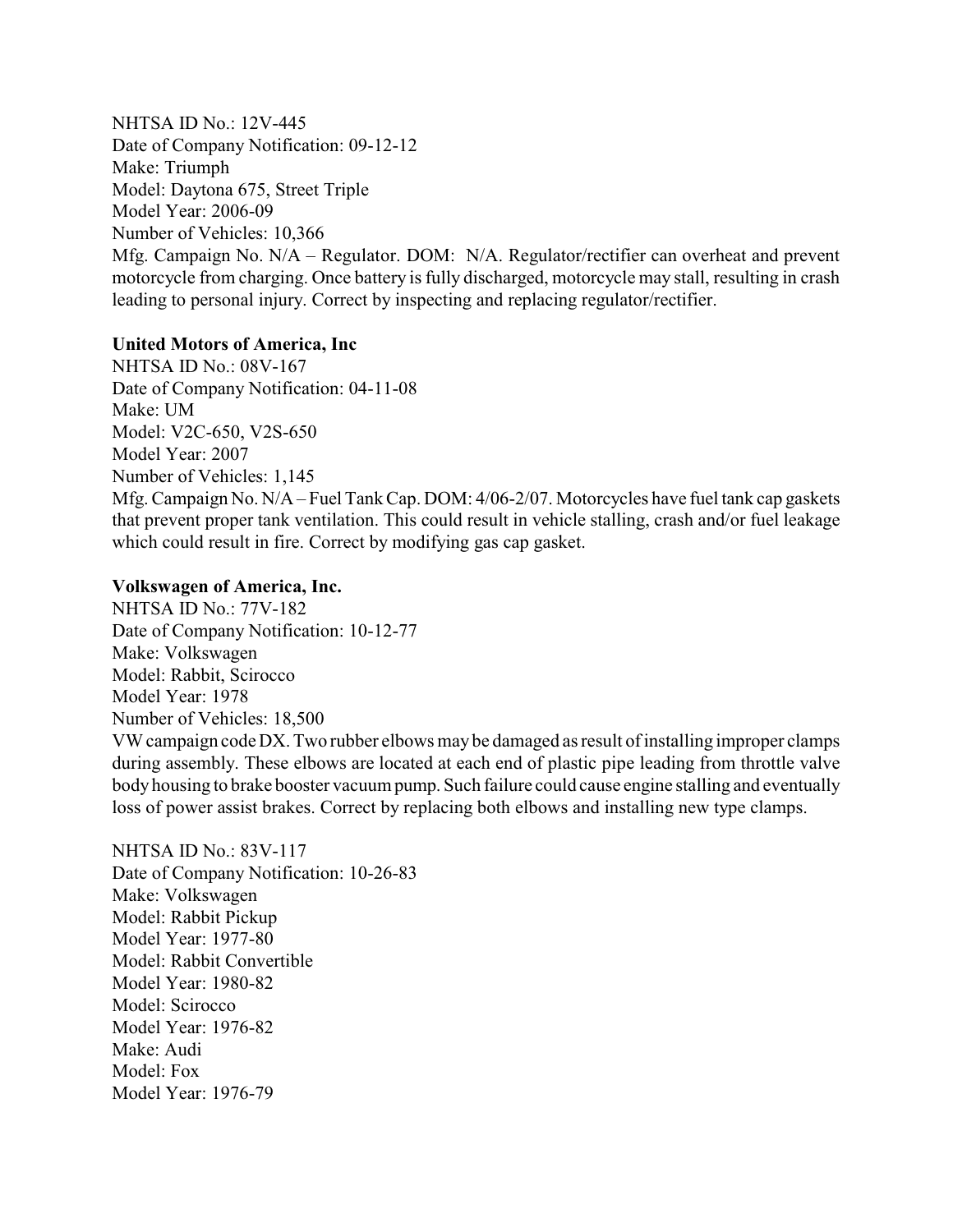Model: 4000 Model Year: 1980-81 Number of Vehicles: 930,000 Mfg. Campaign No. NB/FS—Electrical Fuel Pump. DOM—9/75-8/82. On fuel injected cars electrical connector in fuse panel could overload and thus overheat and malfunction. This would cause electrical supply to fuel pump to be interrupted and vehicle to stall or not start. Such stalled vehicle presents safety hazard that could result in accident or injury. Correct by inspecting fuse box and its connectors for corrosion, correct where necessary, and install bypass adapter to fuel pump's electrical system.

NHTSA ID No.: 84V-152

Date of Company Notification: 11-16-84 Make: Volkswagen Model: Scirocco, Convertible Model Year: 1985 Number of Vehicles: 4000 Mfg. Campaign No. (N/A)—Fuel, Feeder Hose. DOM—8/84-10/84. Cars with fuel injected system. fuel supply hose connected to transfer pump, which is located in fuel tank, can loosen from its connection. Should this happen fuel supply to engine is interrupted and vehicle stalls. stalled vehicle presents hazard to highway traffic and may cause accident. Correct by installing modified fuel hose.

NHTSA ID No.: 85V-090 Date of Company Notification: 7-17-85 Make: Volkswagen Model: Scirocco Model Year: 1985 Number of Vehicles: 20,560 Mfg. Campaign No. (N/A)—Fuel Pump, Inside Gas Tank. DOM—8/84-5/85. fuel pump located inside fuel tank could fail during high ambient temperatures. This failure is caused by bearing tolerances which do not accommodate temperature expansions. In event that fuel pump fails, it will interrupt fuel supply to engine, vehicle will stall and could cause traffic hazard on highway. Correct by installing modified fuel pump, hose and clamps.

NHTSA ID No.: 87V-052 Date of Company Notification: 4-8-87 Make: Volkswagen Model: Vanagon Syncro Model Year: 1986-87 Number of Vehicles: 15,500

Mfg. Campaign No. PB—Fuel Tank. DOM—8/85-1/87. Use of fuel with "Reid" vapor pressure up to 14 psi. could, under high engine load and high ambient temperatures, lead to stalling. Fuel flow could become restricted and cause engine to stall. Correct by installing new fuel tank, containing redesigned fuel filter, as well as modified control units.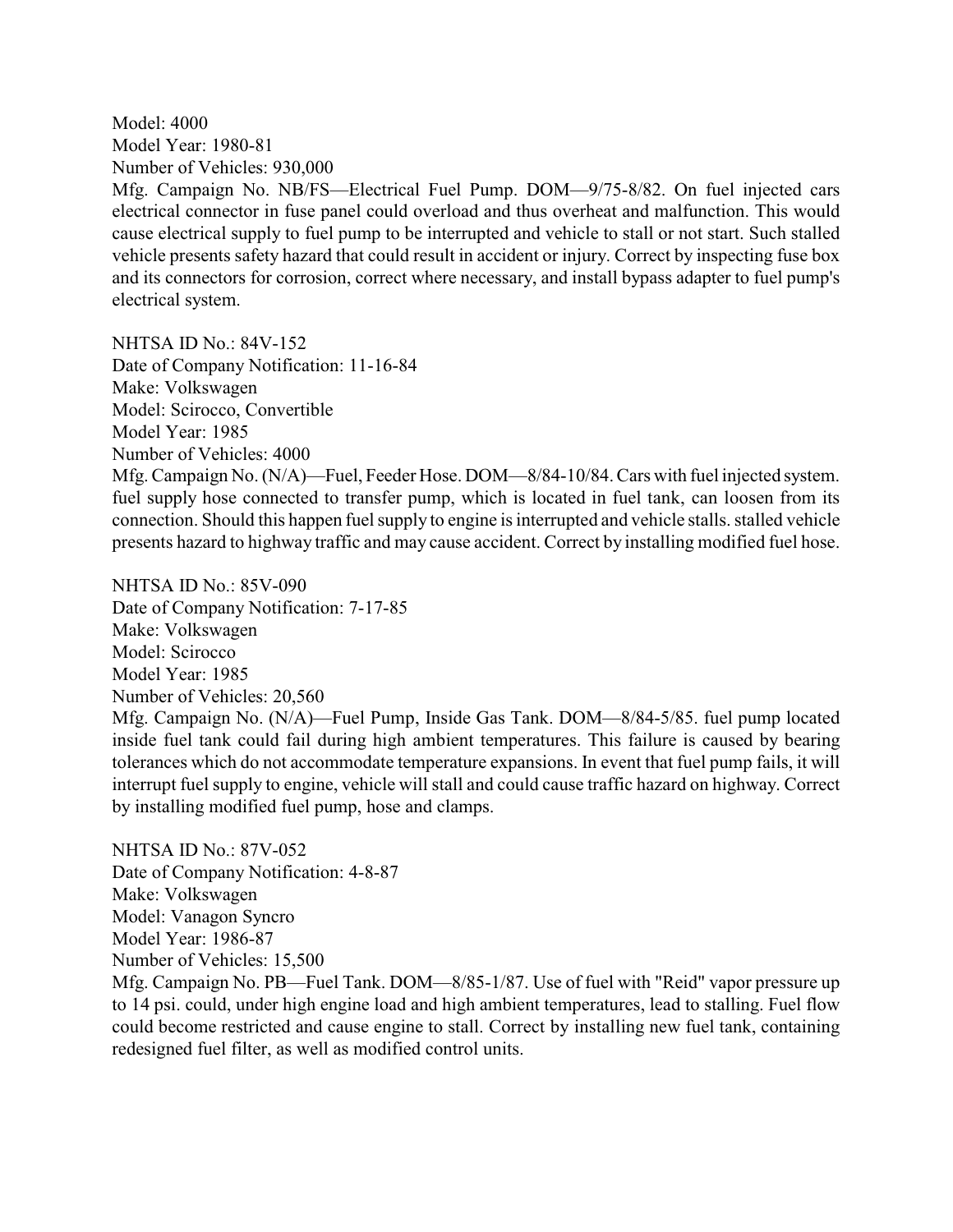NHTSA ID No.: 87V-053 Recall (supercedes 85V-090) Date of Company Notification: 4-8-87 Make: Volkswagen Model: Jetta, Golf, Scirocco, Cabriolet Model Year: 1985-87 Number of Vehicles: 278,520 Mfg. Campaign No. PC—Fuel Pump. DOM—8/84-11/86. On cars with dual fuel pump system, fuel pump, located inside fuel tank, could seize during high ambient temperatures because of extremely fine mesh fuel filter restricting fuel flow. Fuel supply to engine would be partially interrupted, resulting in stalling. Correct by installing modified fuel pump and filter.

NHTSA ID No.: 91V-068 Date of Company Notification: 4-15-91 Make: Volkswagen Model: Corrado Model Year: 1990-91 Number of Vehicles: 8,500 Mfg. Campaign No. RG. Fuel pump filter. DOM: 10/89-10/91. Fuel filter housing, which serves as base for fuel pump (located in fuel tank) could deform, resulting in fuel pump becoming loose. loose and improperly seated fuel pump can cause reduced fuel flow to engine resulting in possible

NHTSA ID No.: 93V-102 Date of Company Notification: 6-14-93 Make: Volkswagen Model: Corrado Model Year: 1992-93 Number of Vehicles: 4,300 Engine wiring harness. DOM — 8/91-11/92. Cars with VR6 engine. engine compartment electrical wiring harness may have been routed too close to sheet metal edge. wiring can become damaged during operation due to chafing, resulting in electrical short. Engine could stall or radiator fan could stop operating causing engine to overheat. Either condition could result in vehicle accident. Correct by rerouting and securing various wiring harnesses inside engine compartment.

Driveability problems and stalling of vehicle. Correct by replacing fuel filter.

NHTSA ID No.: 95V-178 Date of Company Notification: 9-15-95 Make: Volkswagen Models: Corrado, Jetta, Passat Model Year: 1993-95 Number of vehicles: 34,000

Engine fan. DOM - 04/93-02/95. Passenger vehicles with VR6 engines. Improper material was used in manufacturing radiator fan motor shaft causing shaft to wear and become noisy. worn and noisy fan motor shaft can seize, rendering fan motor inoperative, eventuallycausing engine to overheat and stall. stalled vehicle in traffic can result in vehicle accident. Correct by replacing complete cooling fan assembly on vehicles that have potential shaft material problem.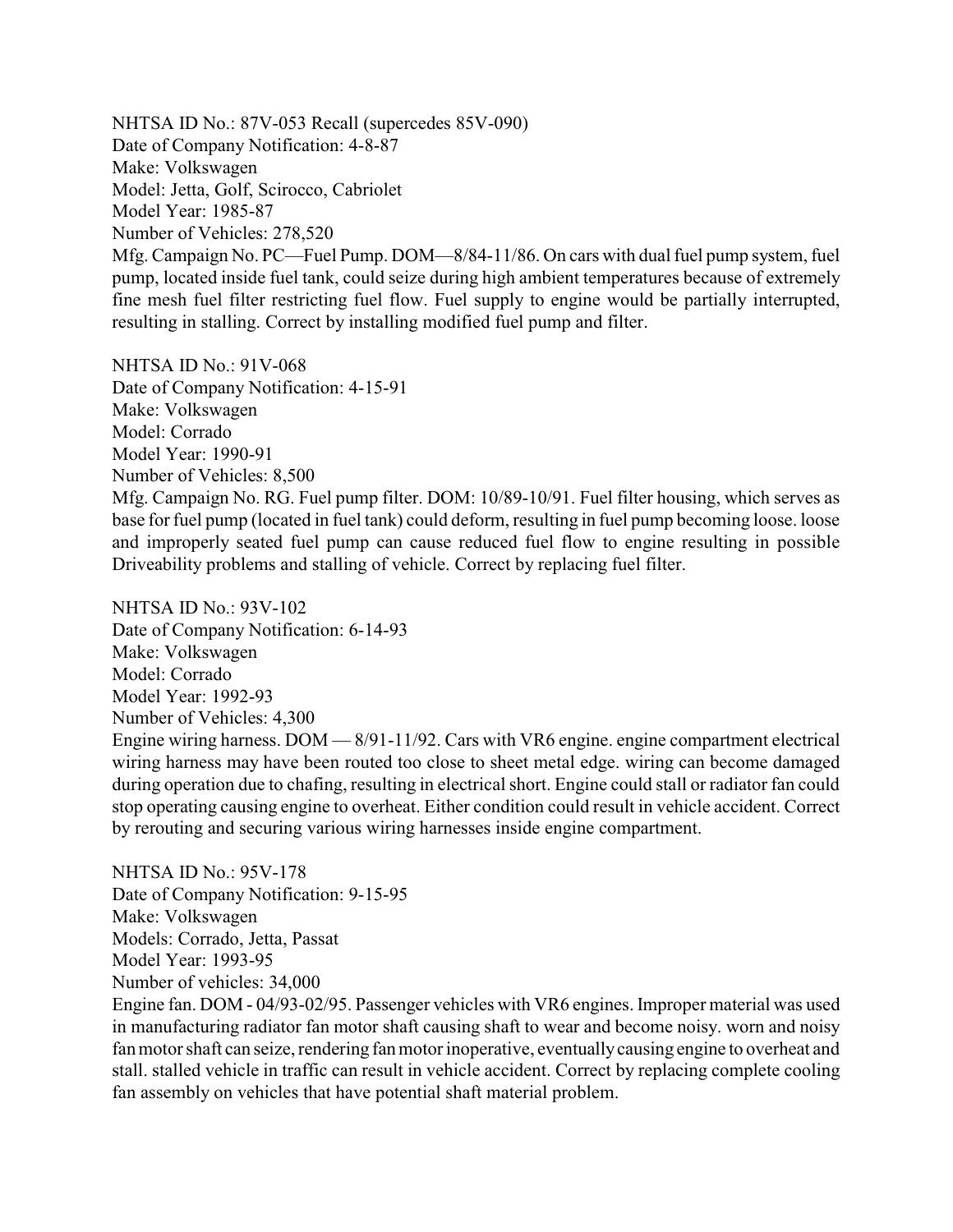NHTSA ID No.: 98V-100 Date Company Notification: 05-13-98 Make: VW Model: Beetle Model Year: 1998 Number of Vehicles: 8,500

Mfg. Campaign No. (N/A)—Electrical. DOM – 01/98-05/98. Electrical wiring located in engine compartment is routed too close to edge of vehicle's battery tray. Wiring can become damaged over time by chafing and air-conditioner compressor and/or fuel pump can malfunction. This can cause vehicle to stall or result in wiring fire in engine compartment. Correct by installing modified battery tray and inspecting, properly routing, and securing wiring.

NHTSA ID No.: 00V-137 Date Company Notification: 05-11-00 Make: Audi Model: A6 Model Year: 1998-00 Number of Vehicles: 48,500 Mfg. Campaign No. LB—Fuel Gauge. DOM 8/98-11/99. Sulfur in fuel interacts with additives found in widely available gasoline, causing sulfur to deposit on contact points of fuel sending units mounted inside fuel tank. Sulfur deposits could cause fuel gauge to read full while fuel tank is not full or could be empty. Running out of fuel without warning while fuel gauge indicates there is sufficient fuel in tank could result in crash. Correct by replacing all three fuel sending units.

NHTSA ID No.: 01V-157 Date Company Notification: 05-02-01 Make: Audi Model: A6 Quattro Model Year: 1998-00 Number of Vehicles: 58,000 Mfg. Campaign No. LH —Fuel Gauge. DOM: 08/98-12/00. Sulfur in fuel interacts with additives found in widelyavailable gasoline causing sulfur to become deposited on contact points of three fuel sending units mounted inside fuel tank. Sulfur deposits cause fuel gauge to read full while fuel tank is not. Running out of fuel without warning can result in crash. Correct by replacing fuel level sending units with units using new alloy.

NHTSA ID No.: 11V-151 Date Company Notification: 03-01-11 Make: VW Model: Routan Model Year: 2010 Number of Vehicles: 12,612 Mfg. Campaign No. 28G1/U8 – Ignition Key. DOM: 10/09-6/10. Vehicles may experience inadvertent ignition key displacement from run to accessory position while driving causing engine

to shut off which could result in crash. Correct by replacing win module.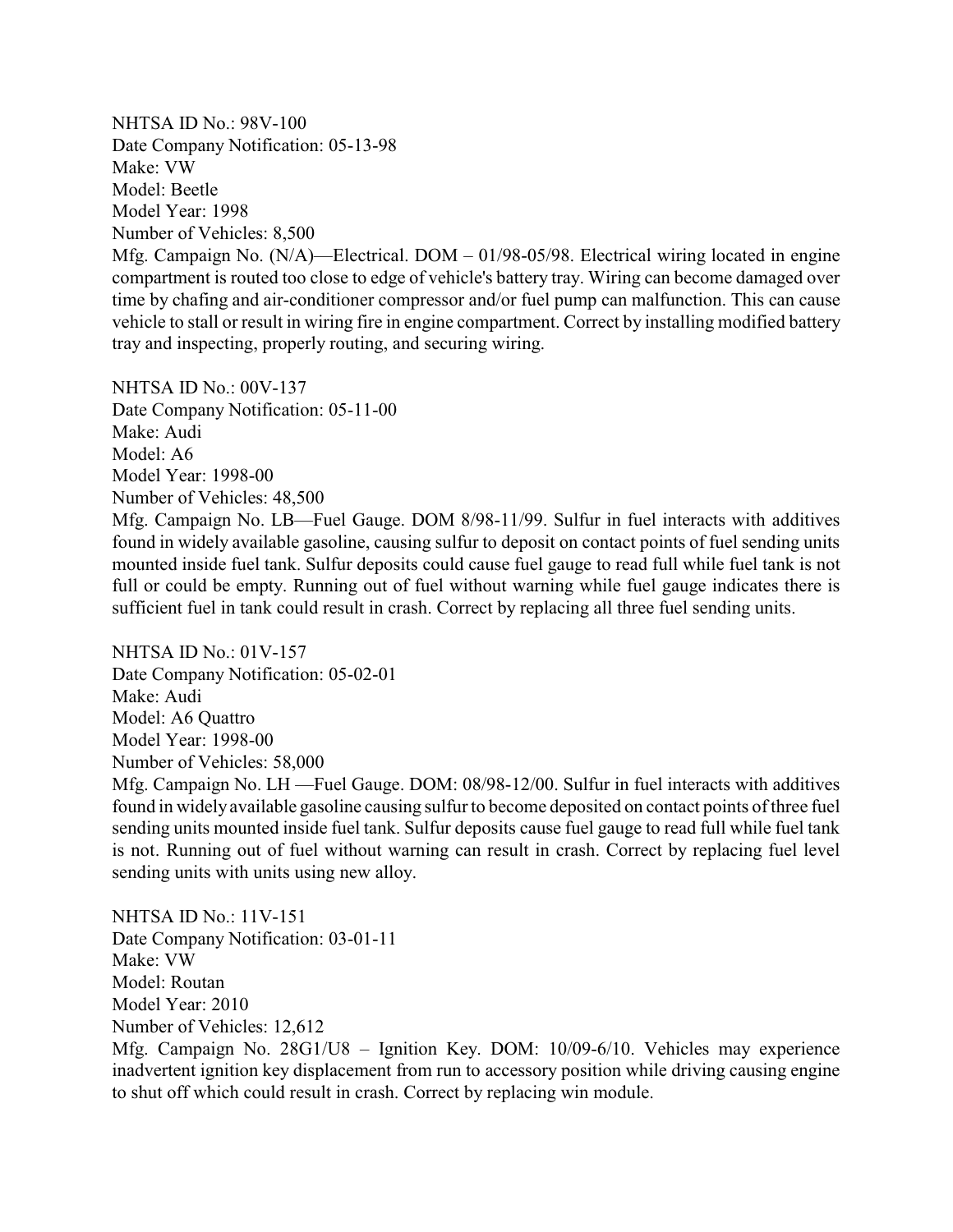NHTSA ID No.: 11V-196 Date Company Notification: 03-29-11 Make: VW Model: Jetta Model Year: 2009 Number of Vehicles: 71,043

Mfg. Campaign No. N/A - Fuse. DOM: 3/10-3/11. Vehicles may have electrical wiring and fuse layout where converter box is protected by same fuse used by signal horn and anti-theft alarm system. Should that fuse be blown, converter box will be disconnected from power supply which, in turn, will shut off applications such as engine management system, lighting system, and wipers. Engine could stall, or headlights or wipers could turn off unexpectedly, leading to crash without warning. Correct by separating wiring for horn and theft protection horn from power supply of converter box and routing wires to separate fuses.

### **Volvo of America Corp.**

NHTSA ID No.: 81V-131 Date of Company Notification: 10-5-81 Make: Volvo Model: DL Model Year: 1981 Number of Vehicles: 5,750

Mfg. Campaign No. NR. Electrical and Ignition. DOM—8/80-6/81. Some vehicles high voltage transients within electrical system may cause high voltage peak which due to insufficient grounding between rotor and distributor shaft, can disturb hall switch. This can result in ignition misfiring or intermittent stalling. Correct by inspecting and installing modified ignition components.

NHTSA ID No.: 82V-134 Date of Company Notification: 12-21-82 Make: Volvo Model: DL, GL Model Year: 1982 Number of Vehicles: 31,420

Mfg. Campaign No. (N/A)—Electronic Ignition. DOM—8/81-3/82. On vehicles with computer-controlled electronic ignition systems, increased resistance in system wiring connectors may cause ignition misfiring or, in extreme cases, intermittent stalling. This is due to possible presence of lacquer, plastic residue on pins and imperfect pin diameters. Correct by inspecting and inserting contact pin sleeves designed to provide scraping action and to provide higher contact pressure within connector.

NHTSA ID No.: 07V-226 Date of Company Notification: 05-24-07 Make: Volvo Model: S60, S80 Model Year: 2003-04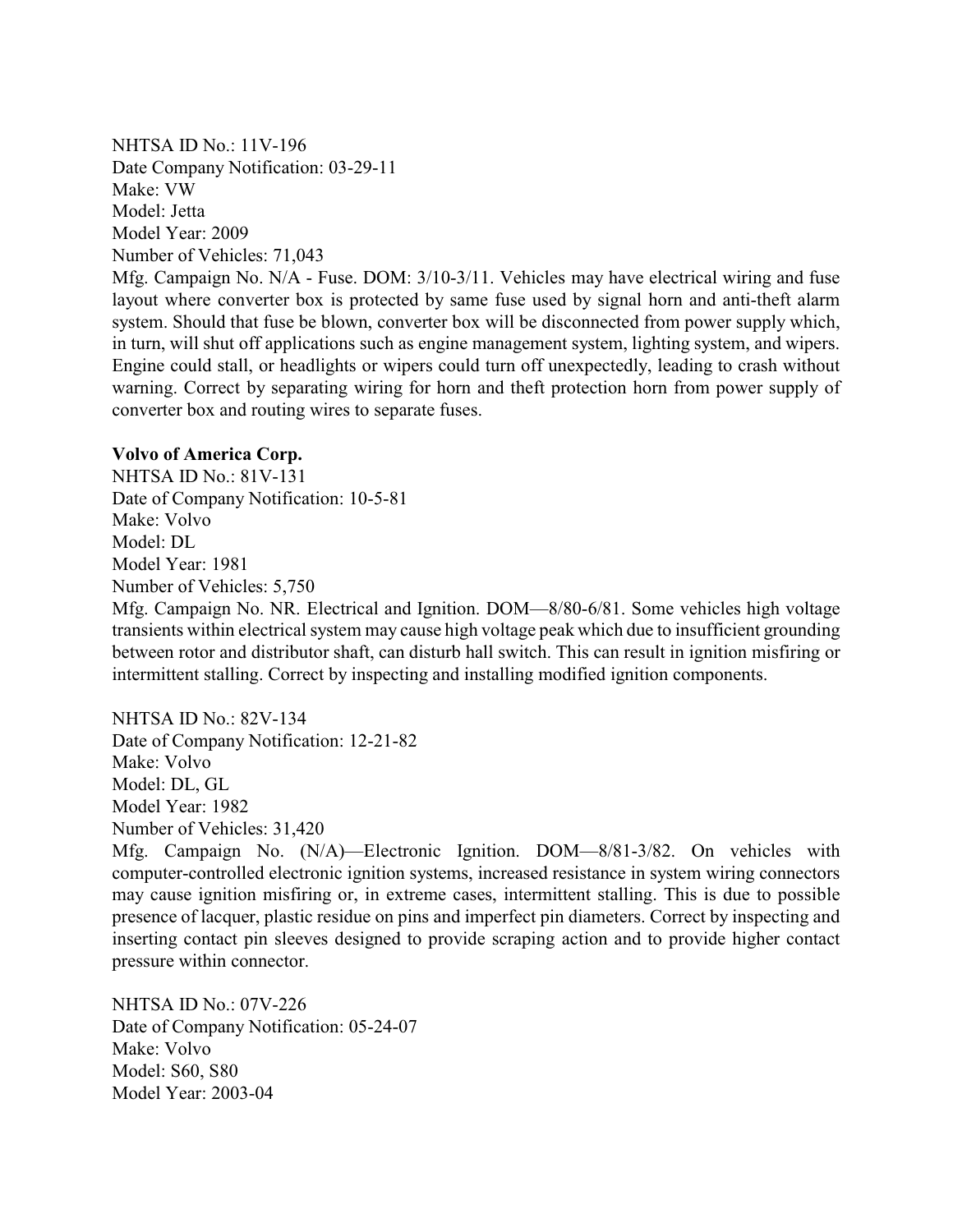#### Number of Vehicles: 38,700

Mfg. Campaign No. R181 – Fuel Pressure Sensor. DOM: 2/03–3/04. Fuel pressure sensor located on left end of fuel rail may transmit incorrect signal regarding fuel pressure to engine control module. If signal is outside of pre-programmed allowable limits, diagnostic trouble code may be set and check engine light will come on. Soldered joints on circuit board of fuel pressure sensor may crack due to temperature changes and excessive vibrations. Misfire may occur during driving that, in turn, will reduce engine torque and in worst case scenario, engine may stall without warning which could cause crash. Correct by replacing fuel pressure sensor.

NHTSA ID No.: 08V-033

Date of Company Notification: 01-28-08 Make: Volvo Model: S40, V50 Model Year: 2004-06 Number of Vehicles: 23,000 Mfg. Campaign No. 190 – Fuel Pump. DOM: 11/02-8/05. Fuel pump electronic module can become corroded internallyin reoccurring, long-term exposure to environmental conditions such assalty-wet conditions. This can cause faulty signal to fuel pump, resulting in low or no fuel pressure to engine. This recall is limited to vehicles sold in or currently registered in states of CT, DE, IL, IN, IA, ME, MD, MA, MI, MN, MO, NH, NJ, NY, 0H, PA, RI, VT, WV, WI, DC. Check engine light may illuminate. vehicle may fail to start or stall, resulting in crash. Correct byreplacing electronic module and installing in new location to prevent corrosion.

NHTSA ID No $\cdot$  08V-206 Date of Company Notification: 05-06-08 Make: Volvo Model: S80, XC90 Model Year: 2008 Number of Vehicles: 102 Mfg. Campaign No. 197 – Engine Mount. DOM: 3/08-4/08. Vehicles with V8 engines may have incorrect bolts to engine mount. Aluminum bracket for engine mount could break due to lack of adequate clamping force, causing engine to come in contact with sub-frame, resulting in reduced engine torque or stalling of engine without prior warning, resulting in crash. Correct by inspecting and replacing incorrect engine mount bolts and brackets.

NHTSA ID No.: 09V-343 Date of Company Notification: 09-01-09 Make: Volvo Model: S80 Model Year: 2008-10 Model: XC60 Model Year: 2010 Model: XC70 Model Year: 2009-10 Number of Vehicles: 11,993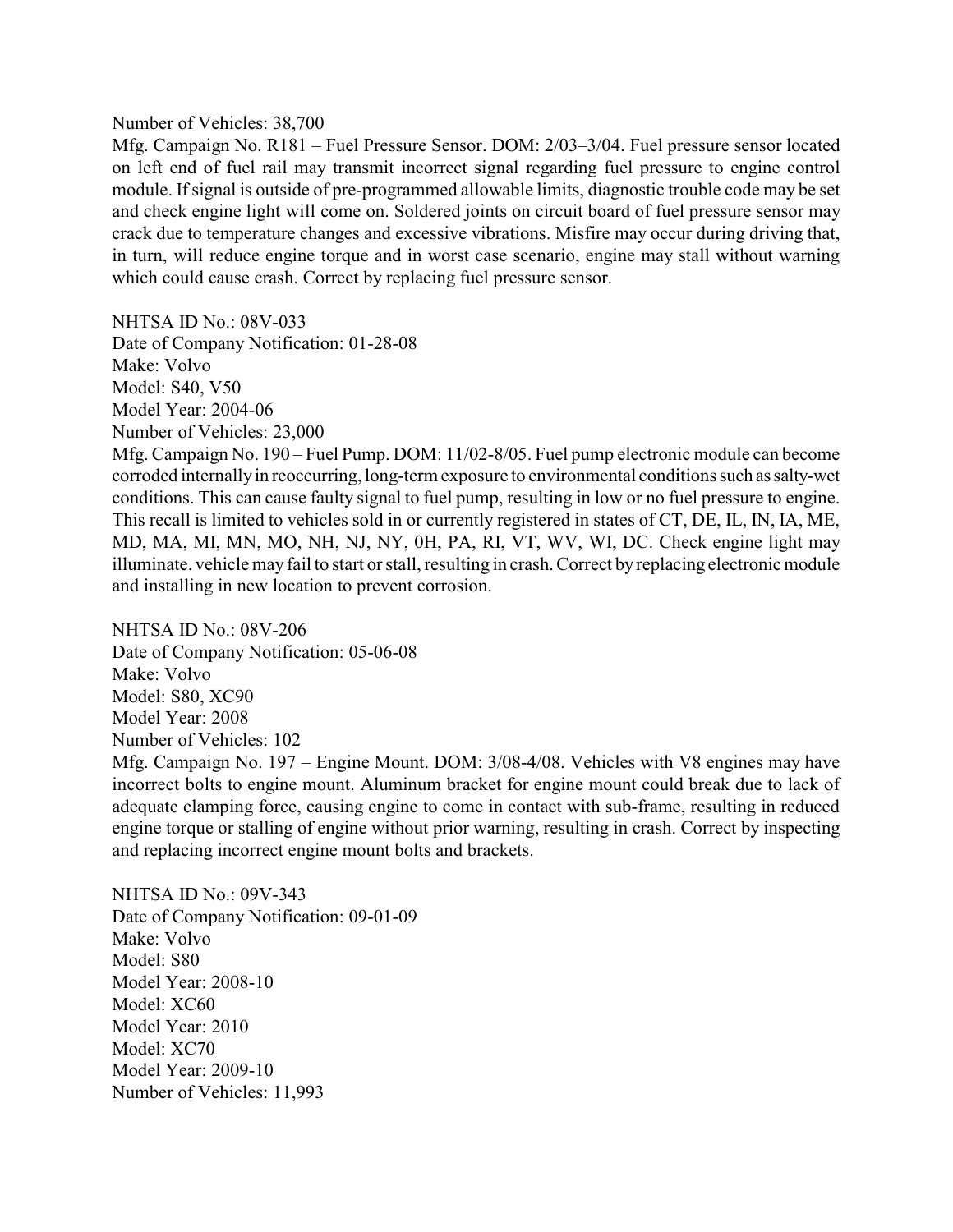Mfg. Campaign No. R215 – Electronic Control Module. DOM: 3/07-8/09. Software within central electronic module may not send signal to fuel pump electronic module. Missing signal to fuel pump module inhibits start of fuel pump. Driver may be able to start engine in spite of fuel pump not being activated due to residual pressure in fuel system and be able to drive short distance at idle but then engine may stall, resulting in crash. Correct by downloading software to central electronic module.

NHTSA ID No.: 10V-579 Date of Company Notification: 11-17-10 Make: Volvo Model: S60, S80, XC60, XC70 Model Year: 2011 Number of Vehicles: 6,046 Mfg. Campaign No. R234 – ECM. DOM: N/A. Software calibration for fuel cut-off functionality in engine control module (ECM) is too sensitive. Sudden engine stall could occur and result in crash. Correct by updating ECM and TCM software.

NHTSA ID No.: 11V-303 Date of Company Notification: 06-01-11 Make: Volvo Model: S60 Model Year: 2012 Number of Vehicles: 7,558 Mfg. Campaign No. R243 – Fuel Pump Software. DOM: 11/10-5/11. Software for fuel pump units may not be compatible with all fuel pumps and components resulting in insufficient fuel transfer in pump unit. Engine hesitation and stall can occur even though fuel gauge indicates up to 1/4 of fuel is left in tank. This may result in vehicle crash. Correct by upgrading engine control module software.

NHTSA ID No.: 12V-317 Date of Company Notification: 07-06-12 Make: Volvo Model: S80 Model Year: 2011-13 Number of Vehicles: 1,469

Mfg. Campaign No. 255 – Transmission Control Module. DOM: N/A. Software error may prevent transmission from downshifting such as shifting from fifth to fourth gear when coasting. This may result in decreased engine rpms and engine stall, resulting in crash. Correct by upgrading software to transmission control module.

### **Western Recreational Vehicles**

NHTSA ID No.: 05V-250 Date of Company Notification: 05-12-05 Make: Western Model: Alpine Coach Model Year: 1998-05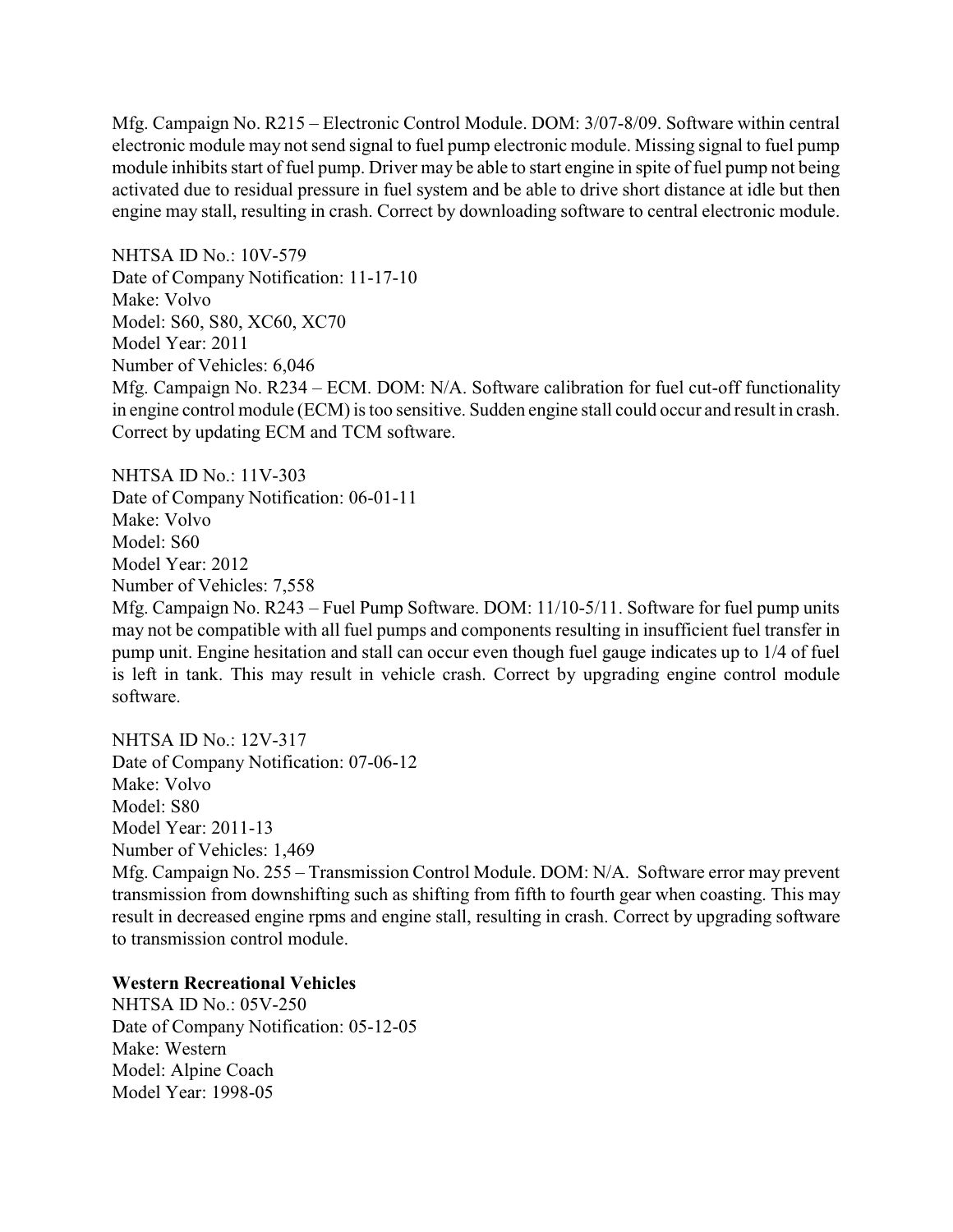Model: Avalanche Model Year: 2005–06 Number of Vehicles: 89 Mfg. Campaign No. CSAR 1056 – Electronic Control Module. DOM: 2/04–4/05. On vehicles with Vansco VMM 2820 modules, module may experience failure of all operational function which will result in loss of engine operation. Should this occur while coach is being driven, coach would have to be coasted to stop without power assist for steering which could result in loss of control and crash. Correct by replacing modules.

### **Western Star Trucks, Inc.**

NHTSA ID No.: 87V-030 Date of Company Notification: 1-20-87 Make: Western Star Model: All Model Year: 1986 Number of Vehicles: 90 Mfg. Campaign No. W-8611—Fuel Tank. DOM—9/8/86-11/28/86. Aluminum fuel tank pickup welds could crack and allow air to be drawn into fuel pump resulting in engine stall with loss of power steering, air compression and engine brake. Correct by replacing fuel tank.

NHTSA ID No.: 94V-247 Date of Company Notification: 12-20-94 Make: Western Star Model: Conventional Model Year: 1994 Number of Vehicles: 192 Electrical. DOM—1/6/94-10/26/94. ECM ground terminalsinstalledwith residual stress on terminal may fatigue and fail. This could cause engine to stop and not re-start. Sudden stopping of engine can cause loss of power steering assist. Correct by modifying ECM ground terminal installation.

### **Yamaha International Corp.**

NHTSA ID No.: 85V-041 Date of Company Notification: 4-10-85 Make: Yamaha Model: VMX12N, VMX12NC Model Year: 1985 Number of Vehicles: 5,757 Mfg. Campaign No. Unknown. Electrical System Starter Solenoid. lead wires connecting battery to starter solenoid, and solenoid to starter may be misrouted and damaged. damaged wires may short causing engine to stop running and lights to go out.

NHTSA ID No.: 06V-371 Date of Company Notification: 09-28-06 Make: Yamaha Model: FJR1300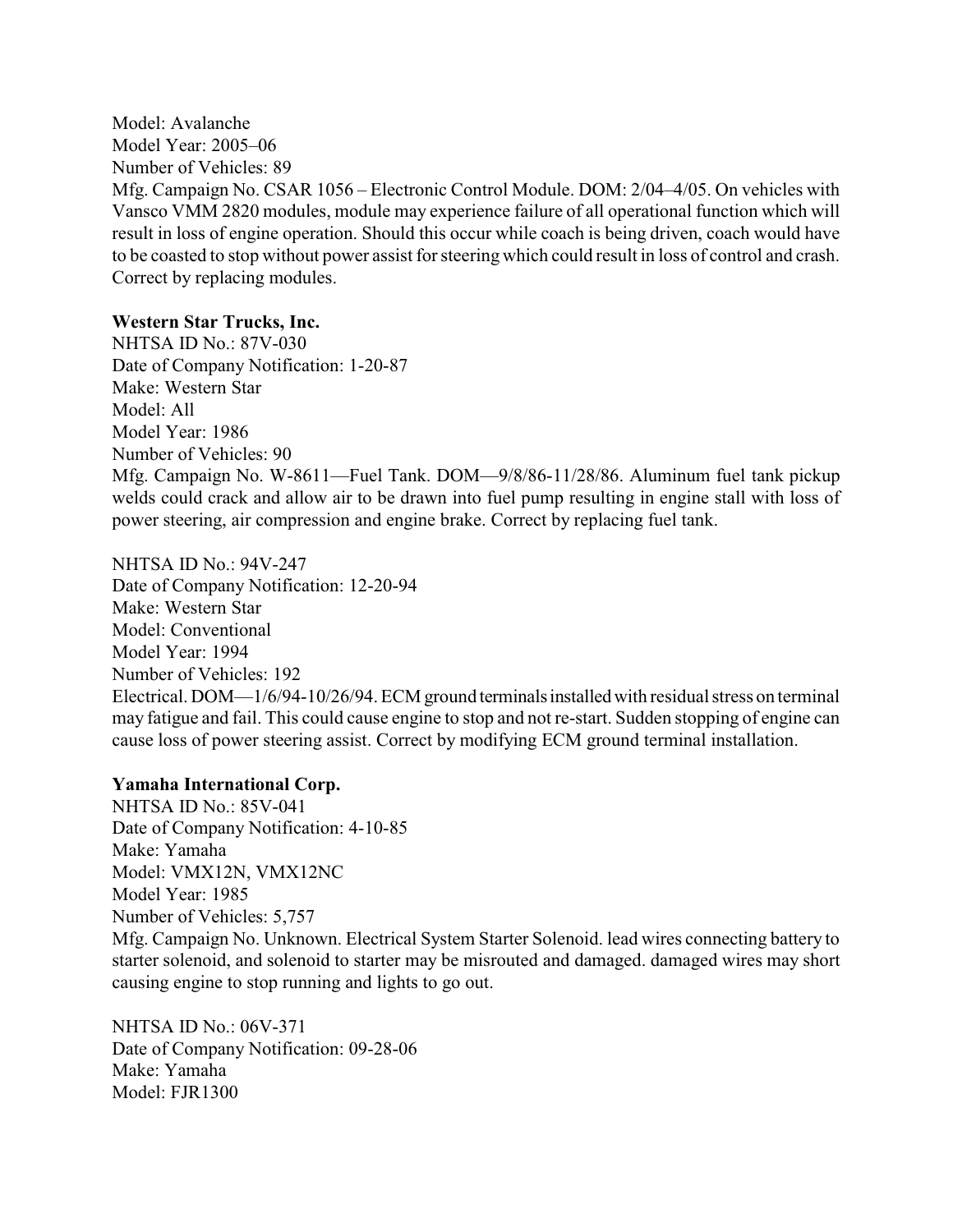Model Year: 2003–05 Model: FZS600, YZF-R1 Model Year: 2004-06 Model: XV1700 Model Year: 2002-05 Number of Vehicles: 39,000

Mfg. Campaign No. N/A – Throttle Position Sensor. DOM: 11/02–3/05. Improperly designed throttle position sensor could cause intermittently unstable idle while engine is at idling speed when motorcycle is stopped or during low-speed operations. Engine could stall as result. If engine stalls after operator disengages clutch in low gear while riding, rear tire might slip momentarily if operator abruptly re-engages clutch, resulting in crash with injury or death. Correct by replacing throttle position sensor.

NHTSA ID No.: 07V-039 Date of Company Notification: 02-06-07 Make: Yamaha Model: Road Star Warrior Model Year: 2002-07 Number of Vehicles: 15,659 Mfg. Campaign No. N/A – Electrical. DOM: 5/01-8/06. Lead wires for pick-up coil can break while engine is running, causing engine to stall and be impossible to restart. If this occurs while motorcycle is being ridden, vehicle crash could occur. Correct by replacing pick-up coil.

NHTSA ID  $No.08V-180$ Date of Company Notification: 04-23-08 Make: Yamaha Model: CP250 Model Year: 2006-07 Model: YP400 Model Year: 2005-07 Number of Vehicles: 9,600

Mfg. Campaign No. M2008-002R – Fuel Pump. DOM: 7/04-4/07. Engine could stall and be difficult to restart because wire terminals in fuel pump wire coupler have corroded. Water can enter from main wire harness end and run through harness to fuel pump coupler. If water remains in coupler for extended period of time, terminals can become corroded, which can prevent fuel pump from operating properly. This could result in crash with injury or death. Correct by installing sub-harness designed to allow any water between wire harness and fuel pump to drain out before it reaches fuel pump. If either main wire harness connector or fuel pump connectors is already corroded, corresponding assembly(ies) will also be replaced.

NHTSA ID No.: 09V-002 Date of Company Notification: 01-08-09 Make: Yamaha Model: FJR1300 Model Year: 2006-09